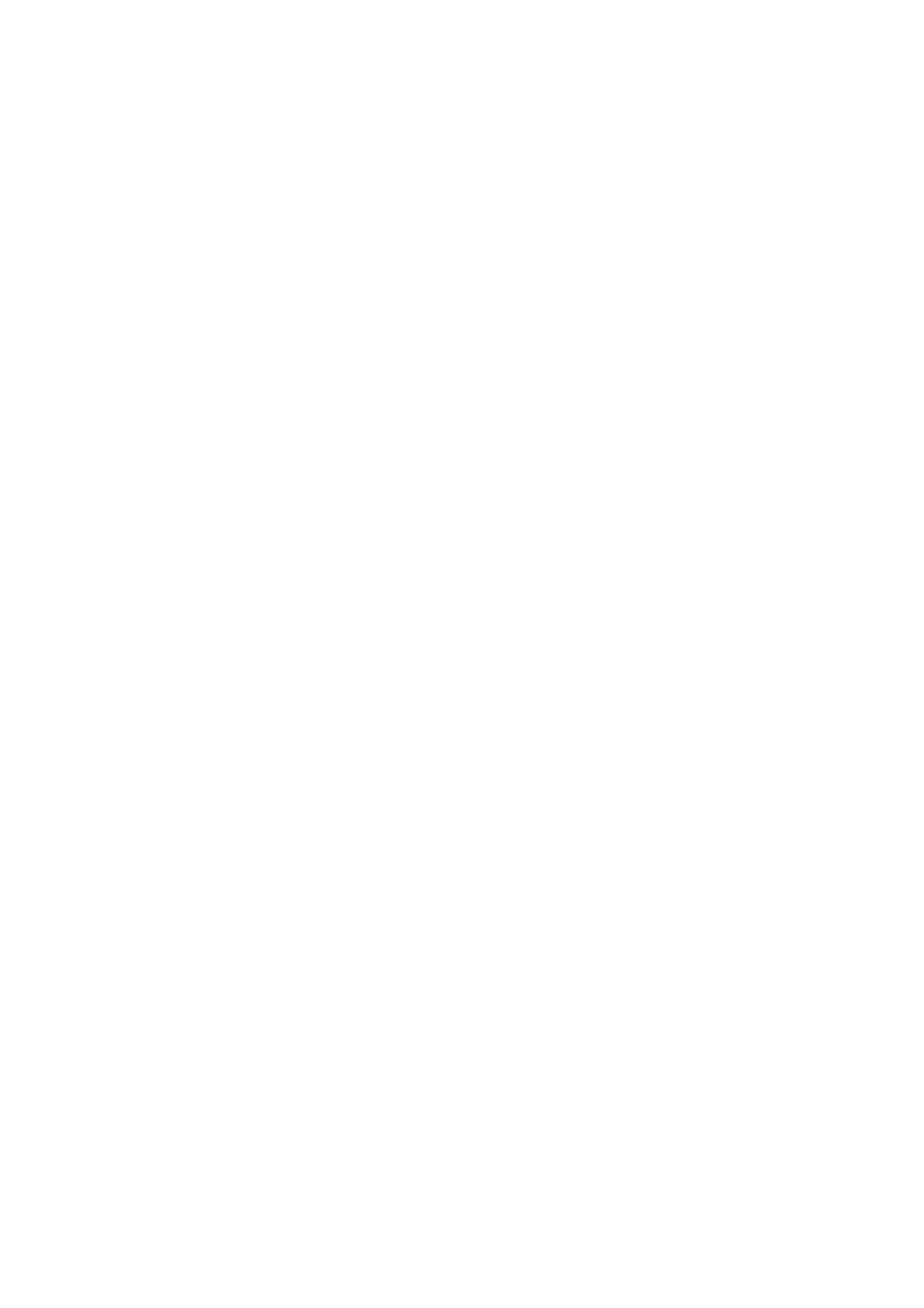### **Section A - Introduction and Context**

### **Section B - Position Statements**

| 8 Context 20                                                                                                                                                                                                                   |  |
|--------------------------------------------------------------------------------------------------------------------------------------------------------------------------------------------------------------------------------|--|
| 9 Transport 21                                                                                                                                                                                                                 |  |
| 10 Housing 21 and 20 July 20 Apr 20 and 20 July 20 Apr 20 and 20 Apr 20 and 20 and 20 and 20 and 20 and 20 and 20 and 20 and 20 and 20 and 20 and 20 and 20 and 20 and 20 and 20 and 20 and 20 and 20 and 20 and 20 and 20 and |  |
|                                                                                                                                                                                                                                |  |
|                                                                                                                                                                                                                                |  |
| 13 Social Infrastructure <b>Election Communities</b> 42                                                                                                                                                                        |  |
|                                                                                                                                                                                                                                |  |
|                                                                                                                                                                                                                                |  |
|                                                                                                                                                                                                                                |  |
|                                                                                                                                                                                                                                |  |

### **Section C - Infrastructure Implementation Plan**

| 68  |
|-----|
| 69  |
| 95  |
| 105 |
| 107 |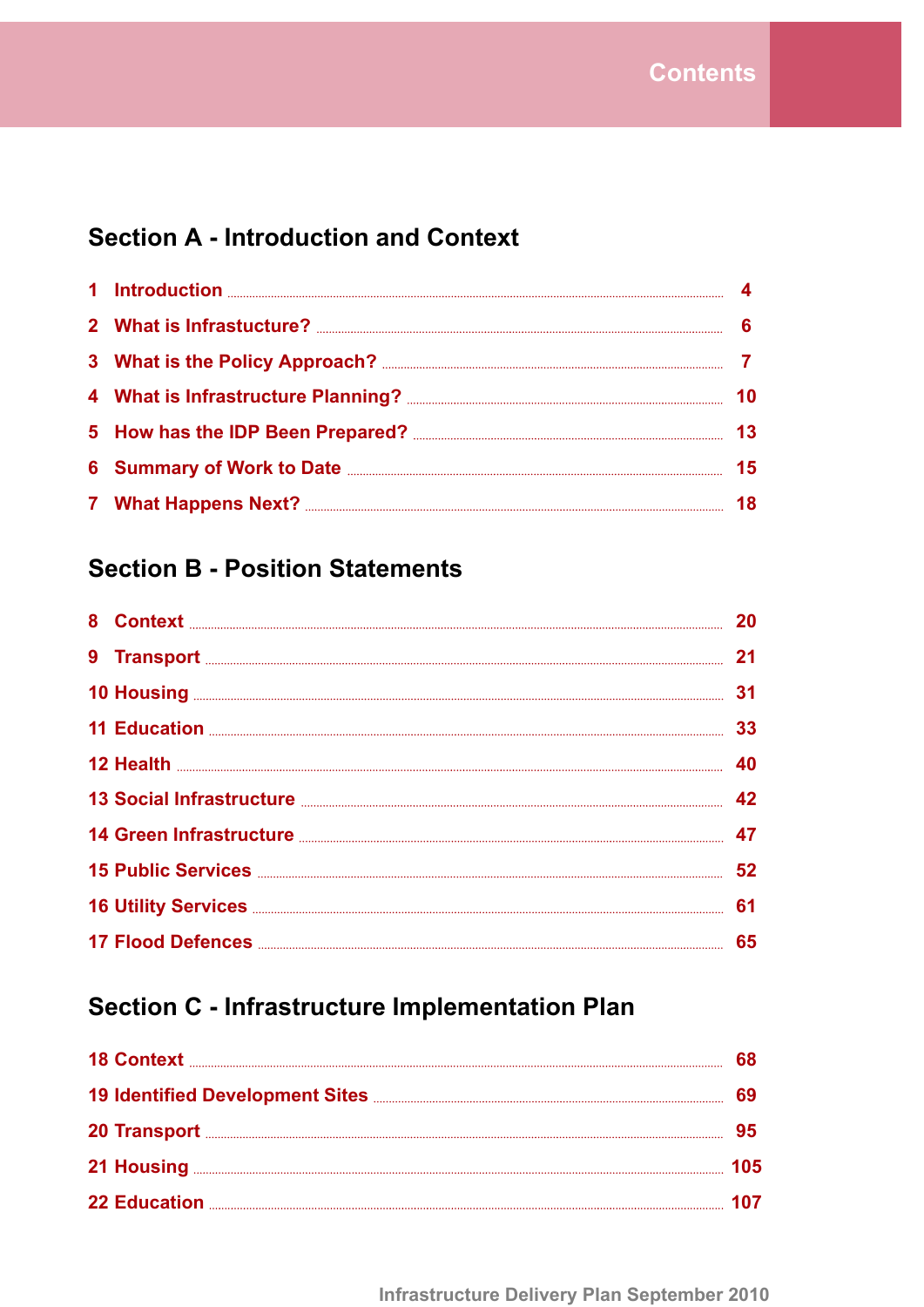### **Contents**

| 109  |
|------|
| -111 |
| -112 |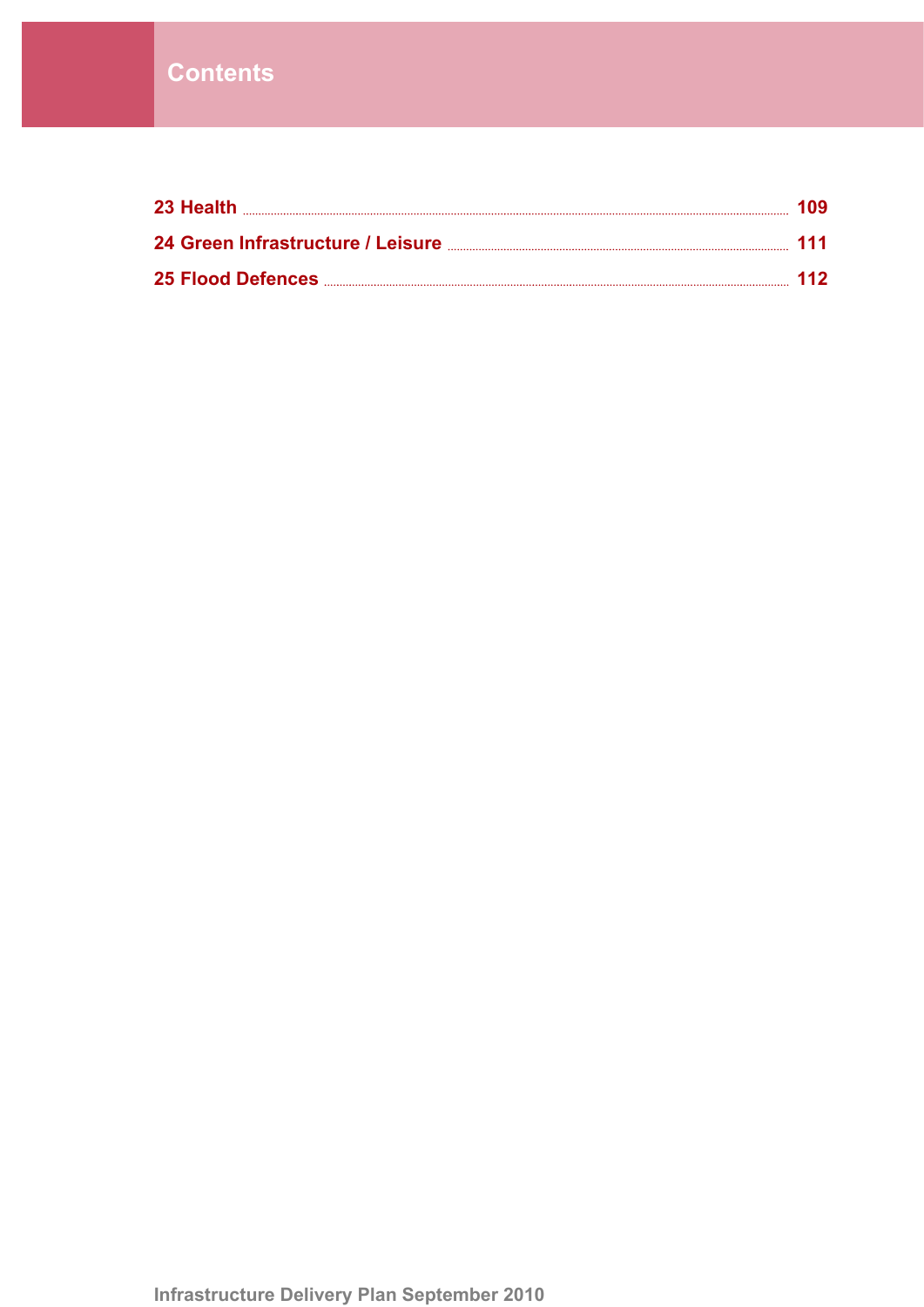**Infrastructure Delivery Plan September 2010 3**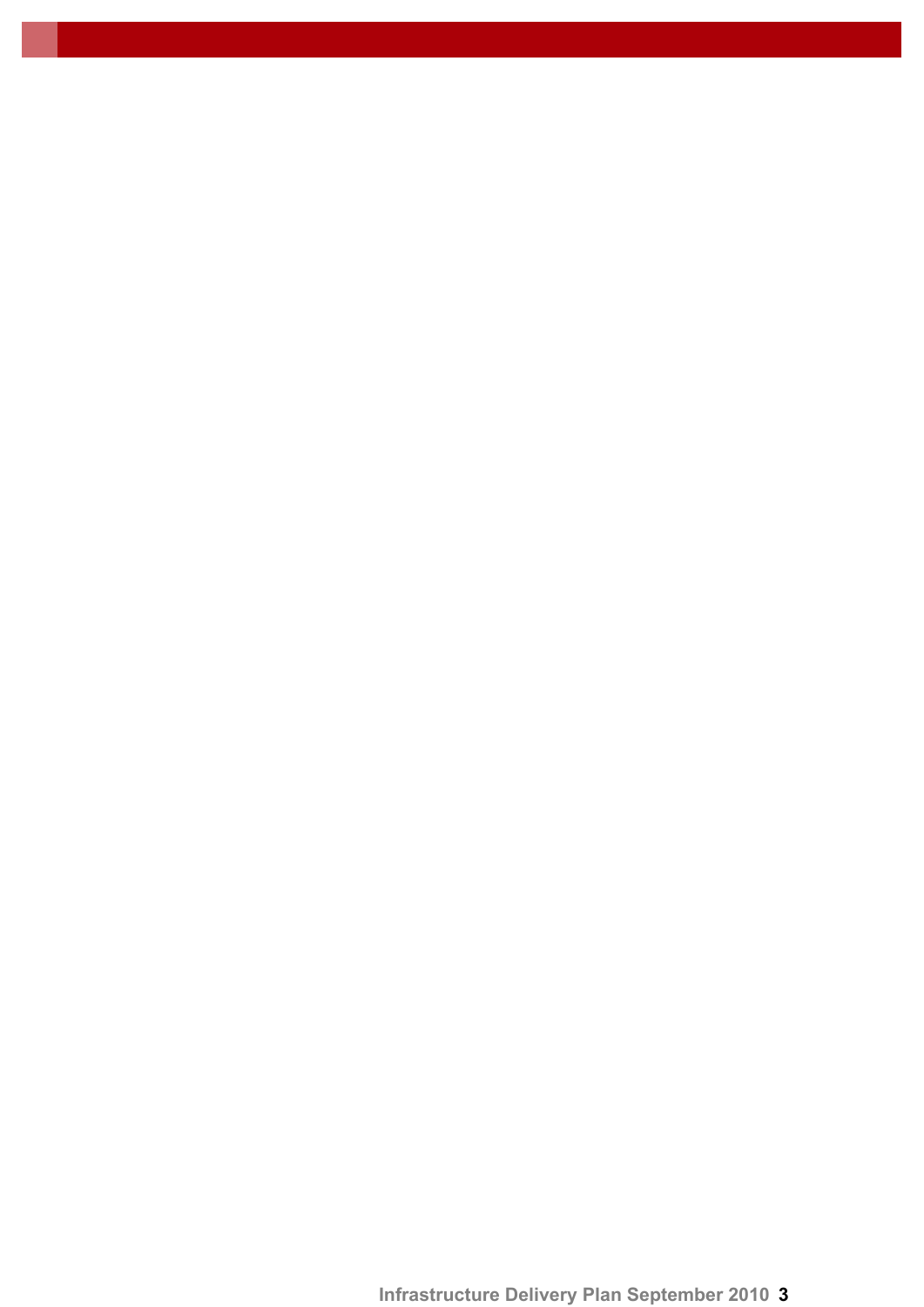### <span id="page-5-0"></span>**1 Introduction**

**1.1** This first version of the Infrastructure Delivery Plan (IDP) has been prepared to evaluate current conditions and challenges affecting Worthing's infrastructure, develop a new vision for that infrastructure, and identify key infrastructure shortfalls and how they can be met. Linked to development proposals, the infrastructure planning process will help to ensure that the population of Worthing has access to a level of facilities and services to enable them to be successful, sustainable communities.

#### **Why Produce an IDP?**

**1.2** Although planning for infrastructure has always been a key consideration, its importance and the need to demonstrate the 'deliverability' of a development strategy has gained prominence in recent years. This document, which starts to collate all relevant information, supports the Strategic Objectives identified in the Core Strategy and is the first important step towards establishing a more detailed delivery plan for the town. The document will remain 'live' and will be update and monitored as more information becomes available.

**1.3** At the local level, the timely delivery of appropriate infrastructure is an essential part of planning for growth and change that must be taken into account when all planning documents are prepared for Worthing. Planning Policy Statement 12 identifies the Core Strategy as the means of orchestrating the necessary social, physical and green infrastructure required to ensure that sustainable communities are created. To achieve this, the planning process must identify the infrastructure requirements for the town, who will provide it and when. The IDP therefore forms part of the evidence base for the Core Strategy and subsequent planning documents.

**1.4** Infrastructure planning work helps to ensure that there is a common understanding between service providers, developers, local communities and the Council as to what the local infrastructure needs are. This will allow the Council to develop a partnership approach with the various stakeholders to ensure that infrastructure is properly planned for, funded and provided in tandem with planned development in the borough. Where possible, the IDP sets out an estimate of likely costs associated with each project / programme. This will help the Council and the service providers to understand what infrastructure delivery will cost which in turn will help to inform capital planning and will also enable providers to lobby government or apply for funds.

**1.5** In summary, a successful IDP will help to:

- direct the right level of growth and housing development to the right place
- target resources to areas of need
- bid for funding from other infrastructure agencies
- achieve efficiencies in service delivery and development planning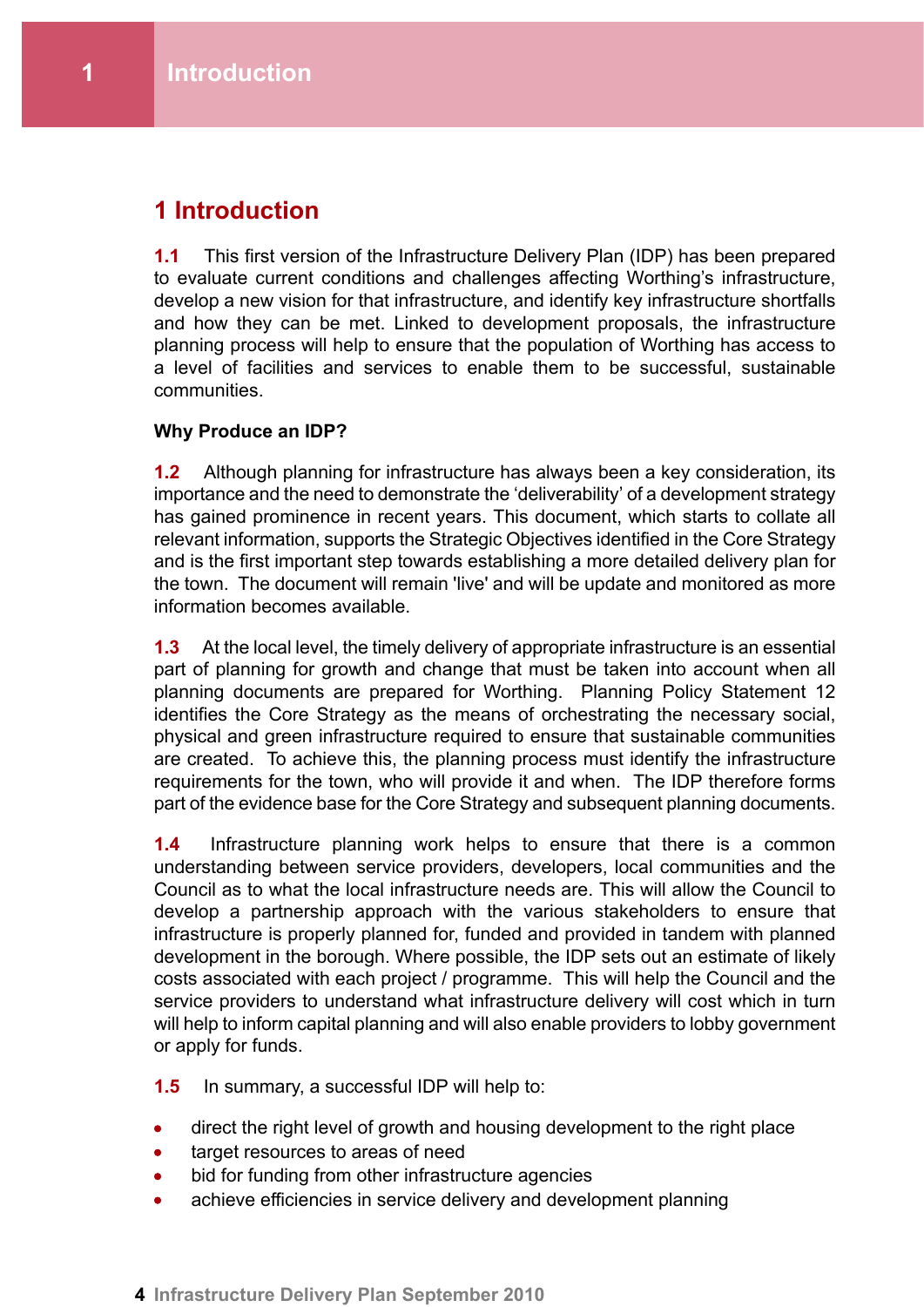**1.6** The primary focus of this first version of the IDP has been to help demonstrate the 'deliverability' of the key aims and strategic objectives of the Core Strategy. However, it should be remembered that infrastructure planning is an on-going process, not a one off activity by planners to help achieve a sound Development Plan Document. It is a corporate activity that requires active corporate and local strategic partnership (LSP) input and ownership.

#### **The Structure of this Document**

**1.7** The remainder of Section A helps to clarify what is meant by 'infrastructure' and 'infrastructure planning' and how this work has progressed to date.

**1.8** All key service providers were asked about their future infrastructure requirements against expected levels of growth. The responses received, combined with previously published information, have been used to inform the thematic Position Statement tables set out in Part B of this document. For each service / facility the tables provide an overview of existing and planned provision, lead organisations, funding sources and key issues.

**1.9** Where it is considered that the delivery of a particular element of infrastructure is critical to the achievement of the overall development strategy then more detailed delivery information is provided within Part C of this Paper, the Implementation Plan. This includes details of costs, funding, timescales, delivery agencies and risks / mitigation.

#### **Pilot Study**

**1.10** Worthing Borough Council and Adur District Council have been selected as 'pilot authorities' for an Infrastructure Planning Project being co-ordinated by the Planning Advisory Service (PAS) and their consultant Scott Wilson. This project builds on guidance titled, 'A steps approach to infrastructure planning and delivery' (June 2009). The Approach suggests ways of setting up processes and structures that help to ensure that an effective and agreed framework for infrastructure delivery is established. Although the PAS study runs until the end of 2010 the initial learning outcomes have helped to inform this document to date and as the project progresses it will continue to inform all elements of infrastructure planning in the future.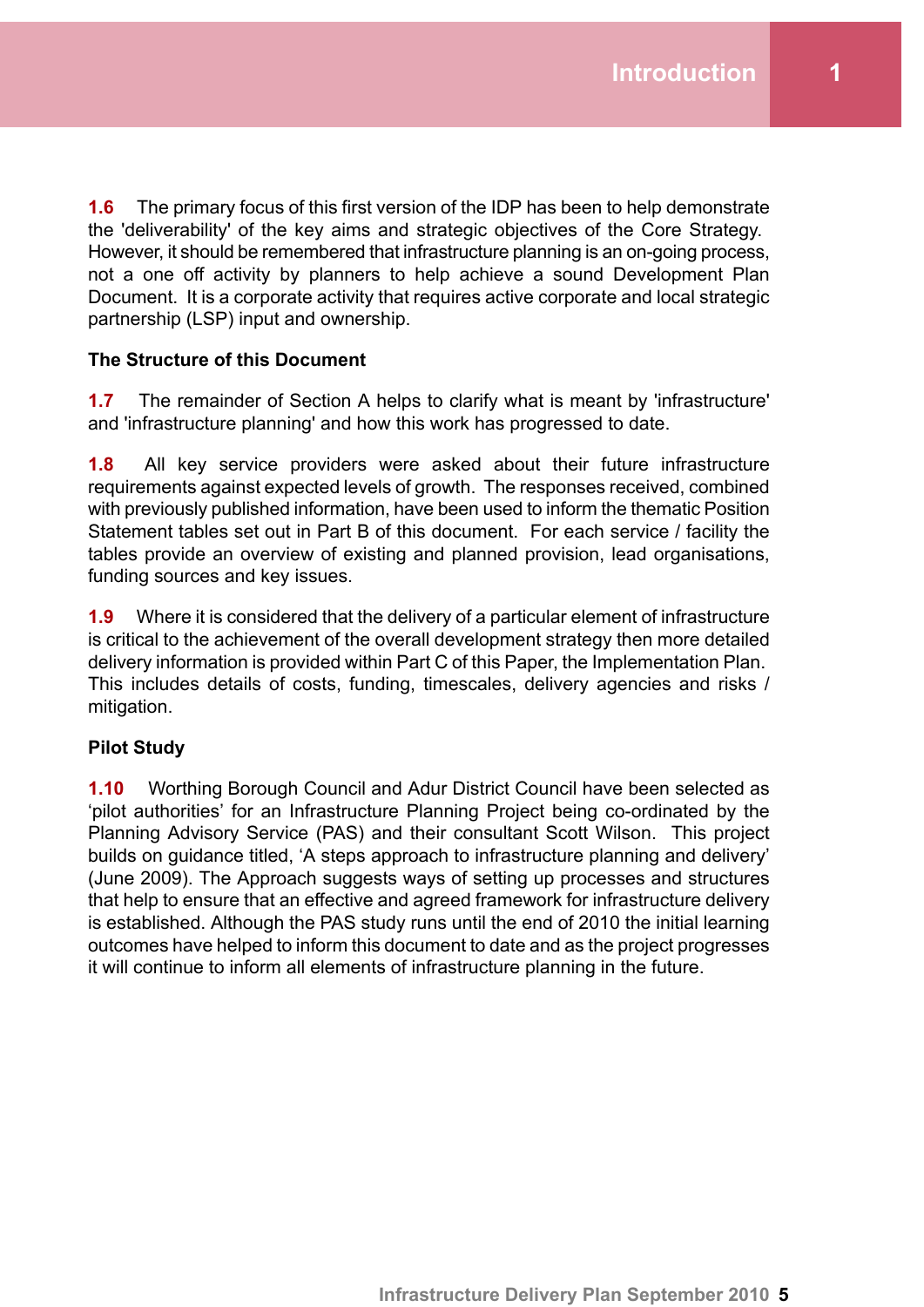### <span id="page-7-0"></span>**2 What is Infrastucture?**

**2.1** Infrastructure can take many forms that can be defined in physical, green and social / community terms. Put simply, it means the provision of facilities and services that are needed to support the needs of the community and that help ensure that those livnig, working in, or visiting Worthing experience a good quality of life. Furthermore, the delivery of the right levels and type of infrastructure is essential to support the objectives of increased housing provision, economic growth and the creation of sustainable communities.

**2.2** For the purpose of this document the South East Plan (2009) definition of key infrastructure groups, and elements within each group, is used. This is set out within the table below:

| <b>Category</b>        | <b>Elements Relevant in Worthing</b>                                                                                                                              |
|------------------------|-------------------------------------------------------------------------------------------------------------------------------------------------------------------|
| Transport              | Road / Bus / Rail networks<br>Cycling and walking infrastructure                                                                                                  |
| Housing                | Affordable housing                                                                                                                                                |
| Education              | Further and higher education<br>Secondary and primary education<br>Nursery schools                                                                                |
| <b>Health</b>          | Acute care and general hospitals, mental hospitals<br><b>Health centres / Primary Care Trusts</b>                                                                 |
| Social infrastructure  | Supported accommodation<br>Social and community facilities<br><b>Sports Centres</b>                                                                               |
| Green infrastructure   | Open spaces, parks and play space                                                                                                                                 |
| <b>Public services</b> | Waste management and disposal<br>Libraries<br><b>Cemeteries</b><br>Emergency services (police, fire and ambulance)<br>Places of worship<br>Drug treatment centres |
| Utility services       | Gas, electricity and water supply<br>Waste water treatment<br>Telecommunications infrastructure                                                                   |
| <b>Flood defences</b>  | Sea, river and surface water defences                                                                                                                             |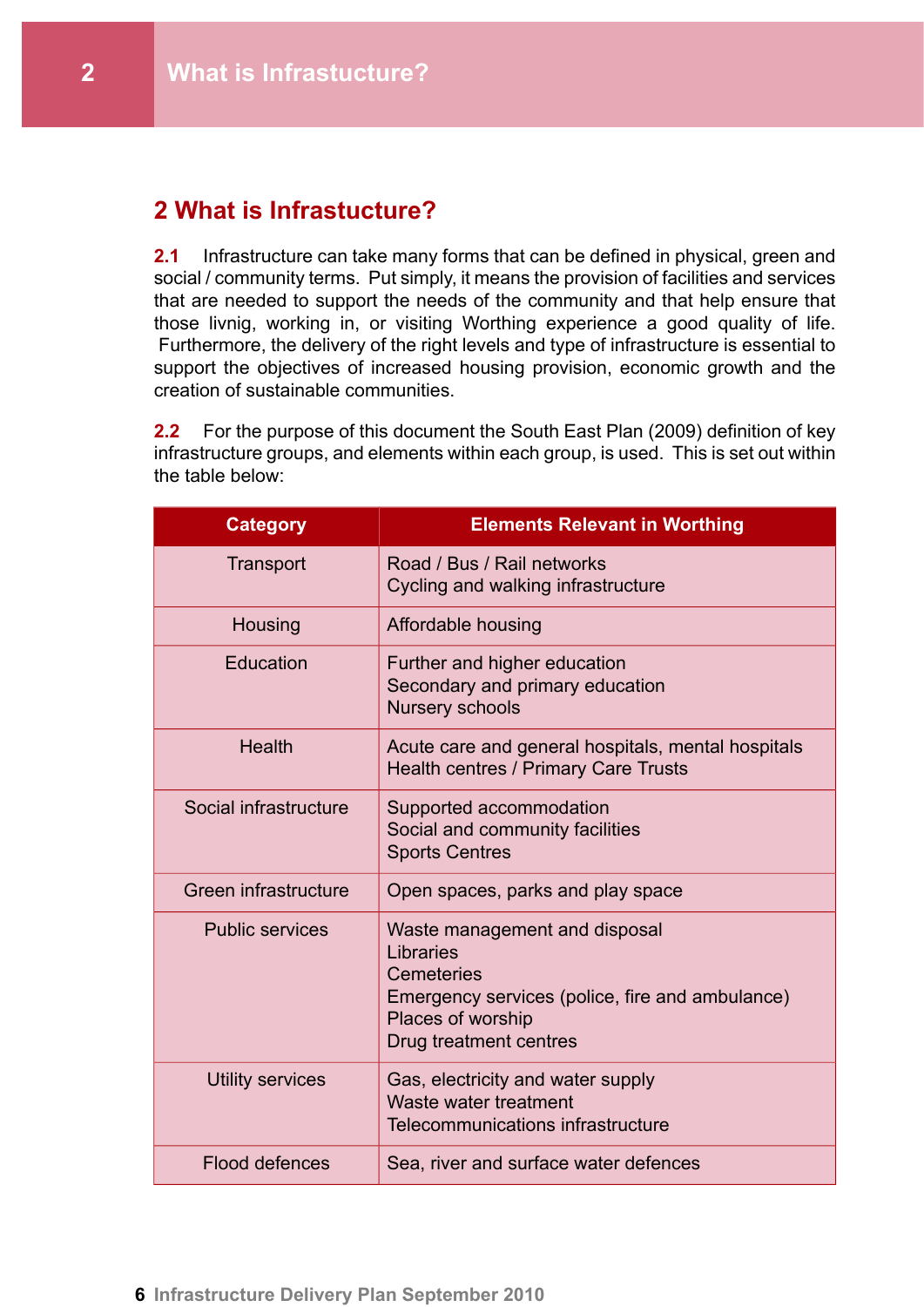### <span id="page-8-0"></span>**3 What is the Policy Approach?**

#### **National Policy**

**3.1** The Government places a very high priority on infrastructure provision to support development as an essential component in the creation of sustainable communities. The infrastructure planning process should inform the Core Strategy and form part of the overall evidence base. Detailed advice in PPS12 (Local Spatial Planning) notes that Core Strategies should be supported by evidence of what physical, social and green infrastructure is needed to enable the amount of development proposed for the area. Furthermore it notes that the infrastructure planning process should identify as far as possible: infrastructure needs and costs; phasing of development; funding sources; and responsibilities for delivery. Key infrastructure stakeholders are encouraged to engage in this process and to reflect the Core Strategy within their own future planning.

#### **Regional Policy**

**3.2** The timely provision of infrastructure is a fundamental element of the South East Plan (May 2009) and is seen as being a key aspect to improving the quality of life of all those in the region. The South East Plan promotes a 'Manage and Invest' strategy, with delivery arrangements focusing on the three elements of implementation that impact on infrastructure delivery. These are: delivering efficiency through better use of existing infrastructure; reducing demand by promoting behavioural change; and providing additional capacity by extending or providing new infrastructure.

**3.3** It should be noted that during the latter stages of the drafting of this document the Coalition Government have stated their intention to rapidly abolish Regional Spatial Strategies (including the South East Plan). Despite this, the soon to be revoked South East Plan is still of some relevance as it provided some of the context for this document and also usefully set out a number of actions that will help achieve timely provision of infrastructure (particularly Policy CC7).

#### **Local Policy**

**3.4** When adopted, the Core Strategy will establish the policy framework that will meet regional and national requirements and, more importantly, help to ensure that the right levels of infrastructure are provided to serve future developments at appropriate times throughout their construction. The Submission Core Strategy (April 2010) includes a number of polices that are particularly relevant. The local context for these policies is summarised below:

#### Policy 11 - Protecting and Enhancing Recreation and Community Uses

**3.5** Developable land within the borough is limited given the relatively dense urban characteristics of the town and constraints around it. The result is that there can be increased pressure to release community facilities, particularly open recreation space for development. The same constraints also restrict the potential for the provision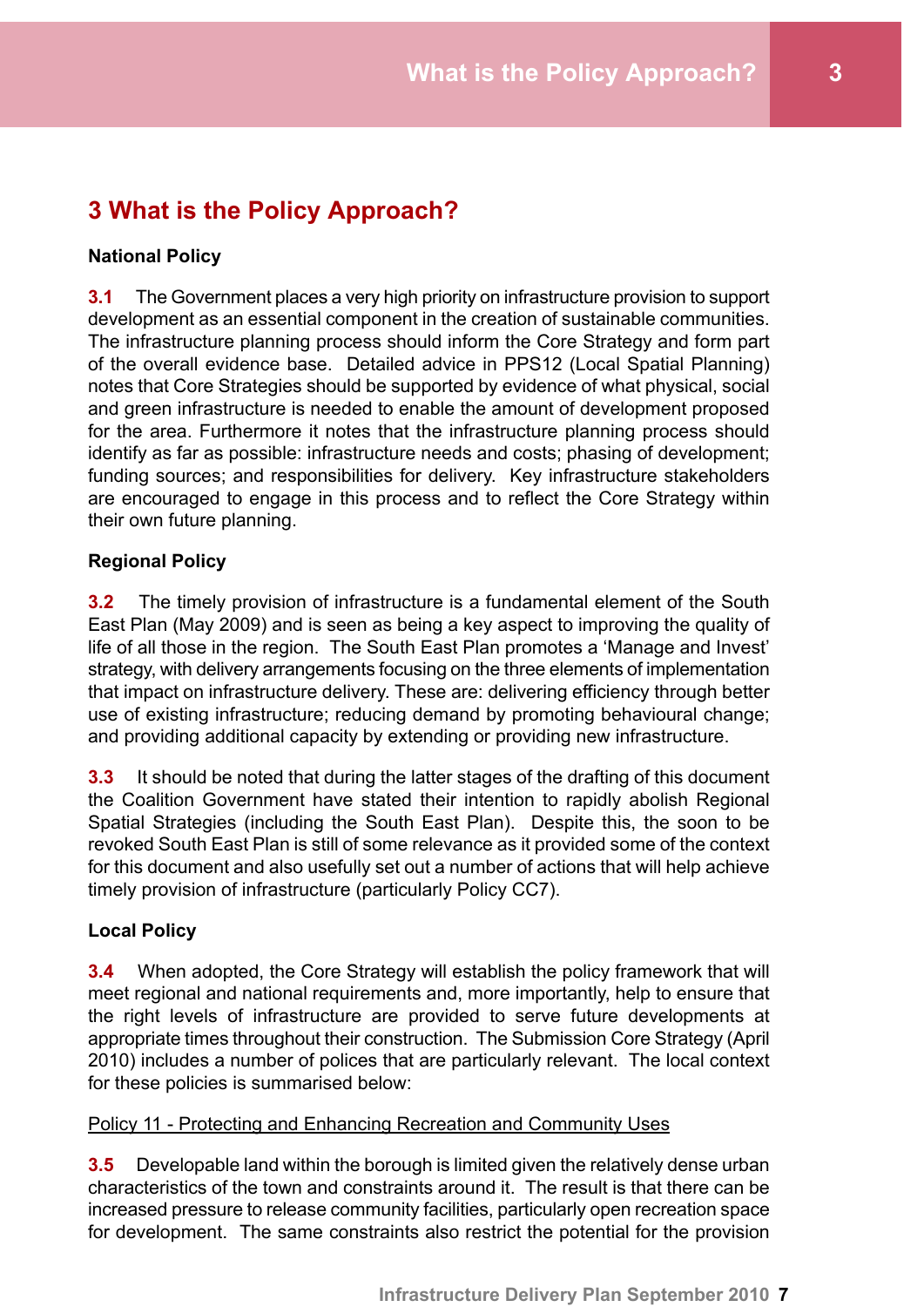of new facilities. However, as the planning authority, the Council can protect existing valued community services and facilities from redevelopment to alternative uses as well as require that new facilities are secured in new development, where there is a need.

**3.6** This policy seeks to ensure that existing facilities which support the borough's overall community infrastructure are protected and where needed positive improvements are achieved. Where proposals are submitted that would result in the loss of a building or land currently allocated for community benefit, the Council will require the developer to ensure that the facility is either replaced in an accessible location elsewhere, or provide evidence to illustrate that there is no longer a need for the particular provision.

#### Policy 12 - New Infrastructure

**3.7** The addition of more homes, jobs and activities will place added pressure upon the urban area. As a consequence, there is a need to invest in existing and new infrastructure to cope with the additional demand. Development contributions will be expected to meet the infrastructure needs of the occupiers / users of the new development and should be geographically linked to it. New and enhanced facilities and services must be of high quality, easily accessible and well related to the communities they serve. Although it is essential that adequate infrastructure is provided, it is also recognised that in some circumstances the costs associated with development and the implementation of some (less vital) elements of infrastructure should not prejudice the delivery of schemes which meet the over-arching strategic objectives.

#### Policy 14 - Green Infrastructure

**3.8** Worthing's green infrastructure includes parks and gardens, amenity green space, natural and semi-natural green space, sports facilities, allotments, beaches and green corridors. Worthing also contains parts of a newly designated National Park. All of these areas make a significant contribution to the local character of the town and as pressure for development grows over time it remains important to protect and enhance all of the borough's green assets and coastal topography. These are integral elements of the town and are worthy of detailed consideration in the planning process. These objectives are reflected in this policy and the Council is committed to the production of a Green Infrastructure Supplementary Planning Document (SPD) which will help to ensure that the planning framework for the town provides for an integrated green infrastructure network.

#### **Funding and Contributions**

**3.9** The delivery and management of essential infrastructure is funded through a variety of public and private sector sources in number of ways. Although contributions made through development provide an important element of this funding most infrastructure delivery is actually funded from existing spending streams. At present it is common that the work programmes and funding arrangements for individual

**8 Infrastructure Delivery Plan September 2010**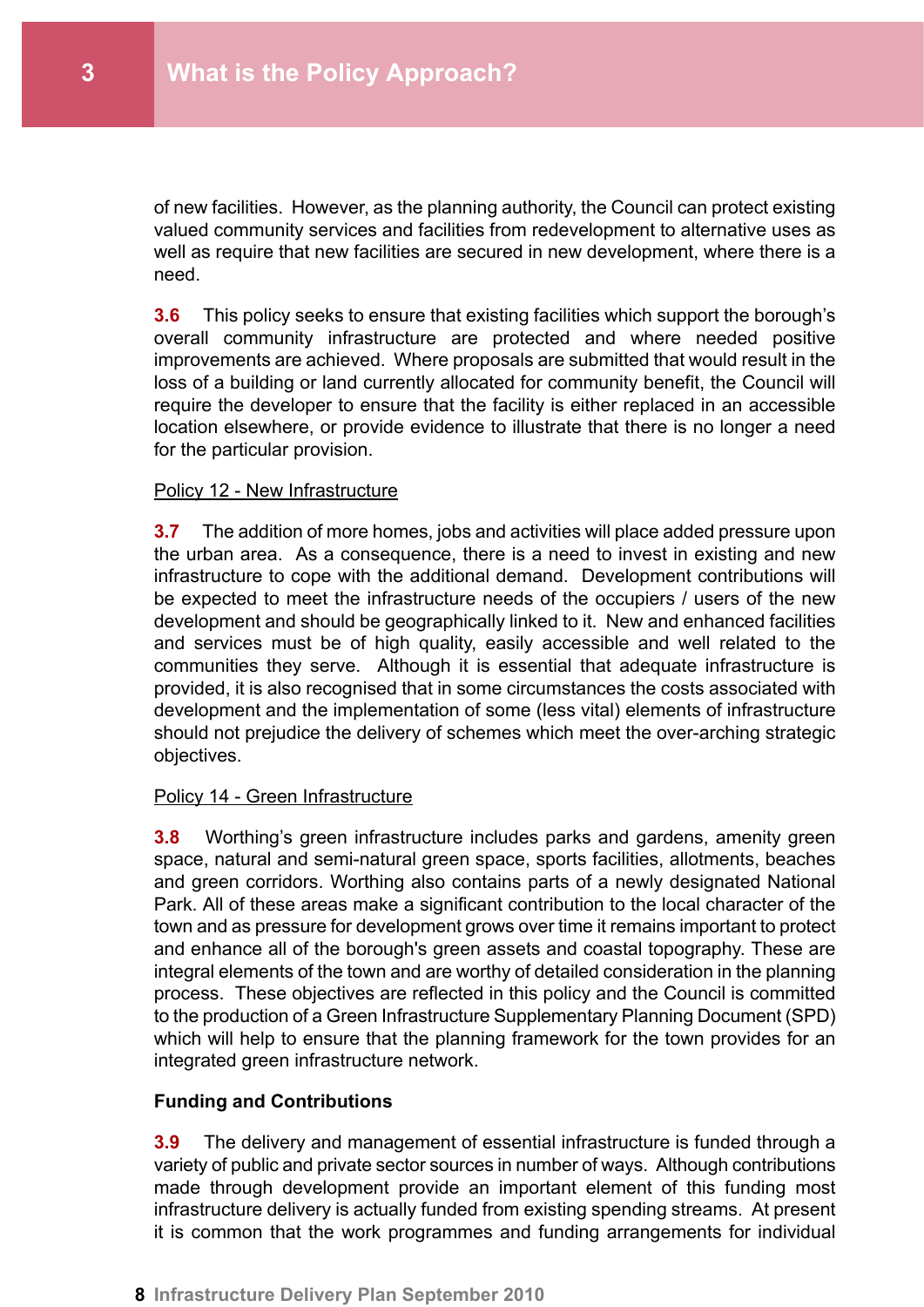services differ from the delivery timetables established within the Core Strategy and other planning documents. It is hoped and expected that the Infrastructure Delivery Plan process will help to better align spending streams and work programmes with expected growth and development to provide a more robust, integrated and responsive infrastructure delivery strategy.

**3.10** At present the developer contributions towards infrastructure provision come through Section 106 Agreements / Planning Obligations attached to planning permissions. Informed by this document, it is expected that the Local Development Framework will bring forward additional guidance on development contributions through a new Planning Contributions SPD. This will take account of comments made during the consultation on the Draft Planning Contributions SPD (October 2007) and will also include detailed guidance on the application of affordable housing policies and the service and infrastructure requirements related to the statutory undertakings of West Sussex County Council.

#### **The Future Approach**

**3.11** The Community Infrastructure Levy (CIL) is a proposed way of collecting money from development to help fund local and sub-regional infrastructure. CIL charges would be based on simple formulae which relate the size of the charge to the scale and character of the development paying it. In line with emerging guidance, it is expected that the IDP will form the first important step towards establishing a more detailed infrastructure delivery strategy for Worthing. Ultimately, if CIL (or any subsequent legislation) is brought into force and adopted by the Council, this infrastructure planning work will also help in the preparation of tariffs for future development and, therefore, funding for them.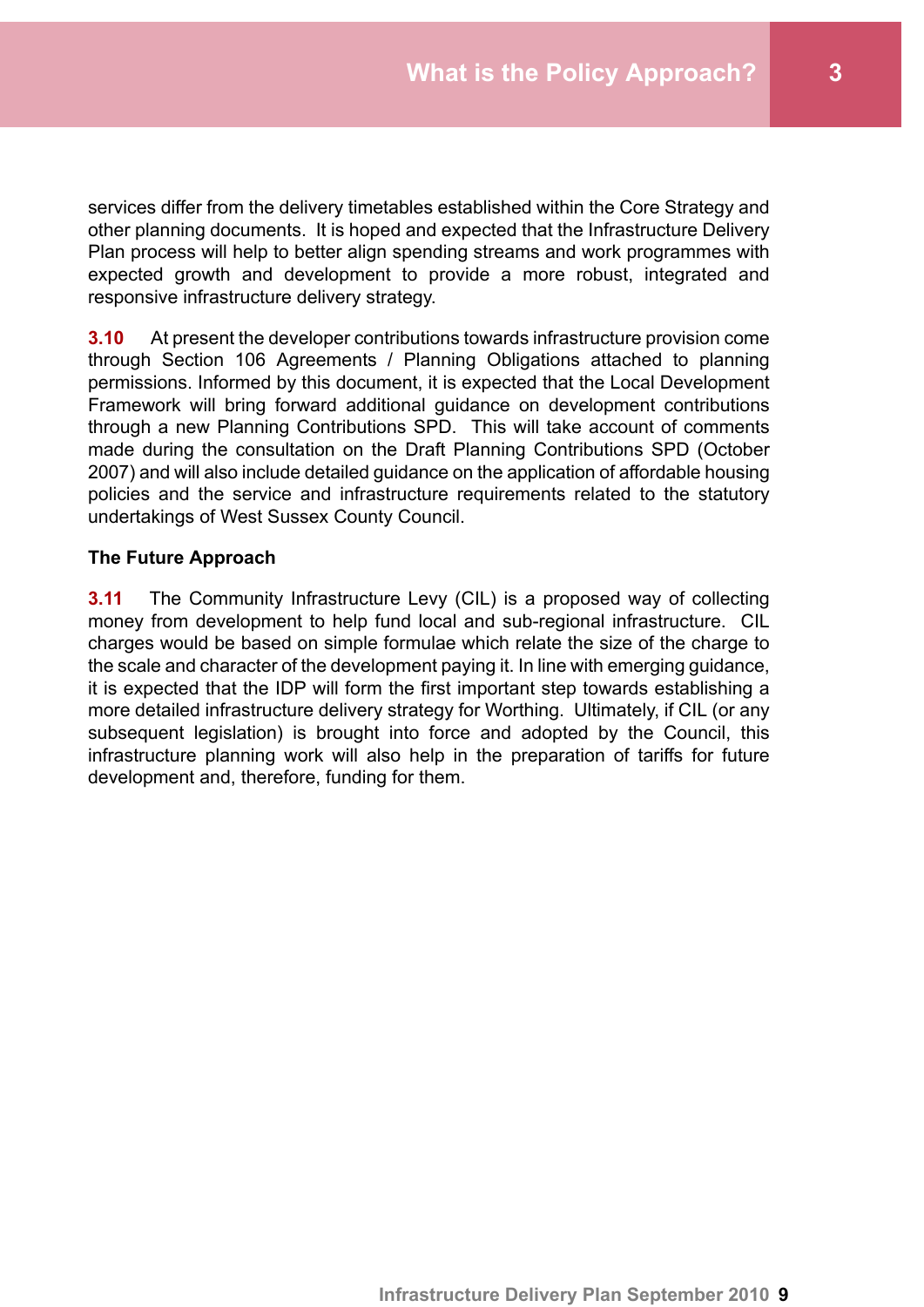### <span id="page-11-0"></span>**4 What is Infrastructure Planning?**

**4.1** Creating sustainable communities is about providing the necessary supporting infrastructure of utility services, transport, schools, open space, community, health and leisure services. These services are provided by a range of organisations but at present there is little or no integration of that provision to meet either the needs of existing communities or those in the future. Planning and delivery are the means by which identified infrastructure needs can be identified, planned for and implemented. The preparation of Infrastructure Delivery Plans will help that integration. By identifying what is being delivered, where, when and by whom they will be an essential tool to help ensure that the Council and its partners fulfil the place shaping role and help to support the objectives of tackling climate change and meeting health / quality of life targets.

**4.2** At the heart of this process is the development of land and buildings that provide the services for places and communities. Where expected development can be identified, the capacity of existing services to accommodate growth needs to be captured and any gaps in provision clearly set out.

**4.3** Two key sources of information are relevant when considering 'growth' in Worthing to 2026. These are population growth forecasts and expected levels of development (both commercial and residential).

| <b>YEAR</b>  | 2001   | 2006   | 2011    | 2016      | 2021    | 2026    |
|--------------|--------|--------|---------|-----------|---------|---------|
| <b>TOTAL</b> | 97,600 | 98,700 | 102,200 | ່ 104,700 | 104,500 | 104,700 |

Total Population Forecast 2001-2026 (source WSCC)

**4.4** The housing requirement for Worthing set out in the South East Plan (May 2009) is a total of 4,000 (net additional) dwellings. This equates to an annual average of 200 dwellings. In addition to residential development, the policies in the Local Development Framework need to play their role in delivering the borough's contribution to the regional jobs growth targets (30,000 jobs by 2026) as set out in the South East Plan. The Core Strategy provides the spatial strategy for the distribution of these development requirements.

**4.5** New development often provides with it the opportunity to deliver facilities and services that may be lacking in that particular location. Where sufficient capacity does not already exist to meet the need created by new residents or users of a development, the development should contribute what is necessary, either on site or by making a financial contribution towards provision or enhancement elsewhere. The delivery of new and improved services can therefore contribute towards addressing the strategic objective of reducing the social disparities that currently exist across the borough.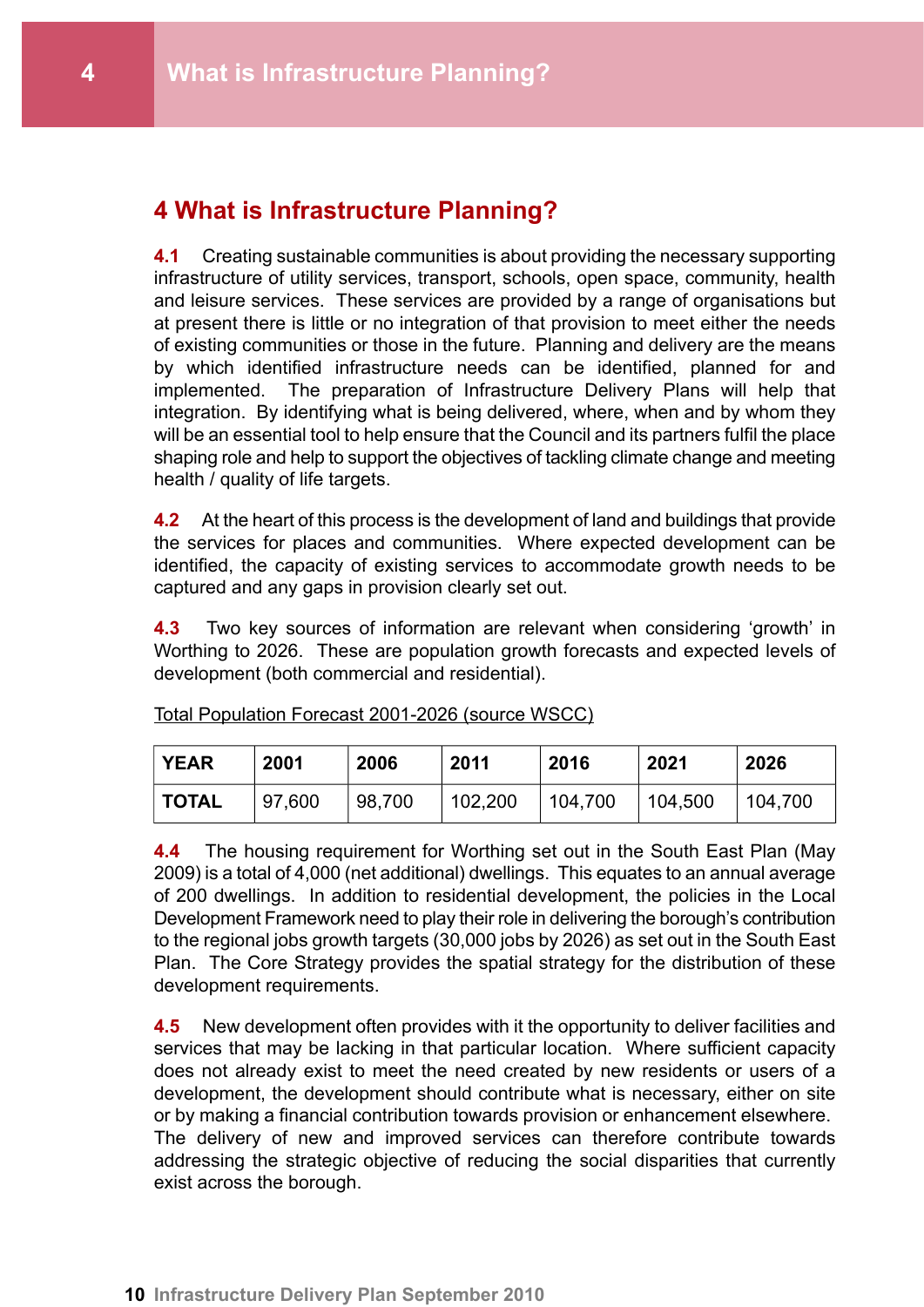**4.6** Some elements, such as the delivery of utility infrastructure, will be an integral part of all new development. Other elements, particularly community, recreation and transport contributions will relate to the identified needs that would arise from a development in a particular location. These requirements will be informed by the infrastructure planning work and levels of contribution will be established within subsequent Local Development Documents (LDDs).

#### **Main Delivery Mechanisms**

**4.7** There are principally four main delivery mechanisms - these are summarised below:

**4.8** Behavioural Change - The demand and use for infrastructure can be effected by behavioural change, particularly in relation to transport, water, waste and energy. Action can be taken at all levels including, at the local level, policies and guidance set out within the Local Development Framework. However, it may also need fiscal incentives and regulatory change at the national level in order to bring about the necessary scale of change required.

**4.9** Fiscal Incentives - Fiscal incentives initiated by national Government in order to bring about the necessary scale of change required in key areas. There are various fiscal mechanisms, either under consideration or being introduced, that may help to address the scale of charges needed e.g. the Regional Investment Fund (RIF) or Tax Increment Financing (TIF).

**4.10** Regulatory Framework - Some of the key infrastructure services are provided by the private sector within a regulatory framework, overseen on behalf of the Government by independent regulators or the Government itself. Those that are particularly relevant to delivering the Core Strategy are:

- water and sewerage companies overseen by Ofwat
- gas and electricity markets overseen by Ofgem  $\bullet$
- Ofcom is the regulator for the UK communications industries
- ORR (Office of Rail Regulation), which is the independent safety and economic regulator for Britain's railways

**4.11** The ability of some services to take a long term view on the provision of additional infrastructure is an issue that is affected by the regulatory framework which commonly reviews a shorter time period than the Core Strategy. Where major increases in capacity are required, then costs may need to be spread over more than one cycle of the regulatory framework.

**4.12** Managing the Existing Infrastructure and Investment in Additional Infrastructure Capacity - Research indicates that new development represents a small proportion of the overall demand for infrastructure. Existing patterns of development and activity will continue to place the greatest demands on the region's infrastructure and the research concluded that the level of investment available to maintain the current asset base is insufficient. A continuation of this trend will be a major contributory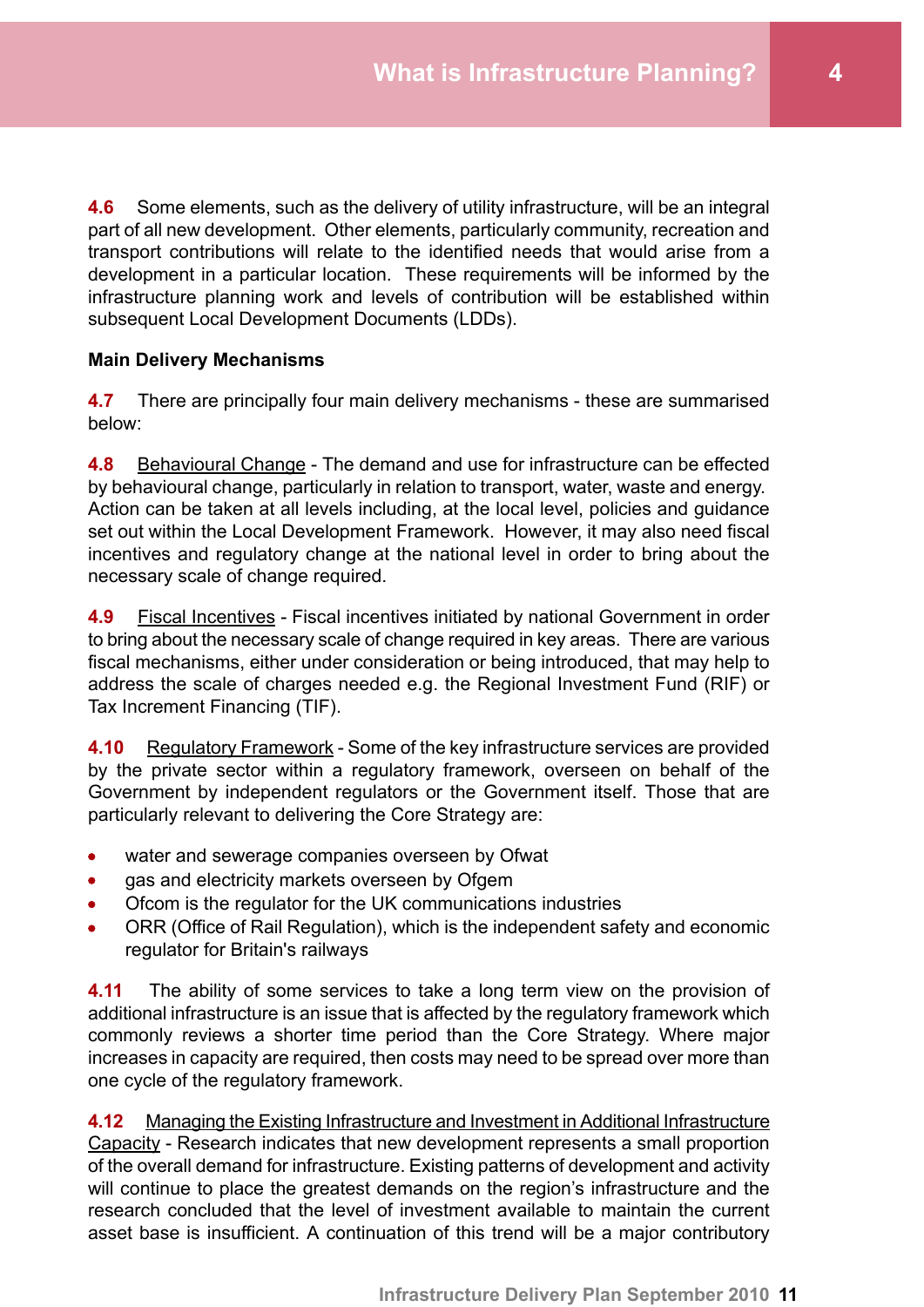factor to a growing backlog of investment and it is therefore vital that existing infrastructure is managed and funded appropriately. This process will take three main forms:

- Maintenance of the physical stock. Failure to adequately maintain physical  $\bullet$ infrastructure is a major contributory factor to a growing backlog of investment. For example, the bulk of the estimated capital investment in the region's further education institutions reflects an historic lack of investment until the late 1990.
- Enhancements to improve service delivery primarily revenue based  $\bullet$ expenditures to ensure the service remains attractive to the user or simply keep pace with changes in the population
- Managing the use of the infrastructure either through regulatory or pricing  $\bullet$ mechanisms. The latter may be used to facilitate behavioural change.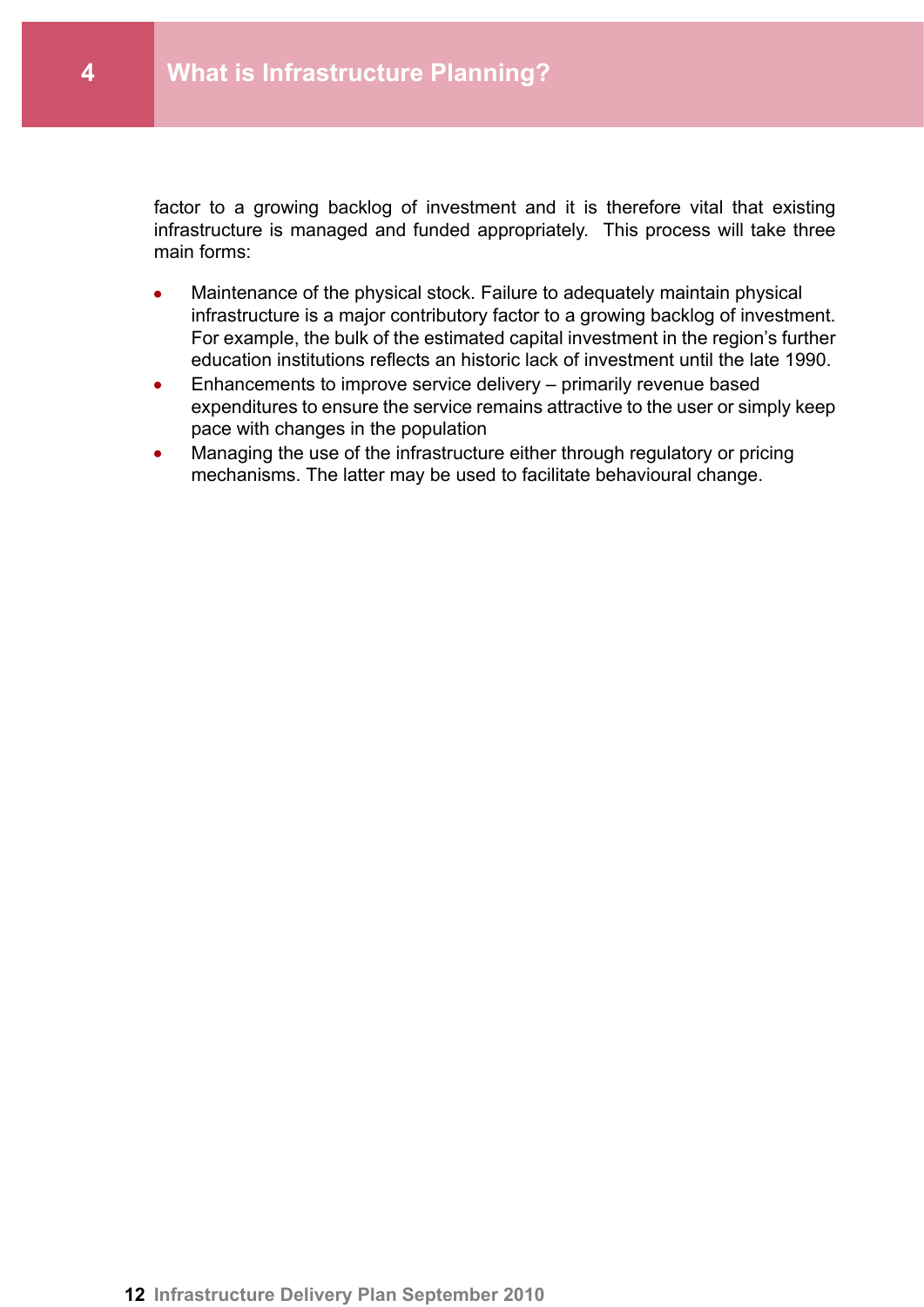### <span id="page-14-0"></span>**5 How has the IDP Been Prepared?**

**5.1** Infrastructure planning is not a new process and there are a variety of sources of information relating to infrastructure requirements set out in existing studies and strategies. At the regional level this includes documents such as 'Delivering the South East Plan - Implementation Plan' (SEERA - Oct 2006) and 'The Cost and Funding of Growth in South East England' (Roger Tym and Partners - June 2005). At the local level a wide variety of work programmes and reviews of each service provider have helped to inform strategic planning. However, for the first time, the IDP seeks to collate all this information into one document to help deliver a comprehensive understanding of infrastructure provision and needs across the borough.

**5.2** As already explained, the Council cannot produce an IDP in isolation and partnership working with service providers such as the County Council, the utility companies and West Sussex Primary Care Trust is therefore essential. The production of an IDP will be central to good planning in Worthing and it will also yield significant benefits for partner service providers as it will create scope for greater efficiency in the management and delivery of individual service strategies. It will only be through bringing together the programmes of all service providers and agencies that gaps in provision, phasing and funding can be identified.

**5.3** West Sussex County Council is one of the key providers of a number of important services in Worthing. This includes: education; fire and rescue; supported housing; waste management; library services and highways and transport. To help further understand their work programmes and issues relating to service delivery the County Council is currently progressing an Infrastructure Schedule and Plan which focuses on the services that they provide in Worthing. This work will also help to co-ordinate and align service delivery with the expected levels of development set out in the Core Strategy. This emerging work has helped to inform this first version of the Infrastructure Delivery Plan and, when further developed, it will continue to inform the Local Development Framework.

**5.4** To help supplement, support, and in some cases update, existing information all key service providers were contacted by letter, email or in person. The proposed development strategy for the borough, including expected levels and location of growth (residential and employment) was explained to each provider and all of, or a combination of, the following questions were asked:

- Is the existing infrastructure capacity for your particular service adequate to serve existing development in Worthing?
- If yes, is there any spare capacity to absorb further development, and if so, can you estimate how much in broad terms?
- If no, what is the nature and extent of the shortfall in provision, and how serious or decisive is that in preventing further development?
- Are there any plans for infrastructure improvements already in your programme?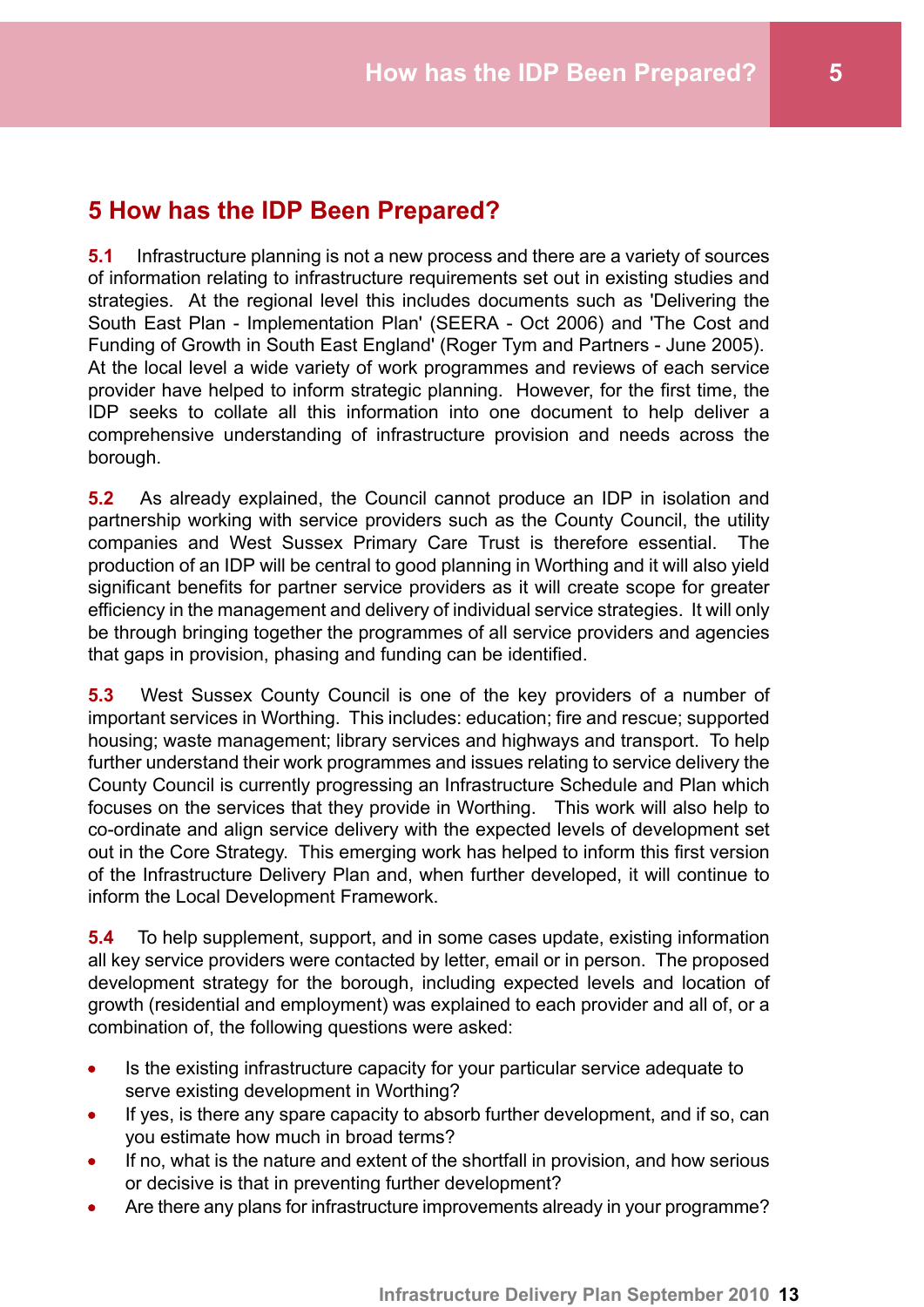- What would need to be done to accommodate the levels of additional development outlined above, and is this realistically achievable?
- Are there any other major hurdles that would prevent the provision of such infrastructure taking place?

**5.5** The information gathered through the methods described above, in addition to responses received during the Revised Core Strategy consultation period (summer 2009), have informed Part B of this document – the Position Statements. The Position Statements, which are tabulated, are set out in thematic groups that relate to the definition of infrastructure set out in paragraph 2.2 of this document. For each service / element of infrastructure the individual tables provide: an overview of the lead organisation(s); main sources of information; existing and planned provision; sources of funding; key issues; and an overall summary that clarifies the role of Core Strategy and IDP.

**5.6** Guidance is clear in that infrastructure planning should be proportionate and realistic to the level of infrastructure that is needed to deliver a plan. For this reason, consideration has then been given to the tabulated information in Part B in order to identify which elements were deemed to be critical to the delivery of the Core Strategy. In these instances the detail relating to the delivery of each element has been worked up within the Infrastructure Implementation Plan (Part C). The Implementation Plan includes information on delivery dates, funding, delivery partners, risk and mitigation for each project / key objective. Again, the tables relate to the definition of infrastructure set out in paragraph 2.2. However, additional tables have been included at the start of this section to allow for the consideration to be given to the critical elements of infrastructure required to deliver the strategic development and Areas of Change that are identified in the Core Strategy (Policies 1 and 2).

**5.7** The tables in Part B and C provide the database / infrastructure schedule and these are at the heart of the IDP. The schedules, that help to summarise infrastructure investment in the borough, will be continually updated to provide core information to assist in all corporate and partner strategy planning.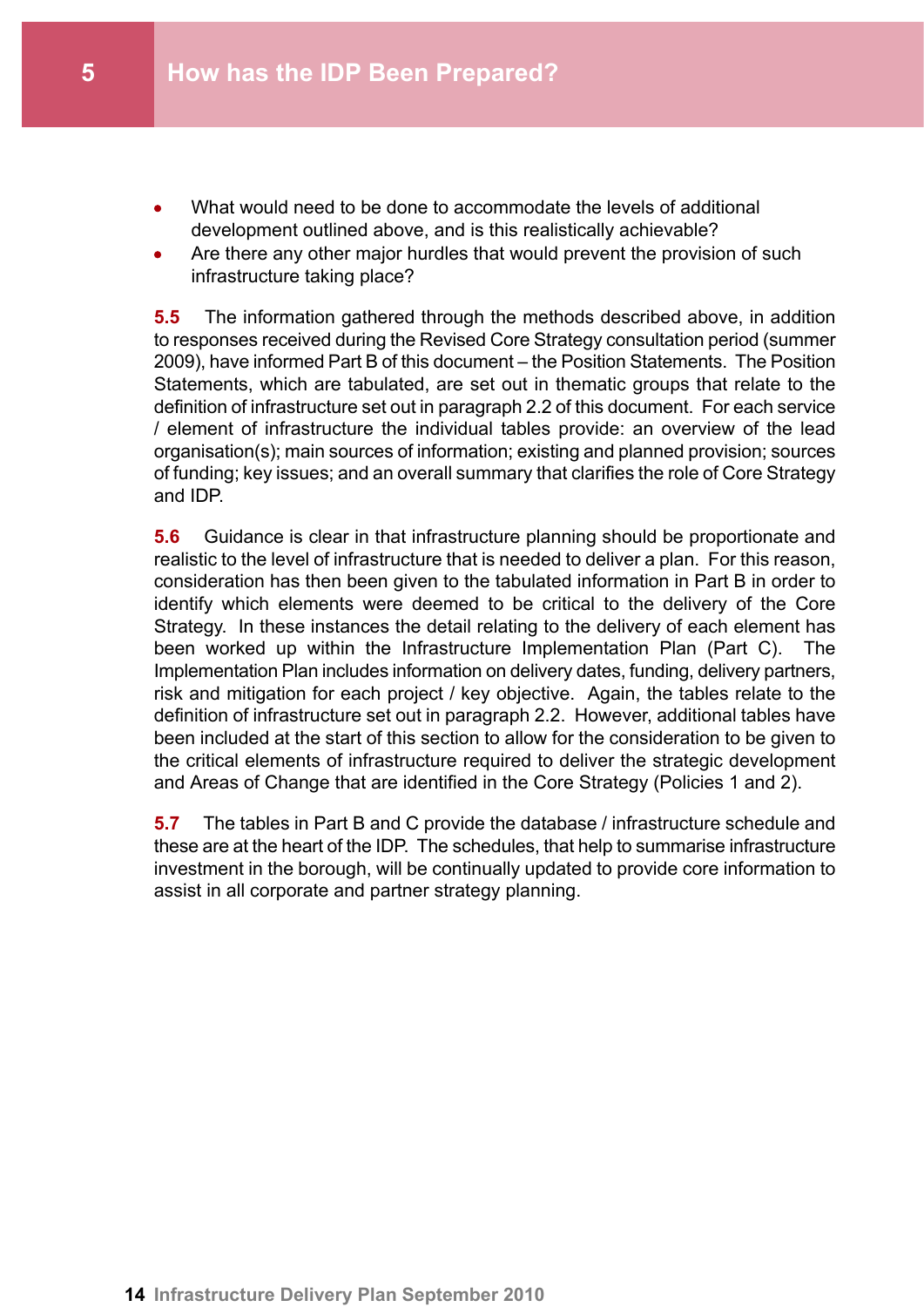### <span id="page-16-0"></span>**6 Summary of Work to Date**

**6.1** This first version of the Worthing Infrastructure Delivery Plan supports the publication and delivery of the Core Strategy. This document has sought to go beyond generalised and ambitious 'wish lists' which provide little indication of how viable schemes are, how critical they are to the delivery of the plan or whether there is reasonable prospect of implementation within the required timetable. Instead, the document has started to identify infrastructure deficits, needs (against expected growth) and mapped out a delivery schedule for the critical elements. It also signposts the 'direction of travel' and how this work will evolve and develop over time to broaden its scope and the level of detail provided.

**6.2** A Draft Infrastructure Delivery Plan for Worthing was published in April 2010 alongside the Publication Version of the Core Strategy (Reg 27 stage). All interested parities were informed of its publication and comments were invited on any element of the draft IDP. These comments were then taken into account and any necessary amendments were made before the publication of this document.

**6.3** Through the responses received during this infrastructure review, existing information held, discussions with stakeholders and formal consultation stages the Council has been able to collate a fairly comprehensive set of tables that set out details relating to a wide range of infrastructure. However, it must be acknowledged that there are still a number of gaps in information as there has been a mixed level of response. In many instances, there is disparity between the work programmes and / or geographies of service providers and that of the Core Strategy which has made it difficult to align the necessary information. In addition, up-to-date information for some services has been lacking at this point of time as they are currently going through a comprehensive service review.

**6.4** It is accepted by the Planning Inspectorate (PINS) that many authorities are finding the infrastructure element of delivery very challenging. For this reason, recent advice is clear in that Planning Inspectors will take a realistic view about what level of information can be provided so long as the Council has made reasonable attempts to engage with the infrastructure providers. Section B that follows, sets out all relevant information supplied by infrastructure providers and also provides clear indication as to the steps that have been taken to contact providers where relevant information is missing or is limited.

**6.5** Where the level of information has been mixed or uncertain the Council has sought to take a balanced, pragmatic approach. For example, in transport, where there are a number of 'unknown elements' a Statement of Common Ground has been prepared that sets out a joint approach for providing a transport improvement package over the plan period.

**6.6** Guidance also acknowledges that the amount of detail that is possible to supply with regard to infrastructure planning is likely to be less certain and comprehensive for the later stages of the plan period. This is reflected in the information that the Council has managed to collate.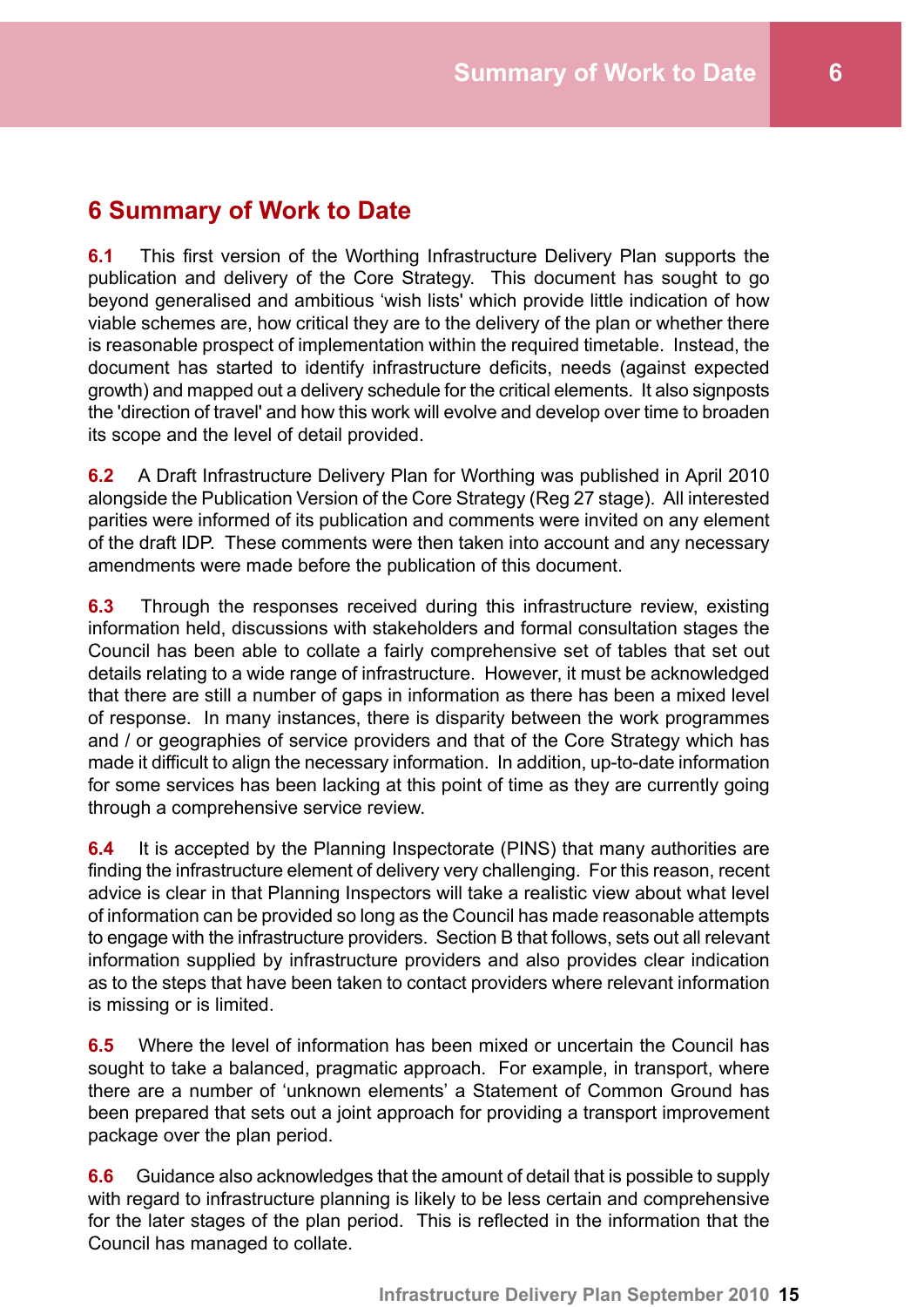**6.7** Where an element of infrastructure is critical but there is some uncertainty as to whether it can be delivered, the IDP deals with what the consequences are, what levels of intervention could be used and what contingency arrangements may be possible. This requirement, to deal with the 'what if' question, has been addressed within Part C of this paper and also within Chapter 9 'Implementation' and Appendix 2 'Strategic Risk Appraisal' of the Core Strategy.

#### **Summary of 'Critical' Elements**

**6.8** The infrastructure planning work collated within this IDP indicates that there are no major strategic requirements or deficits that would prevent the delivery of development as proposed in the Core Strategy. However, that is not to suggest that there are no key and significant elements of infrastructure improvement and provision that must be delivered alongside development to support the overarching objectives. The majority of these (non-strategic) elements are dependencies that are generally resolvable at the local level, through direct provision and development contributions.

**6.9** Furthermore, the IDP demonstrates that the Core Strategy does not place undue reliance on elements of infrastructure where funding is unknown and that there is a reasonable prospect of critical elements of infrastructure being delivered in the Plan period.

**6.10** As previously explained, Section C of this IDP focuses on the elements of infrastructure that are considered to be critical / essential to the delivery of the Core Strategy. A broad summary of the key issues that have been identified in that section is set out below:

- **Identified Development Sites** The delivery of these sites will help to contribute towards delivering the strategic objectives. Section C identifies the essential elements of infrastructure for each development opportunity that will need to be provided / addressed to ensure that these aims are met.
- **Transport** Resolving transport issues will play a key role in contributing to the future economic and social well being of Worthing. Some of the transport infrastructure elements identified may not appear to be 'critical' in terms of the town's overall regeneration when viewed in isolation but they are key elements within an integrated approach to solving the town's existing and future transport problems through a package of measures.
- **Housing** A key objective for Worthing is to ensure that an adequate supply of  $\bullet$ the right type of housing is delivered that meets the needs of all residents. This is reflected in Section C.
- **Education** Although a review of education provision is on-going it is already  $\bullet$ known that infrastructure improvements in education are required and three of the identified development sites incorporate the delivery of new and improved facilities. There is also a key aspiration in Worthing to deliver 'Age of Transfer' changes.
- **Health -** Community clinics and health centres are amongst the least developed  $\bullet$ within the Primary Care Trust area. West Sussex PCT has identified a key need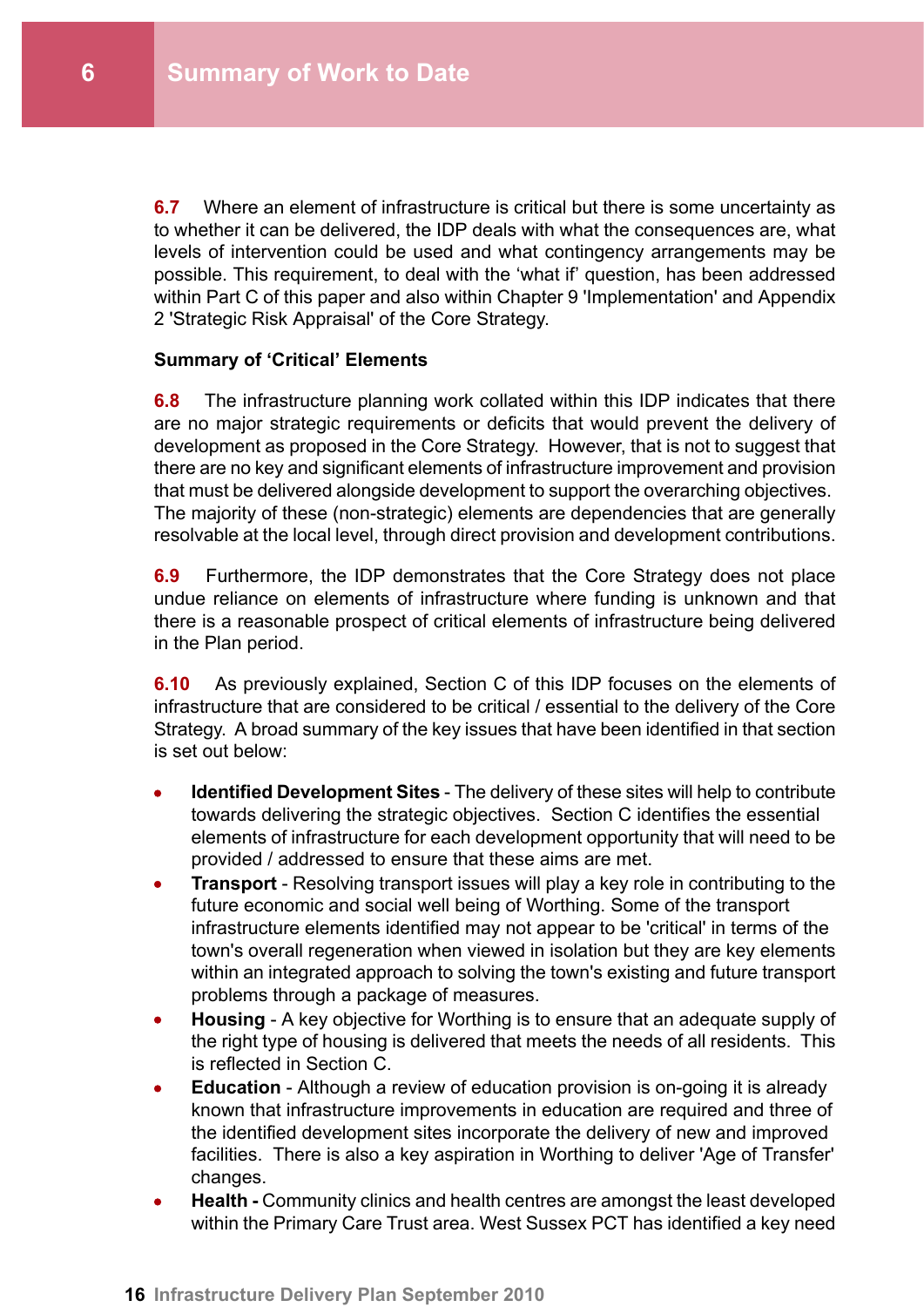to make services more accessible and more personalised and shift services from the traditional model to a world class model of primary care.

- **Green Infrastructure / Leisure** Given the character of Worthing and the significant constraints to further development around the town it is crucial the a network of green infrastructure and leisure facilities are retained and improved. Section C identifies two projects that have a good delivery certainty and that demonstrate a long term commitment to deliver a package of improvements.
- **Flood Defences** It is vital that Worthing ensures that it is protected against the significant environmental and economic damage that flooding can cause. The costs of mitigation against flood risk are considerable and key delivery strategies have been prepared.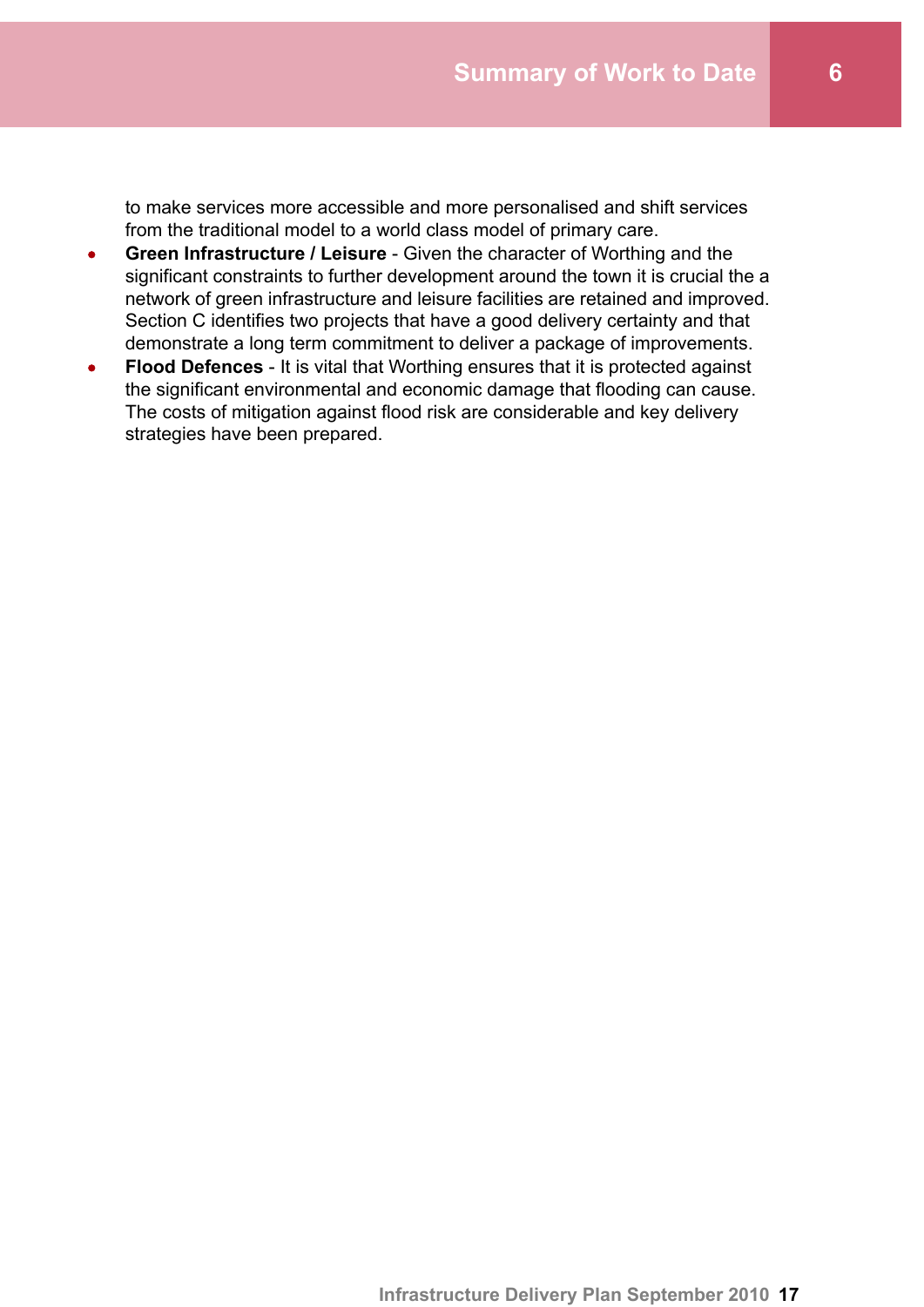### <span id="page-19-0"></span>**7 What Happens Next?**

**7.1** Infrastructure planning work must be a continuous process that must be practical, realistic and flexible. It needs to deliver a database that will grow and develop over time as corporate buy-in increases and more partners engage in the process and contribute more infrastructure categories and information. It is therefore intended that the IDP will be a'live' document that will be updated as and when information becomes available. The implementation and effectiveness of the IDP will be monitored and reported on within the Annual monitoring Report.

**7.2** This first version of the IDP has largely focused on supporting the delivery of the Core Strategy. However, over time, the scope of the IDP will widen to incorporate the essential elements of infrastructure that will be required to deliver the objectives of other strategies. In particular, the IDP will be an important tool in the deliver of key objectives identified within the Joint Sustainable Communities Strategy, 'Waves Ahead'. It is also expected that it will help to achieve Local Area Agreement (LAA) targets and Comprehensive Area Assessment (CAA) ratings. The format of the IDP will also be revised so that it includes maps and links into the West Sussex County Council Infrastructure Plan for Worthing which is currently being progressed.

**7.3** Ultimately, this work will reach conclusions as to what services will be needed to meet the demands of future development and, importantly, how and when it will be delivered. It is also a foundation upon which the Council can prepare for the possible implementation of the Community Infrastructure Levy (CIL) or any subsequent legislation.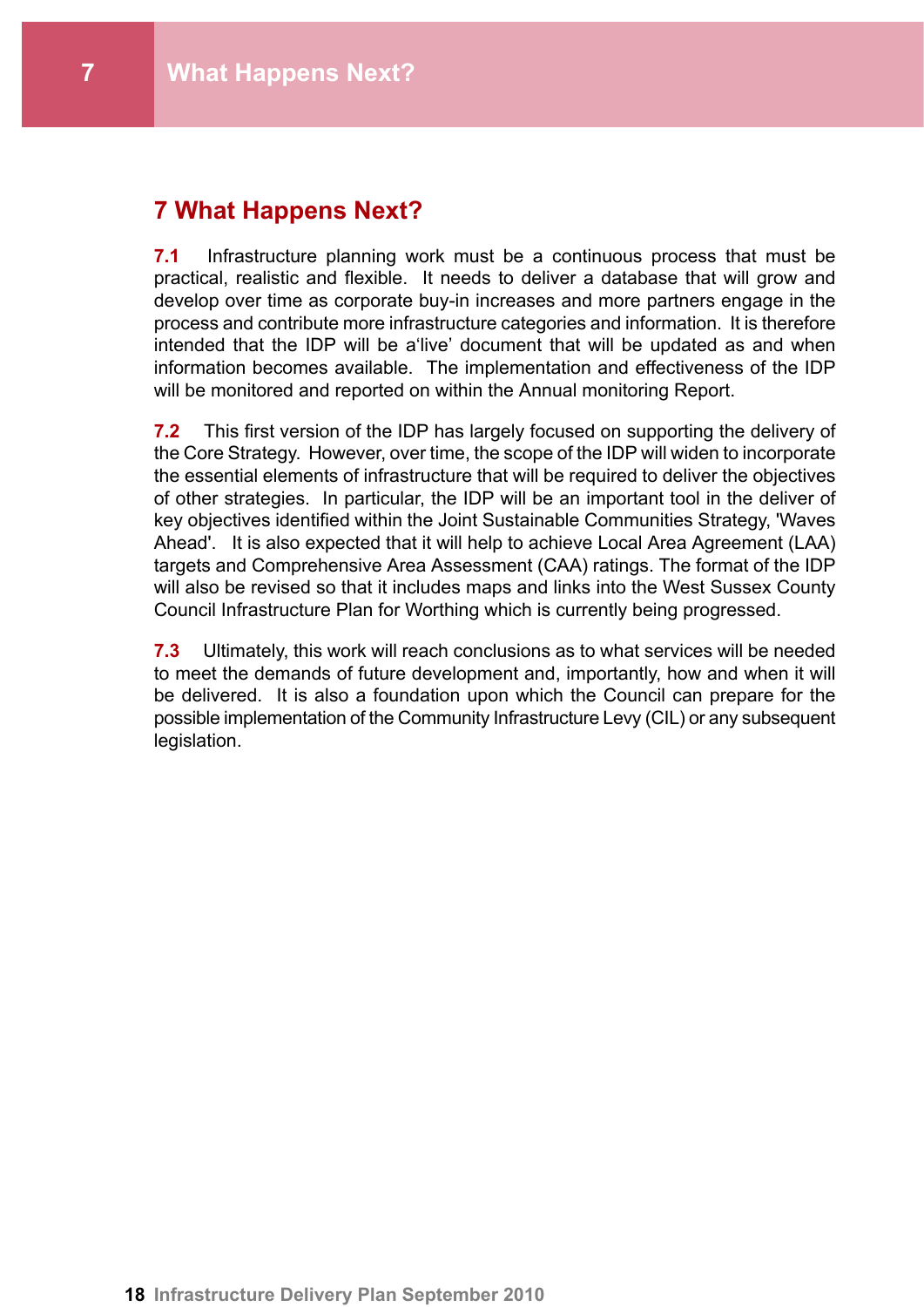

### **Section B - Position Statements**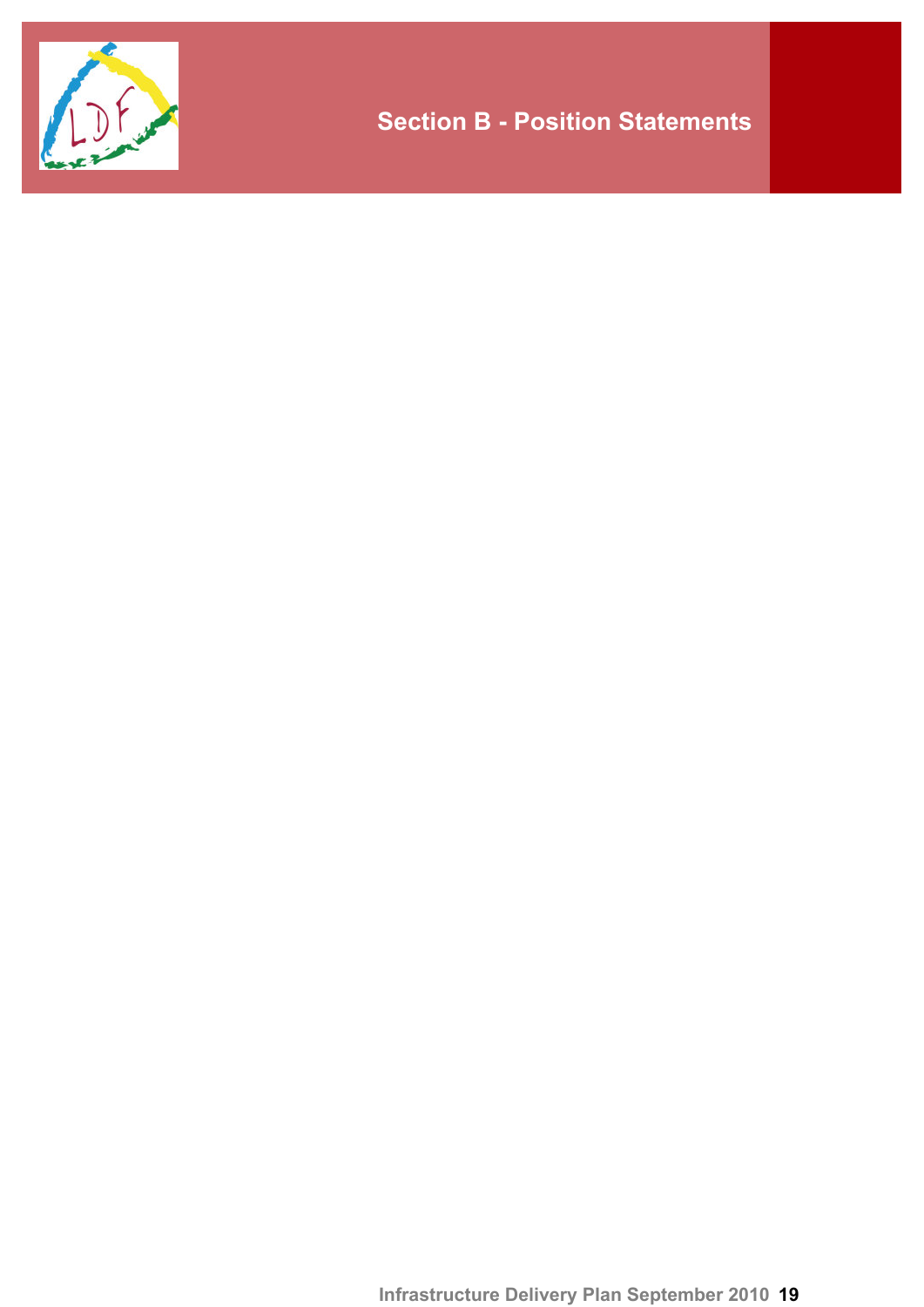### <span id="page-21-0"></span>**8 Context**

**8.1** To help inform the subsequent Infrastructure Implementation Plan (Section C) it is important to draw together all relevant material relating to infrastructure delivery. This section of the IDP collates relevant information on individual services and the responses received from service providers when questioned about their existing and future capacity to meet current needs and future growth. This process, including the questions asked, is summarised in Section 5 of this document.

**8.2** The information gathered has been tabulated into topic areas - which reflects the South East Plan definition. Clearly, there are some overlaps between the different topics and this should be kept in mind.

**8.3** The 'position statement' tables for each element of infrastructure sets out the following information:

- Lead organisations
- Main sources of information  $\bullet$
- Existing provision
- Planned provision
- Sources of funding (costs)
- Key issues
- Summary role of IDP / LDF

**8.4** The tables will identify all forms of infrastructure provision - some of which will be desirable and some that will be essential for the delivery of the Core Strategy objectives. Where the delivery of elements of infrastructure is considered to be essential/critical then the 'summary' section of the following tables clearly signposts Section C (the Infrastructure Implementation Plan).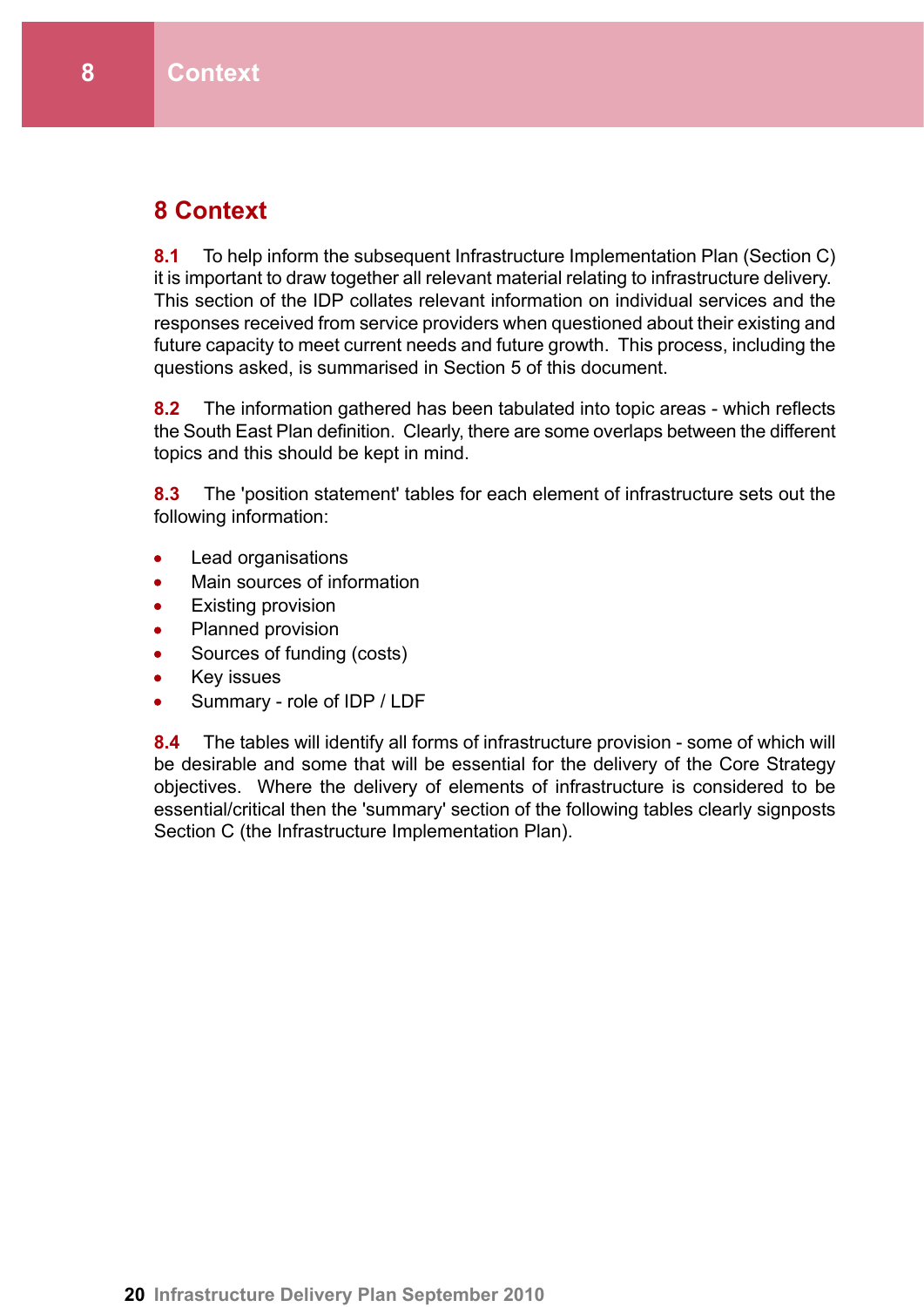## <span id="page-22-0"></span>**9 Transport**

| <b>Transport elements - Strategic Road Network</b> |                                                                                                                                                                                                                                                                                                                                                                                                                                                                                                                                                                                                                                          |  |  |  |
|----------------------------------------------------|------------------------------------------------------------------------------------------------------------------------------------------------------------------------------------------------------------------------------------------------------------------------------------------------------------------------------------------------------------------------------------------------------------------------------------------------------------------------------------------------------------------------------------------------------------------------------------------------------------------------------------------|--|--|--|
| Lead<br>Organisations(s)                           | Highways Agency and West Sussex County Council                                                                                                                                                                                                                                                                                                                                                                                                                                                                                                                                                                                           |  |  |  |
| <b>Main Sources</b><br>of information              | West Sussex County Council Local Transport Plan 2006-2016<br>MVA LDF Transport Study 2006<br>West Sussex Traffic Reduction Report 2000<br>Worthing + Adur Strategic Transport Model (WASTM) 2009-10<br>Delivering a Sustainable Transport System (DaSTS) 2010<br>Worthing LDF Core Strategy Testing Report 2010                                                                                                                                                                                                                                                                                                                          |  |  |  |
| Existing<br>Provision                              | A27 - the east to west route running along the whole of the northern edge of Worthing<br>A24 - north to south main route into the town centre (The strategic role of the A24 is<br>north of Offington Roundabout)                                                                                                                                                                                                                                                                                                                                                                                                                        |  |  |  |
| Planned<br>Provision                               | There have been long standing plans by the Highways Agency to resolve the congestion<br>problems of the A27 corridor from Worthing through to Chichester. Delays in design and<br>funding issues have made any improvements longer term rather than short to medium<br>term. However, the current DaSTS work being produced will provide some infrastructure<br>options in 2010/11.                                                                                                                                                                                                                                                      |  |  |  |
|                                                    | The Worthing and Adur Strategic Transport Model (WASTM) work has produced a<br>validated working transport model for Worthing and Adur. The model has provided the<br>basis for assessing infrastructure implementation plans and strategy options for the<br>A27. This work will then form an integral part of the DaSTS programme.                                                                                                                                                                                                                                                                                                     |  |  |  |
| Funding<br><b>Sources</b>                          | Highways Agency will provide funding for any major work.                                                                                                                                                                                                                                                                                                                                                                                                                                                                                                                                                                                 |  |  |  |
| <b>Key Issues</b>                                  | The Borough Council is not the designated highways authority for the Town. West<br>Sussex County Council has responsibility for the provision and maintenance of most of<br>the town's local transport infrastructure. The Highways Agency is responsible for the<br>A27 Trunk Road. The Trunk Road includes the section of road between Offington<br>Roundabout and Grove Lodge Roundabout. Attempts to secure a bypass for Worthing<br>have proved to be unsuccessful, due to a combination of excessive costs and adverse<br>environmental effects. The Borough Council cannot solve the problems of road congestion<br>in isolation. |  |  |  |
|                                                    | The opportunity to implement major road building schemes to relieve congestion on the<br>A27 are very limited, due to the lack of space and proximity of the road to residential<br>areas. Provisional estimates to widen the A27 stretch between Lyons Farm and the<br>Offington roundabout are considered highly expensive in relation to the length of the<br>road.                                                                                                                                                                                                                                                                   |  |  |  |
|                                                    | The current view of the Government (and consequently, the Highways Agency), is that<br>new road building is not the first option to be considered when assessing new<br>infrastructure provision. It is now considered important to assess 'softer' deliverable<br>options to reduce car use, such as increasing public transport use and promoting more<br>cycling and walking. Only when it is clear that these options are not sufficient to reduce<br>congestion will options be considered that could lead to major transport capital schemes.                                                                                      |  |  |  |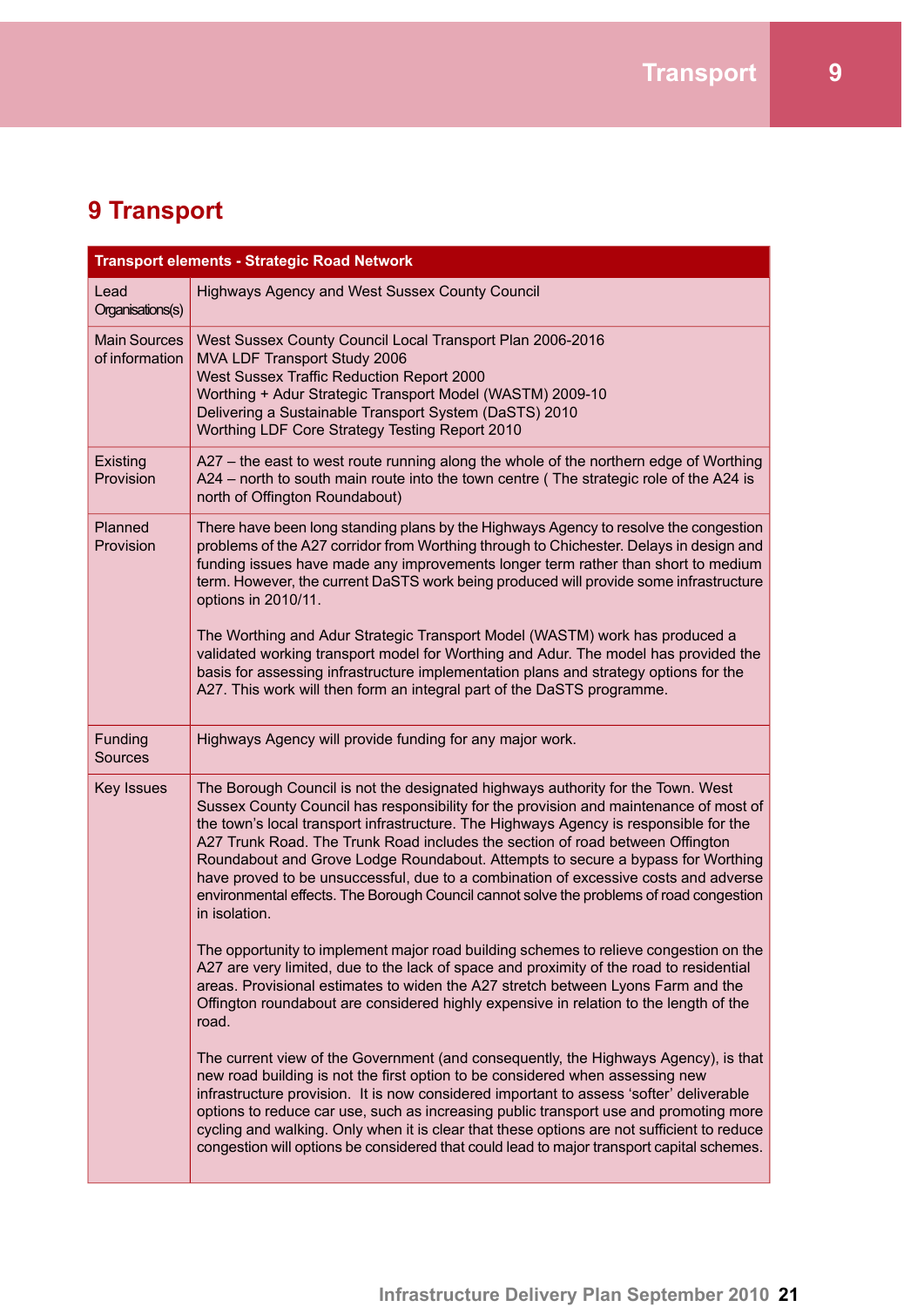| <b>Transport elements - Strategic Road Network</b> |                                                                                                                                                                                                                                                                                                                                                                                                                                                                                                                            |  |
|----------------------------------------------------|----------------------------------------------------------------------------------------------------------------------------------------------------------------------------------------------------------------------------------------------------------------------------------------------------------------------------------------------------------------------------------------------------------------------------------------------------------------------------------------------------------------------------|--|
|                                                    | The major junctions at Lyons Farm, Grove Lodge and Offington are running at full<br>capacity at peak times. The predicted increases in road traffic volumes in the next 10<br>years will only exacerbate this problem. Grove Lodge has been declared an Air Quality<br>Management Area and it is now increasingly important to reduce predicted traffic pollution<br>and hence congestion.                                                                                                                                 |  |
| Summary /<br>Role of LDF<br>and IDP                | The core principles of Worthing's Core Strategy revolve around the town's economic<br>regeneration and providing the required levels of new house-building set out in the South<br>East Plan. Major new development in the town will be necessary to implement the above<br>principles and there will be some impact on the transport infrastructure, including the<br>A27.                                                                                                                                                |  |
|                                                    | Anticipated increases in road traffic volumes highlight the need for the LDF to take into<br>account the above issues and promote effective long term measures to manage and<br>reduce car traffic.                                                                                                                                                                                                                                                                                                                        |  |
|                                                    | The Borough Council needs to work in partnership with the Highways Agency and West<br>Sussex County Council to pursue common transport goals, which will include potential<br>new road infrastructure on or around the primary road network. as well as changing<br>travel behaviours and promoting the use of more sustainable modes of transport. A<br>Statement of Common Ground has been produced between WSCC and WBC that sets<br>out agreed/ joint transport priorities and aims for Worthing.                      |  |
|                                                    | The infrastructure packages emerging from the WASTM study will be taken forward to<br>the DaSTS work, in order to comply with the Government's 5 strategic goals for transport<br>in the future. There are three packages that have emerged from the WASTM work:<br>Low cost - including 'soft' demand management measures.<br>Medium cost - including some larger scale road infrastructure schemes.<br>High cost - including railway crossing closures and more major road building schemes<br>including new link roads. |  |
|                                                    | The delivery and viability of the above packages are subject to further scrutiny, for both<br>funding and deliverability. However, they are all assessed further in Section C. The<br>above packages contain references to infrastructure provision that are not solely related<br>to the strategic road network. The following sections will provide details of the 'softer'<br>options such as walking and cycling and also investment in public transport services<br>and infrastructure.                               |  |
|                                                    | The costings set out have been estimated by the WASTM study and the County Council.<br>Clearly some of the schemes are longer term and it is reasonable to assume that they<br>are prone to amendment due to inflation and other extraneous factors. However, they<br>are currently indicative of the size and nature of the appropriate infrastructure elements.                                                                                                                                                          |  |

| <b>Transport elements - Local Road Network</b> |                                                                                                                                                                                                                                                                   |  |
|------------------------------------------------|-------------------------------------------------------------------------------------------------------------------------------------------------------------------------------------------------------------------------------------------------------------------|--|
| Lead<br>Organisation(s)                        | West Sussex County Council, Worthing Borough Council                                                                                                                                                                                                              |  |
| Main Sources                                   | West Sussex County Council Local Transport Plan 2006-2016<br>of information   MVA LDF Transport Study 2006<br>Worthing and Adur Strategic Transport Model - WASTM<br>Worthing Area Transport Plan<br>DaSTS 2010<br>Worthing LDF Core Strategy Testing Report 2010 |  |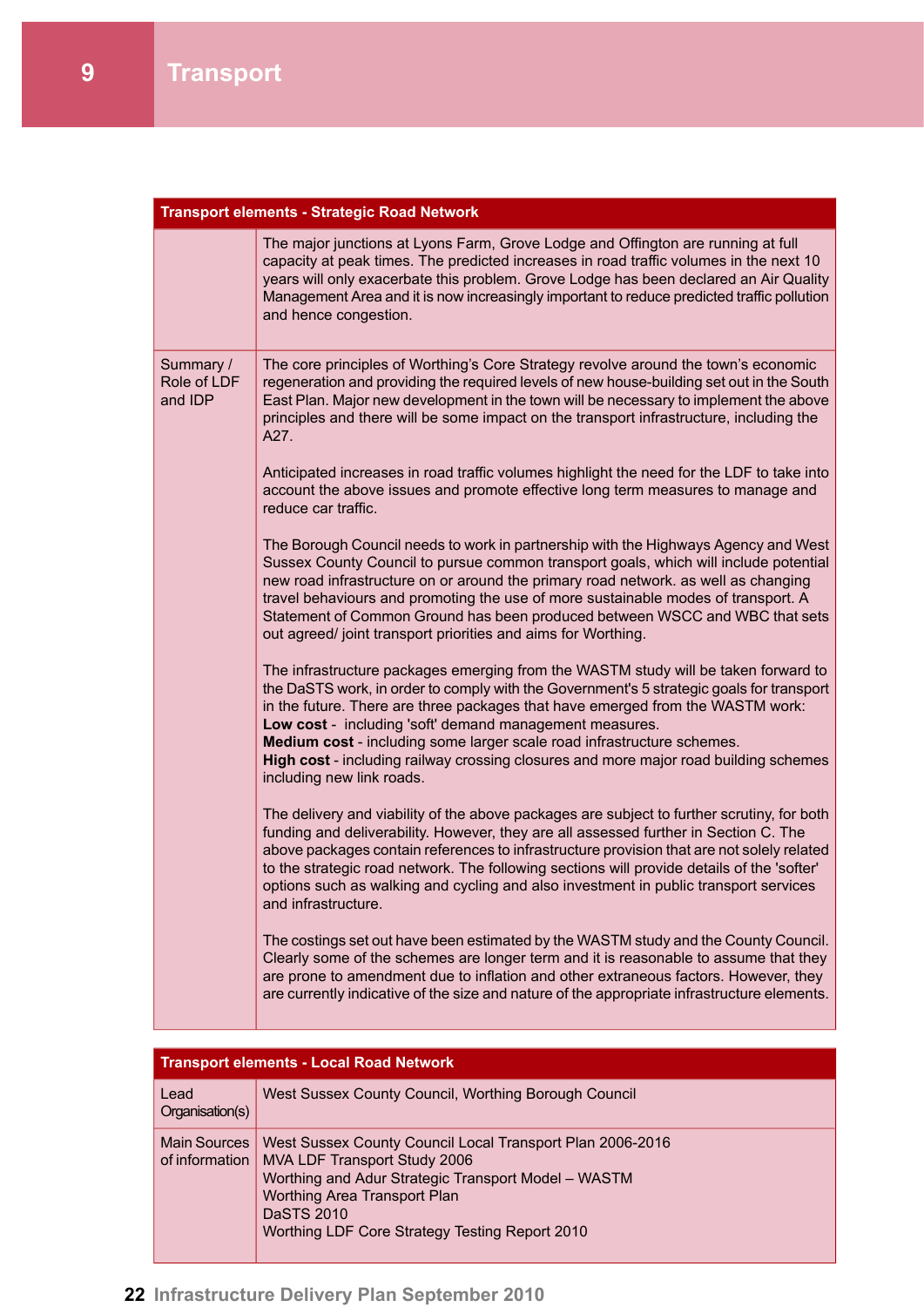| <b>Transport elements - Local Road Network</b> |                                                                                                                                                                                                                                                                                                                                                       |  |  |
|------------------------------------------------|-------------------------------------------------------------------------------------------------------------------------------------------------------------------------------------------------------------------------------------------------------------------------------------------------------------------------------------------------------|--|--|
|                                                | Rights of Way Improvement Plan (ROWIP)                                                                                                                                                                                                                                                                                                                |  |  |
| Existing<br>Provision                          | The A259 is the main non strategic local roads and is the coastal route along running<br>the southern edge of Worthing.                                                                                                                                                                                                                               |  |  |
|                                                | The A2032 Littlehampton Road provides a more central arterial route through to the<br>western fringes of the town.                                                                                                                                                                                                                                    |  |  |
|                                                | The A24 from south of Grove Lodge (A24) link in and out of Worthing)                                                                                                                                                                                                                                                                                  |  |  |
| Planned<br>Provision                           | There are many improvement schemes for the non strategic road network that are set<br>out in WSCC's Works Programme. These include:                                                                                                                                                                                                                   |  |  |
|                                                | County-wide measures include improvements to bus service infrastructure, safer<br>$\bullet$<br>routes to school initiatives, improved cycling facilities including new routes.<br>Traffic calming measures will be introduced where specified in WSCC infrastructure<br>$\bullet$<br>schedule and/or the approved Works Programme.                    |  |  |
|                                                | Carriageway resurfacing works are ongoing as part of the long term maintenance<br>$\bullet$<br>programme.                                                                                                                                                                                                                                             |  |  |
|                                                | Some Infrastructure work may take place as a consequence of the WASTM strategy<br>$\bullet$<br>options outlined above.                                                                                                                                                                                                                                |  |  |
| Funding<br>Sources                             | WSCC capital programmes.                                                                                                                                                                                                                                                                                                                              |  |  |
|                                                | Developer contributions will provide a wide range of new transport infrastructure as part<br>of the development process. Funding can include payment for new access and egress<br>construction, public transport infrastructure such as bus stops and signage, pedestrian<br>crossings and junction improvements.                                     |  |  |
| Key Issues                                     | The Borough Council is not the designated highways authority for the town. West Sussex<br>County Council has responsibility for the provision and maintenance of most of the<br>town's local transport infrastructure. The Borough Council cannot solve the problems<br>of road congestion in isolation.                                              |  |  |
|                                                | There is a high demand for travel in Worthing and many factors contribute to the severity<br>of transport problems. Worthing suffers from serious road congestion, especially at peak<br>times.                                                                                                                                                       |  |  |
|                                                | Ensuring accessibility to services and determining the best pattern of transport provision<br>are inevitably amongst the most challenging spatial issues which the Council and the<br>other service providers need to address.                                                                                                                        |  |  |
|                                                | The County Council does receive limited funding from the Government for the Works<br>Programme, but other sources of funding are required to deliver the Local Transport<br>Plan. The condition of Worthing's roads remains in need of constant upgrade and repair<br>and this has led to the ongoing maintenance programme in Worthing.              |  |  |
| Summary /<br>Role of LDF<br>and IDP            | The LDF needs to comply with national and regional policy and pay appropriate heed<br>to the evidence based documents that have been produced. This includes study work<br>completed that has identified the roads in Worthing that are prone to heavy congestion<br>and also the effects of potential development on the town's road infrastructure. |  |  |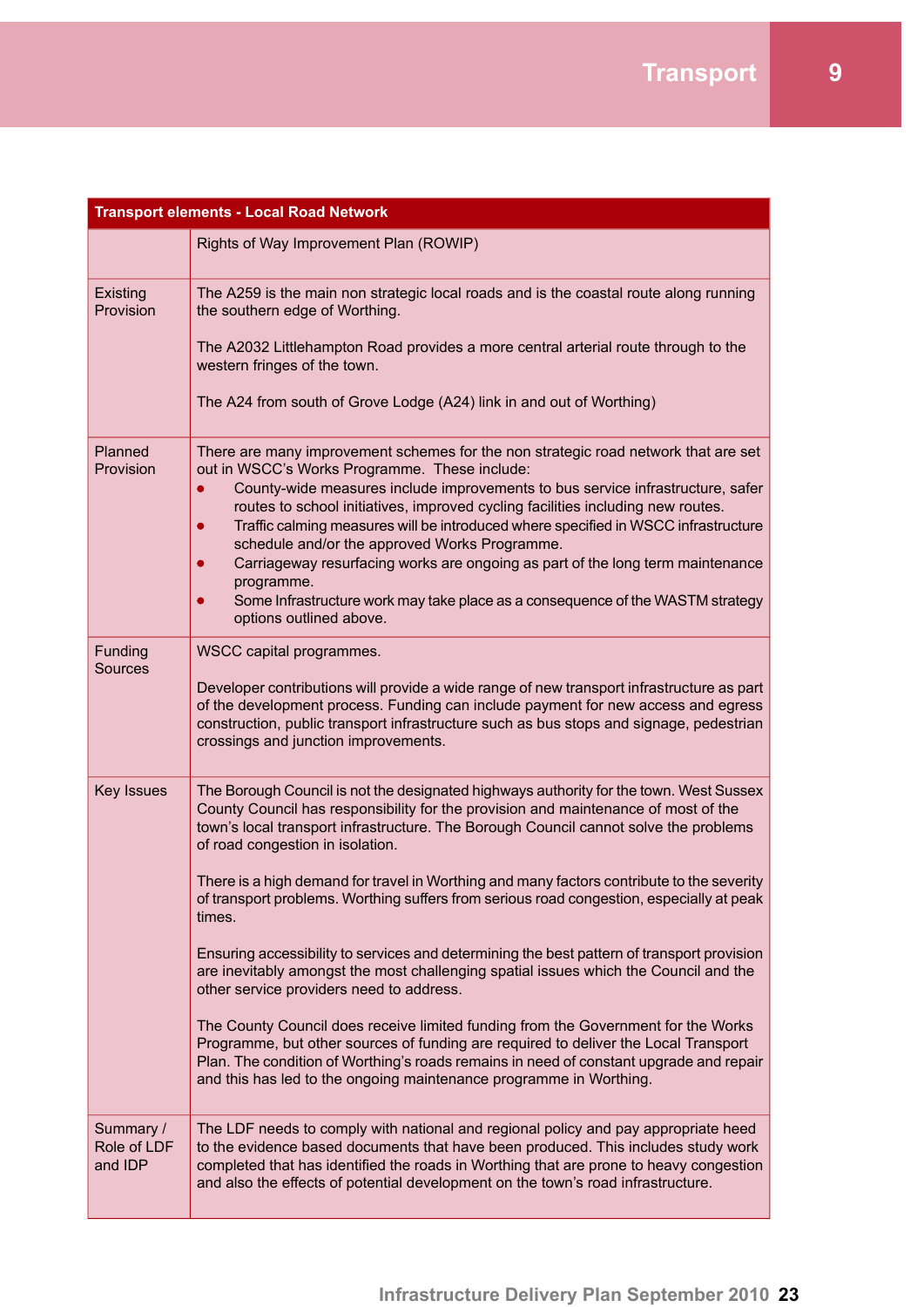#### **Transport elements - Local Road Network**

Road capacity is limited within Worthing due to the predominantly urban nature of the town. This is particularly relevant within the town centre area, where much of the proposed development in the Core Strategy is likely to take place. Policies in the LDF aim to minimise the transport impact of new development, helping to make the most efficient and effective use of existing road capacity and maximising potential for alternatives to the car and support the initiatives in the Local Transport Plan.

The LDF and IDP will assist the Borough Council and the County Council in identifying road transport infrastructure requirements and how they can be delivered, i.e. through developer contributions and other funding sources.

Partnership working with WSCC will play a leading role in assessing the impact of new developments in the town developing new infrastructure and measures to reduce congestion. The Council commissioned work with the Highways Agency to model the impact of the Core Strategy's development scenarios on the local transport network. This work incorporates potential mitigation measures to alleviate the transport impacts of the future developments. This work also contributes to the joint Statement of Common Ground that highlights the common transport goals and policies.

The summary details set out in the Strategic Road Network section above are relevant for some aspects of the local road infrastructure and are again set out in the Implementation Plan (Section C).

| <b>Transport Element - Rail Services</b> |                                                                                                                                                                                                                                                                                                                                                                                                                                                                                                                                                                                                                |  |
|------------------------------------------|----------------------------------------------------------------------------------------------------------------------------------------------------------------------------------------------------------------------------------------------------------------------------------------------------------------------------------------------------------------------------------------------------------------------------------------------------------------------------------------------------------------------------------------------------------------------------------------------------------------|--|
| Lead<br>Organisation(s)                  | Southern - train operating company<br>Network Rail - main infrastructure provider                                                                                                                                                                                                                                                                                                                                                                                                                                                                                                                              |  |
| Main Sources<br>of information           | DfT Southern Regional Planning Assessment for the Railway 2007<br>Network Rail Initial Strategic Business Plan 2007<br>Network Rail: Rail Utilisation Strategy 2009<br><b>Sussex Route Utilisation Strategy 2010</b>                                                                                                                                                                                                                                                                                                                                                                                           |  |
| Existing<br>Provision                    | The primary routes go from east to west but there are several mainline services to<br>London and Gatwick Airport. Worthing has 5 railway stations: Main station; East Worthing;<br>West Worthing; Durrington on Sea; Goring.                                                                                                                                                                                                                                                                                                                                                                                   |  |
| Planned<br>Provision                     | Station refurbishment at East Worthing 2013/14                                                                                                                                                                                                                                                                                                                                                                                                                                                                                                                                                                 |  |
| Funding<br>Sources                       | Funding for improvements to the main rail infrastructure, including stations is provided<br>by Network Rail<br>Funding for the rolling stock is provided by the train operators                                                                                                                                                                                                                                                                                                                                                                                                                                |  |
| <b>Key Issues</b>                        | The existing timetable for the Coastway services does accommodate conflicting demands,<br>but the nature of the route means there is little flexibility for change. The Coastway<br>infrastructure is mainly a two track railway throughout with limited opportunities for<br>overtaking of differing types of train services. End-to-end journey times struggle to<br>provide a competitive alternative to the road network. West of Brighton, the only passing<br>places are at Barnham for westbound services and at Worthing and Hove for eastbound<br>services, and this can create reliability problems. |  |

#### **24 Infrastructure Delivery Plan September 2010**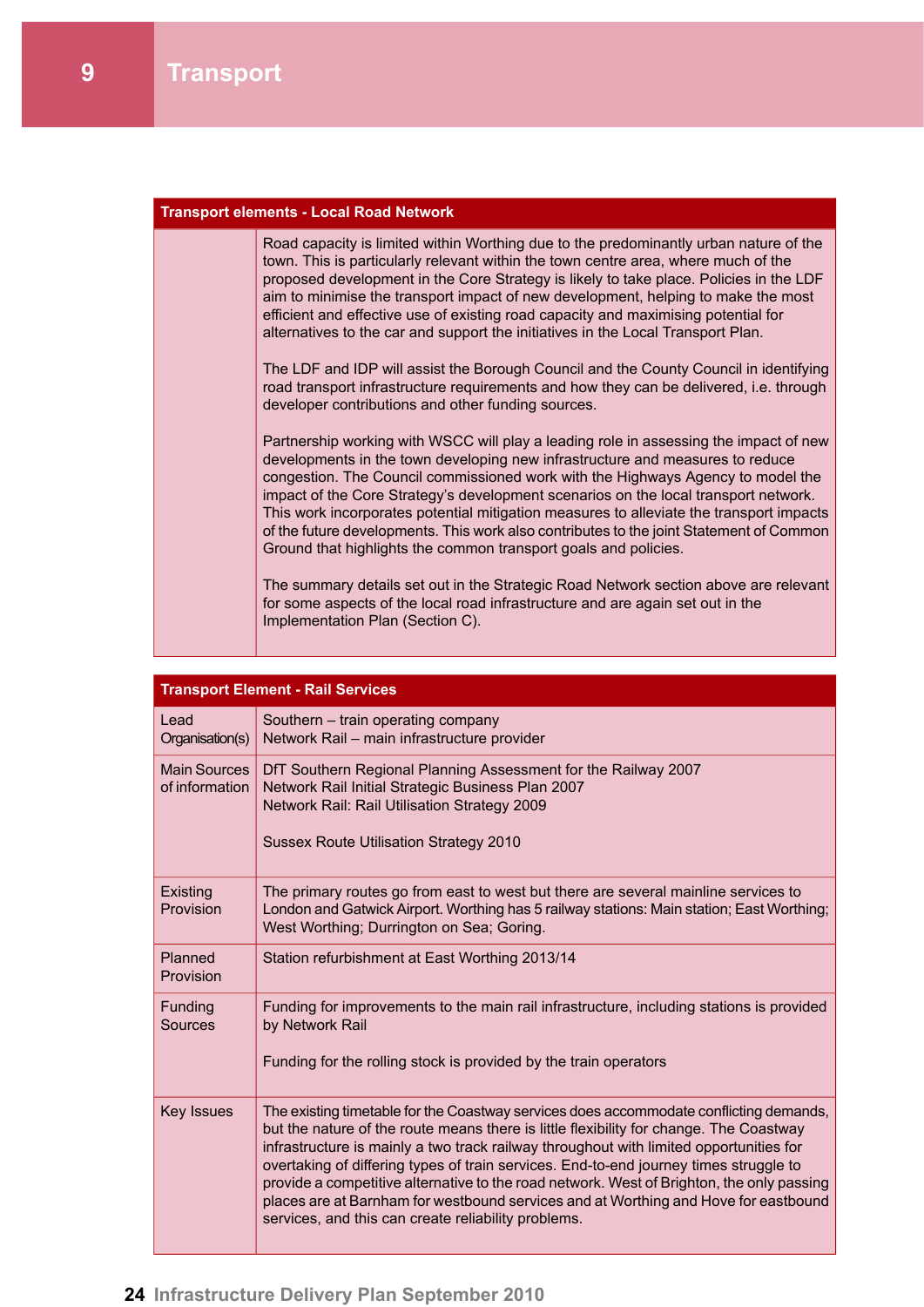| <b>Transport Element - Rail Services</b> |                                                                                                                                                                                                                                                                                                                                                                                                                                                                                                                                                                                                                                                                                                                                                                                                                                                                                                                                                                                                                                                                                                                                                                                                                                                                                                                                                                                                                                                                                                   |  |
|------------------------------------------|---------------------------------------------------------------------------------------------------------------------------------------------------------------------------------------------------------------------------------------------------------------------------------------------------------------------------------------------------------------------------------------------------------------------------------------------------------------------------------------------------------------------------------------------------------------------------------------------------------------------------------------------------------------------------------------------------------------------------------------------------------------------------------------------------------------------------------------------------------------------------------------------------------------------------------------------------------------------------------------------------------------------------------------------------------------------------------------------------------------------------------------------------------------------------------------------------------------------------------------------------------------------------------------------------------------------------------------------------------------------------------------------------------------------------------------------------------------------------------------------------|--|
|                                          | This means there is little opportunity to enhance service levels with the current mix of<br>fast and stopping services. Given demand volumes on the Coastway relative to the busy<br>radial routes into London, it would be difficult to justify any route enhancements that<br>require significant changes to infrastructure. However, there are local and regional<br>aspirations to expand the role of the Coastway, by improving strategic inter-urban journey<br>times and also by increasing accessibility to the network with new stations.<br>The Government will continue to play a strategic role in the future or rail provision in the<br>UK and hence the areas surrounding Worthing. Infrastructure levels, service frequencies<br>and most fares can be determined by the Department for Transport through the<br>franchising process.                                                                                                                                                                                                                                                                                                                                                                                                                                                                                                                                                                                                                                             |  |
| Summary /<br>Role of LDF<br>and IDP      | The LDF needs to take a co-ordinated approach to transport when assessing new<br>development and refurbishing existing sites. This will include promoting alternative<br>modes of transport to the car and hence, more use of public transport. This will include<br>rail services.<br>The use of rail services by Worthing residents and visitors will be part of an overall policy<br>aim to increase the use of alternative modes of transport. However it is acknowledged<br>that WBC has a limited role in determining the outcome of investment decisions on the<br>local rail network.<br>Partnership working with WSCC and the rail operators will play a leading role in<br>developing new infrastructure and measures to increase rail passenger numbers.<br>There is an ongoing issue with delays at the railway crossings in the Borough. All<br>surface-level railway crossings in the County are the subject of an ongoing review to<br>see if changes to or closures of certain crossings can be achieved in an attempt to<br>improve rail services whilst maintaining safety and reducing congestion on the road<br>network. However, any changes could have major implications such as delays on certain<br>parts of the network, large-scale re-routing and would need to be modelled very carefully<br>and further in-depth study work would be required to establish viability of any<br>scheme/proposal. Also if crossings closed for car traffic alternative measures would |  |
|                                          | have to be implemented for pedestrians & cyclists. Impact on local shops and services<br>(including emergency access) would also need to be carefully considered and overall<br>appropriate mitigation put in place."                                                                                                                                                                                                                                                                                                                                                                                                                                                                                                                                                                                                                                                                                                                                                                                                                                                                                                                                                                                                                                                                                                                                                                                                                                                                             |  |

| <b>Transport Element - Bus Services</b> |                                                                                                                                                                                                                                                                                                                                                                                                                                                                                                     |  |
|-----------------------------------------|-----------------------------------------------------------------------------------------------------------------------------------------------------------------------------------------------------------------------------------------------------------------------------------------------------------------------------------------------------------------------------------------------------------------------------------------------------------------------------------------------------|--|
| Lead<br>Organisation(s)                 | Worthing Borough Council, West Sussex County Council, Stagecoach South Bus<br>Company, Compass Travel                                                                                                                                                                                                                                                                                                                                                                                               |  |
| Main Sources<br>of information          | Worthing Quality Bus Partnership (QBP)<br><b>WSCC Local Transport Plan</b><br>National strategic and policy initiatives set at Government level                                                                                                                                                                                                                                                                                                                                                     |  |
| Existing<br>Provision                   | The town has one major provider of bus services, Stagecoach South, who run routes<br>to all areas of the town. Since the establishment of the Quality Bus Partnership (QBP)<br>in 2005 there have been many improvements to service levels and infrastructure.<br>Compass Travel provides services on a contracted basis where services are not<br>commercially viable.<br>A programme of investment to provide Real Time Passenger Information (RTPI) at<br>selected bus stops has been completed. |  |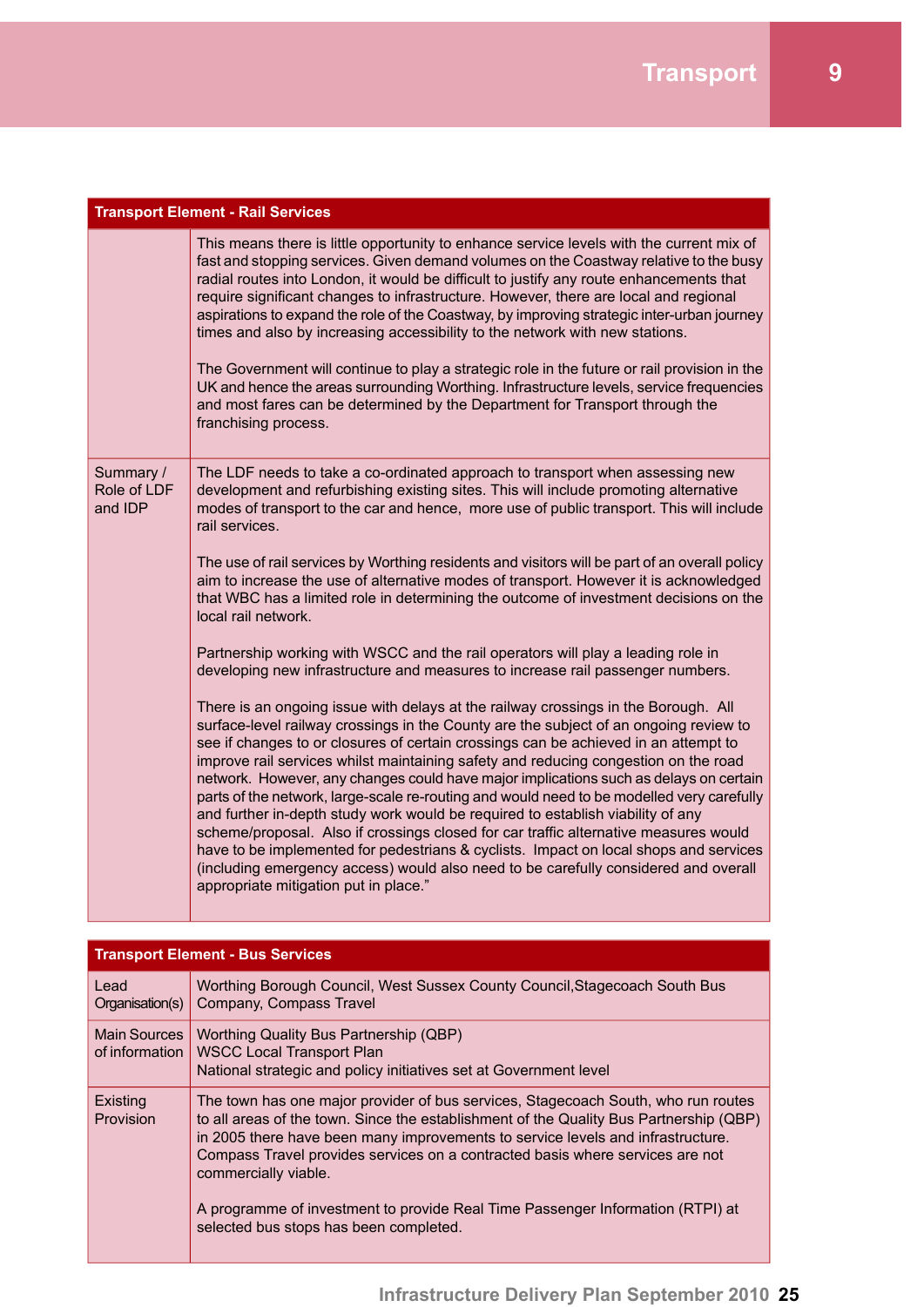| <b>Transport Element - Bus Services</b> |                                                                                                                                                                                                                                                                                                                                                                                                                                                                      |  |
|-----------------------------------------|----------------------------------------------------------------------------------------------------------------------------------------------------------------------------------------------------------------------------------------------------------------------------------------------------------------------------------------------------------------------------------------------------------------------------------------------------------------------|--|
|                                         | New routes such as the 700 and Pulse have seen service frequencies pushed up to 10<br>minute intervals on the main routes coming into the town centre.<br>New low floor accessible buses have been purchased by Stagecoach to service the                                                                                                                                                                                                                            |  |
|                                         | new routes.                                                                                                                                                                                                                                                                                                                                                                                                                                                          |  |
| Planned<br>Provision                    | The Coastal Transport System is currently being developed as part of a joint project<br>between Brighton and Hove City Council and West Sussex County Council This will<br>provide a comprehensive east - west link from Portsmouth to Brighton which will access<br>Worthing.                                                                                                                                                                                       |  |
|                                         | A system to show real time bus time information via text messaging (SMS) is currently<br>being developed. This will allow text messaging and Internet enabled phones to be used<br>for travel planning. This is being implemented in conjunction with Travelwise.                                                                                                                                                                                                    |  |
|                                         | In the longer term the QBP will assess the feasibility of providing some bus lanes in<br>Worthing to ease bus movements and service efficiency.                                                                                                                                                                                                                                                                                                                      |  |
| Funding<br><b>Sources</b>               | <b>West Sussex County Council</b><br>Developer funding from new development<br>Government grants such as the Kickstart programme<br>Stagecoach as part of their commitments to the QBP                                                                                                                                                                                                                                                                               |  |
| <b>Key Issues</b>                       | Buses are the most used form of public transport for local journeys. The Government's<br>aim is to drive up standards to provide a better quality service for those who already<br>use buses and an attractive alternative for those who currently drive for short journeys.<br>Working in partnership with the public and private sector, the County and Borough<br>Council's also aim to increase the move toward bus use and increased passenger<br>satisfaction. |  |
|                                         | Since the deregulation of bus services in 1986 private operators provide the majority of<br>bus services on a commercial basis. This is a key issue as bus operators run routes<br>that are commercially viable. Routes can be withdrawn due to lack of public support and<br>this raises the question of accessibility and equality.                                                                                                                                |  |
|                                         | The County Council can subsidise the provision of 'socially necessary' bus services<br>where these are not likely to be provided commercially. This is subject to budgetary<br>pressures.                                                                                                                                                                                                                                                                            |  |
|                                         | The onset of Concessionary Fares has placed extra pressure on the bus companies in<br>terms of extra bus patronage and issues for reliability and capacity. There has also been<br>extra financial pressure placed on both the bus operators and the Borough Council with<br>respect to funding a service that has led to a significant increase in patronage for the<br>over 60 age group.                                                                          |  |
| Summary /<br>Role of LDF<br>and IDP     | The LDF has an important role to play in taking a spatial approach to improving<br>accessibility and improving the attractiveness of alternative modes of transport to the<br>car.                                                                                                                                                                                                                                                                                   |  |
|                                         | New development where appropriate should contribute towards the provision of bus<br>stops, bus shelters and other new and improved infrastructure public transport services.                                                                                                                                                                                                                                                                                         |  |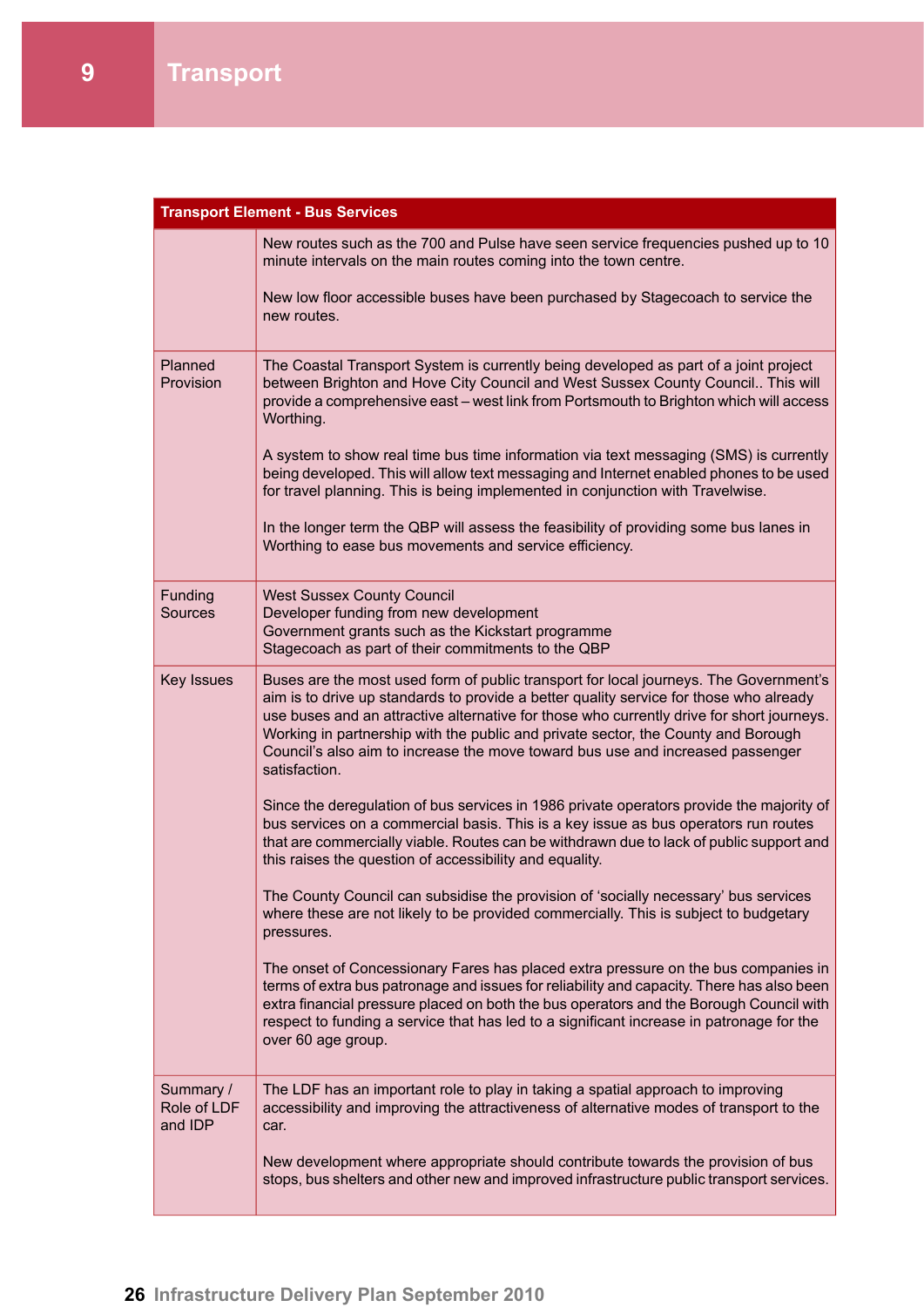| <b>Transport Element - Bus Services</b> |                                                                                                                                                                                                            |
|-----------------------------------------|------------------------------------------------------------------------------------------------------------------------------------------------------------------------------------------------------------|
|                                         | The WASTM work has set out improvements to bus services, including the<br>implementation of the CTS and Coastal Expressway public transport routes as well as<br>improvements to more local services.      |
|                                         | The Quality Bus Partnership will also continue to work towards higher passenger numbers<br>by providing better infrastructure and working across Council departments as well as<br>with the bus companies. |

|                                       | <b>Transport Element - Community Transport</b>                                                                                                                                                                                                                                                                                                                                                                                                                                                                                                                                                                                                                                                                                                                                                                                                                                                                   |
|---------------------------------------|------------------------------------------------------------------------------------------------------------------------------------------------------------------------------------------------------------------------------------------------------------------------------------------------------------------------------------------------------------------------------------------------------------------------------------------------------------------------------------------------------------------------------------------------------------------------------------------------------------------------------------------------------------------------------------------------------------------------------------------------------------------------------------------------------------------------------------------------------------------------------------------------------------------|
| Lead<br>Organisation(s)               | WBC, West Sussex County Council, Worthing Council for Voluntary Services- WCVS                                                                                                                                                                                                                                                                                                                                                                                                                                                                                                                                                                                                                                                                                                                                                                                                                                   |
| <b>Main Sources</b><br>of information | <b>WCVS Annual Reports</b><br>WBC Dial a Ride Feasibility Reports 2009                                                                                                                                                                                                                                                                                                                                                                                                                                                                                                                                                                                                                                                                                                                                                                                                                                           |
| Existing<br>Provision                 | The primary community transport service in Worthing is the Dial a Ride service, operated<br>by the WCVS. The service is a member based one and it provides a transport service<br>for the elderly and those people who cannot access 'normal' public transport services.<br>It is run via a computerised booking service, which are normally made in the previous<br>24 hours.<br>There are several other organisations that operate community provision in some form<br>that are not funded on a regular basis by the Borough Council.<br><b>Broadwater Scout Group</b><br>$\bullet$<br><b>British Red Cross Society</b><br>$\bullet$<br>ChatsmoreCatholicHigh School<br>$\bullet$<br><b>Guild Care</b><br><b>Nestledown Childcare</b><br>●<br>Rose Wilmot Youth and Community Centre<br><b>Worthing Mencap</b><br>$\bullet$<br><b>Worthing Scope</b><br>$\bullet$<br><b>Worthing Shopmobility</b><br>$\bullet$ |
| Planned<br>Provision                  | A joint Adur/Worthing Dial a Ride service is being considered which will provide a<br>comprehensive community transport system that can utilise economies of scale and<br>provide a larger area wide service.<br>Work has been completed on a feasibility study to provide the evidence base needed<br>to support the viability of a joint Dial a Ride service.                                                                                                                                                                                                                                                                                                                                                                                                                                                                                                                                                  |
| Funding<br>Sources                    | WBC, West Sussex County Council, WCVS, Developer funding                                                                                                                                                                                                                                                                                                                                                                                                                                                                                                                                                                                                                                                                                                                                                                                                                                                         |
| <b>Key Issues</b>                     | The provision of community transport is currently subject to WBC providing grant funding,<br>primarily to enable the Dial a Ride service to continue in its present form.<br>Worthing has a demographic profile that has been characterised by an ageing population.<br>Although this is changing over time a dedicated community transport schemes is likely<br>to remain an important resource to many sections of the community.                                                                                                                                                                                                                                                                                                                                                                                                                                                                              |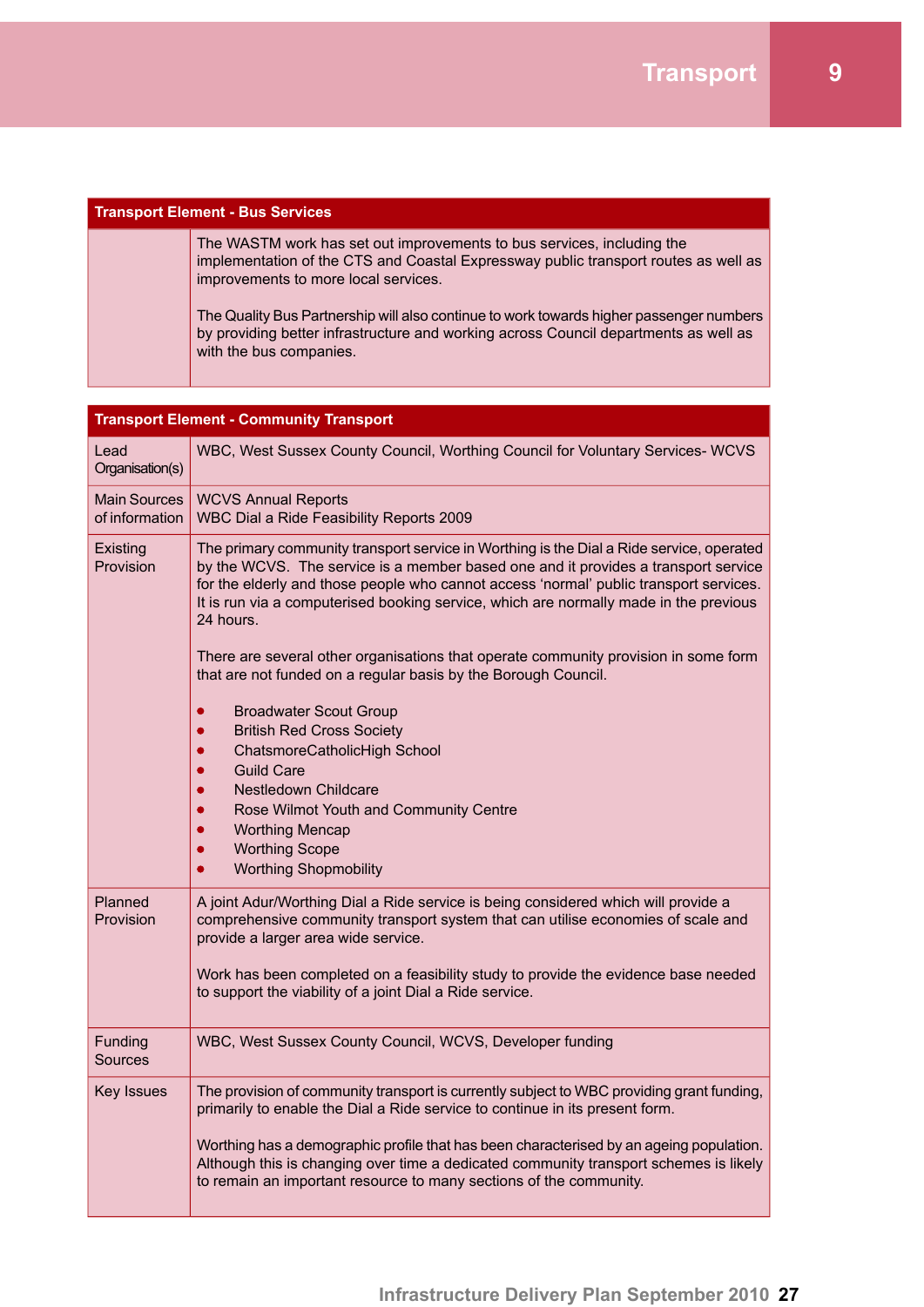|                                     | <b>Transport Element - Community Transport</b>                                                                                                                                                                                                                                                                                                                |
|-------------------------------------|---------------------------------------------------------------------------------------------------------------------------------------------------------------------------------------------------------------------------------------------------------------------------------------------------------------------------------------------------------------|
| Summary /<br>Role of LDF<br>and IDP | The LDF should ensure that vulnerable resident groups can use a transport system that<br>is fair and accessible through a variety of travel options. This is particularly important<br>for the more elderly population and the young.                                                                                                                         |
|                                     | Community transport provision is an important part of the LDF process. It is undoubtedly<br>true that community groups play an important role in providing social and community<br>cohesion within the Borough. Effective transport for vulnerable groups to health centres,<br>places of worship and community halls is an integral part of the LDF process. |
|                                     | To ensure that community transport services continue to operate efficiently and well<br>they need good equipment, especially modern and well adapted buses. The provision<br>of new buses is therefore a key infrastructure requirement to maintain service levels.<br>However, the operation of the schemes is a key requirement in itself.                  |
|                                     | Community transport is an integral part of passenger transport provision and it needs<br>to be co-ordinated with all of its key stakeholders to ensure that it is run effectively and<br>efficiently.                                                                                                                                                         |

|                                       | <b>Transport Element - Walking and Cycling</b>                                                                                                                                                                                                                                                                                           |
|---------------------------------------|------------------------------------------------------------------------------------------------------------------------------------------------------------------------------------------------------------------------------------------------------------------------------------------------------------------------------------------|
| Lead<br>Organisation(s)               | <b>West Sussex County Council</b><br><b>Worthing Borough Council</b>                                                                                                                                                                                                                                                                     |
| <b>Main Sources</b><br>of information | <b>West Sussex County Council</b><br>Worthing Borough Council 15 year Cycling Strategy                                                                                                                                                                                                                                                   |
|                                       | <b>WSCC Cycling and Walking Strategy</b>                                                                                                                                                                                                                                                                                                 |
| Existing<br>Provision                 | There are several cycle routes that have been constructed in the last 5 years.                                                                                                                                                                                                                                                           |
| Planned<br>Provision                  | A shared promenade cycle route is being planned for if a trial period in 2010/11 proves<br>to be successful. There is a current capital programme to construct a town wide network<br>of cycle routes as part of the Worthing Cycling Strategy.                                                                                          |
| Funding<br><b>Sources</b>             | <b>West Sussex County Council</b><br>Developer funding from new development                                                                                                                                                                                                                                                              |
| <b>Key Issues</b>                     | A key issue for the Core Strategy is increasing accessibility including enhanced<br>pedestrian facilities in town centres and safer cycle routes, as well as improving<br>safety, security and new cycle parking.                                                                                                                        |
|                                       | Government policy is to increase levels of walking and cycling, recognising the positive<br>contribution to priorities, including health, reducing urban congestion, and bringing<br>economic and social benefits.                                                                                                                       |
|                                       | The Government recognises the importance of improved environment for walkers and<br>cyclists, particularly in giving priority to pedestrians and cyclists in town centres and<br>ensuring the appropriate infrastructure for walking and cycling is built into new<br>developments, with good networks for off-road and leisure cycling. |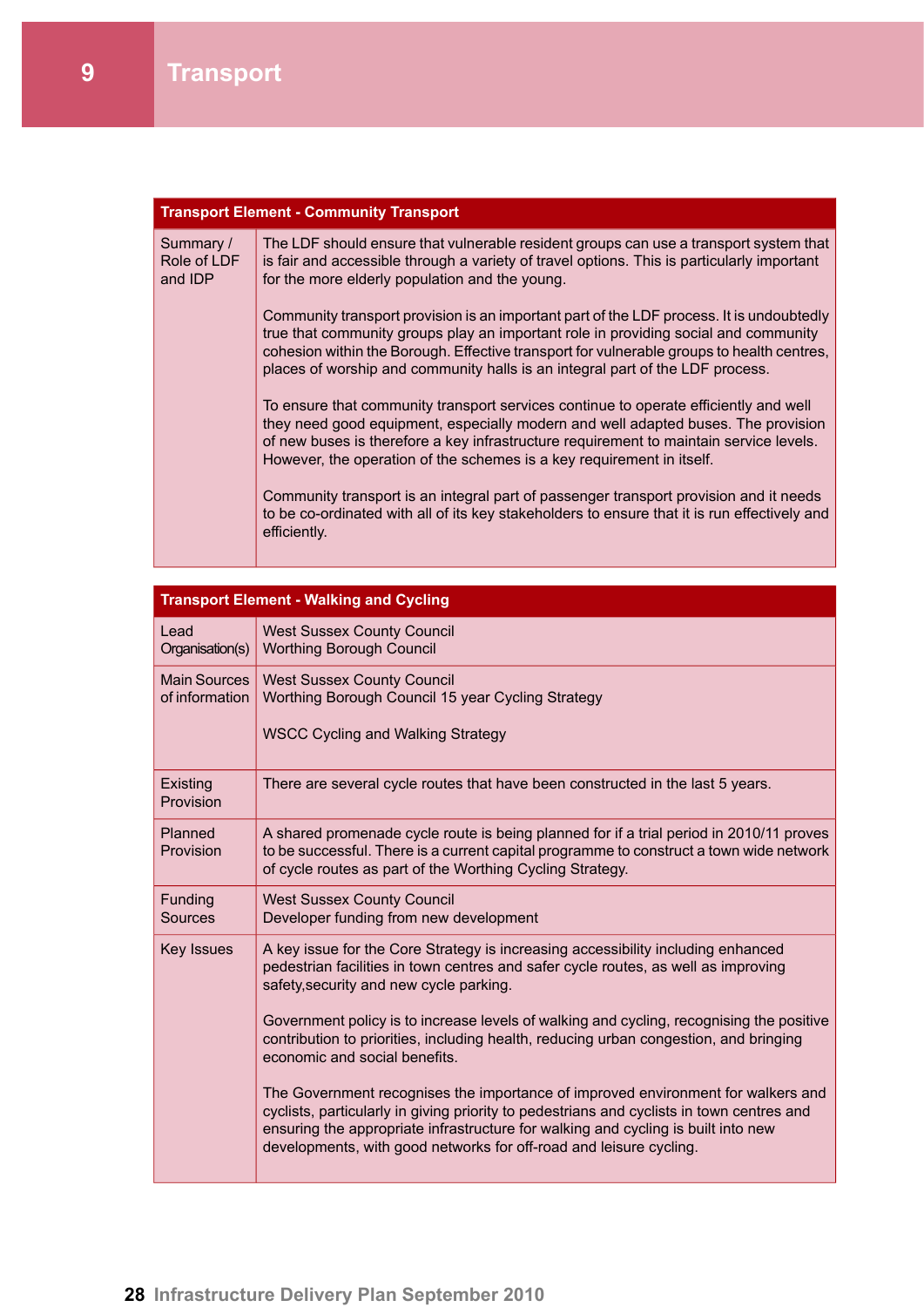| <b>Transport Element - Walking and Cycling</b> |                                                                                                                                                                                                                                                                                                                                                                                   |
|------------------------------------------------|-----------------------------------------------------------------------------------------------------------------------------------------------------------------------------------------------------------------------------------------------------------------------------------------------------------------------------------------------------------------------------------|
|                                                | The County Council has published a Rights of Way Improvement Plan which sets out<br>a strategic approach to managing public access. The overall aim is to enable the rights<br>of way network to provide for the needs of walkers, cyclists and equestrians and those<br>with mobility difficulties. Its objectives include improving accessibility, connectivity and<br>quality. |
| Summary /<br>Role of LDF<br>and IDP            | The LDF has an important role to play in taking a spatial approach to improving<br>accessibility and improving the attractiveness of alternative modes of transport to the<br>car. Cycle route should be safe and provide an enjoyable and practical alternative to<br>car use.                                                                                                   |
|                                                | The LDF can also support the Local Transport Plan in seeking Travel Plans from both<br>small and larger development proposals, particularly commercial, including measures<br>to encourage walking and cycling. Cumulative traffic impacts can be evident from both<br>small and large scale development.                                                                         |
|                                                | The construction of more cycle routes will need to be supported by the construction of<br>added transport infrastructure.                                                                                                                                                                                                                                                         |

| <b>Transport Element - Parking</b>    |                                                                                                                                                                                                                                                                                                                                                                                                                                                                                                                                                                                                                                                                                                                                                                                                                                                                                                                                                                                                                                                     |
|---------------------------------------|-----------------------------------------------------------------------------------------------------------------------------------------------------------------------------------------------------------------------------------------------------------------------------------------------------------------------------------------------------------------------------------------------------------------------------------------------------------------------------------------------------------------------------------------------------------------------------------------------------------------------------------------------------------------------------------------------------------------------------------------------------------------------------------------------------------------------------------------------------------------------------------------------------------------------------------------------------------------------------------------------------------------------------------------------------|
| Lead<br>Organisation(s)               | <b>West Sussex County Council</b><br><b>Worthing Borough Council</b>                                                                                                                                                                                                                                                                                                                                                                                                                                                                                                                                                                                                                                                                                                                                                                                                                                                                                                                                                                                |
| <b>Main Sources</b><br>of information | West Sussex County Council Local Transport Plan                                                                                                                                                                                                                                                                                                                                                                                                                                                                                                                                                                                                                                                                                                                                                                                                                                                                                                                                                                                                     |
| Existing<br>Provision                 | There are 13 car parks in or within close proximity to Worthing Town Centre, which are<br>managed on a day to day basis by National Car Parks Limited (11 of which are managed<br>on behalf of Worthing Borough Council). This includes 4 large multi-storeys, 3 of which<br>are central to the Town (High Street, Grafton and Buckingham car parks) and the main<br>shopping areas; the fourth, Teville Gate is located just to the north of the town within 10<br>minutes walk of the shops and near to the main Worthing railway station.<br>These car parks offer nearly 2,500 spaces, including disabled parking. Although disabled<br>parking is free within the disabled bays of the surface car parks, the standard charges<br>apply in all other bays. Charges apply to all users in the multi-storey car parks, although<br>disabled bays are available providing parking close to the access points.<br>Around the town centre, there is an extensive choice of charged on-street parking bays<br>- set out in Controlled Parking Zones. |
| Planned<br>Provision                  | There are no plans to construct more Pay and Display car parks but consideration is<br>being given to Park and Ride sites at the western and eastern borders of the town.                                                                                                                                                                                                                                                                                                                                                                                                                                                                                                                                                                                                                                                                                                                                                                                                                                                                           |
| Funding<br><b>Sources</b>             | West Sussex County Council, Worthing Borough Council, National Car Parks - contracted<br>service provider and developers.                                                                                                                                                                                                                                                                                                                                                                                                                                                                                                                                                                                                                                                                                                                                                                                                                                                                                                                           |
| Key Issues                            | Car parking is a significant issue for local communities. Specific problems include:<br>The amount and cost of parking in the town centre and the perceptions of unfair<br>$\bullet$<br>enforcement.<br>The degree of traffic generation, partially resulting from the amount of available<br>parking at both public and private non residential sites.                                                                                                                                                                                                                                                                                                                                                                                                                                                                                                                                                                                                                                                                                             |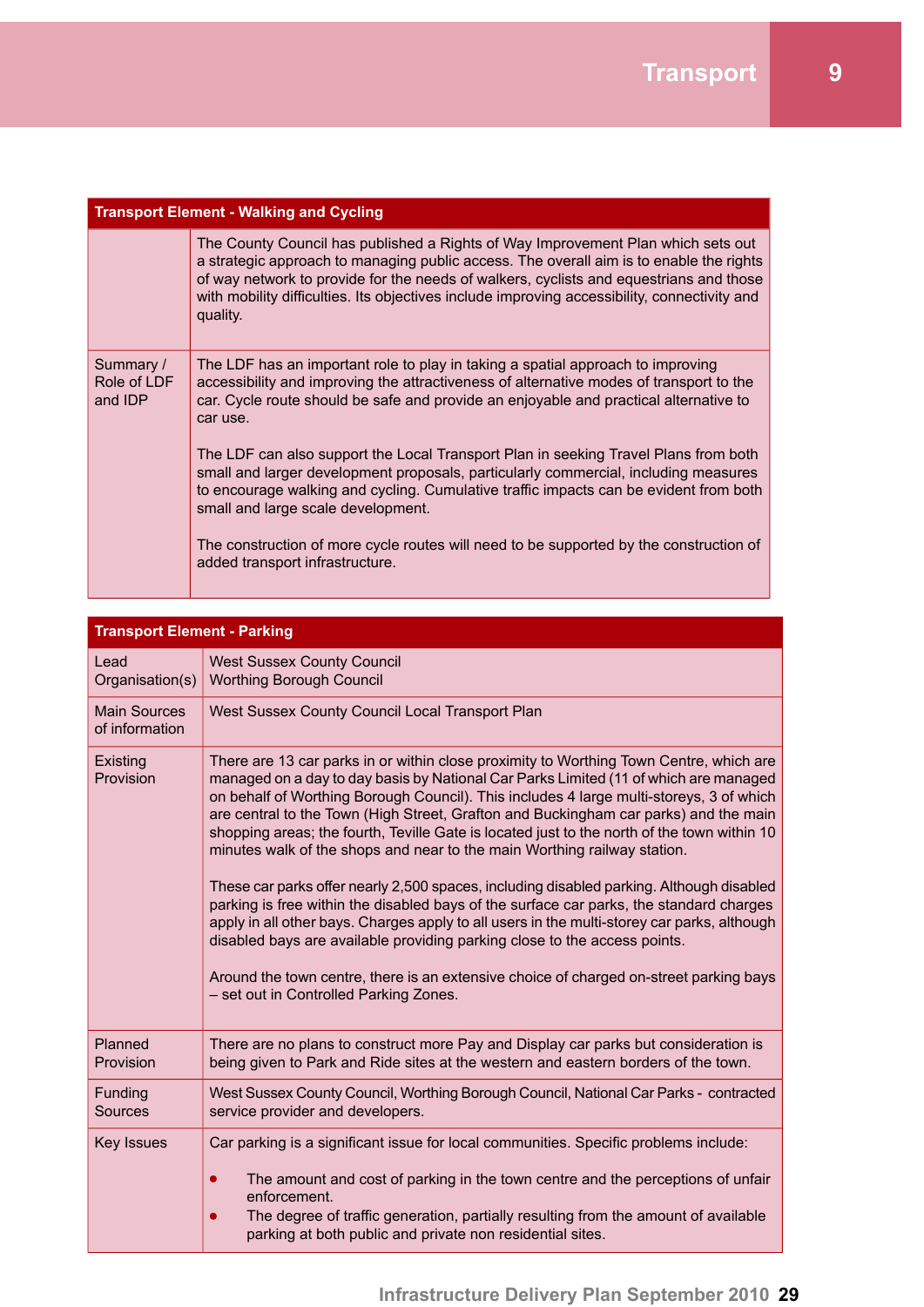| <b>Transport Element - Parking</b> |                                                                                                                                                                                                                                                                                                                                                                                                                                                                                                                                                                                                                                                                                                                                                                                                                                                                                                                                                                                                                                                                                                                                                                                                                                            |
|------------------------------------|--------------------------------------------------------------------------------------------------------------------------------------------------------------------------------------------------------------------------------------------------------------------------------------------------------------------------------------------------------------------------------------------------------------------------------------------------------------------------------------------------------------------------------------------------------------------------------------------------------------------------------------------------------------------------------------------------------------------------------------------------------------------------------------------------------------------------------------------------------------------------------------------------------------------------------------------------------------------------------------------------------------------------------------------------------------------------------------------------------------------------------------------------------------------------------------------------------------------------------------------|
|                                    | Pressure on residential parking space as a result of increasing car ownership and<br>availability as well as other socio-economic factors, such as increasing numbers of<br>smaller households. Permanent Park and Ride facilities have been considered as<br>appropriate in Worthing but this has been hindered by the lack of available sites.<br>The town needs to achieve a suitable amount of parking to meet demand as part of a<br>wider approach to reduce reliance on the car is a careful balance. Private and non<br>residential parking space can make a substantial contribution to meeting overall parking<br>needs particularly in town centres which experience peaks in demand.                                                                                                                                                                                                                                                                                                                                                                                                                                                                                                                                           |
| Summary / Role<br>of LDF and IDP   | The LDF needs to take a co-ordinated approach to combining development with<br>accessibility and transport issues. Reducing the reliance on the car and providing<br>alternatives are part of the overall strategy.<br>The LDF needs to take a balanced approach in addressing the needs of new development<br>arising in the town, recognising that provision for parking affects the character of an<br>area and how accessible services and facilities are.<br>Increasing housing provision and in particular increasing density in certain areas can<br>exacerbate parking problems and a co-ordinated approach needs to be taken to address<br>issues.<br>The implementation of a car parking strategy will assist in setting a balance between<br>providing sufficient numbers of car parking spaces, especially within the town centre in<br>order to provide a vibrant and economically active area and the need to provide a cleaner<br>and safer environment for residents and visitors.<br>The WASTM's work has outlined the potential to implement a car parking strategy which<br>will lead to some infrastructure provision on the local road network Construction of Park<br>and Ride sites is also a viable consideration. |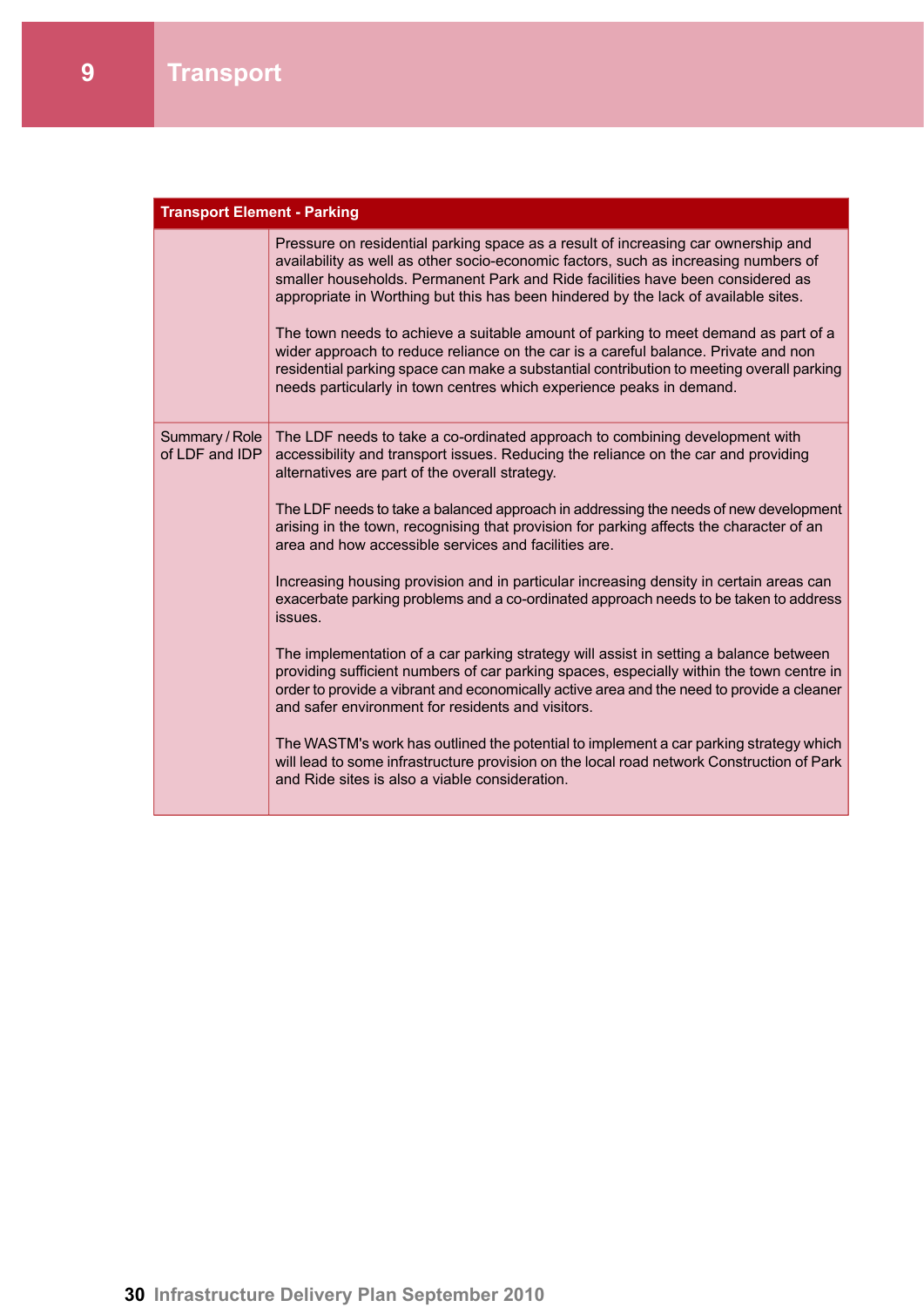## <span id="page-32-0"></span>**10 Housing**

|                                       | <b>Housing Mix and Need</b>                                                                                                                                                                                                                                                                                                                                                                                                                                                                                                                                              |  |  |
|---------------------------------------|--------------------------------------------------------------------------------------------------------------------------------------------------------------------------------------------------------------------------------------------------------------------------------------------------------------------------------------------------------------------------------------------------------------------------------------------------------------------------------------------------------------------------------------------------------------------------|--|--|
| Lead<br>Organisation(s)               | Worthing Borough Council (WBC), Homes and Communities Agency(HCA), West Sussex<br>County Council (WSCC), Registered Social Landlords (RSLs)                                                                                                                                                                                                                                                                                                                                                                                                                              |  |  |
| <b>Main Sources</b><br>of information | Coastal West Sussex Strategic Housing Market Assessment (SHMA) 2009; Strategic<br>Housing land Availability Assessment (SHLAA) 2009; Study of Economic Viability of<br>Affordable Housing Options 2007.                                                                                                                                                                                                                                                                                                                                                                  |  |  |
| Existing<br>Provision                 | The current level of residential dwellings in the Borough is approximately 46,660, the<br>majority of which are in private ownership. In terms of housing type, the SHMA<br>established that the housing offer in Worthing is focused towards smaller properties,<br>typically 1-2 bedrooms(40%). Flats account for almost one-third of the total housing<br>stock.                                                                                                                                                                                                      |  |  |
| Planned<br>Provision                  | The Core Strategy will facilitate the provision of at least 4,000 net additional dwellings<br>in the Borough in the period 2006-2026. The evidence contained within the SHLAA<br>indicates that there is an adequate supply of housing sites that is suitable available and<br>achievable to meet Worthing's housing delivery requirements.                                                                                                                                                                                                                              |  |  |
|                                       | A key objective is deliver affordable housing to meet the identified need (affordable<br>housing is dealt with separately elsewhere in this section). Policies seek to ensure the<br>right mix of homes to address the needs of the community such as supported housing,<br>specialist housing and adaptable homes such as Lifetime homes.                                                                                                                                                                                                                               |  |  |
|                                       | The policies of the Core Strategy also seek to address the imbalance in the housing<br>mix by ensuring existing stock is retained, in particular existing family housing and to<br>ensure that family housing takes precedence in the Areas of Change outside the town<br>centre and within suburban areas.                                                                                                                                                                                                                                                              |  |  |
| Funding<br><b>Sources</b>             | HCA, WBC, WSCC, Developers                                                                                                                                                                                                                                                                                                                                                                                                                                                                                                                                               |  |  |
| Key Issues                            | Given the current availability of housing within the borough as identified by the SHMA<br>and other local evidence and the demographic trends and forecasts, a main objective<br>of the Core Strategy policy approach is to redress the imbalance in the housing mix.                                                                                                                                                                                                                                                                                                    |  |  |
|                                       | It is important to provide an appropriate choice of housing for all age groups particularly<br>the elderly. This needs to include specialist accommodation, particularly in the form of<br>supported and extra care housing (dealt with in more detail elsewhere within this section).<br>It will require the delivery of accessible and adaptable accommodation for everyone<br>from young families to older people and individuals with a temporary or permanent<br>physical impairment, this will be achieved through the support and promotion of Lifetime<br>homes. |  |  |
|                                       | Addressing the needs of specific groups includes the needs for gypsy and travellers.<br>Local studies have indicated that in comparison to other districts in West Sussex Worthing<br>has the smallest quantity and demand for gypsy and traveller sites and as such does<br>not justify the need for specific allocations for any designated traveller's site within the<br>borough.                                                                                                                                                                                    |  |  |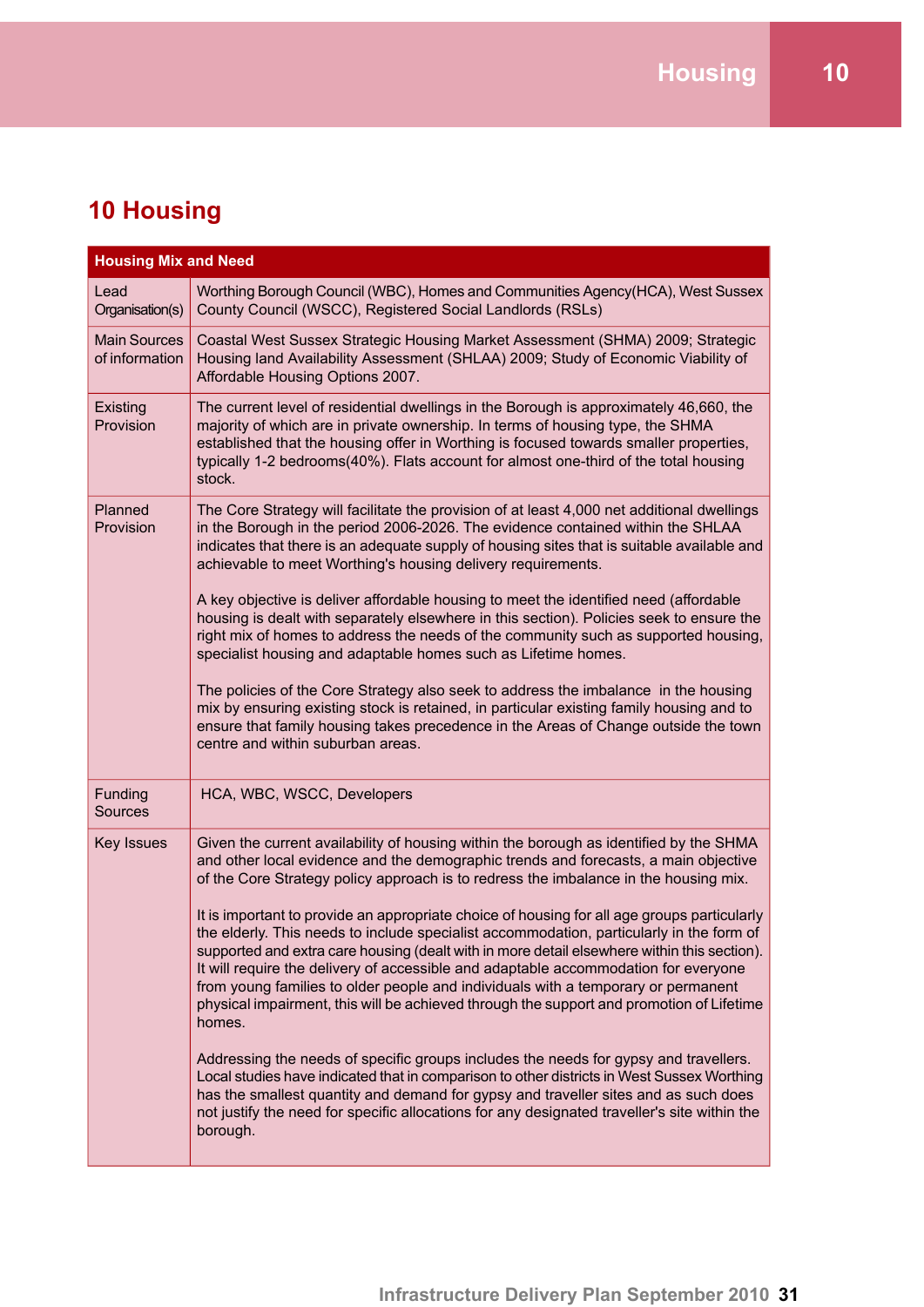| <b>Housing Mix and Need</b>         |                                                                                                                                                                                                                                                                                                                                                                                                                                                                                                                                                                                                                               |
|-------------------------------------|-------------------------------------------------------------------------------------------------------------------------------------------------------------------------------------------------------------------------------------------------------------------------------------------------------------------------------------------------------------------------------------------------------------------------------------------------------------------------------------------------------------------------------------------------------------------------------------------------------------------------------|
| Summary /<br>Role of LDF<br>and IDP | The Core Strategy needs to clearly set out how the borough will deliver the requirements<br>of the South East Plan to 2026. For Worthing this means making provision for an<br>additional 200 dwellings (net) per year (4,000 new homes between 2009-2026).<br>The spatial approach for housing in Worthing must therefore take this requirement as<br>a starting point but must demonstrate how the provision of housing contributes to the<br>main vision and regeneration strategy. It must promote a wide choice of housing type,<br>improve affordability and ensure a better balance between housing demand and supply. |

| <b>Affordable Housing</b>             |                                                                                                                                                                                                                                                                                                                                                                                                                                                                                                                                                                                                                                                                                                                                                                                                                                                                                                                                            |  |
|---------------------------------------|--------------------------------------------------------------------------------------------------------------------------------------------------------------------------------------------------------------------------------------------------------------------------------------------------------------------------------------------------------------------------------------------------------------------------------------------------------------------------------------------------------------------------------------------------------------------------------------------------------------------------------------------------------------------------------------------------------------------------------------------------------------------------------------------------------------------------------------------------------------------------------------------------------------------------------------------|--|
| Lead<br>Organisation(s)               | Homes and Communities Agency (HCA), Worthing Borough Council (WBC), Registered<br>Social Landlords (RSLs)                                                                                                                                                                                                                                                                                                                                                                                                                                                                                                                                                                                                                                                                                                                                                                                                                                  |  |
| <b>Main Sources</b><br>of information | Coastal West Sussex Strategic Housing Market Assessment (SHMA) 2009; Strategic<br>Housing land Availability Assessment (SHLAA) 2009; Study of Economic Viability of<br>Affordable Housing Options 2007.                                                                                                                                                                                                                                                                                                                                                                                                                                                                                                                                                                                                                                                                                                                                    |  |
| Existing<br>Provision                 | In Worthing (2009) approximately 8% of the housing stock was in social sector ownership<br>compared to 18% nationally. This equates to 3,787 properties of which 99% are owned<br>by Registered Social Landlords (RSLs). The main providers are Worthing Homes (2490<br>properties 65%), Southern (576,15%), Servite (7%) and Affinity Sutton (3%).                                                                                                                                                                                                                                                                                                                                                                                                                                                                                                                                                                                        |  |
| Planned<br>Provision                  | The SHMA indicated that there is an acute affordable housing need. The housing needs<br>assessment estimates that the net annual housing need is between 161-261 households<br>with the lower estimate based on acute need and the higher based on those on the<br>Council's waiting list. The approach to delivery of affordable housing through the LDF<br>is via Core Strategy Policy 10 which seeks:<br>on sites of 6-10 dwellings, 10% affordable housing will be sought via a financial<br>contribution<br>on all sites of 11-14 dwellings, 20% affordable housing will be sought via financial<br>$\bullet$<br>contributions<br>on all sites of 15 or more dwellings, 30% affordable housing will be sought<br>The objective is to secure on site provision on those developments of 15 or more<br>dwellings, subject to certain criteria. The council will work closely with RSLs to secure<br>the delivery of affordable housing. |  |
| Funding<br>Sources                    | HCA, WBC, RSLs, Developers                                                                                                                                                                                                                                                                                                                                                                                                                                                                                                                                                                                                                                                                                                                                                                                                                                                                                                                 |  |
| <b>Key Issues</b>                     | The overarching goal is to ensure that everyone has the opportunity of living in a decent<br>home which they can afford, in a community they want to live.<br>The need for affordable housing is as a result of a combination of market conditions,<br>low earning bias and existing social housing stock.<br>The delivery of affordable housing through the implementation of the Core Strategy<br>policies will need to monitored and reviewed as appropriate.                                                                                                                                                                                                                                                                                                                                                                                                                                                                           |  |
| Summary /<br>Role of LDF<br>and IDP   | Local Planning Authorities should set out the range of circumstances in which affordable<br>housing will be required. The policies of the Core Strategy can help to bring forward a<br>balance of new housing in terms of both type and tenure.                                                                                                                                                                                                                                                                                                                                                                                                                                                                                                                                                                                                                                                                                            |  |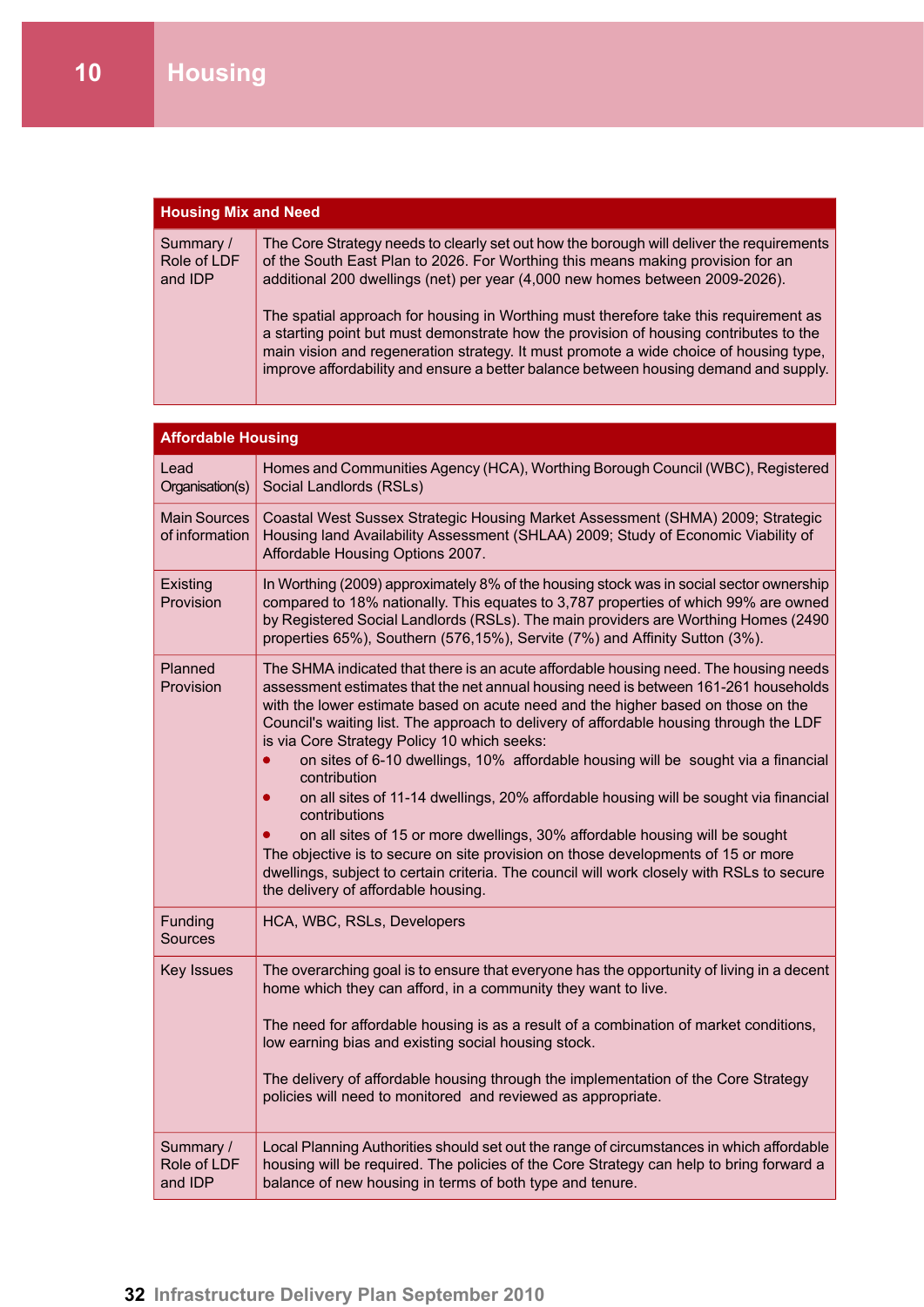### <span id="page-34-0"></span>**11 Education**

| <b>Education - Nursery Schools (Early Years and Childcare)</b> |                                                                                                                                                                                                                                                                                                                                                                                                                                                                                                                                                                                                                                                                                                                                                                                                                                                                                                                                                                                             |  |
|----------------------------------------------------------------|---------------------------------------------------------------------------------------------------------------------------------------------------------------------------------------------------------------------------------------------------------------------------------------------------------------------------------------------------------------------------------------------------------------------------------------------------------------------------------------------------------------------------------------------------------------------------------------------------------------------------------------------------------------------------------------------------------------------------------------------------------------------------------------------------------------------------------------------------------------------------------------------------------------------------------------------------------------------------------------------|--|
| Lead<br>Organisation(s)                                        | West Sussex County Council and private sector and voluntary sector                                                                                                                                                                                                                                                                                                                                                                                                                                                                                                                                                                                                                                                                                                                                                                                                                                                                                                                          |  |
| <b>Main Sources</b><br>of information                          | WSCC - 'Childcare Sufficiency Assessment', providers                                                                                                                                                                                                                                                                                                                                                                                                                                                                                                                                                                                                                                                                                                                                                                                                                                                                                                                                        |  |
| Existing<br>Provision                                          | There are a wide range of day nurseries, nursery schools/classes, crèches, childminders,<br>pre-school playgroups, toddler groups and out of school care/holiday schemes within<br>the Borough. There are six children and family centres located in Worthing located at<br>The Strand, Durrington, Parkfield Road, Crescent Road, Lyndhurst Road, Broadwater<br>and Parkfield Road. These centres are managed by West Sussex County Council,<br>Children and Young People's Service (Early Childhood Service) except Worthing<br>(Parkfield Road) which is a commissioned service run by Spugeons, a voluntary<br>organisation. All centres are run on a 'not for profit' basis.                                                                                                                                                                                                                                                                                                           |  |
| Planned<br>Provision                                           | The Council is not aware of any planned additional provision.                                                                                                                                                                                                                                                                                                                                                                                                                                                                                                                                                                                                                                                                                                                                                                                                                                                                                                                               |  |
| Funding<br><b>Sources</b>                                      | Public and private sector                                                                                                                                                                                                                                                                                                                                                                                                                                                                                                                                                                                                                                                                                                                                                                                                                                                                                                                                                                   |  |
| <b>Key Issues</b>                                              | In recent years there has been expansion and investment in early years education and<br>every three and four year old now has the right to a free nursery place, which we will<br>extend from 12.5 hours a week to 15 hours by 2010. WSCC recognise that there is a<br>growing need for childcare for children for the existing population and for any increase<br>in needs as a result of new housing and business development in the area. The need<br>to additional full day care places (particularly 0-2s) and out of school provision has been<br>identified for the Durrington and Northbrook areas.<br>Children and family centres aim to achieve better outcomes for children (primarily under<br>5s), families and communities. This is an integrated approach to improve access to<br>information, advice and support through health and other family support services,<br>particularly for those in greatest need. Diversity of provision and parental choice are<br>important. |  |
|                                                                |                                                                                                                                                                                                                                                                                                                                                                                                                                                                                                                                                                                                                                                                                                                                                                                                                                                                                                                                                                                             |  |
| Summary /<br>Role of LDF<br>and IDP                            | Early years childcare provision is provided through a combination of means: County<br>Council; voluntary services; and private groups. The Borough Council through the LDF<br>has little influence in this area unless a specific location for a centre is being sought.                                                                                                                                                                                                                                                                                                                                                                                                                                                                                                                                                                                                                                                                                                                    |  |

#### **Education - Primary Schools (First and Middle)**

| Lead<br>Organisation(s)        | West Sussex County Council (Children and Young People Services). providers                                                                                                                                                                                                                                                                                                                                                                                                                                                                             |
|--------------------------------|--------------------------------------------------------------------------------------------------------------------------------------------------------------------------------------------------------------------------------------------------------------------------------------------------------------------------------------------------------------------------------------------------------------------------------------------------------------------------------------------------------------------------------------------------------|
| Main Sources<br>of information | West Sussex Asset Management Plan Local Policy Statement, November 2003<br>West Sussex County Council School Organisation Plan, 2003-2008<br>WSCC Primary Capital Programme Strategy for Change March 2009<br>West Sussex Childrens and young Peoples Plan (2006-09)<br>Coastal West Sussex - Education Led Regeneration - DTZ - January 2009<br>Other sources of information available from West Sussex County Council<br>The School Organisation Plan - WSCC - emerging 2010<br>The Education Infrastructure Spatial Strategy - WSCC - emerging 2010 |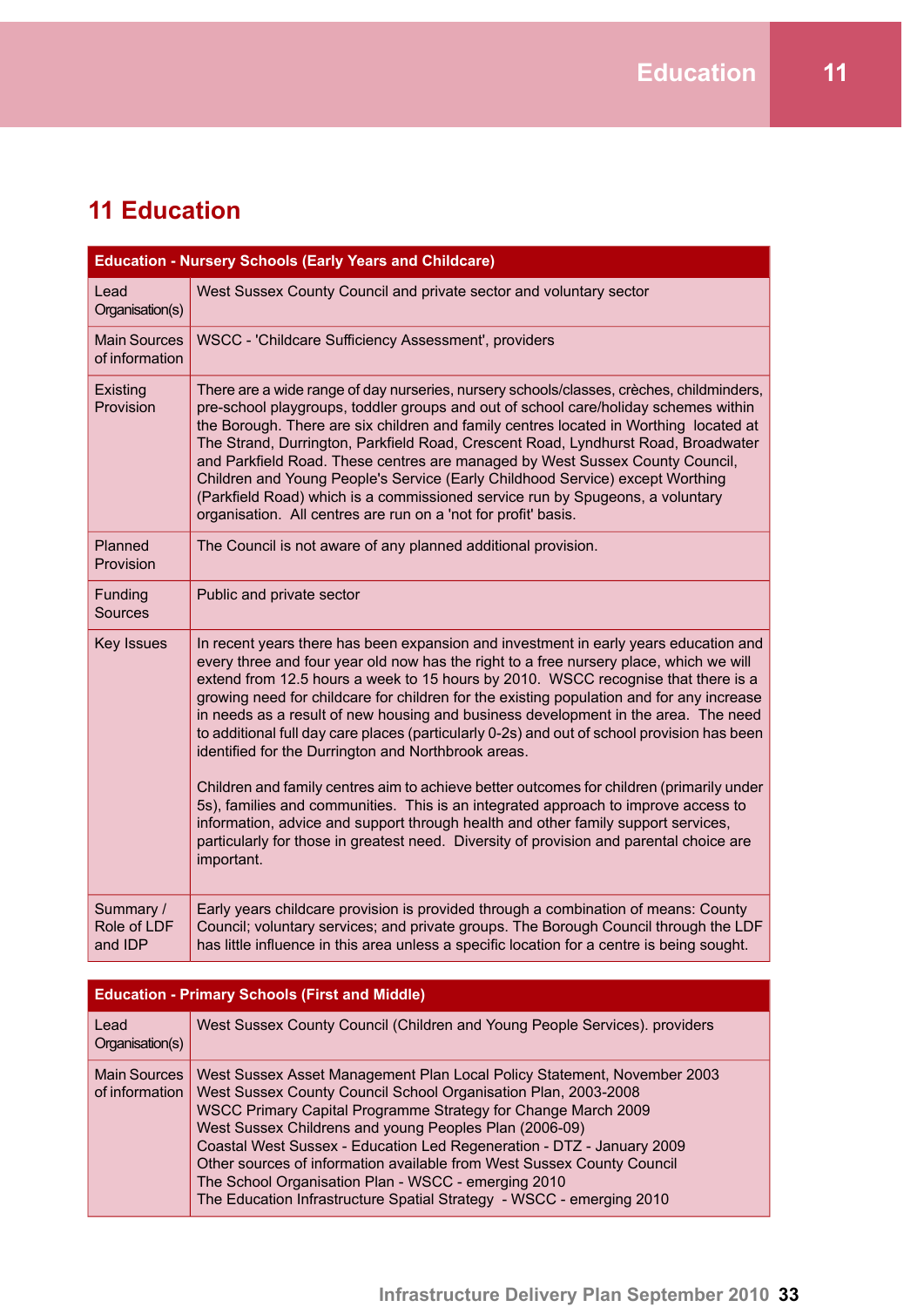| <b>Education - Primary Schools (First and Middle)</b> |                                                                                                                                                                                                                                                                                                                                                                                                                                                                                                                                                                                                                                                                                                                                                                                                                                                                                                                                                                                                                                                                                                                                                                                                                                                               |
|-------------------------------------------------------|---------------------------------------------------------------------------------------------------------------------------------------------------------------------------------------------------------------------------------------------------------------------------------------------------------------------------------------------------------------------------------------------------------------------------------------------------------------------------------------------------------------------------------------------------------------------------------------------------------------------------------------------------------------------------------------------------------------------------------------------------------------------------------------------------------------------------------------------------------------------------------------------------------------------------------------------------------------------------------------------------------------------------------------------------------------------------------------------------------------------------------------------------------------------------------------------------------------------------------------------------------------|
| Existing<br>Provision                                 | A detailed review of the existing provision of education infrastructure forms part of the<br>wider School Organisation Plan which is summarised below.                                                                                                                                                                                                                                                                                                                                                                                                                                                                                                                                                                                                                                                                                                                                                                                                                                                                                                                                                                                                                                                                                                        |
| Planned<br>Provision                                  | Two documents are currently being prepared by the County Council to help inform<br>planned provision for schools. These are summarised below. When published these<br>will form the key elements for assessing the infrastructure needs for education in the<br>town.                                                                                                                                                                                                                                                                                                                                                                                                                                                                                                                                                                                                                                                                                                                                                                                                                                                                                                                                                                                         |
|                                                       | The School Organisation Plan (SOP) - Although now no longer a statutory requirement,<br>the County Council has agreed that a modified version of the School Organisation Plan<br>(SOP) would be progressed to help inform immediate and medium/long term planning.<br>The need for the Plan has been reinforced by the demands that will be placed on school<br>infrastructure by new housing planned across the County. A consultant has been<br>appointment to assist in the plan preparation working with the CC's School Organisation<br>and Development Team (SOAD). The SOP will follow a format of assembling a range<br>of data, such as pupil projections and demographic and social/economic trends on a<br>locality by locality basis. It will form a position statement on the physical education<br>infrastructure. The SOP's primary aim will be to assist the County in meeting its statutory<br>duty to plan the provision of school places and to secure an appropriate balance locally<br>between supply and demand. It is intended to support the Children and Young People<br>Plan (CYPP) as well as inform the prioritisation of the Capital Programme. In is expected<br>that the draft SOP will be published for consultation in 2010. |
|                                                       | The Education Infrastructure Spatial Strategy (EISS) - The EISS will translate the<br>SOP into a spatial plan and overlay it with various options for housing and other<br>development as these emerge from the LDF process. The EISS will then translate this<br>into the need for pupil places, identify issues that will arise if development is proposed<br>in the locality and identify potential mitigation requirements. Various options will be<br>modelled over a time period extending until 2026 which reflects the time frame for the<br>South East (Regional) Plan and the Worthing Core Strategy. The EISS will:                                                                                                                                                                                                                                                                                                                                                                                                                                                                                                                                                                                                                                |
|                                                       | Identify capacity to accommodate growth in pupil numbers (and therefore number<br>$\bullet$<br>of units) based on current provision.<br>Identify opportunities to provide additional facilities within an existing site and the<br>$\bullet$<br>pupil numbers (and therefore number of units) that the site may then accommodate.<br>Identify the pupil numbers (and hence number of units) that would generate the<br>$\bullet$<br>need for a new site and facilities and the scale of facilities that would be appropriate<br>to meet policy and locality requirements.<br>Assess the requirements to accommodate known development proposals.                                                                                                                                                                                                                                                                                                                                                                                                                                                                                                                                                                                                              |
| <b>Funding</b><br><b>Sources</b>                      | Central Government grant and developer contributions. WBC requires developer<br>contributions towards the cost of education provision for any development which gives<br>rise to increased need.                                                                                                                                                                                                                                                                                                                                                                                                                                                                                                                                                                                                                                                                                                                                                                                                                                                                                                                                                                                                                                                              |
| Key Issues                                            | In Worthing there is a key aspiration to deliver the 'Age of Transfer' (AOT) changes that<br>have happened in other areas of the County. AOT reorganisation is desirable because<br>the two-tier system of education (primary and secondary schools) reduces the number<br>of schools transfers which is known to adversely affect pupil progress. The AOT<br>reorganisation would require significant funding and it could require a new secondary<br>school. A bid was previously made to 'Building Schools for the Future' to deliver this<br>plan but was not successful. If alternative sources of funding could be secured then<br>the programme for delivery could be earlier.<br>Birth rates have recently been quite variable and therefore for planning purposes the<br>County estimates that births will remain fairly constant although inward migration is                                                                                                                                                                                                                                                                                                                                                                                       |
|                                                       | expected to increase. Overall, the number of pupils on the school roll has decreased<br>slightly since 2000 and this trend is expected to continue gradually over the coming                                                                                                                                                                                                                                                                                                                                                                                                                                                                                                                                                                                                                                                                                                                                                                                                                                                                                                                                                                                                                                                                                  |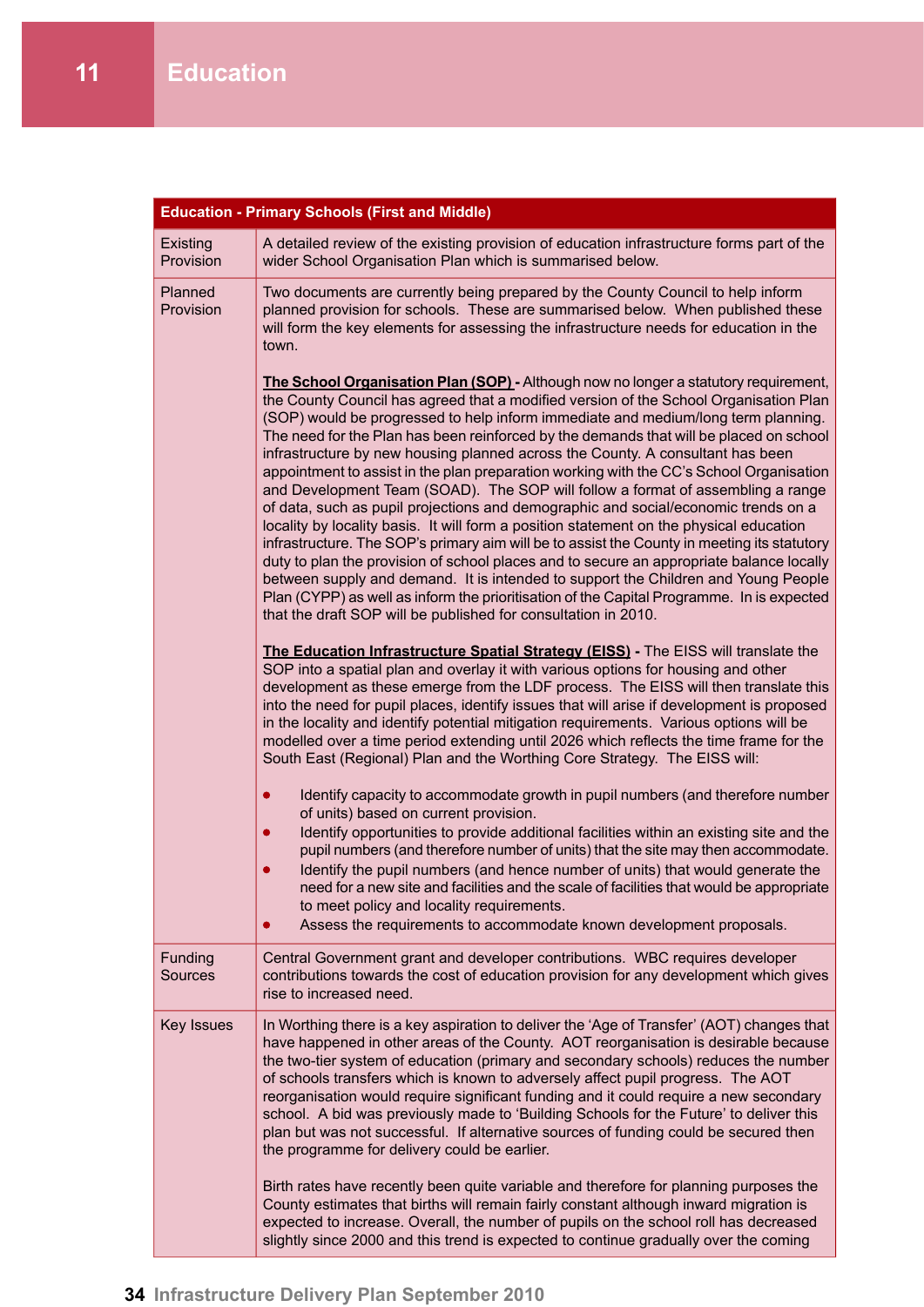| <b>Education - Primary Schools (First and Middle)</b> |                                                                                                                                                                                                                                                                                                                                                                                                                                                                                                                                                                                                                                                                                                   |  |
|-------------------------------------------------------|---------------------------------------------------------------------------------------------------------------------------------------------------------------------------------------------------------------------------------------------------------------------------------------------------------------------------------------------------------------------------------------------------------------------------------------------------------------------------------------------------------------------------------------------------------------------------------------------------------------------------------------------------------------------------------------------------|--|
|                                                       | years although significant new development to an area will clearly have an impact on<br>educational demands. The County Council indicates that minor fluctuations in pupil<br>numbers could be accommodated through realignment of school catchment areas to<br>create additional capacity or through the provision of temporary classrooms. The aim<br>is to meet short-term demand but ensure that in the course of demographic trends<br>facilities don't become surplus provision.                                                                                                                                                                                                            |  |
|                                                       | There is far greater parental choice in terms of which school a child attends and this<br>makes planning for and providing school places more difficult.                                                                                                                                                                                                                                                                                                                                                                                                                                                                                                                                          |  |
|                                                       | There is currently very little spare space in Worthing or Durrington, so contributions<br>would be sought on all developments, and any spare capacity at the time of the s106<br>agreement would be taken into account.                                                                                                                                                                                                                                                                                                                                                                                                                                                                           |  |
|                                                       | The use of developers contributions can help to deliver improvements to existing facilities<br>to cater for increased demand. The County Council's Child Product Standards sets out<br>a formula for calculating the 'pupil yield' of a particular residential proposal based on<br>various factors including the density and size of the proposed housing and the local<br>characteristics of the inhabitants.                                                                                                                                                                                                                                                                                   |  |
| Summary /<br>Role of LDF<br>and IDP                   | The main implications will emerge from the SOP however the Age of Transfer changes<br>remain a key aspiration and it is a reasonable assumption that given the current situation<br>and expected levels of development in Worthing that additional and enhanced schools<br>infrastructure will be required to meet demand.                                                                                                                                                                                                                                                                                                                                                                        |  |
|                                                       | Although the SOP will further inform educational infrastructure requirements it is currently<br>expected that a a new (1FE) middle school will be required in line with the strategic<br>development at West Durrington (Core Strategy Policy 1). First schools in the area<br>have slightly more spare capacity but a further 1FE primary school (possibly located<br>north of the proposed Titnore Lane site) may be required eventually in light of the other<br>developments in the area. An alternative, which may be a more practical solution, may<br>be to provide a 1FE 'first and middle school' (similar to Vale or Broadwater) on the site<br>offered by the Titnore Lane developers. |  |
|                                                       | A new school is not a practical solution across the rest of the town given the expected<br>level and location of development. The most pragmatic way of addressing the needs<br>arising from new development is to seek contributions for all pupils produced from these<br>developments and expand the schools where possible (most likely would be Thomas<br>Beckett Middle, Downsbrook Middle, Whytemead First and Bramber First). Catchments<br>areas would then need to be altered across Worthing to distribute pupils towards the<br>schools with available capacity.                                                                                                                      |  |

| <b>Education - Secondary Schools</b> |                                                                            |
|--------------------------------------|----------------------------------------------------------------------------|
| Lead<br>Organisation(s)              | West Sussex County Council (Children and Young People Services), providers |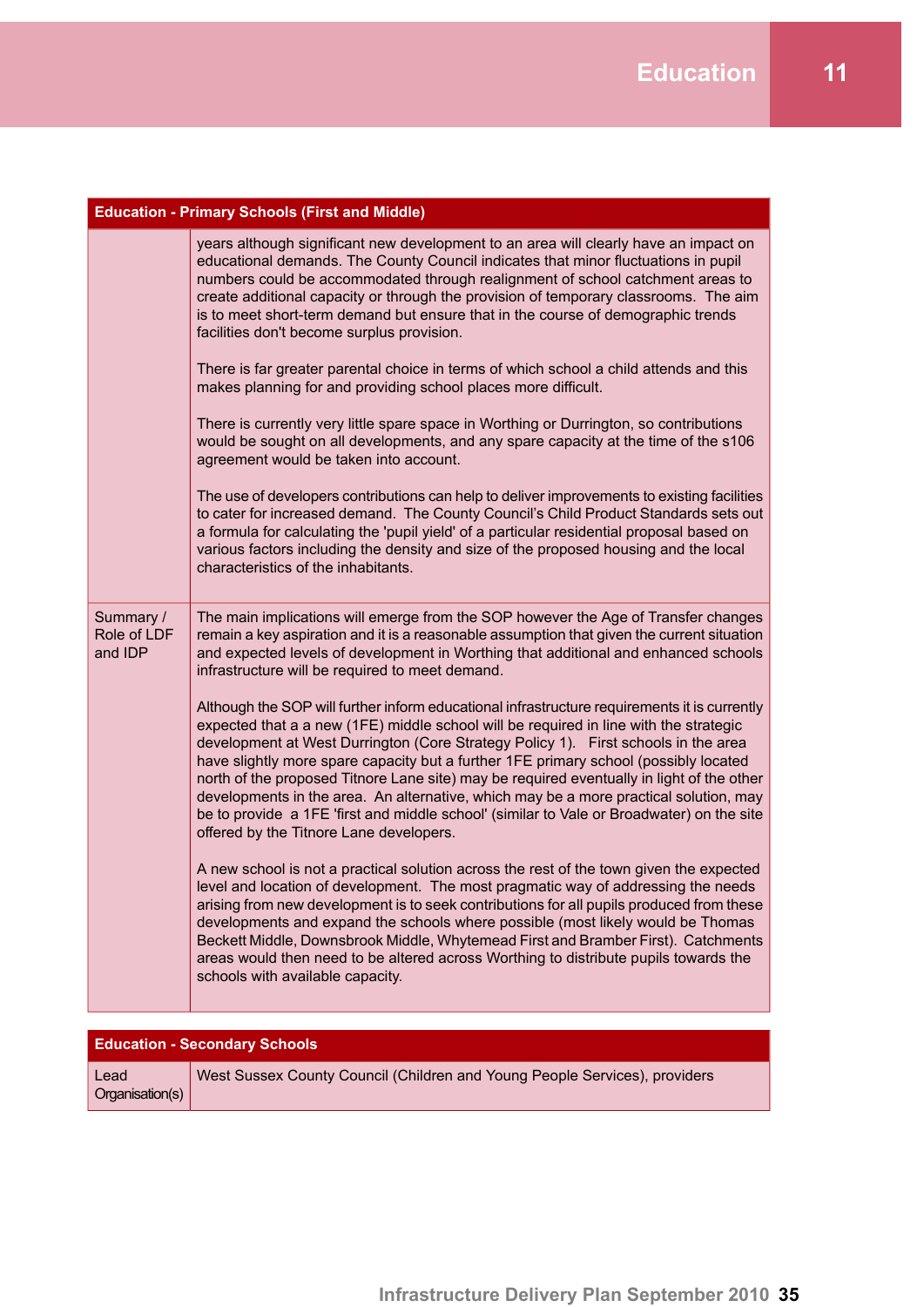|                                       | <b>Education - Secondary Schools</b>                                                                                                                                                                                                                                                                                                                                                                                                                                                                                                                                                                                                                                                                                                                                                                                                                                                                     |
|---------------------------------------|----------------------------------------------------------------------------------------------------------------------------------------------------------------------------------------------------------------------------------------------------------------------------------------------------------------------------------------------------------------------------------------------------------------------------------------------------------------------------------------------------------------------------------------------------------------------------------------------------------------------------------------------------------------------------------------------------------------------------------------------------------------------------------------------------------------------------------------------------------------------------------------------------------|
| <b>Main Sources</b><br>of information | West Sussex Asset Management Plan Local Policy Statement, November 2003<br>WSCC School Organisation Plan, 2003-2008<br>WSCC Primary Capital Programme Strategy for Change March 2009<br>West Sussex Childrens and young Peoples Plan (2006-09)<br>The School Organisation Plan - WSCC - emerging 2010<br>The Education Infrastructure Spatial Strategy - WSCC - emerging 2010<br>Coastal West Sussex - Education Led Regeneration - DTZ - January 2009<br>Other sources of information available from West Sussex County Council                                                                                                                                                                                                                                                                                                                                                                         |
| Existing<br>Provision                 | A detailed review of the existing provision of education infrastructure forms part of the<br>wider School Organisation Plan (SOP) which is summarised above.                                                                                                                                                                                                                                                                                                                                                                                                                                                                                                                                                                                                                                                                                                                                             |
| Planned<br>Provision                  | Two documents are currently being prepared by the County Council to help inform<br>planned provision for schools. The School Organisation Plan (SOP) and the Education<br>Infrastructure Spatial Strategy (EISS) are summarised within the 'Primary Schools' table<br>above. When published these will form the key elements for assessing the infrastructure<br>needs for education in the town.<br>In summary, it is expected that the SOP will identify that there is some room at Durrington<br>(projected to fill to capacity over the next 4 years) and Worthing High School with all<br>other schools filled to capacity. The only school which may have scope for expansion<br>is Chatsmore Catholic High School, and if required, the County Council would seek to<br>expand this Voluntary Aided School by 1-2FE. The SOP will help to review all<br>opportunities for expansion / relocation. |
| Funding<br><b>Sources</b>             | Central Government grant and developer contributions. WBC requires developer<br>contributions towards the cost of education provision for any development which gives<br>rise to increased need.                                                                                                                                                                                                                                                                                                                                                                                                                                                                                                                                                                                                                                                                                                         |
| <b>Key Issues</b>                     | A number of key issues that apply to primary and secondary education are set out in<br>the 'Primary Schools' table above.                                                                                                                                                                                                                                                                                                                                                                                                                                                                                                                                                                                                                                                                                                                                                                                |
| Summary /<br>Role of LDF<br>and IDP   | The main implications will emerge from with the SOP however, it is a reasonable<br>assumption that given the current situation and expected levels of development in<br>Worthing that additional and enhanced schools infrastructure will be required to meet<br>demand.                                                                                                                                                                                                                                                                                                                                                                                                                                                                                                                                                                                                                                 |

| <b>Education - Further and Higher Education</b> |                                                                                                                                                                                                                                                                                                                                                                                                                                                                                                          |
|-------------------------------------------------|----------------------------------------------------------------------------------------------------------------------------------------------------------------------------------------------------------------------------------------------------------------------------------------------------------------------------------------------------------------------------------------------------------------------------------------------------------------------------------------------------------|
| Lead<br>Organisation(s)                         | West Sussex County Council / Learning and Skills Council, providers                                                                                                                                                                                                                                                                                                                                                                                                                                      |
| Main Sources<br>of information                  | West Sussex County Council-West Sussex Grid For Learning 14-19 Strategy "A new<br>Phase, a New Opportunity"<br>The School Organisation Plan - WSCC - emerging 2010<br>Coastal West Sussex - Education Led Regeneration - DTZ - January 2009<br>The Education Infrastructure Spatial Strategy - WSCC - emerging 2010                                                                                                                                                                                      |
| Existing<br>Provision                           | A detailed review of the existing provision of education infrastructure forms part of the<br>wider School Organisation Plan (SOP) which is summarised in the 'Primary Schools'<br>table above. The SOP will consider and develop post-16 Education (14-19 educational<br>policy) as the remit of the Learning & Skills Council has been passed back to the County<br>Council.<br>The two principal providers of further and higher education in Worthing are Northbrook<br>College and Worthing College: |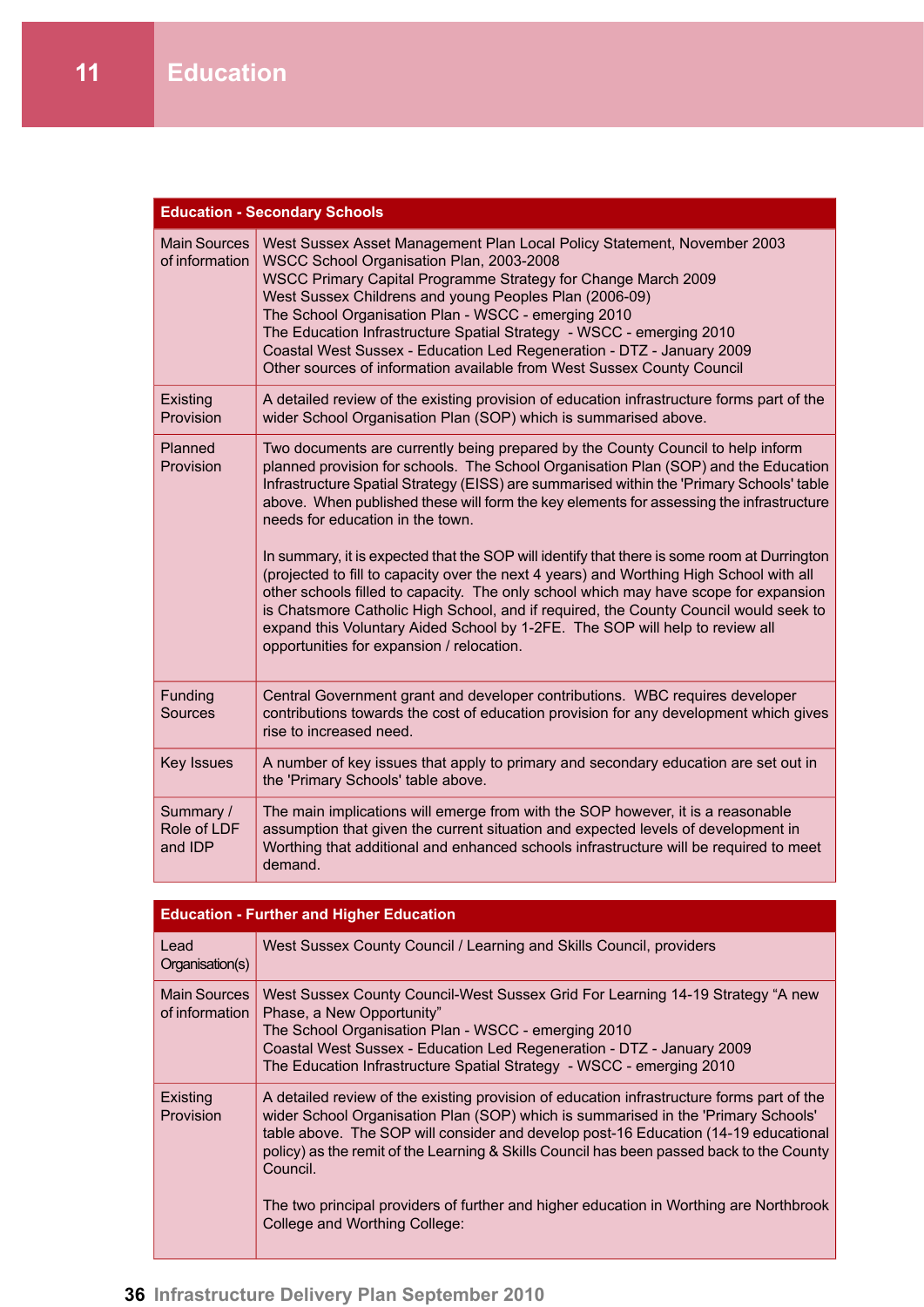|                      | <b>Education - Further and Higher Education</b>                                                                                                                                                                                                                                                                                                                                                                                                                                                                                                                                                                                                                                                                                                                                                                                                                                                                                                                                                                                                                                                                                                                                                                                                                                                                                                                                                                                                                                                                                                                                                                                                                                                                                                                                                                                                                                                                                                                                                                                                                                                                                                                                                                                                                                                                                                                                                                                                                                                                                                                                                                                                                                                                                                                                                                                                                                                                                                    |  |
|----------------------|----------------------------------------------------------------------------------------------------------------------------------------------------------------------------------------------------------------------------------------------------------------------------------------------------------------------------------------------------------------------------------------------------------------------------------------------------------------------------------------------------------------------------------------------------------------------------------------------------------------------------------------------------------------------------------------------------------------------------------------------------------------------------------------------------------------------------------------------------------------------------------------------------------------------------------------------------------------------------------------------------------------------------------------------------------------------------------------------------------------------------------------------------------------------------------------------------------------------------------------------------------------------------------------------------------------------------------------------------------------------------------------------------------------------------------------------------------------------------------------------------------------------------------------------------------------------------------------------------------------------------------------------------------------------------------------------------------------------------------------------------------------------------------------------------------------------------------------------------------------------------------------------------------------------------------------------------------------------------------------------------------------------------------------------------------------------------------------------------------------------------------------------------------------------------------------------------------------------------------------------------------------------------------------------------------------------------------------------------------------------------------------------------------------------------------------------------------------------------------------------------------------------------------------------------------------------------------------------------------------------------------------------------------------------------------------------------------------------------------------------------------------------------------------------------------------------------------------------------------------------------------------------------------------------------------------------------|--|
|                      | Northbrook College - is the principal provider of work-related Further, Higher and Adult<br>Education in the area. It has approximately 1,000 staff and 16,000 full and part time<br>students located at two campuses in Worthing (Durrington and Broadwater) and a<br>campus at Shoreham Airport. The College is also the largest provider of Higher Education<br>for the creative and cultural industries in West Sussex. The College, additionally, has<br>contracts for Apprenticeship training, Adult and Community Learning and provides<br>courses in most work-related areas as well as those for personal development.<br><b>Worthing College</b> - is primarily a large sixth form situated towards the west of Worthing<br>on a 5.6ha site adjacent to Durrington-on-Sea railway station. In 1999, Worthing College<br>became the first in the south-east to be recognised as an Accredited College. It is home<br>to over 200 members of staff and over 1,500 pupils. The College offers a range of<br>courses and facilities for sixth form students, adult students, those in employment and<br>visiting international students - curriculums are planned collaboratively with Northbrook<br>College to avoid overlap.                                                                                                                                                                                                                                                                                                                                                                                                                                                                                                                                                                                                                                                                                                                                                                                                                                                                                                                                                                                                                                                                                                                                                                                                                                                                                                                                                                                                                                                                                                                                                                                                                                                                                                               |  |
| Planned<br>Provision | Two documents are currently being prepared by the County Council to help inform<br>planned provision for schools / education. The School Organisation Plan (SOP) and<br>the Education Infrastructure Spatial Strategy (EISS) are summarised within the 'Primary<br>Schools' section above. When published these will form the key elements for assessing<br>the infrastructure needs for education in the town. However, it is known that both of the<br>key providers have aspirations for development and progression over the Plan period:<br>Northbrook College - In 2008 the College reviewed their property portfolio in Worthing<br>(sites at Durrington, Union Place and Broadwater). Construction is underway on a<br>sheltered housing scheme at Union Place and planning consent has been given for a<br>new campus at Broadwater. The intention was to release the Durrington site for<br>development, to provide essential funding for the new campus. The redevelopment was<br>also dependent on funding from the Learning and Skills Council. This has not come<br>forward and therefore it has been necessary for the College to reassess its plans. There<br>are two main options for the College to pursue. One is to continue with the original plan<br>to dispose of the Durrington site and allow for investment in new college buildings on<br>the Broadwater site, the other is to focus on the Durrington site and release the<br>Broadwater site for development. The main challenge is in ensuring that the<br>redevelopment of either of these sites deliver the spatial objectives of the Core Strategy,<br>secures the long term future of the College through significant investment in much<br>needed education infrastructure.<br>In September 2010 plans for a £5m development of the Broadwater Campus were<br>submitted to the Council. These plans would result in the replacement of 'huts' with a<br>new 3-storey teaching block. The campus currently accommodates 3,100 students and<br>this could increase by 100 once the up-grade plans are implemented.<br>Worthing College - To meet the objective of improved educational facilities the future<br>of the College site will need to be reviewed, including the capacity for alternative uses<br>to enable the necessary investment in future educational provision. Planning permission<br>has already been granted to provide a significant amount of residential development<br>(124 dwellings) on part of the site, to enable new education buildings to be secured<br>alongside the residential development. The key objective is to secure an enabling<br>development that will allow for the reinvestment in and enhancement of the education<br>facilities offered. This can either enable the new educational facilities to be provided<br>alongside the residential development or the relocation of the College to an alternative<br>site. |  |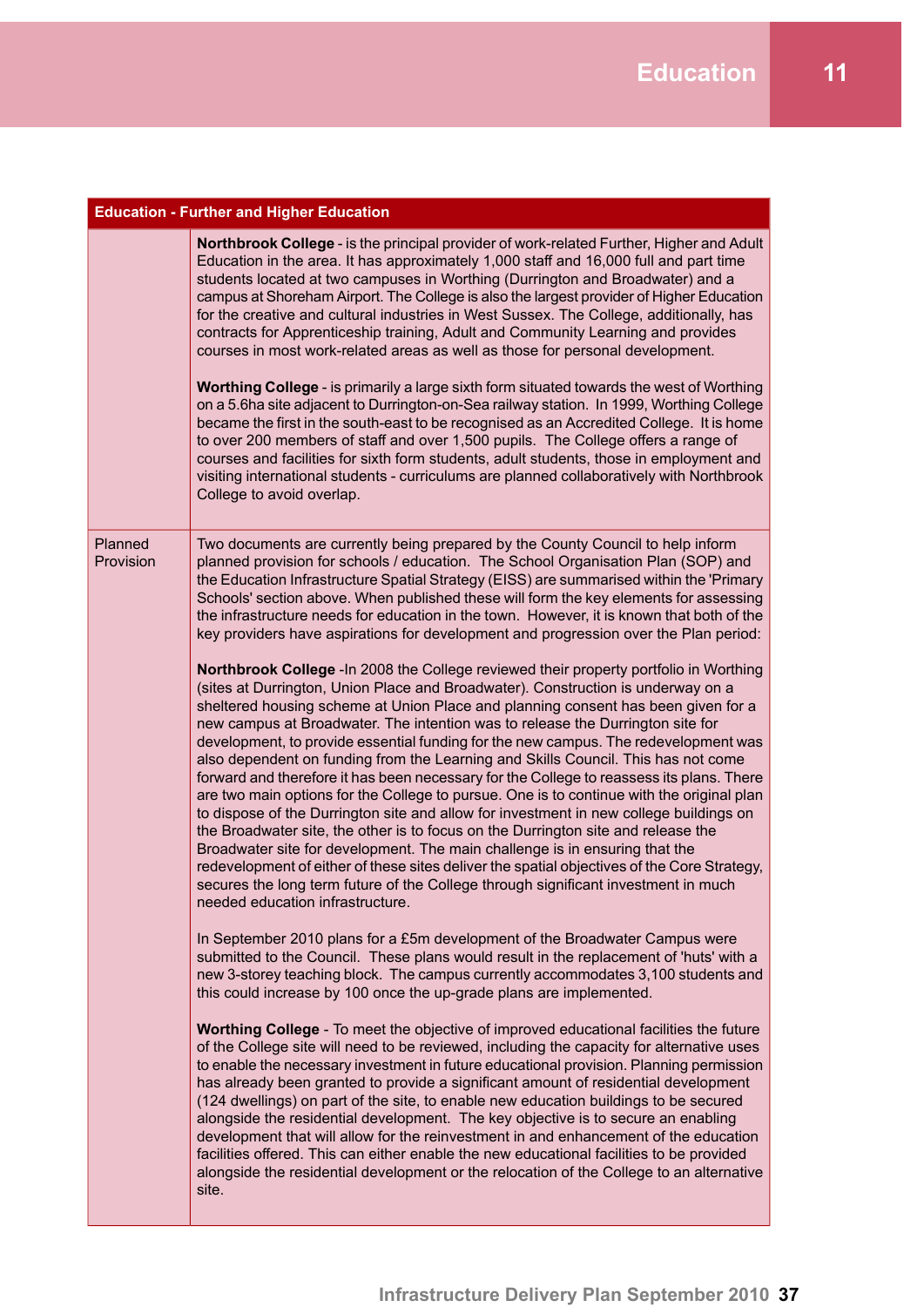| <b>Education - Further and Higher Education</b> |                                                                                                                                                                                                                                                                                                                                                                                                                                                                                                                                                                     |
|-------------------------------------------------|---------------------------------------------------------------------------------------------------------------------------------------------------------------------------------------------------------------------------------------------------------------------------------------------------------------------------------------------------------------------------------------------------------------------------------------------------------------------------------------------------------------------------------------------------------------------|
| Funding<br>Sources                              | Learning & Skills Council, land and or financial contributions arising from development                                                                                                                                                                                                                                                                                                                                                                                                                                                                             |
| Key Issues                                      | The West Sussex Strategy's key objective is to raise achievement by offering young<br>people greater flexibility and choice in their studies. Building networks of schools and<br>colleges provides greater choice.                                                                                                                                                                                                                                                                                                                                                 |
|                                                 | Northbrook College have applied for a grant from the Skills Funding Agency to help<br>cover the costs of the September 2010 development proposals. The remainder of the<br>costs would be financed by long term borrowing.                                                                                                                                                                                                                                                                                                                                          |
|                                                 | The Coastal West Sussex Education-Led Regeneration Report (DTZ - Jan 2009)<br>estimated that over the next 5-10 years around £580m of capital investment is likely to<br>go into educational facilities along the West Sussex Coast - this represents a real<br>opportunity to bring about transformational change in a deprived local economy. The<br>report focuses on three key policy areas:                                                                                                                                                                    |
|                                                 | Improving skills / educational attainment among low skilled working age adults<br>●<br>Facilitating progression between different forms / levels of learning<br>●<br>Economic regeneration of the area                                                                                                                                                                                                                                                                                                                                                              |
| Summary /<br>Role of LDF<br>and IDP             | Although the outcome of the SOP will help to determine future provision it is already<br>known that significant development and enhancement is required at both of the town's<br>key further education providers if the long term aspirations of Northbrook and Worthing<br>Colleges is to be met. For this reason the Core Strategy includes both Colleges as<br>Areas of Change (The Strand / Worthing College - AOC 10 and Northbrook College -<br>AOC 11). The Core Strategy and the Implementation Plan (Section C) provide further<br>details in this regard. |

| <b>Education - Adult learning</b>     |                                                                                                                                                                                                                                                                             |
|---------------------------------------|-----------------------------------------------------------------------------------------------------------------------------------------------------------------------------------------------------------------------------------------------------------------------------|
| Lead<br>Organisation(s)               | West Sussex County Council / Learning and Skills Council, providers                                                                                                                                                                                                         |
| <b>Main Sources</b><br>of information | West Sussex County Council "Adult Learning Matters-The Strategy to Develop, Promote<br>and Provide World Class Adult Learning" 2007-2010                                                                                                                                    |
| Existing<br>Provision                 | See Further / Higher Education Table above. In West Sussex, provision is focused on<br>delivering learning close to where users live or visit in community locations and targeting<br>potential learners in the most disadvantaged localities and 'hard to reach' groups.   |
| Planned<br>Provision                  | See Further / Higher Education Table above. In addition, WSCC has indicated that<br>general discussions are taking place within the County to review assets available for<br>adult and community learning.                                                                  |
| Funding<br><b>Sources</b>             | Funding for new capital projects is extremely limited.                                                                                                                                                                                                                      |
| Key Issues                            | WSCC's policy is to share provision and accommodation wherever possible whilst aiming<br>to work in partnership to achieve suitable new premises and co-location with services<br>such as Colleges, the Library Service and schools.                                        |
|                                       | The County Council has recently confirmed its commitment to delivering a high quality<br>Adult & Community Learning service. As it is receiving progressively less government<br>grant to support adult leisure learning, while also suffering from falling enrolments, the |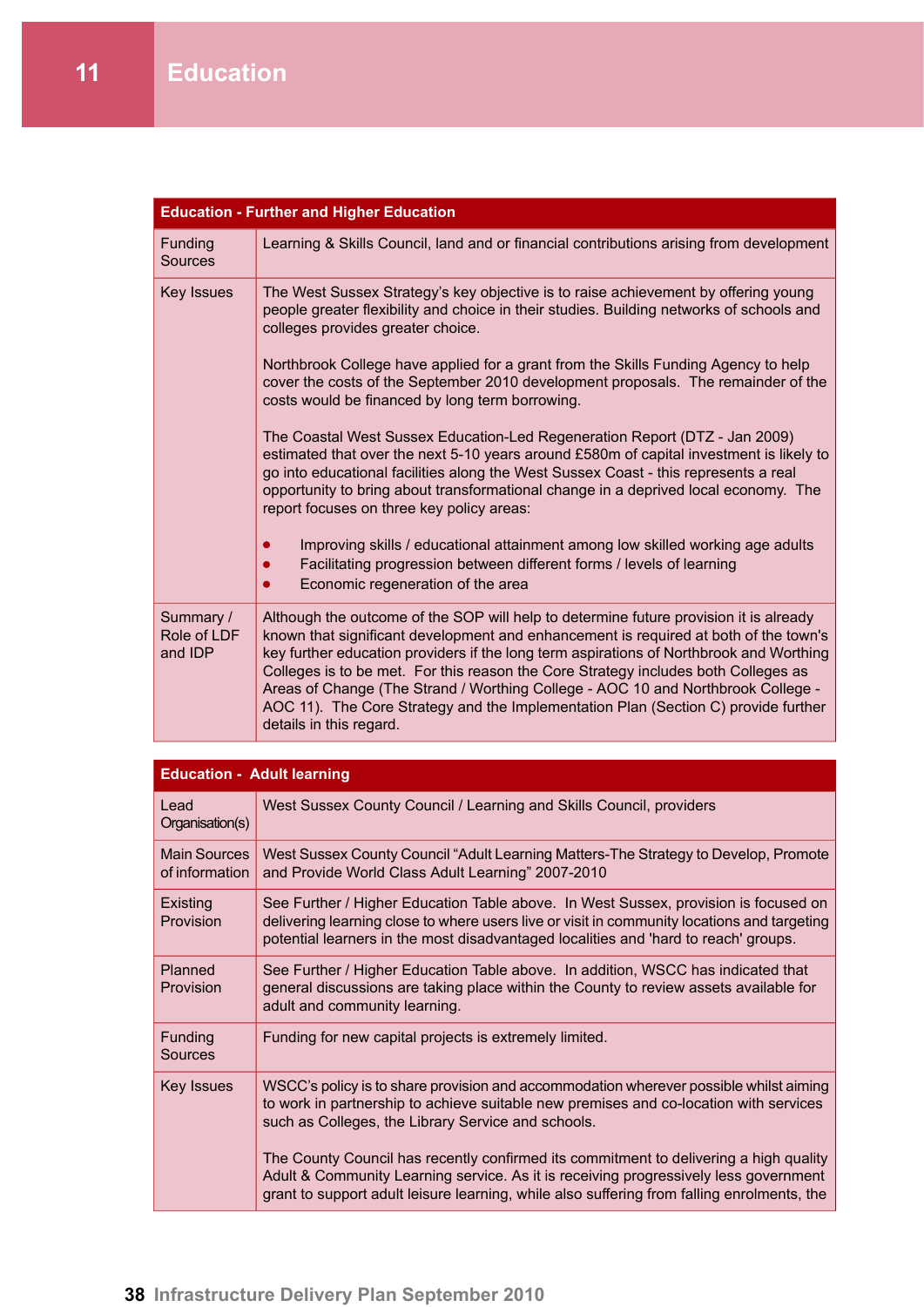| <b>Education - Adult learning</b>   |                                                                                                                                                                                                                                                                                                                                                                                                                                                                                                                                                                                                                                                                                                                                                                                                                                           |
|-------------------------------------|-------------------------------------------------------------------------------------------------------------------------------------------------------------------------------------------------------------------------------------------------------------------------------------------------------------------------------------------------------------------------------------------------------------------------------------------------------------------------------------------------------------------------------------------------------------------------------------------------------------------------------------------------------------------------------------------------------------------------------------------------------------------------------------------------------------------------------------------|
|                                     | service has to be delivered more cost-effectively and the County is looking at delivering<br>some courses at local community venues as well as reducing the number of dedicated<br>adult learning centres. It is uncertain yet how this may impact on delivery in the Borough.<br>The locations of Adult Community Learning (ACL) centres have been determined by<br>the availability of premises. Some buildings are not fit for purpose and access for disabled<br>people is very poor in a few centres. Future planning will be based on relocating provision<br>from centres where access could not be easily provided. In the long-term the provision<br>of a large number of dedicated sites may be inappropriate. The extended or community<br>school concept may lead to more local provision but would rely on site improvement. |
| Summary /<br>Role of LDF<br>and IDP | See Further / Higher Education Table above                                                                                                                                                                                                                                                                                                                                                                                                                                                                                                                                                                                                                                                                                                                                                                                                |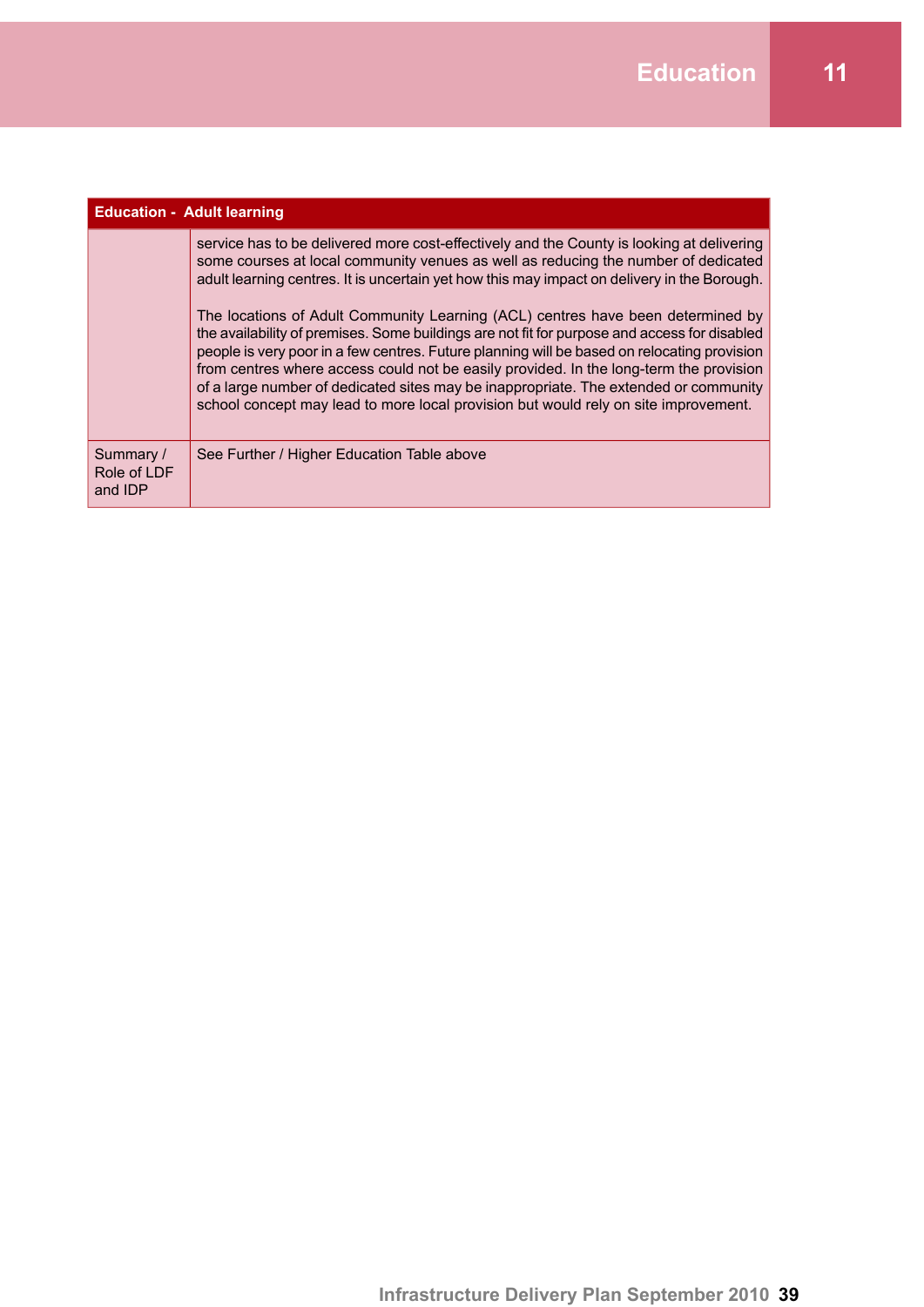**12 Health**

# **12 Health**

|                                     | <b>West Sussex Primary Care Trust</b>                                                                                                                                                                                                                                                                                                                                                                                                                                                                                                                                                                                                                                                                                                                                                                                         |  |
|-------------------------------------|-------------------------------------------------------------------------------------------------------------------------------------------------------------------------------------------------------------------------------------------------------------------------------------------------------------------------------------------------------------------------------------------------------------------------------------------------------------------------------------------------------------------------------------------------------------------------------------------------------------------------------------------------------------------------------------------------------------------------------------------------------------------------------------------------------------------------------|--|
| Lead<br>Organisation(s)             | <b>West Sussex PCT</b>                                                                                                                                                                                                                                                                                                                                                                                                                                                                                                                                                                                                                                                                                                                                                                                                        |  |
| Main<br>Sources of<br>information   | Meeting with GP representatives Worthing (West Sussex PCT), 25 February 2010<br>West Sussex PCT Strategic Service Delivery Plan (Draft), Sep 2009                                                                                                                                                                                                                                                                                                                                                                                                                                                                                                                                                                                                                                                                             |  |
| Existing<br>Provision               | Community clinics and health centres in the South East locality (Arun, Adur, Worthing)<br>are amongst the least developed within the PCT and GP practices are amongst the<br>most densely populated (m <sup>2</sup> per registered patient).<br>Two community hospitals - Salvington Lodge (hospital for elderly people) and The<br><b>Burrowes</b><br><b>Central Clinic</b><br>Durrington Health Centre                                                                                                                                                                                                                                                                                                                                                                                                                      |  |
| Planned<br>Provision                | New Durrington Health Centre - New primary care centre housing the three practices<br>and community health services located within the existing surgery. New centre to be<br>built on existing site adjacent to the current PCT owned building which is of poor quality.<br>This facility would act as a main hub for Durrington, Goring and other residential<br>neighbourhoods to the west of Worthing. Total accommodation requirements of 3,600m <sup>2</sup> .<br>St Lawrence Surgery - extension project approved by West Sussex PCT but no approved<br>planning application yet (Sept 2009).<br>Phoenix Surgery replacing the existing practice based on the need for fit for purpose<br>accommodation.                                                                                                                |  |
| Funding<br>sources                  | New primary care centre Durrington - Express LIFT or third party developer.<br>St Lawrence surgery supported through Deanery funding.<br>The Phoenix Surgery rebuild is being funded by third party developer MCD.                                                                                                                                                                                                                                                                                                                                                                                                                                                                                                                                                                                                            |  |
| <b>Key Issues</b>                   | The primary and community health estate is acknowledged by West Sussex PCT to be<br>in poor overall condition, and a number of practices have requested support for plans<br>to extend or improve their surgeries.<br>The priority has to be to modernise the community health estate, and a proposal to<br>rebuild the Durrington Health Centre provides an opportunity to create a 'mini hub' in<br>the west of the borough, and build capacity for growth, which is likely to be in the west<br>of the district.<br>The planned rebuild of the Phoenix Surgery needs to be commenced.<br>A central hub could/should also be developed providing services currently provided in<br>Selden and Worthing Medical Group GP practices and this hub could be combined with<br>relocation of services provided in Central Clinic. |  |
| Summary /<br>Role of LDF<br>and IDP | The LDF will help to facilitate the four projects mentioned above. They have been set<br>out in Section C of the IDP.                                                                                                                                                                                                                                                                                                                                                                                                                                                                                                                                                                                                                                                                                                         |  |

| <b>Worthing Hospital</b> |                                    |
|--------------------------|------------------------------------|
| Lead<br>Organisation(s)  | Western Sussex Hospitals NHS Trust |

## **40 Infrastructure Delivery Plan September 2010**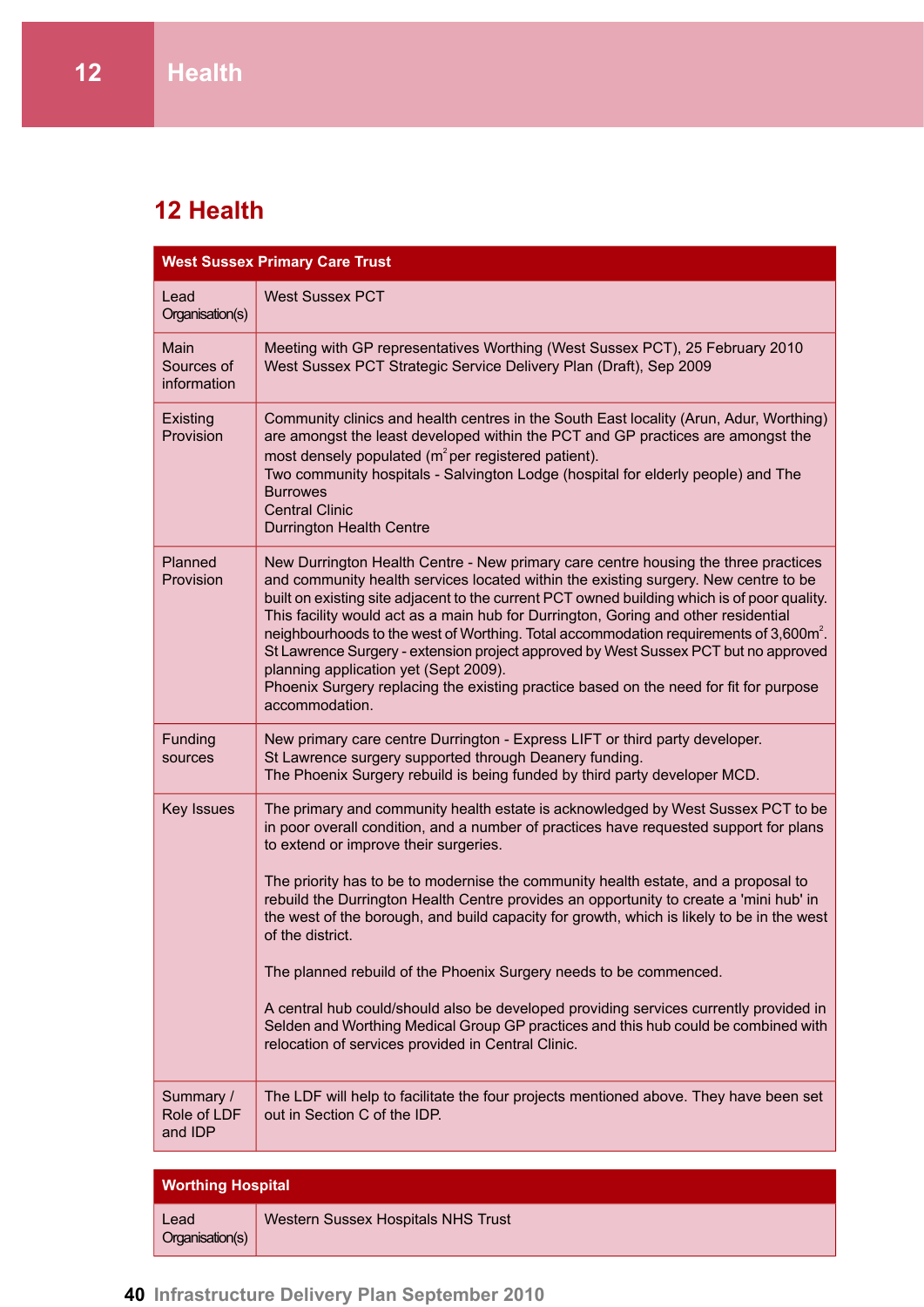| <b>Worthing Hospital</b>            |                                                                                                                                                                                                                                                                                                                                                                          |
|-------------------------------------|--------------------------------------------------------------------------------------------------------------------------------------------------------------------------------------------------------------------------------------------------------------------------------------------------------------------------------------------------------------------------|
| Main<br>Sources of<br>information   | W <sub>BC</sub><br>Meeting held with Western Sussex Hospitals NHS Trust April 2010<br>Local Press                                                                                                                                                                                                                                                                        |
| Existing<br>Provision               | Worthing Hospital, Lyndhurst Road                                                                                                                                                                                                                                                                                                                                        |
| Planned<br>Provision                | For planned provision details see Key Issues.<br>Redevelopment plans (£2 million) of the dilapidated west wing of Worthing Hospital<br>have been approved.<br>Long-term plans include revamping the top floor of the building and the catering block.<br>A special children's area by the accident and emergency department for young patients<br>is also being planned. |
| Funding<br>Sources                  | Western Sussex Hospitals NHS Trust                                                                                                                                                                                                                                                                                                                                       |
| Key Issues                          | It is understood that Western Sussex Hospitals NHS Trust will present their proposals<br>for both Southlands and Worthing Hospital at Cabinet meetings for both councils in May<br>2010. This information will be incorporated within subsequent versions of the IDP.                                                                                                    |
| Summary /<br>Role of LDF<br>and IDP | The LDF will, where appropriate, help to facilitate the Hospital's plans.                                                                                                                                                                                                                                                                                                |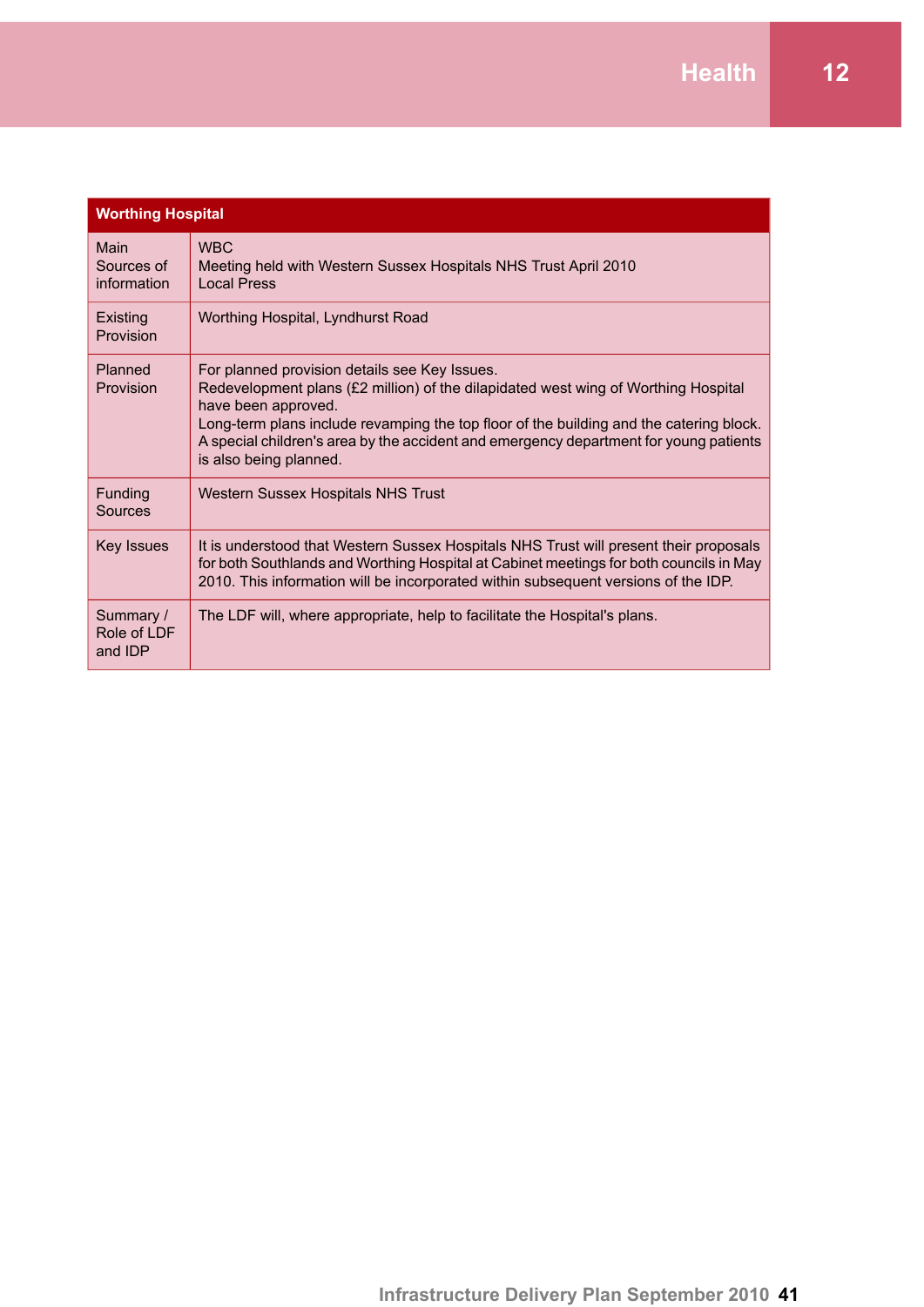# **13 Social Infrastructure**

| <b>Indoor Sports and Leisure facilities</b> |                                                                                                                                                                                                                                                                                                                 |
|---------------------------------------------|-----------------------------------------------------------------------------------------------------------------------------------------------------------------------------------------------------------------------------------------------------------------------------------------------------------------|
| Lead<br>Organisation(s)                     | <b>WBC</b>                                                                                                                                                                                                                                                                                                      |
| <b>Main Sources</b><br>of information       | <b>WBC</b><br>PMP Open Space study                                                                                                                                                                                                                                                                              |
| Existing<br>Provision                       | Aquarena complex<br><b>West Park Leisure Centre</b><br>Many of Worthing's schools and community centres provide the opportunity to use their<br>indoor recreation/sports facilities.<br>There are also private leisure facilities in Worthing such as a David Lloyd Centre and<br>other smaller fitness suites. |
| Planned<br>Provision                        | A new swimming pool complex is being progressed on / adjacent to the existing site,<br>which will include new fitness suites, diving pool and play areas.<br>It is widely agreed that the leisure centre at West Park is in need of substantial<br>refurbishment in the future.                                 |
| Funding<br>Sources                          | <b>WBC</b><br>Government grants<br>Developer funding                                                                                                                                                                                                                                                            |
| <b>Key Issues</b>                           | Worthing need to ensure that it has sufficient indoor leisure activities and premises to<br>cater for both residents and visitor requirements in the future. It is likely that demand for<br>leisure facilities will increase in the future so it is key that this demand is met.                               |
| Summary /<br>Role of LDF<br>and IDP         | The LDF will support this sector by maintaining the quality and quantity of existing leisure<br>premises and providing the opportunities to develop new ones to cater for unmet future<br>demand.                                                                                                               |
|                                             | The IDP will set out any financial requirements and timescales for providing any major<br>new indoor leisure facilities in the future.                                                                                                                                                                          |

| <b>Supported Housing</b>              |                                                                                                                                                                                                                                                                                                                                                                      |  |
|---------------------------------------|----------------------------------------------------------------------------------------------------------------------------------------------------------------------------------------------------------------------------------------------------------------------------------------------------------------------------------------------------------------------|--|
| Lead<br>Organisation(s)               | West Sussex County Council (WSCC), Worthing Borough Council (WBC)                                                                                                                                                                                                                                                                                                    |  |
| <b>Main Sources</b><br>of information | A South East Region Needs Model which considers the current provision of, and future<br>needs for, people in need of supported housing in West Sussex is currently being<br>developed by West Sussex County Council in consultation with Districts and Boroughs.<br>The model should be finalised by late Spring 2010.<br>Strategic Housing Market Assessment (2009) |  |
| Existing<br>Provision                 | The level of existing provision is variable within the Borough and across the County and<br>one of the aims of the Needs Model is to enable a more strategic approach to the<br>development of services to ensure there is not an over supply and/or under supply and<br>that provision locally meets the specific needs of the population.                          |  |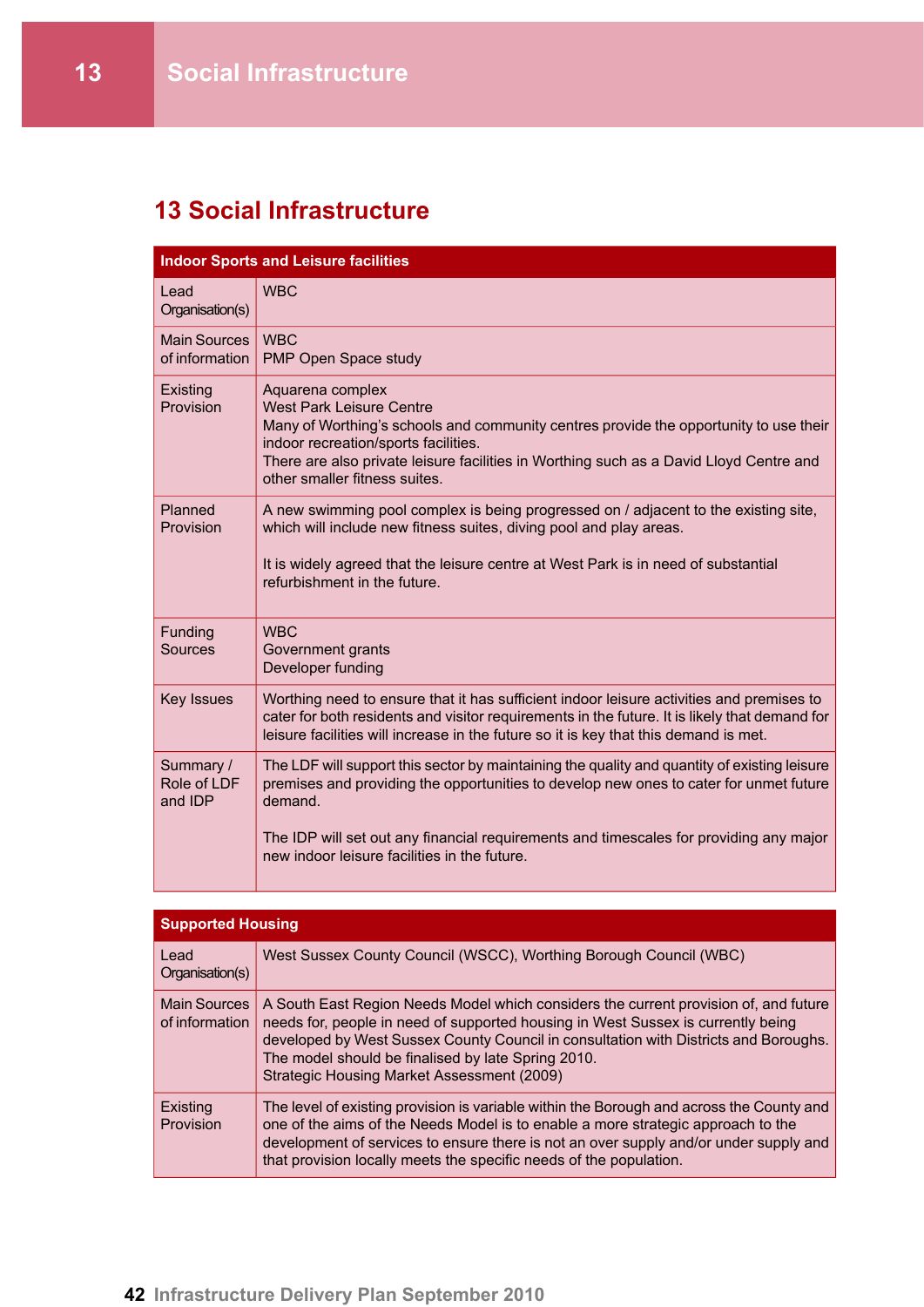| <b>Supported Housing</b>            |                                                                                                                                                                                                                                                                                                                                                                                                                                                                                                                                                                                                                                                                                                                                                                                           |  |
|-------------------------------------|-------------------------------------------------------------------------------------------------------------------------------------------------------------------------------------------------------------------------------------------------------------------------------------------------------------------------------------------------------------------------------------------------------------------------------------------------------------------------------------------------------------------------------------------------------------------------------------------------------------------------------------------------------------------------------------------------------------------------------------------------------------------------------------------|--|
| <b>Planned</b><br>Provision         | The needs analysis has so far identified the vulnerable groups for whom an increase in<br>existing provision will be required up to 2026 which in this area includes people with<br>learning difficulties, people with physical and sensory impairment, offenders and people<br>with substance misuse problems. More specific information relating to the number of<br>units will be clearer as the results of the analysis are finalised.                                                                                                                                                                                                                                                                                                                                                |  |
| Funding<br><b>Sources</b>           | Developer funding, WSCC, Homes and Communities Agency, Registered Social<br>Landlords (RSLs)                                                                                                                                                                                                                                                                                                                                                                                                                                                                                                                                                                                                                                                                                              |  |
| Key Issues                          | To help some of the most vulnerable members of our community lead fuller and more<br>independent lives by ensuring suitable housing is available for them in which they can<br>receive the support they need. The people on whom the Needs Analysis is focused<br>require support to undertake day to day living but in recent years a significant a shift<br>has occurred to give these people more say and choice about what support they need<br>and how this is provided. Whatever services are provided as an outcome of the Needs<br>Analysis currently being undertaken will have to conform with this ethos. In addition the<br>demand remains for general needs housing which can be used on a versatile basis to<br>complement the ongoing trend towards more floating support. |  |
| Summary /<br>Role of LDF<br>and IDP | Local authorities are required to plan for a mix of housing on the basis of the different<br>types of housing that are likely to require housing over the plan period with a particular<br>regard to the accommodation requirements of specific groups. The LDF policies and<br>more specifically Policies 7 and 8 of the Core Strategy will help to deliver the mix of<br>housing needed.                                                                                                                                                                                                                                                                                                                                                                                                |  |

|                                       | <b>Social and Community Services - Youth Development</b>                                                                                                                                                                                                                                                                                                                                                                                                                                                                                                                                                                                                                                                                               |  |  |
|---------------------------------------|----------------------------------------------------------------------------------------------------------------------------------------------------------------------------------------------------------------------------------------------------------------------------------------------------------------------------------------------------------------------------------------------------------------------------------------------------------------------------------------------------------------------------------------------------------------------------------------------------------------------------------------------------------------------------------------------------------------------------------------|--|--|
| Lead<br>Organisation(s)               | West Sussex County Council (WSCC), Youth Service, Worthing Borough Council (WBC)                                                                                                                                                                                                                                                                                                                                                                                                                                                                                                                                                                                                                                                       |  |  |
| <b>Main Sources</b><br>of information | Local Youth Offer (WSCC - Feb 2009)<br>The Young Peoples Plan for West Sussex 2006-2009 and 2008 update.<br>Every Child Matters Agenda.<br><b>WBC Leisure Services Manager.</b>                                                                                                                                                                                                                                                                                                                                                                                                                                                                                                                                                        |  |  |
| Existing<br>Provision                 | There are a number of youth clubs in existence that offer a variety of activities for young<br>people such as: Tarring Young Peoples club; Sydney Walter Centre; Worthing Boys<br>Club. There are also a number of other groups that provide a variety of activities for<br>young people such as the Scouting movement of which there are some 13 groups across<br>Worthing including sea scouts.                                                                                                                                                                                                                                                                                                                                      |  |  |
|                                       | In addition, leisure services play a significant role in providing opportunities for children<br>and young people. The existing leisure facilities include: Worthing Leisure centre; the<br>Aquarena swimming pool and leisure facility; Davisons Leisure Centre; and Field Place.                                                                                                                                                                                                                                                                                                                                                                                                                                                     |  |  |
|                                       | Greater national emphasis on healthy eating and tackling childhood obesity issues has<br>resulted in greater joint working between stakeholders to devise and support programmes<br>aimed specifically at this group. In terms WBC leisure provision this has included<br>developing schemes aimed specifically at children and young people such as the<br>introduction of a Junior 'FIT4' leisure membership that allows use of a wide range of<br>activities. This scheme was introduced 3 years ago and membership has grown<br>significantly. Other schemes include holiday clubs and awareness raising events such<br>as an 'Olympic Open Day' and working with NHS on promoting 'Healthy Eating'<br>specifically for the young. |  |  |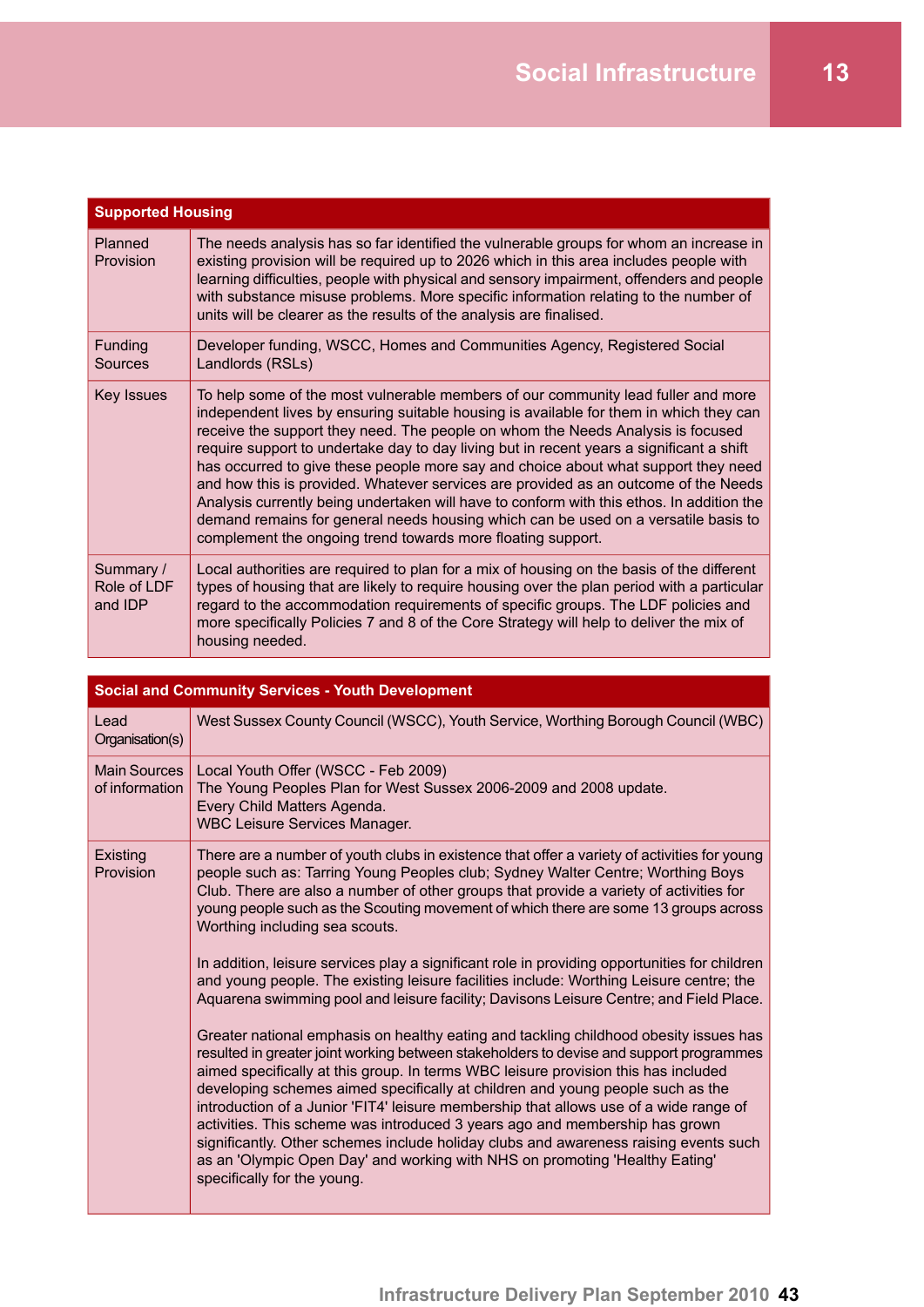| <b>Social and Community Services - Youth Development</b> |                                                                                                                                                                                                                                                                                                                                                                                                                                                                                                                                                                                                                                                                                                                                                                                                                                                                                                                                                                                           |  |
|----------------------------------------------------------|-------------------------------------------------------------------------------------------------------------------------------------------------------------------------------------------------------------------------------------------------------------------------------------------------------------------------------------------------------------------------------------------------------------------------------------------------------------------------------------------------------------------------------------------------------------------------------------------------------------------------------------------------------------------------------------------------------------------------------------------------------------------------------------------------------------------------------------------------------------------------------------------------------------------------------------------------------------------------------------------|--|
| Planned<br>Provision                                     | There are no specific plans for new premises specifically for youth services, however,<br>there are proposals to provide additional or improved community facilities and leisure<br>facilities that will be of benefit to this group. This includes:<br>plans to replace the existing Aquarena facility with a new pool and leisure facilities<br>as part of a wider mixed use development as referred to in Section C -Area of<br>Change 1 - Aquarena;<br>new community and leisure facilities proposed as part of the West Durrington<br>$\bullet$<br>development as referred to in Section C- Policy 1-West Durrington;<br>A number of the other areas of change also offer opportunities for new leisure and<br>$\bullet$<br>entertainment facilities will add to the variety of activities and facilities that the town<br>has to offer for the wider community including young people and children.<br>The provision of services offered to this group will be developed over time. |  |
| Funding<br><b>Sources</b>                                | WSCC, Developer Contributions, WBC                                                                                                                                                                                                                                                                                                                                                                                                                                                                                                                                                                                                                                                                                                                                                                                                                                                                                                                                                        |  |
| <b>Key Issues</b>                                        | The Children and Young Peoples Plan is a countywide strategy involving a wide range<br>of organisations with the aim of identifying the key priorities for children and young<br>people and how best to deliver them. A key element is ensuring that the right services<br>are delivered in the right places and the right way.                                                                                                                                                                                                                                                                                                                                                                                                                                                                                                                                                                                                                                                           |  |
| Summary /<br>Role of LDF<br>and IDP                      | The LDF has role in ensuring that children and young people have an input into the<br>planning process to ensure that their needs are reflected in the objectives and policies<br>of the Core Strategy.<br>The LDF will play a role in protecting those sites and facilities that play a key role in<br>delivering the needs of children and young people.<br>To assist with securing developer contributions towards leisure and cultural/community<br>facilities.                                                                                                                                                                                                                                                                                                                                                                                                                                                                                                                       |  |
|                                                          |                                                                                                                                                                                                                                                                                                                                                                                                                                                                                                                                                                                                                                                                                                                                                                                                                                                                                                                                                                                           |  |

|                                | <b>Social and Community Facilities - Community and Voluntary Services</b>                                                                                                                                                                                                                                                                                                                                                                                                                                                                                                                                                                                                                                                                                                                                        |
|--------------------------------|------------------------------------------------------------------------------------------------------------------------------------------------------------------------------------------------------------------------------------------------------------------------------------------------------------------------------------------------------------------------------------------------------------------------------------------------------------------------------------------------------------------------------------------------------------------------------------------------------------------------------------------------------------------------------------------------------------------------------------------------------------------------------------------------------------------|
| Lead<br>Organisation(s)        | Worthing Borough Council (WBC), Worthing Council Voluntary Services (WCVS),<br>Worthing Citizens Advice Bureau (CAB)                                                                                                                                                                                                                                                                                                                                                                                                                                                                                                                                                                                                                                                                                             |
| Main Sources<br>of information | Worthing CVS Annual Report 2008/9<br>Worthing CAB Annual Report 2009<br>West Sussex Compact-March 2005 (revised 2007)<br>Liaison with WCVS<br>(further information expected late Spring 2010)                                                                                                                                                                                                                                                                                                                                                                                                                                                                                                                                                                                                                    |
| Existing<br>Provision          | The Worthing CVS operates from two floors of a building in the Town centre which they<br>consider to be a wholly inaccessible building to all but the reasonable fit. It therefore<br>restricts the range of voluntary and community sector services that can be accessed by<br>the public, WCVS also has eight neighbourhood based workers.<br>Worthing CAB operates from 'inaccessible offices' in the town centre and<br>provides outreach sessions in a number of different locations across the<br>Borough: Maybridge Community Church, Durrington Health Centre and in association<br>with Shelter Worthing County Court.<br>The services provided are all subject to continued funding being found which can result<br>in the level of service provision and available sessions being changed frequently. |
|                                | There is a help point in Worthing located within the town hall.                                                                                                                                                                                                                                                                                                                                                                                                                                                                                                                                                                                                                                                                                                                                                  |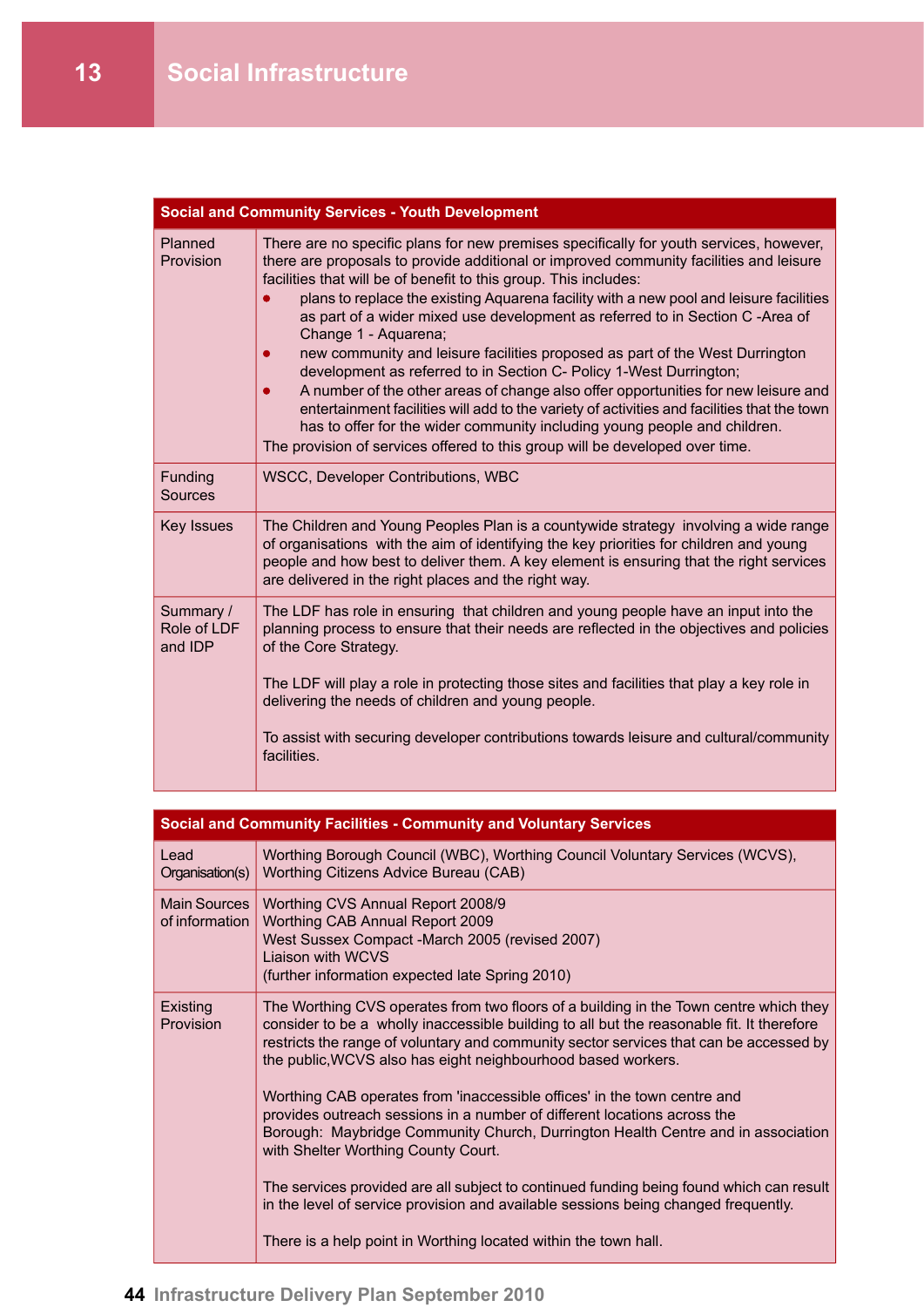|                      | <b>Social and Community Facilities - Community and Voluntary Services</b>                                                                                                                                                                                                                                                                                                                                                                                                                                                                                                                                                                                                                                                                                                                                                                                                                                                                                                                                                                                                                                                                                                                                                                                                                                                                                                                                                                                                                                                                                                                                                                                                                                                                                                           |
|----------------------|-------------------------------------------------------------------------------------------------------------------------------------------------------------------------------------------------------------------------------------------------------------------------------------------------------------------------------------------------------------------------------------------------------------------------------------------------------------------------------------------------------------------------------------------------------------------------------------------------------------------------------------------------------------------------------------------------------------------------------------------------------------------------------------------------------------------------------------------------------------------------------------------------------------------------------------------------------------------------------------------------------------------------------------------------------------------------------------------------------------------------------------------------------------------------------------------------------------------------------------------------------------------------------------------------------------------------------------------------------------------------------------------------------------------------------------------------------------------------------------------------------------------------------------------------------------------------------------------------------------------------------------------------------------------------------------------------------------------------------------------------------------------------------------|
|                      | The aim of the Help Point is to direct customers to the correct person within Worthing<br>Borough Council or West Sussex County Council to deal with their enquiry or problem.<br>Throughout West Sussex there are a network of Help Points that provide a single point<br>of contact for any enquiry from the public about any local government or health authority<br>service in West Sussex.<br>There are a number of community centres and organisations across the town that offer<br>a range of activities and events for all age groups.                                                                                                                                                                                                                                                                                                                                                                                                                                                                                                                                                                                                                                                                                                                                                                                                                                                                                                                                                                                                                                                                                                                                                                                                                                     |
|                      |                                                                                                                                                                                                                                                                                                                                                                                                                                                                                                                                                                                                                                                                                                                                                                                                                                                                                                                                                                                                                                                                                                                                                                                                                                                                                                                                                                                                                                                                                                                                                                                                                                                                                                                                                                                     |
| Planned<br>Provision | A need has been identified for a 'voluntary centre of excellence and a need for improved<br>premises but there are no formal plans for meeting this need. A group of voluntary and<br>community organisations in Worthing are working with WCVS to scope the potential for<br>a shared 'hub' or facility from which they can work together to deliver well-being and<br>community development services to the community. However, further joint working is<br>currently being undertaken to establish what the needs are for this service. This may<br>require further additional detailed work given the wide range of services and organisations<br>that site under the umbrella of community and voluntary services. A shared building for<br>voluntary and community sector groups will obviously not house all of them since there<br>are over 900 local voluntary and community groups. It would however:<br>Accommodate some voluntary and community organisations and provide a strategic<br>and practical showcase for their work and for the work of others<br>Provide support to them all in the form of infrastructure services, shared resources,<br>$\bullet$<br>and partnership capacity building and<br>Provide a gateway through which the public can obtain the services of voluntary<br>$\bullet$<br>and community organisations and information about those and other services<br>which improve quality of life and well-being<br>Be an efficient and cost-saving way of providing support to the community and to<br>$\bullet$<br>the thriving third sector we all want to create an environment for.                                                                                                                                                          |
| Funding<br>Sources   | WBC, SRB funding, contributions from local businesses, charitable donations.                                                                                                                                                                                                                                                                                                                                                                                                                                                                                                                                                                                                                                                                                                                                                                                                                                                                                                                                                                                                                                                                                                                                                                                                                                                                                                                                                                                                                                                                                                                                                                                                                                                                                                        |
| Key Issues           | WCVS is a 'voluntary sector infrastructure body' which means it exists as an umbrella<br>and link body to support and develop a thriving, influential strong and dynamic voluntary<br>and community sector in Worthing. The role of WCVS is to:<br>Support and services for voluntary and community organisations<br>$\bullet$<br>Liaison within and beyond the sector including advising other sectors about VCOs<br>$\bullet$<br>enabling representation of the sector to other bodies and supporting its recognition<br>$\bullet$<br>Development work identifying needs in the community (including hosting and<br>$\bullet$<br>developing projects which may be time-limited or go on to become independent)<br>Participation in strategic partnership and policy developments which impact upon<br>$\bullet$<br>the voluntary and community sector and the wider community<br>Independent research carried out for the CVS from 2003/4 indicated over 175 registered<br>charities in Worthing. A scan of the audited accounts submitted by just these charities<br>in that year showed their combined income as £56 million. In 2006 up to 950 voluntary<br>and community organisations (VCO's) were identified in the town. That same research<br>calculated that there were as many as 26,000 volunteers in the town in 2006. The Place<br>Survey carried out by government in 2009 identified 24,000 volunteers in Worthing.<br>The CAB provides help in a wide range of situations. In the more complex areas extra<br>help is available from both voluntary and paid staff, who specialise in debt, employment,<br>disability, benefits and housing claims. The Bureau has access to specialist ancillary<br>services and can also refer clients to appropriate agencies. |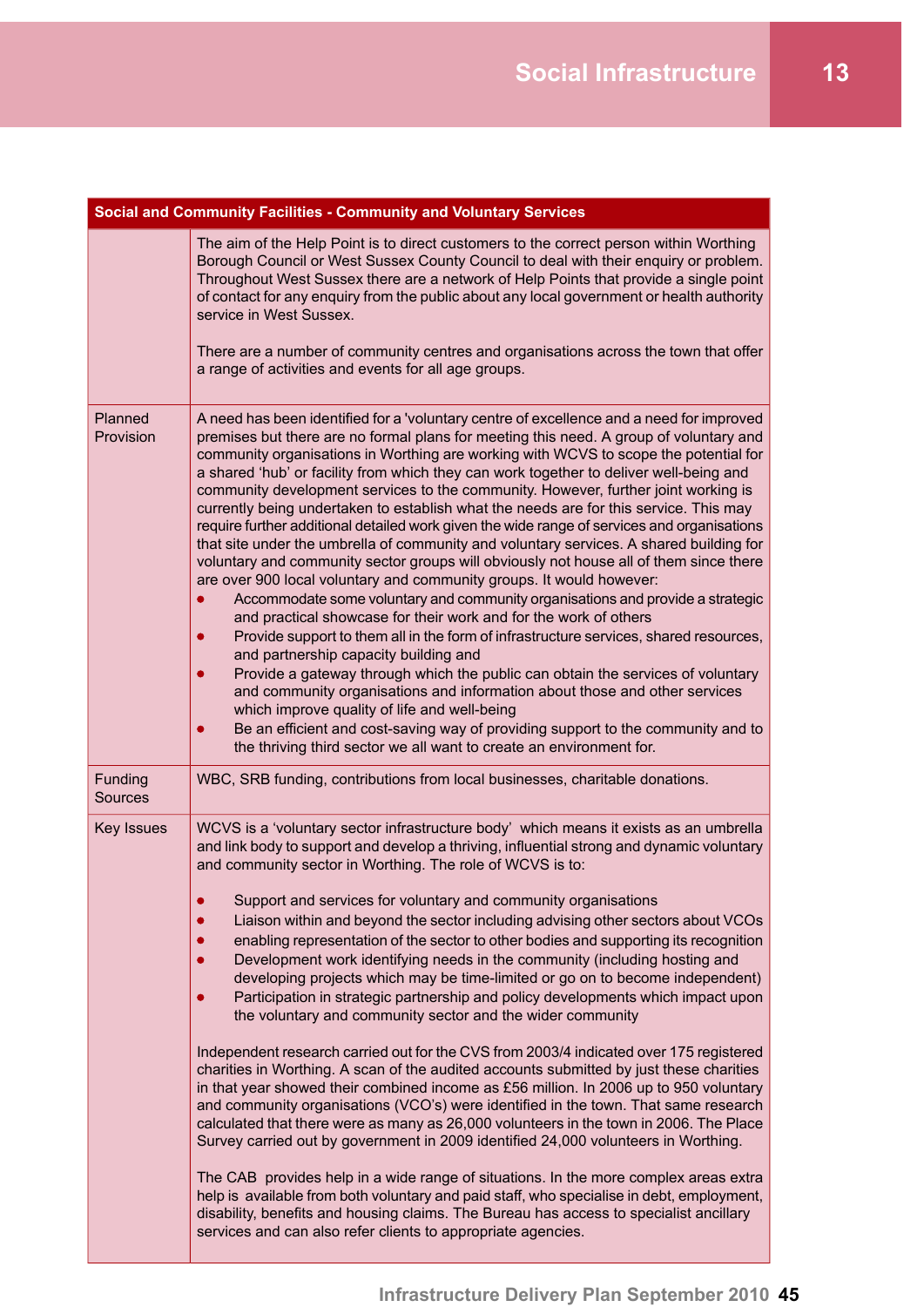| Social and Community Facilities - Community and Voluntary Services |                                                                                                                                                                                                                                                                                                                                                                                                                                                                                                                                                                     |  |
|--------------------------------------------------------------------|---------------------------------------------------------------------------------------------------------------------------------------------------------------------------------------------------------------------------------------------------------------------------------------------------------------------------------------------------------------------------------------------------------------------------------------------------------------------------------------------------------------------------------------------------------------------|--|
|                                                                    | It is a key objective of the Council, as set out in its Corporate Plan (2009 - 2012), to<br>'support and contribute to the health, safety and wellbeing of the area'. One of the<br>measures for achieving this is to work with communities, voluntary groups and others<br>to deliver general wellbeing by supporting an active and effective voluntary sector by<br>working with them to deliver services in the community.                                                                                                                                       |  |
|                                                                    | National Indicator 7 in the West Sussex Local Area Agreement, which has been signed<br>by Worthing Borough Council, is 'to create an environment for a thriving third sector'.                                                                                                                                                                                                                                                                                                                                                                                      |  |
|                                                                    | The Council is a signatory of the West Sussex Compact. This agreement aims to benefit<br>people in West Sussex through the development of improved collaboration, trust and<br>respect between the VCS and statutory agencies. The Compact encompasses a set of<br>shared values and principles, as well as a number of codes of good practise.                                                                                                                                                                                                                     |  |
|                                                                    | The Local Government and Public Involvement in Health Act, which sets out a range of<br>proposals to strengthen local communities, places a duty on local authorities to engage<br>with other partners including the VCS.                                                                                                                                                                                                                                                                                                                                           |  |
|                                                                    | The Council's grant to Worthing CVS enables it to fulfil its objective to 'support an active<br>and effective voluntary sector by working with them to deliver services in the community'.<br>Central to the CVS's role is the work it does to support, advise and strengthen other<br>voluntary organisations. Frontline VCS groups in Worthing look to the CVS for<br>broad-based support services, advice on meeting unmet community needs, networking<br>opportunities and representation, particularly on strategic partnerships such as Worthing<br>Together. |  |
|                                                                    | The Council is also a signatory of the countywide 5-year Service and Funding Agreement<br>in respect of Worthing Volunteer Centre which is run by WCVS. This SFA runs till 31<br>March 2013. The need of frontline VCS organisations for volunteers is well known, but<br>volunteering also benefits the wider community and volunteers themselves.                                                                                                                                                                                                                 |  |
|                                                                    | Opportunities may exist to link a new central facility for the CVS to the central hub<br>aspirations of the PCT (see 'Health' tables).                                                                                                                                                                                                                                                                                                                                                                                                                              |  |
| Summary /<br>Role of LDF<br>and IDP                                | The role of the LDF is limited but could assist in finding new sites for community and<br>voluntary groups if the need arises.                                                                                                                                                                                                                                                                                                                                                                                                                                      |  |
|                                                                    | The consultation processes of the LDF have actively sought the involvement of such<br>organisations as they have a significant role to play in representing the needs of a large<br>number of people within community.                                                                                                                                                                                                                                                                                                                                              |  |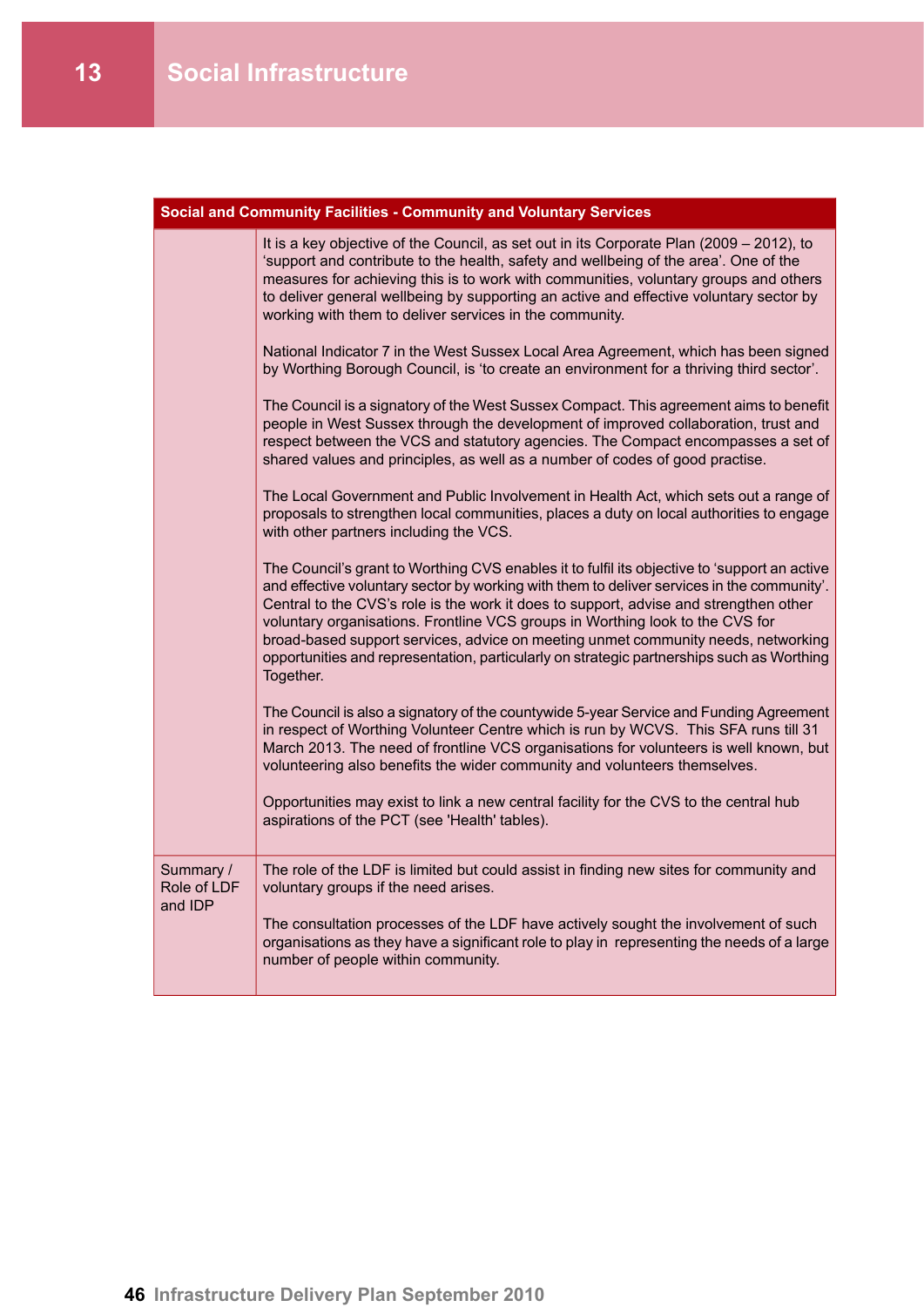# **14 Green Infrastructure**

| <b>Green Infrastructure</b>           |                                                                                                                                                                                                                                                                                                                                                                                                                                                                                                                                                                                                                                                                                                                                                                                                                                                                                                                                                                                                                                                                                   |                                         |                                                                   |                                                                           |
|---------------------------------------|-----------------------------------------------------------------------------------------------------------------------------------------------------------------------------------------------------------------------------------------------------------------------------------------------------------------------------------------------------------------------------------------------------------------------------------------------------------------------------------------------------------------------------------------------------------------------------------------------------------------------------------------------------------------------------------------------------------------------------------------------------------------------------------------------------------------------------------------------------------------------------------------------------------------------------------------------------------------------------------------------------------------------------------------------------------------------------------|-----------------------------------------|-------------------------------------------------------------------|---------------------------------------------------------------------------|
| Lead<br>Organisation(s)               | Worthing Borough Council, West Sussex County Council, Natural England, CABE                                                                                                                                                                                                                                                                                                                                                                                                                                                                                                                                                                                                                                                                                                                                                                                                                                                                                                                                                                                                       |                                         |                                                                   |                                                                           |
| <b>Main Sources</b><br>of information | South East Plan<br><b>PMP Outdoor Recreation Study</b>                                                                                                                                                                                                                                                                                                                                                                                                                                                                                                                                                                                                                                                                                                                                                                                                                                                                                                                                                                                                                            |                                         |                                                                   |                                                                           |
|                                       | Natural England Green Infrastructure Guidance                                                                                                                                                                                                                                                                                                                                                                                                                                                                                                                                                                                                                                                                                                                                                                                                                                                                                                                                                                                                                                     |                                         |                                                                   |                                                                           |
| Existing<br>Provision                 | A summary of Worthing's green infrastructure is set out below:<br><b>Parks and Gardens</b><br>$\bullet$<br>Natural and Semi-Natural Green Space<br>$\bullet$<br><b>Amenity Greenspace</b><br>Provision for Children and Young People<br>$\bullet$<br><b>Sports Facilities</b><br>$\bullet$<br>Allotments and Community Gardens<br>$\bullet$<br><b>Cemeteries and Churchyards</b><br>$\bullet$<br><b>Green Corridors</b><br>$\bullet$<br>Beaches and seafront<br>$\bullet$<br><b>Quantity of green infrastructure</b><br>Parks and gardens - 12.27 hectares -16 sites<br>Natural and semi natural green space - 114.57 hectares - 24 sites<br>Amenity green space - 32.23 hectares - 47 sites<br>Children and young people - 8.11 hectares - 43 play areas and activity sites<br>Sports facilities $-300.69$ hectares $-62$ sites<br>Allotments and community gardens - 15.77 hectares - 9 sites<br>Cemeteries and churchyards - no available data<br>Green corridors - no available data<br>Beaches and seafront - 157 hectares<br><b>Existing provision v current guidelines</b> |                                         |                                                                   |                                                                           |
|                                       | Green infrastructure<br>element                                                                                                                                                                                                                                                                                                                                                                                                                                                                                                                                                                                                                                                                                                                                                                                                                                                                                                                                                                                                                                                   | <b>Existing total</b><br>provision (ha) | <b>Current</b><br>provision level<br>per 1,000<br>population (ha) | <b>Balance -</b><br>surplus /<br>deficiency with<br>provision<br>standard |
|                                       | Parks & gardens                                                                                                                                                                                                                                                                                                                                                                                                                                                                                                                                                                                                                                                                                                                                                                                                                                                                                                                                                                                                                                                                   | 12.27                                   | 0.13                                                              | 0.56                                                                      |
|                                       | Natural and semi natural<br>green space                                                                                                                                                                                                                                                                                                                                                                                                                                                                                                                                                                                                                                                                                                                                                                                                                                                                                                                                                                                                                                           | 114.57                                  | 1.17                                                              | $-0.59$                                                                   |
|                                       | Amenity green space                                                                                                                                                                                                                                                                                                                                                                                                                                                                                                                                                                                                                                                                                                                                                                                                                                                                                                                                                                                                                                                               | 32.23                                   | 0.33                                                              | $-16.57$                                                                  |
|                                       | Children & young people                                                                                                                                                                                                                                                                                                                                                                                                                                                                                                                                                                                                                                                                                                                                                                                                                                                                                                                                                                                                                                                           | 8.11                                    | 0.08                                                              | $-1.65$                                                                   |
|                                       | Sports facilities                                                                                                                                                                                                                                                                                                                                                                                                                                                                                                                                                                                                                                                                                                                                                                                                                                                                                                                                                                                                                                                                 | 300.69                                  | n/a                                                               | n/a                                                                       |
|                                       |                                                                                                                                                                                                                                                                                                                                                                                                                                                                                                                                                                                                                                                                                                                                                                                                                                                                                                                                                                                                                                                                                   |                                         |                                                                   |                                                                           |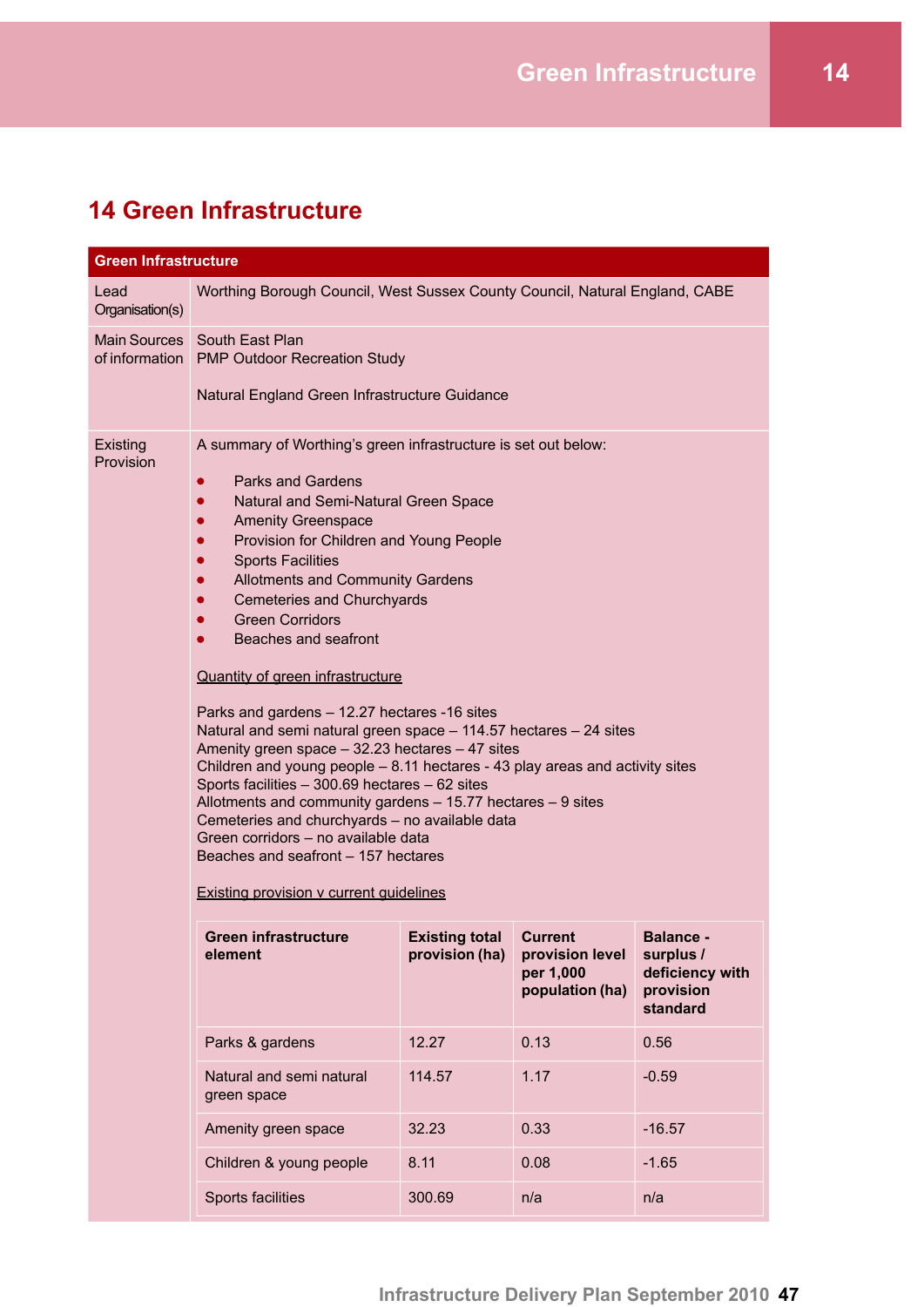| <b>Green Infrastructure</b> |                                                                                                                                                                                                                                                                                                                                                                                                                                                                                |       |      |      |  |
|-----------------------------|--------------------------------------------------------------------------------------------------------------------------------------------------------------------------------------------------------------------------------------------------------------------------------------------------------------------------------------------------------------------------------------------------------------------------------------------------------------------------------|-------|------|------|--|
|                             | Allotments & community<br>gardens                                                                                                                                                                                                                                                                                                                                                                                                                                              | 15.77 | 0.16 | 0.15 |  |
|                             | Cemeteries & churchyards                                                                                                                                                                                                                                                                                                                                                                                                                                                       | n/a   | n/a  | n/a  |  |
|                             | Green corridors                                                                                                                                                                                                                                                                                                                                                                                                                                                                | n/a   | n/a  | n/a  |  |
|                             | Beaches & seafront                                                                                                                                                                                                                                                                                                                                                                                                                                                             | 157   | n/a  | n/a  |  |
|                             |                                                                                                                                                                                                                                                                                                                                                                                                                                                                                |       |      |      |  |
| Planned<br>Provision        | The construction of new play areas and activity zones is continuing as part of the<br>Council's ongoing maintenance and capital refurbishment programmes.                                                                                                                                                                                                                                                                                                                      |       |      |      |  |
|                             | A complete refurbishment of Palatine park including new sports pitches and pavilions<br>is planned.                                                                                                                                                                                                                                                                                                                                                                            |       |      |      |  |
|                             | As new development takes place as part of Worthing's regeneration process new green<br>infrastructure will be needed to contribute to the quality of the surrounding environment<br>of the development. Such development will be assessed during the planning process<br>at the time.                                                                                                                                                                                          |       |      |      |  |
|                             | Suitable areas of parks to be re-sown with species rich grassland                                                                                                                                                                                                                                                                                                                                                                                                              |       |      |      |  |
|                             | Landscape planting around existing and new build of native species                                                                                                                                                                                                                                                                                                                                                                                                             |       |      |      |  |
|                             | Street tree replacement of native species.                                                                                                                                                                                                                                                                                                                                                                                                                                     |       |      |      |  |
|                             | Less trampled beaches to be sown with coastal vegetation shingle species.                                                                                                                                                                                                                                                                                                                                                                                                      |       |      |      |  |
| Funding<br>Sources          | <b>WBC capital monies</b><br>Developer contributions                                                                                                                                                                                                                                                                                                                                                                                                                           |       |      |      |  |
| Key Issues                  | The primarily urban and dense characteristics of Worthing places significant emphasis<br>on the need to protect and enhance the greenspace land that the town currently has.<br>Green infrastructure is of particular importance in Worthing given the nature on the urban<br>fringe areas and ongoing development pressures in all areas of the town.                                                                                                                         |       |      |      |  |
|                             | Green infrastructure encompasses the full range of natural and historic landscape,<br>including waterways, woodlands, and green corridors. It brings many social, economic<br>and environmental benefits, attracting investment, jobs and people. For example,<br>well-designed and integrated green infrastructure can assist with promoting a sense of<br>community and providing opportunities for recreation.                                                              |       |      |      |  |
|                             | Natural England promotes green infrastructure as an important component of the<br>infrastructure required to support sustainable growth. It also has an important role in<br>enabling landscapes to become more responsive to climate change, such as absorbing<br>CO2, heat and flood control. Green corridors, Public Rights of Ways and street trees<br>are the green lungs of city life and reference must be made to this in any future Green<br>Infrastructure guidance. |       |      |      |  |
|                             | Green infrastructure must be adequately resourced up front to meet capital and ongoing<br>revenue needs. Funding will be an issue. Multi-functional land use is key to achieving<br>value for money by planning, creating and managing areas to produce multiple public<br>and environmental benefits, sharing resources between sites and combining investment<br>from different sectors.                                                                                     |       |      |      |  |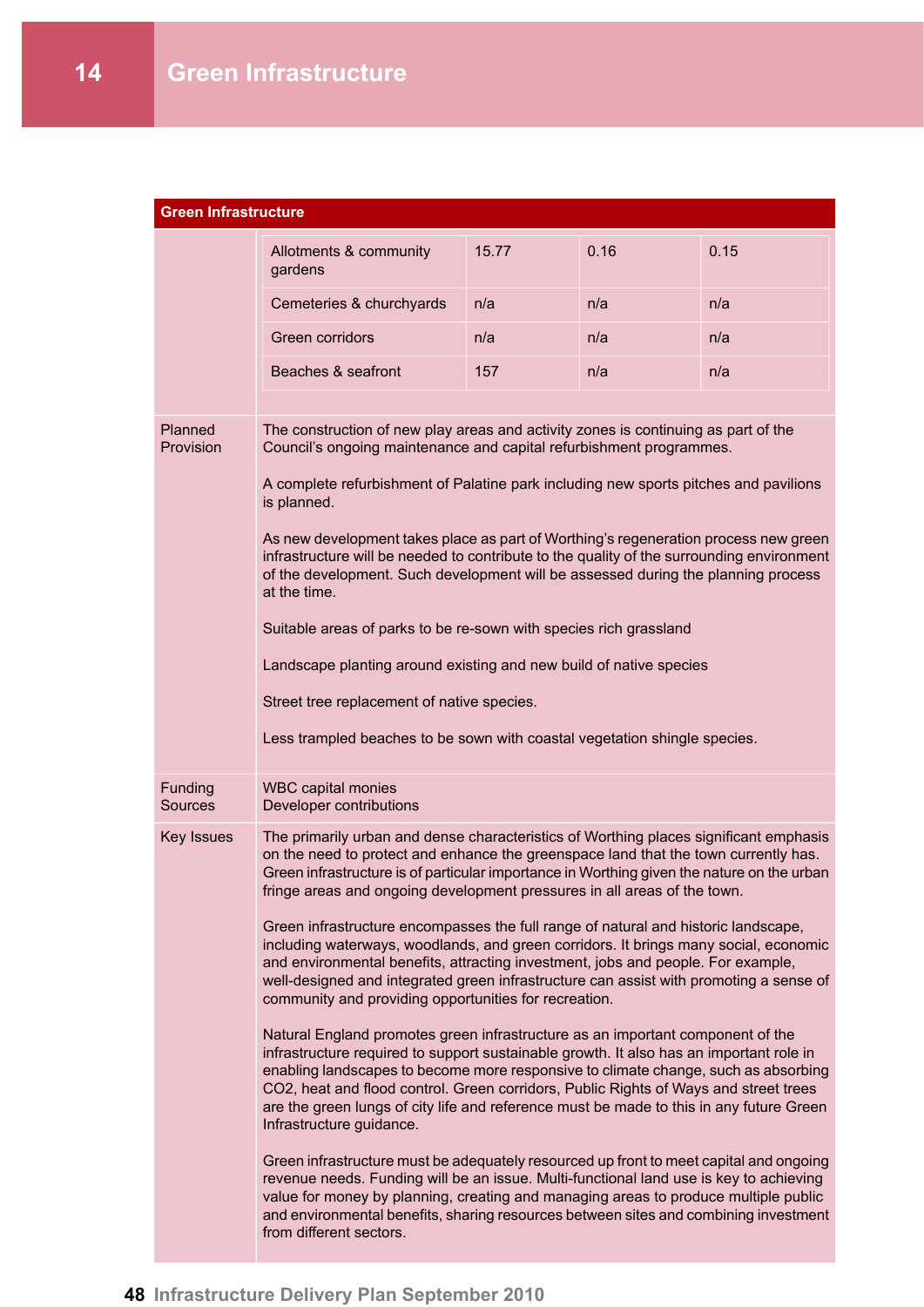| <b>Green Infrastructure</b>           |                                                                                                                                                                                                                                                                                                                                                                                                                                                                                                                                                                                                                                                                                                                                                                                                                                                                                                                                                                                                                                                                                                                                                                                                                                                                                                                 |
|---------------------------------------|-----------------------------------------------------------------------------------------------------------------------------------------------------------------------------------------------------------------------------------------------------------------------------------------------------------------------------------------------------------------------------------------------------------------------------------------------------------------------------------------------------------------------------------------------------------------------------------------------------------------------------------------------------------------------------------------------------------------------------------------------------------------------------------------------------------------------------------------------------------------------------------------------------------------------------------------------------------------------------------------------------------------------------------------------------------------------------------------------------------------------------------------------------------------------------------------------------------------------------------------------------------------------------------------------------------------|
|                                       | The requirement for open space, sport and recreation facilities is likely to be maintained,<br>not least because the need to build at higher densities will require the continued provision<br>of high quality open space.                                                                                                                                                                                                                                                                                                                                                                                                                                                                                                                                                                                                                                                                                                                                                                                                                                                                                                                                                                                                                                                                                      |
| Summary /<br>Role of LDF<br>and IDP   | The Core Strategy recognises the importance of a green infrastructure network reflecting<br>the recommendations of the PMP outdoor recreation study and the South East Plan.<br>The principles of green infrastructure should be integrated elsewhere into the LDF to<br>help achieve sustainable communities. Strategically significant potential routes and sites<br>for green infrastructure should be safeguarded, where appropriate, within the LDF and<br>development should make a significant contribution to the continuation and establishment<br>of new green infrastructure. The design of green infrastructure should also help create<br>a distinctive sense of place.                                                                                                                                                                                                                                                                                                                                                                                                                                                                                                                                                                                                                            |
|                                       | The recommendations of the PPG17 Assessment have been taken into account in the<br>preparation of the Core Strategy and will be used throughout the preparation of the LDF.                                                                                                                                                                                                                                                                                                                                                                                                                                                                                                                                                                                                                                                                                                                                                                                                                                                                                                                                                                                                                                                                                                                                     |
|                                       | There are areas in the town where there are deficiencies of green infrastructure in certain<br>typography classifications, as set against national standards or the recommended<br>standards set out in the Open Space, Sport and Recreation Needs Assessment Study<br>Some areas of the town fall below the recommended provision standard for natural and<br>semi-natural open space and others fall below the provision standard for provision for<br>children and young people. When this is the case it is appropriate to make good any<br>under-provision, where it is appropriate and feasible to do so. The provision of new<br>green infrastructure in tandem with new development will be a key aspect of the LDF.<br>It is proposed through the Core Strategy that developers will be required to contribute<br>towards the provision of open space, sport and recreation facilities and provide facilities<br>on larger development sites. We will continue to seek opportunities through allocations<br>documents to allocate sites for provision where particular deficiencies have been<br>identified.<br>A Supplementary Planning Guidance document will be produced in order to provide a<br>detailed strategy for implementing the delivery of an integrated green infrastructure<br>network. |
|                                       |                                                                                                                                                                                                                                                                                                                                                                                                                                                                                                                                                                                                                                                                                                                                                                                                                                                                                                                                                                                                                                                                                                                                                                                                                                                                                                                 |
|                                       | <b>Natural Environment and landscape Character</b>                                                                                                                                                                                                                                                                                                                                                                                                                                                                                                                                                                                                                                                                                                                                                                                                                                                                                                                                                                                                                                                                                                                                                                                                                                                              |
| Lead<br>Organisation(s)               | <b>West Sussex County Council</b><br><b>WBC</b>                                                                                                                                                                                                                                                                                                                                                                                                                                                                                                                                                                                                                                                                                                                                                                                                                                                                                                                                                                                                                                                                                                                                                                                                                                                                 |
| <b>Main Sources</b><br>of information | <b>Worthing Biodiversity Report</b><br>West Sussex Biodiversity Action Plan                                                                                                                                                                                                                                                                                                                                                                                                                                                                                                                                                                                                                                                                                                                                                                                                                                                                                                                                                                                                                                                                                                                                                                                                                                     |

#### Hankinson Duckett Landscape Capacity Study Worthing Shoreline Management Plan Most of the land outside the built up area to the north falls within the recently designated National Park. The borough is also home to 11 Sites of Nature Conservation Importance and a Site of Special Scientific Interest (Cissbury Ring). Existing Provision Worthing also has two Biodiversity Opportunity Areas (BOAs), as highlighted in the Sussex Biodiversity Partnership – the North East Worthing Downs and the Clapham to

Burpham Downs.

There are Regionally Important Geological Sites (RIGS) at High Salvington and Charmandean Quarry.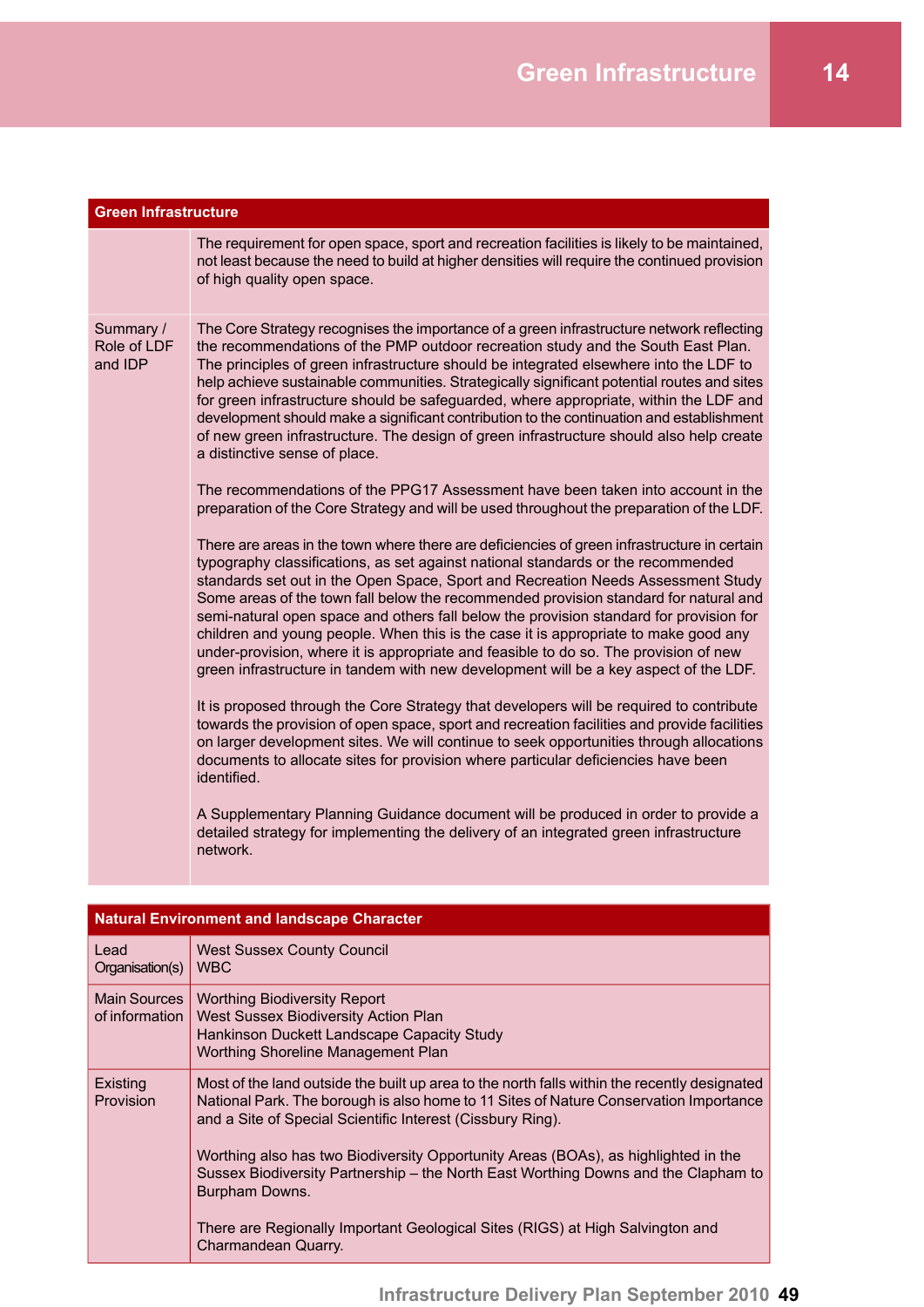| <b>Natural Environment and landscape Character</b> |                                                                                                                                                                                                                                                                                                                                                                                                                                                             |  |
|----------------------------------------------------|-------------------------------------------------------------------------------------------------------------------------------------------------------------------------------------------------------------------------------------------------------------------------------------------------------------------------------------------------------------------------------------------------------------------------------------------------------------|--|
|                                                    | To the east and west of the Borough areas of valuable open countryside continue to<br>represent long established breaks in development between areas.<br>Worthing also benefits greatly from its coastal setting. The 7.5km of shoreline is home<br>to a wide variety of flora and fauna.                                                                                                                                                                   |  |
| Planned<br>Provision                               | There is no expected designation of any new SSSI's of SNCI's                                                                                                                                                                                                                                                                                                                                                                                                |  |
| Funding<br>Sources                                 | Developer contributions will be sought if new development has an adverse effect on<br>local, existing areas of biodiversity. The enhancement of existing or the replacement of<br>any loss of biodiversity will be sought from developers.                                                                                                                                                                                                                  |  |
| <b>Key Issues</b>                                  | It remains important to protect and where possible enhance areas that are important<br>and valued for their nature, flora, fauna, geological and biodiversity conservation.<br>Defined areas of valued landscape and environmental sensitivity should be safeguarded<br>in order to protect the existing landscape character and biodiversity of the area.                                                                                                  |  |
| Summary /<br>Role of LDF<br>and IDP                | The spatial objectives of the Core Strategy highlight the need to ensure that the quality<br>of the natural environment is protected, maintained and enhanced for future generations.<br>WBC will work in partnership with landowners/farmers and potential developers to<br>safeguard environmentally sensitive areas. A close working relationship with the emerging<br>National Park Planning Board will also be a key aspect of the future LDF process. |  |

| <b>Allotments</b>            |                                                                                                                                                                                                                                                                                                                                                                                                                                                                                                                                                                                                                                                                                                                                                                                       |
|------------------------------|---------------------------------------------------------------------------------------------------------------------------------------------------------------------------------------------------------------------------------------------------------------------------------------------------------------------------------------------------------------------------------------------------------------------------------------------------------------------------------------------------------------------------------------------------------------------------------------------------------------------------------------------------------------------------------------------------------------------------------------------------------------------------------------|
| Lead<br>Organisation(s)      | <b>WBC</b>                                                                                                                                                                                                                                                                                                                                                                                                                                                                                                                                                                                                                                                                                                                                                                            |
| of information               | Main Sources Various sources including WBC - Leisure and Cultural Services and Continental<br>Landscapes – management agents. WBC Open space, Sport and Recreation study<br>PMP 2006. National Society of Allotments and Leisure Gardens (NSALG).                                                                                                                                                                                                                                                                                                                                                                                                                                                                                                                                     |
| Existing<br><b>Provision</b> | There are eight allotment sites within the Borough of Worthing with plots of varying sizes,<br>totalling some 986 plots. The average size of a plot is 126.46sq meter (5 square rods).<br>The allotments are:<br>Chesswood Farm - 332 plots<br>Dominion Road - 46 plots<br>George V Avenue - 20 plots<br>Haynes Road - 21 plots<br>Hill Barn Lane - 22 plots<br>Humber Avenue -100 plots<br>St Andrews - 18 plots<br>West Tarring - 428 plots<br>The total area of the allotments across the borough is 15.77ha which equates to 0.16ha<br>per 1,000 population (PMP study 2006). The NSALG suggests a national standard of<br>20 allotments per 1,000 households or 1 allotment per 200 people. This equates to<br>0.125ha per 1,000 population based on average plot size of 250m2. |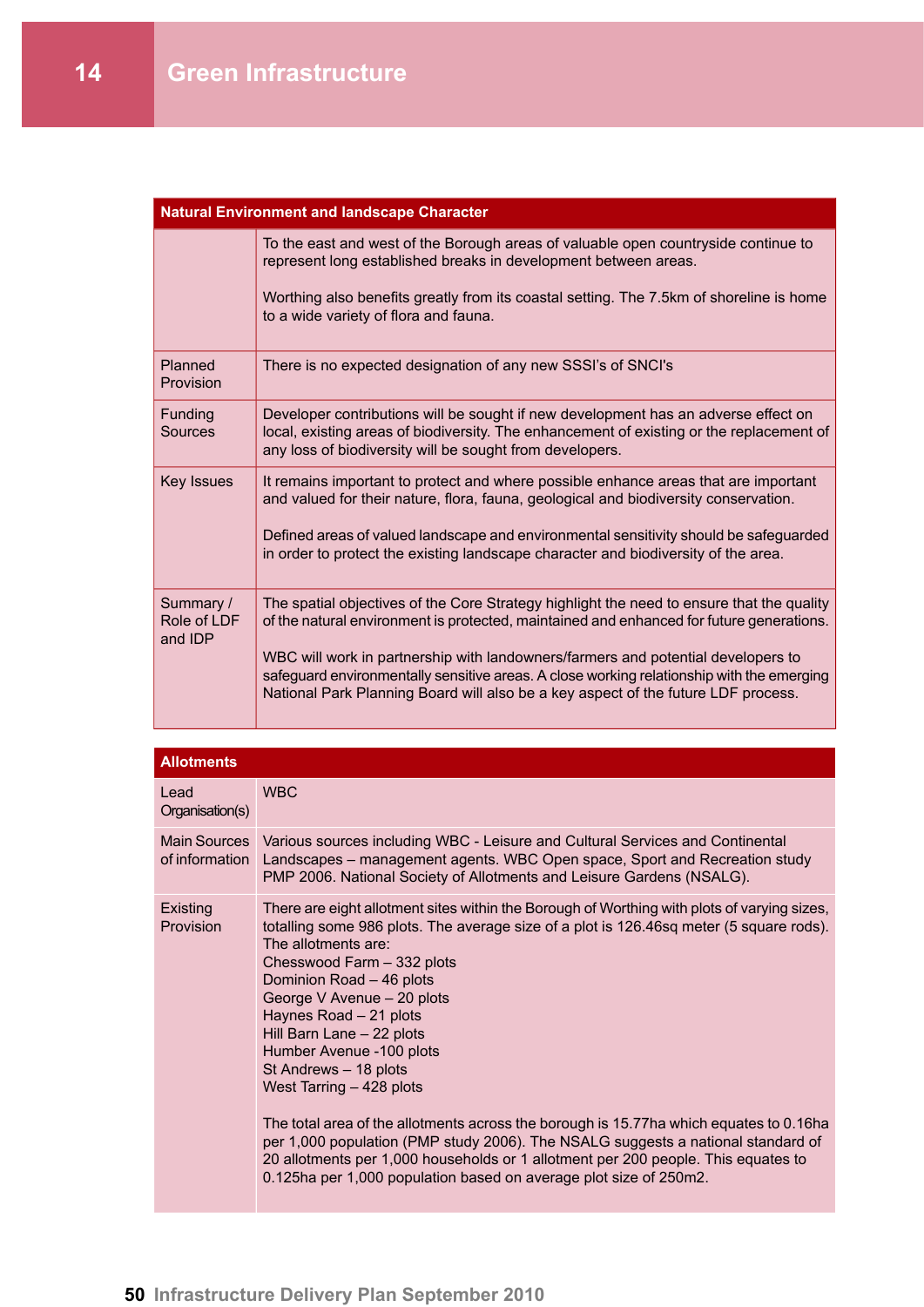| <b>Allotments</b>                   |                                                                                                                                                                                                                                                                                                                                                                                                                                                                                                                                                            |
|-------------------------------------|------------------------------------------------------------------------------------------------------------------------------------------------------------------------------------------------------------------------------------------------------------------------------------------------------------------------------------------------------------------------------------------------------------------------------------------------------------------------------------------------------------------------------------------------------------|
| Planned<br>Provision                | The current waiting list stands at 738 across all sites in the borough with 203 for West<br>Tarring. Given the significant increase in demand for allotments a working group has<br>been set up to look at the issue to see how this increased demand might be met.                                                                                                                                                                                                                                                                                        |
| Funding<br><b>Sources</b>           | <b>WBC</b><br>Allotment annual charges                                                                                                                                                                                                                                                                                                                                                                                                                                                                                                                     |
| Key Issues                          | Allotment gardening makes an important contribution to the quality of people's lives.<br>Allotment gardening has an important roll to play in creating and maintaining healthy<br>neighbourhoods and sustainable communities. It can provide health benefits improving<br>both physical and mental health. It provides a source of recreation and contributes to<br>green and open space provision. They also help in adapting to and mitigating against<br>the adverse impacts of climate change by encouraging the provision of locally sourced<br>food. |
| Summary /<br>Role of LDF<br>and IDP | The LDF has a role in providing policies that will ensure that the Green Infrastructure of<br>the borough which includes allotments. Policy 14 seeks to ensure that Worthing's existing<br>areas of green infrastructure as set out in the Open Space, Sport and Recreation Needs<br>Assessment Study will be protected and they will be improved and enhanced to improve<br>their quality and accessibility.                                                                                                                                              |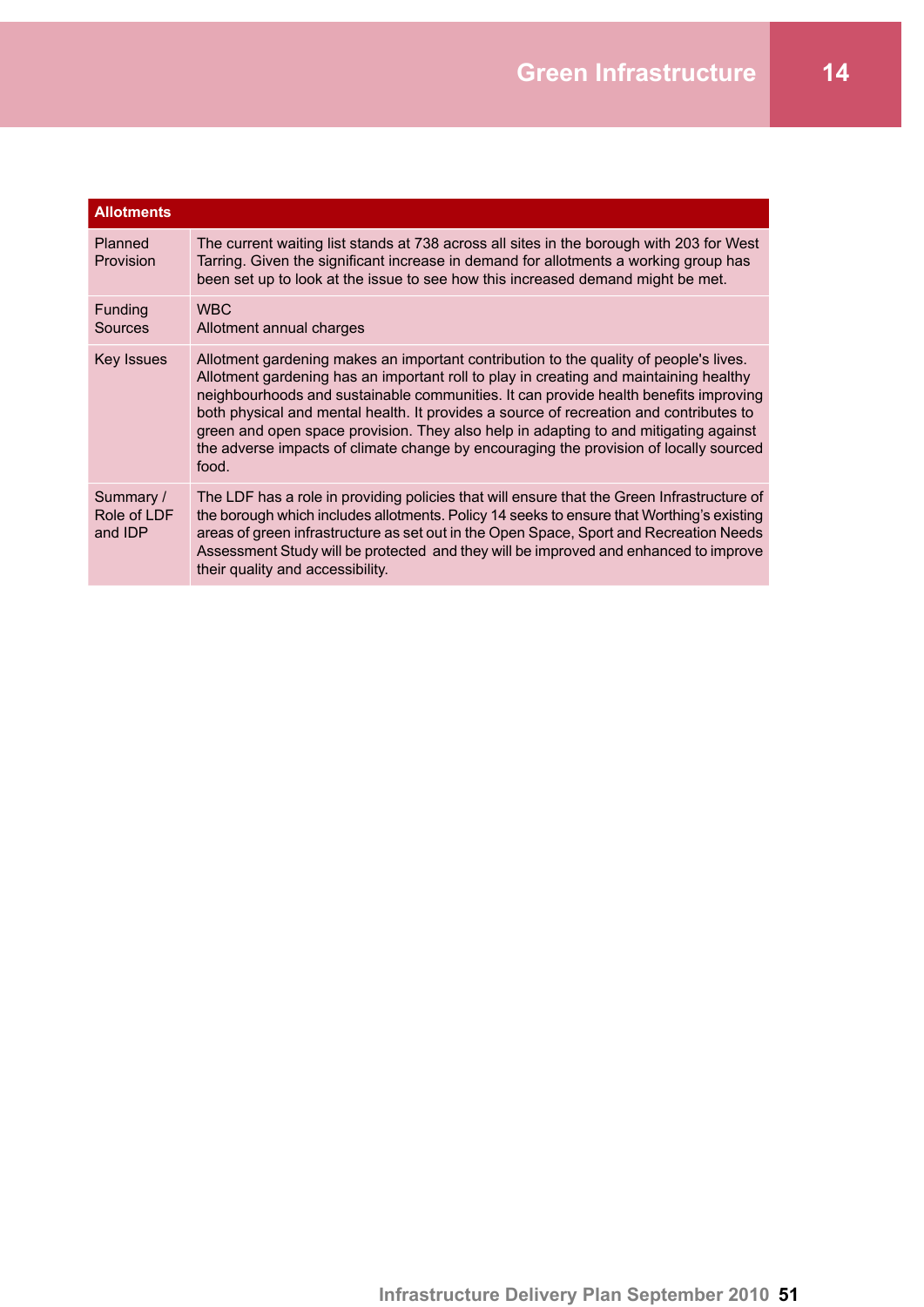# **15 Public Services**

| <b>Libraries</b>                      |                                                                                                                                                                                                                                                                                                                                                                                                                                                                                                                                                                                                                                                                                                                                                                                            |
|---------------------------------------|--------------------------------------------------------------------------------------------------------------------------------------------------------------------------------------------------------------------------------------------------------------------------------------------------------------------------------------------------------------------------------------------------------------------------------------------------------------------------------------------------------------------------------------------------------------------------------------------------------------------------------------------------------------------------------------------------------------------------------------------------------------------------------------------|
| Lead<br>Organisation(s)               | <b>West Sussex County Council (WSCC)</b>                                                                                                                                                                                                                                                                                                                                                                                                                                                                                                                                                                                                                                                                                                                                                   |
| <b>Main Sources</b><br>of information | Various sources of information and correspondence with WSCC.<br>Report - 'Proposed redesign of library services' January 2010.                                                                                                                                                                                                                                                                                                                                                                                                                                                                                                                                                                                                                                                             |
|                                       | Email sent to WSCC (Mar 2010) - awaiting response                                                                                                                                                                                                                                                                                                                                                                                                                                                                                                                                                                                                                                                                                                                                          |
| Existing<br>Provision                 | There are existing local libraries at; Broadwater, Durrington, Goring-by-Sea, Findon and<br>the main Worthing town centre library. There is also a mobile library service provision<br>which visits certain areas of the town on specified days.                                                                                                                                                                                                                                                                                                                                                                                                                                                                                                                                           |
|                                       | In terms of existing calculations used for the purposes of applying planning obligations<br>WSCC are using a calculation of an average of 30m2 per 1000 population. For<br>communities/catchment populations up to 4,000, service provision will be expected to<br>be by mobile libraries and where this is considered to be the best means of delivery for<br>a specific development the developer/landowner will be expected to provide a suitable<br>parking area. For populations above 4,000 a built library would be expected. And a fair<br>proportion of costs would be expected. Where the existing capacity of a library does not<br>serve the new development the contribution is calculated as 'Additional Population x<br>Cost per Head of Improvements to Library Services'. |
| Planned<br>Provision                  | West Durrington development - there is an agreement regarding land in West Durrington<br>for a Library. The County Council by agreement has secured library provision as part<br>of new community facilities.                                                                                                                                                                                                                                                                                                                                                                                                                                                                                                                                                                              |
|                                       | A recent review of library services was undertaken by WSCC using customer feedback.<br>In February this year it was agreed that the new framework recommended by this review<br>be approved. The aims of the redesign are to build a library service that makes the best<br>use of modern technology whilst doing everything possible to shape its services to what<br>individuals and communities most want from their local library.                                                                                                                                                                                                                                                                                                                                                     |
|                                       | The proposed redesign includes changes in opening hours, self service check-in and<br>check out systems, online book renewals etc. Under the proposed changes levels of<br>stock and service would differ between libraries according to the size of the local<br>community.                                                                                                                                                                                                                                                                                                                                                                                                                                                                                                               |
|                                       | There is a proposal to review the mobile service. The modernisation would also introduce<br>trying out new flexible community focused services, such as collection and drop off<br>points outside libraries and other local community buildings. It is expected that there<br>will be savings across the County of approximately £1 million. Any savings made in this<br>year can be reinvested in the service but will be removed from the libraries base budget<br>from 2011/2012                                                                                                                                                                                                                                                                                                        |
| Funding<br><b>Sources</b>             | WSCC, Developer Funding, growth area or growth point funding                                                                                                                                                                                                                                                                                                                                                                                                                                                                                                                                                                                                                                                                                                                               |
| Key Issues                            | 'Archives for the 21st Century' is the Government policy on archives published in<br>November 2009. The vision within this policy is for 'Access to publicly funded archives,<br>and the historical information derived from them, should be available to every citizen".                                                                                                                                                                                                                                                                                                                                                                                                                                                                                                                  |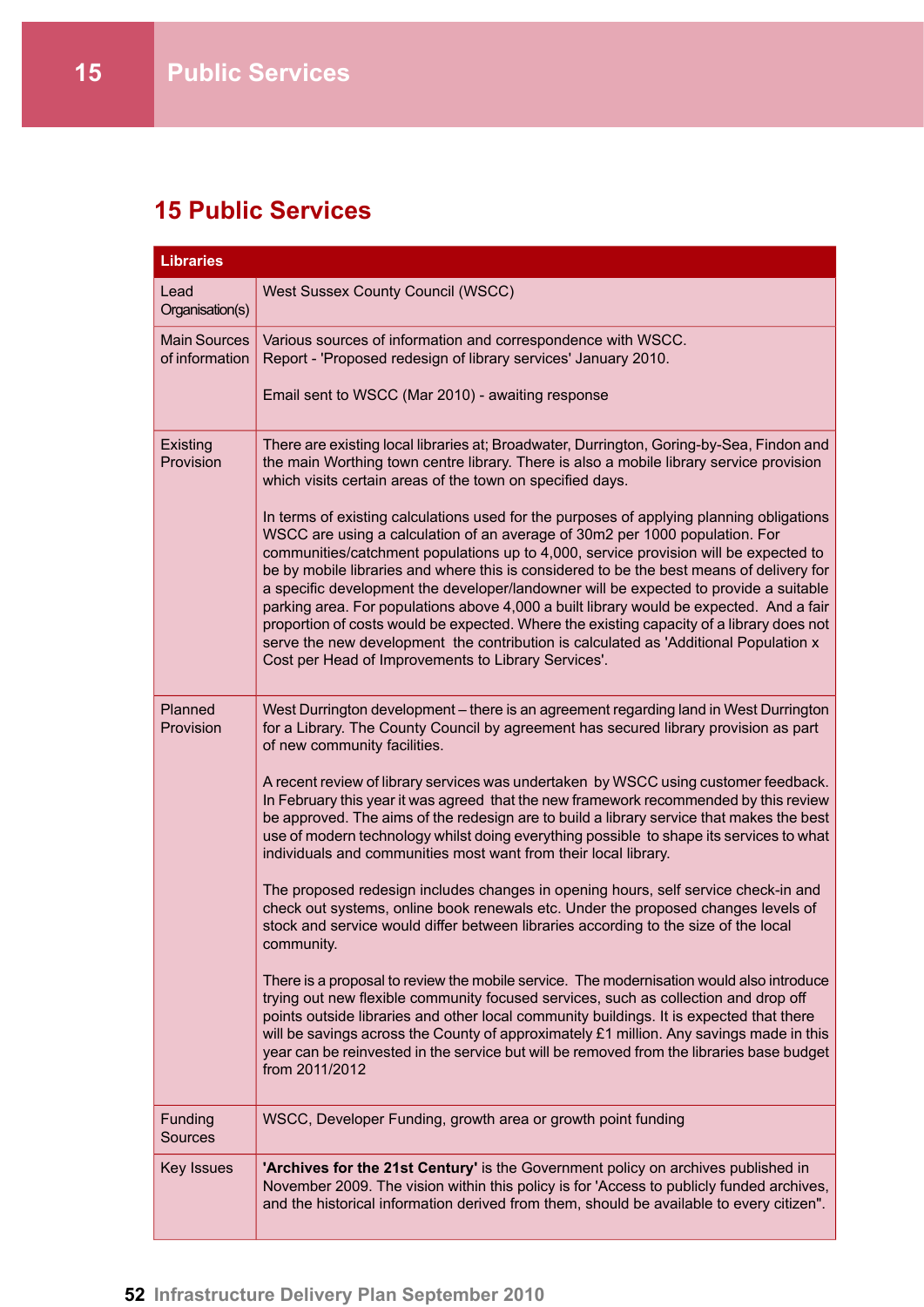| <b>Libraries</b>                    |                                                                                                                                                                                                                                                                                                                                                                                                                                                                                                                                                                                                                                                                                                                                                                                                                                                                                                                                                                                                                                                                                                                                                                                                                                                                                                                                                                                                                                                                                                                                                                                                                                                                                                                                                                                                                                                                                                                                                                                                                                                                                                                                                                                                                                                                                                                                                                                                                                                                                                                                                                                                                                                                                                                                                                                                                                                                                                                          |
|-------------------------------------|--------------------------------------------------------------------------------------------------------------------------------------------------------------------------------------------------------------------------------------------------------------------------------------------------------------------------------------------------------------------------------------------------------------------------------------------------------------------------------------------------------------------------------------------------------------------------------------------------------------------------------------------------------------------------------------------------------------------------------------------------------------------------------------------------------------------------------------------------------------------------------------------------------------------------------------------------------------------------------------------------------------------------------------------------------------------------------------------------------------------------------------------------------------------------------------------------------------------------------------------------------------------------------------------------------------------------------------------------------------------------------------------------------------------------------------------------------------------------------------------------------------------------------------------------------------------------------------------------------------------------------------------------------------------------------------------------------------------------------------------------------------------------------------------------------------------------------------------------------------------------------------------------------------------------------------------------------------------------------------------------------------------------------------------------------------------------------------------------------------------------------------------------------------------------------------------------------------------------------------------------------------------------------------------------------------------------------------------------------------------------------------------------------------------------------------------------------------------------------------------------------------------------------------------------------------------------------------------------------------------------------------------------------------------------------------------------------------------------------------------------------------------------------------------------------------------------------------------------------------------------------------------------------------------------|
|                                     | To create a more dynamic and sustainable archive sector that participates actively within<br>the many diverse communities it serves, the policy sets out five recommendations:<br>Develop bigger and better services in partnership- working towards increased<br>sustainability within the sector;<br>Strengthened leadership and a responsive, skilled workforce;<br>Co-ordinated response to the growing challenge of managing digital information<br>$\bullet$<br>so that it is accessible now and remains discoverable in the future;<br>Comprehensive online access for archive discovery through catalogues and to<br>$\bullet$<br>digitised archive content by citizens at a time and place that suits them;<br>Active participation in cultural and learning partnerships promoting a sense of<br>$\bullet$<br>identity and place within the community.<br>The Department for Culture, Media and Sport (DCMS) funds the Museums Libraries<br>Archives Council (MLA) as its strategic adviser for museums, libraries and archives. In<br>response to the Government policy the MLA are working together to support the sector<br>develop the five recommendations for archive services within the policy, and have<br>published 'Archives for the 21st Century in action'.<br>In the 'A standard charge approach' document of the MLA which sets out the<br>standards of provision that Local authorities should meet, it states that modern and<br>attractive public library facilities should be:<br>- Located in highly accessible locations, such as town and neighbourhood centres<br>- Located in close proximity to. or jointly with, other community facilities, retail centres<br>and services such as health or education<br>- Integrated with the design of an overall development<br>- Of suitable size and standard for intended users.<br>The additional provision required as part of new development needs could be met<br>through refurbishment, extension or replacement of buildings and associated services.<br>In addition, some archive services could be developed in partnership and co located in<br>shared premises.<br>On 20 March 2010 the Department for Culture, Media and Sport (DCMS) published The<br>modernisation review of public libraries policy statement. The document contains<br>proposals intended to help libraries achieve six aims:<br>Drive the quality of all library services up to the level of the best<br>Reverse the current trend of decline in library usage and grow the numbers using<br>the library service<br>Respond to limited public resources and economic pressures<br>Respond to a 24/7 culture and to changing expectations of people who want<br>immediate access to information<br>Grasp the opportunities presented by digitisation<br>Demonstrate to citizens, commentators and politicians that libraries are still relevant<br>and vital |
| Summary /<br>Role of LDF<br>and IDP | The LDF has a role in providing policies that will ensure that library services meet the<br>needs of the community. Policies are included that seek to protect and enhance such<br>facilities and where appropriate supports the provision of new infrastructure. It also has<br>a role in the identification and allocation of new sites for library services. WSCC will<br>continue to review the library service on implementation, the new service framework is<br>underway and initial results are awaited.                                                                                                                                                                                                                                                                                                                                                                                                                                                                                                                                                                                                                                                                                                                                                                                                                                                                                                                                                                                                                                                                                                                                                                                                                                                                                                                                                                                                                                                                                                                                                                                                                                                                                                                                                                                                                                                                                                                                                                                                                                                                                                                                                                                                                                                                                                                                                                                                         |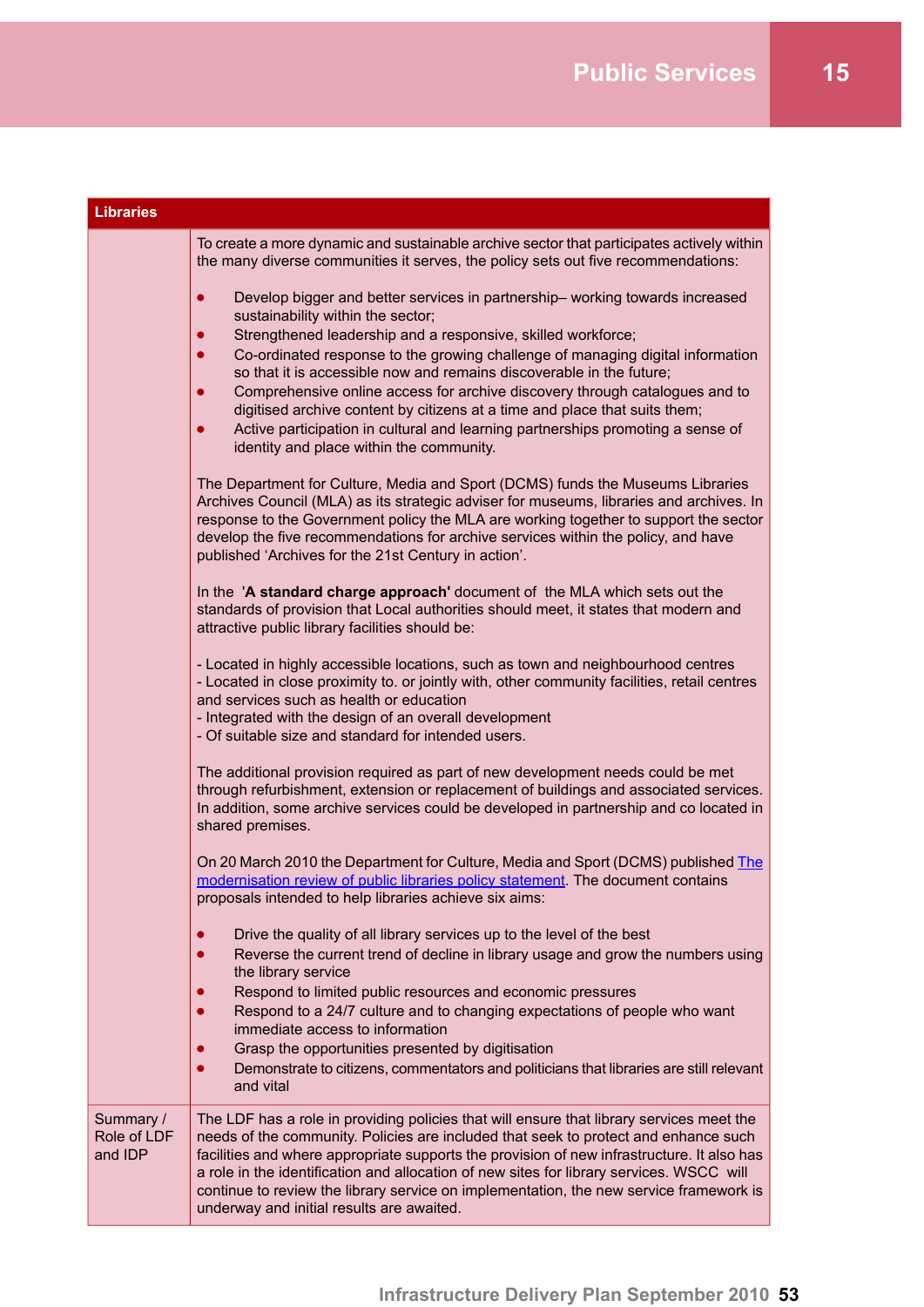| <b>Cemeteries</b>                     |                                                                                                                                                                                                                                                                                                               |
|---------------------------------------|---------------------------------------------------------------------------------------------------------------------------------------------------------------------------------------------------------------------------------------------------------------------------------------------------------------|
| Lead<br>Organisation(s)               | <b>Worthing Borough Council</b>                                                                                                                                                                                                                                                                               |
| <b>Main Sources</b><br>of information | <b>WBC</b><br>Federation of Burial and Cremation Authorities (FBCA)                                                                                                                                                                                                                                           |
| Existing<br><b>Provision</b>          | There are number of cemeteries in Worthing some of which are no longer used for<br>burials. Those that are still in use are:                                                                                                                                                                                  |
|                                       | Broadwater Cemetery (no new graves - only reopens and ashes)<br><b>Durrington Cemetery</b><br>Muntham Court - Worthing Crematorium (Cremations only)<br>Worthing has a higher % of cremations (90%) compared to the national average (70%).                                                                   |
|                                       |                                                                                                                                                                                                                                                                                                               |
| Planned<br>Provision                  | There is agreement to upgrade current facilities at the Crematorium to comply with<br>relevant legislation regarding abatement of mercury emission's and to improve service<br>provision a budget of £2m has been agreed for this work. This includes the provision of<br>new cremators and associated works. |
|                                       | Works are underway to extend Durrington Cemetery at a cost of £50k.                                                                                                                                                                                                                                           |
| Funding<br><b>Sources</b>             | WBC, Capital bids & possible joint provision or private sector                                                                                                                                                                                                                                                |
| <b>Key Issues</b>                     | Increasing housing and a resulting increase in population coupled with an existing ageing<br>population, may increase demand and reduce the level of remaining capacity at a faster<br>rate. Authorities must decide individually whether to extend current provisions or provide<br>new cemeteries.          |
|                                       | Future provision will need to be addressed as it is important to provide burial facilities<br>locally. The council has to maintain existing cemeteries, but it foes not necessarily fall<br>to the Council to provide the facilities or meet any any shortfall directly.                                      |
|                                       | There is growing interest in 'greener burials' which would mean more use of woodland<br>sites in rural areas. These need to be considered carefully as the environmental benefits<br>can often be negated by an increase in the carbon footprint of travel to the site.                                       |
|                                       | New greener methods of disposal i.e. resomation are encouraged.                                                                                                                                                                                                                                               |
|                                       | The Ministry of Justice is currently working on new legislation to allow for the reuse of<br>graves in older cemeteries.                                                                                                                                                                                      |
| Summary /<br>Role of LDF<br>and IDP   | If necessary, there may be a limited role for the LDF in terms of identifying future sites<br>if they are not secured by other means.                                                                                                                                                                         |

| <b>Emergency Services - Police</b> |                                                                                                     |
|------------------------------------|-----------------------------------------------------------------------------------------------------|
| Lead<br>Organisation(s)            | <b>West Sussex Police Authority</b>                                                                 |
|                                    | Main Sources   West Sussex Police Authority 3 year strategy<br>of information   Policing Plans 2009 |

## **54 Infrastructure Delivery Plan September 2010**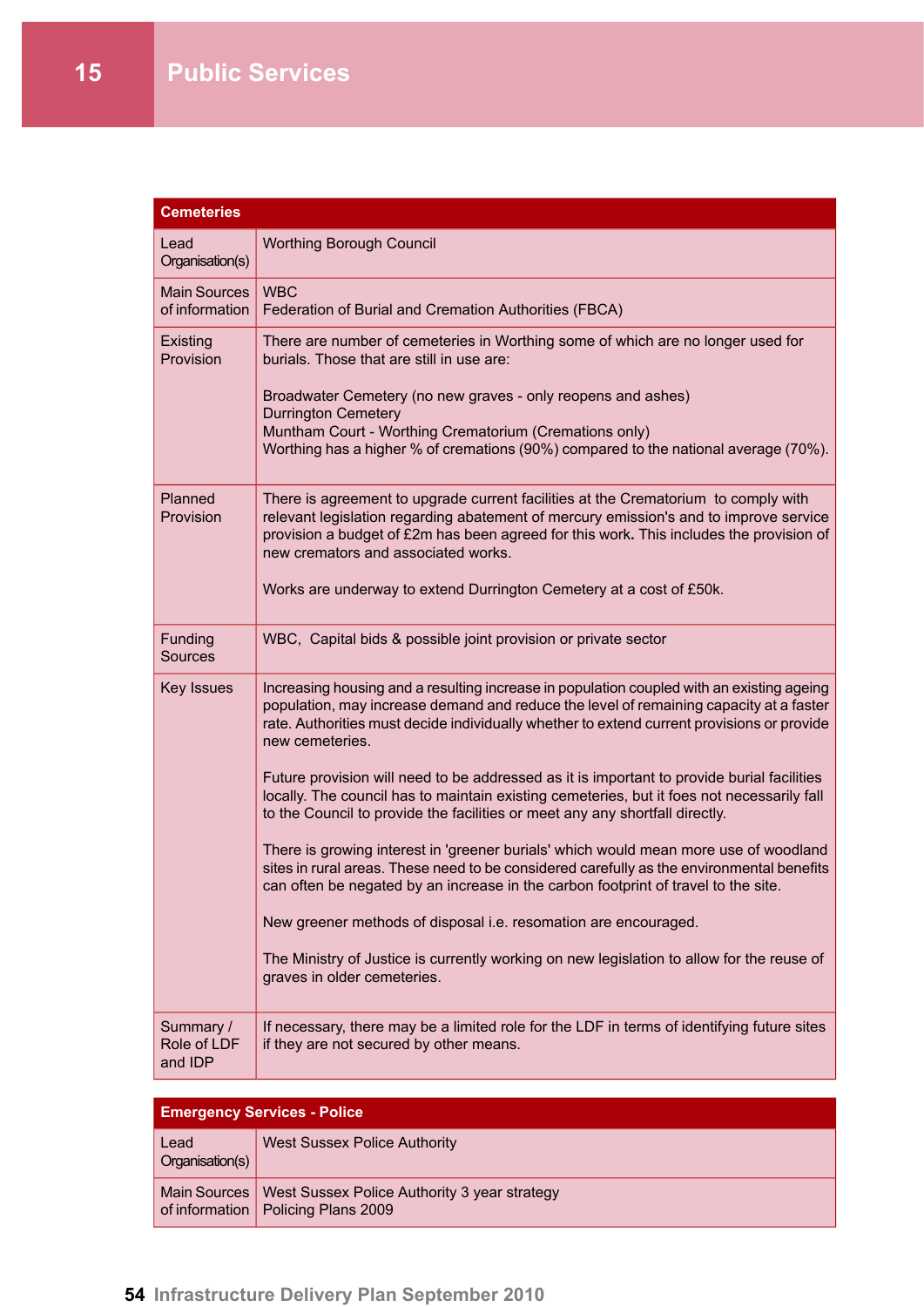| <b>Emergency Services - Police</b>  |                                                                                                                                                                                                                                                                                                                                                                                                                                                                                                                                                                                                                                                                                                                                                                                                                                                                                                                                                                                                                                                                                                                                                                                                                                                                                                                                                                                                                                                                                                                                                                                                  |  |
|-------------------------------------|--------------------------------------------------------------------------------------------------------------------------------------------------------------------------------------------------------------------------------------------------------------------------------------------------------------------------------------------------------------------------------------------------------------------------------------------------------------------------------------------------------------------------------------------------------------------------------------------------------------------------------------------------------------------------------------------------------------------------------------------------------------------------------------------------------------------------------------------------------------------------------------------------------------------------------------------------------------------------------------------------------------------------------------------------------------------------------------------------------------------------------------------------------------------------------------------------------------------------------------------------------------------------------------------------------------------------------------------------------------------------------------------------------------------------------------------------------------------------------------------------------------------------------------------------------------------------------------------------|--|
| Existing<br>Provision               | Worthing Police Station, 21 Chatsworth Road, Worthing, BN11 1LY                                                                                                                                                                                                                                                                                                                                                                                                                                                                                                                                                                                                                                                                                                                                                                                                                                                                                                                                                                                                                                                                                                                                                                                                                                                                                                                                                                                                                                                                                                                                  |  |
| Planned<br>Provision                | Letter and questionnaire sent November 2009<br>Email sent March 2010<br>Meeting held in March 2010<br><b>Awaiting response</b>                                                                                                                                                                                                                                                                                                                                                                                                                                                                                                                                                                                                                                                                                                                                                                                                                                                                                                                                                                                                                                                                                                                                                                                                                                                                                                                                                                                                                                                                   |  |
| Funding<br>Sources                  |                                                                                                                                                                                                                                                                                                                                                                                                                                                                                                                                                                                                                                                                                                                                                                                                                                                                                                                                                                                                                                                                                                                                                                                                                                                                                                                                                                                                                                                                                                                                                                                                  |  |
| <b>Key Issues</b>                   | Government priorities for the police service include: reducing overall crime; providing a<br>community focused police service; increased public confidence in the police; and reducing<br>people's concerns about crime and anti-social behaviour and disorder.<br>The West Sussex Police Authority Strategy includes an aim to provide a high quality<br>service by developing contact with communities, including the delivery of Targeted<br>Neighbourhood Policing services. The service will target persistent offenders together<br>with locations that cause particular concern to local communities. Working with the<br>County Council, the police Service also seek to reduce those risk factors that lead people<br>into criminality and to protect the most vulnerable people in our communities.<br>The West Sussex Police have a number of Crime Prevention Design Advisors who<br>champion a scheme called, 'Secure by Design'. Through design, the scheme aims to<br>enhance security, reduce crime, create a safe and sustainable community and reduce<br>remands on police resources. Design and assess statements that are required for many<br>planning applications should demonstrate how crime prevention measures have been<br>considered.<br>An increase in population may increase needs for the service. However, given the<br>potential for a long-term reduction in crime combined with the approach to funding which<br>is already linked to population, it is considered that the development requirements will<br>not have a significant impact on this service. |  |
| Summary /<br>Role of LDF<br>and IDP | The role of the LDF is limited and there are currently no known plans for development<br>of existing or new police stations within the Borough. In the design of new development,<br>the LDF will need to ensure that opportunities to design out crime are implemented.<br>Redevelopment proposals may in some areas offer opportunities to ensure anti-social<br>behaviour is minimised.                                                                                                                                                                                                                                                                                                                                                                                                                                                                                                                                                                                                                                                                                                                                                                                                                                                                                                                                                                                                                                                                                                                                                                                                       |  |

#### **Emergency Services - Fire and Rescue Service (FRS)**

| Lead                                  | West Sussex County Council is the fire authority with statutory responsibility under the                                                                                                                                                                                                                                                                                                           |
|---------------------------------------|----------------------------------------------------------------------------------------------------------------------------------------------------------------------------------------------------------------------------------------------------------------------------------------------------------------------------------------------------------------------------------------------------|
| Organisation(s)                       | Fire and Rescue Services Act 2004.                                                                                                                                                                                                                                                                                                                                                                 |
| <b>Main Sources</b><br>of information | The Fire and Rescue Services Act 2004<br>South East Regional Management Board<br>West Sussex FRS Service Plan 2010-15<br>West Sussex FRS Action Plan 2010-11<br>West Sussex FRS County Profile 2009<br>West Sussex FRS Organisational Assessment December 2009<br>West Sussex FRS Integrated Risk Management Plan 2004-2009<br>West Sussex FRS Integrated Risk Management Plan Proposals 2008-2009 |
| Existing                              | Whole time and immediate response and retained duty fire station at Ardsheal Road.                                                                                                                                                                                                                                                                                                                 |
| Provision                             | This is a five bay station constructed in 1962 - the service training centre is also based                                                                                                                                                                                                                                                                                                         |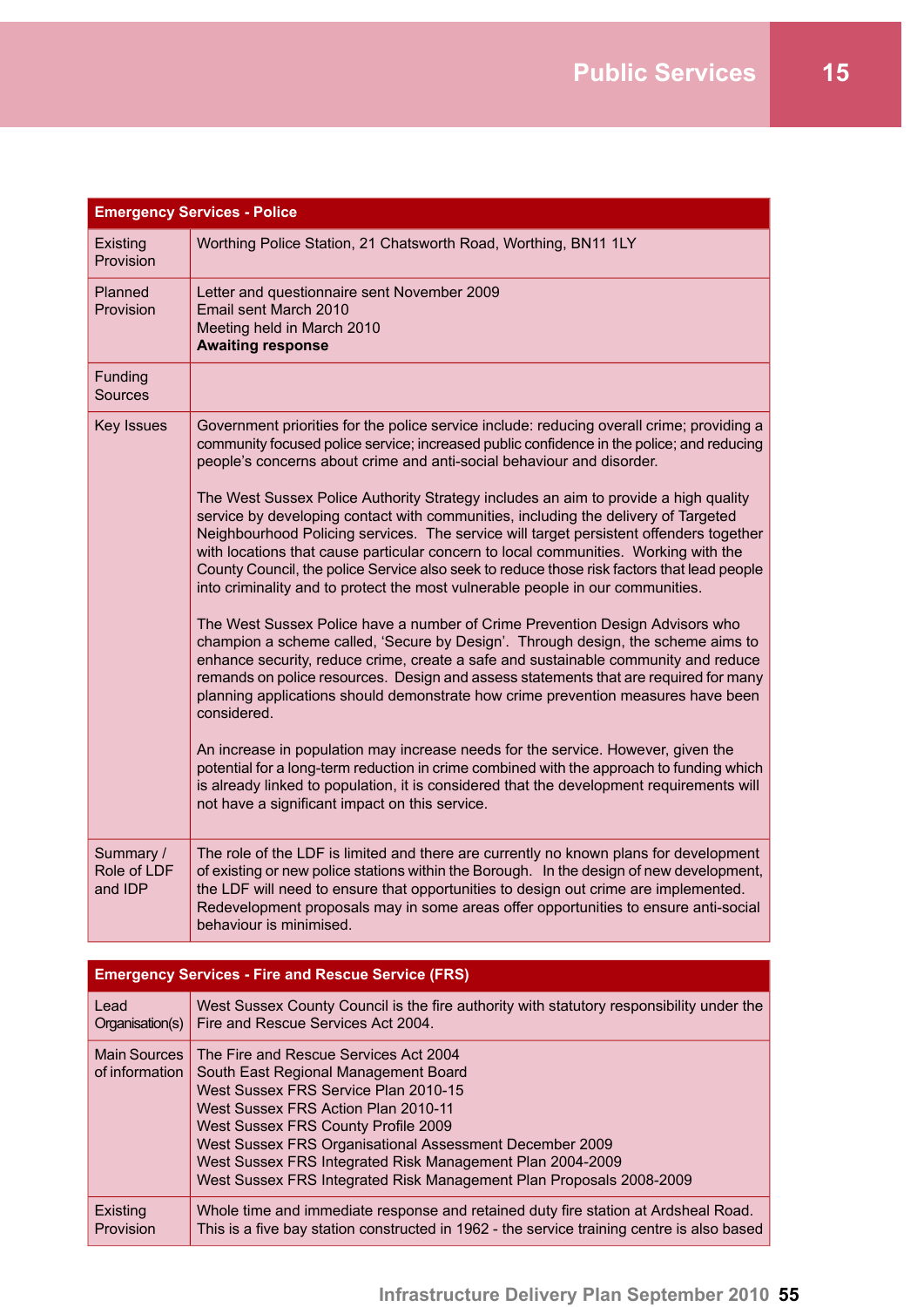| <b>Emergency Services - Fire and Rescue Service (FRS)</b> |                                                                                                                                                                                                                                                                                                                                                                                                                                                                                                                                                                                                                                                                                                |  |
|-----------------------------------------------------------|------------------------------------------------------------------------------------------------------------------------------------------------------------------------------------------------------------------------------------------------------------------------------------------------------------------------------------------------------------------------------------------------------------------------------------------------------------------------------------------------------------------------------------------------------------------------------------------------------------------------------------------------------------------------------------------------|--|
|                                                           | here. It houses 3 x fire appliances, 1x heavy rescue tender, 1x aerial ladder platform<br>and a service engineer vehicle.                                                                                                                                                                                                                                                                                                                                                                                                                                                                                                                                                                      |  |
| Planned<br>Provision                                      | Planned works include the addition of a new training tower (possibly at Findon Fire<br>Station to the north of the borough) at an estimated cost of £80,000.                                                                                                                                                                                                                                                                                                                                                                                                                                                                                                                                   |  |
|                                                           | Appropriate contributions will continue to be collected towards the new 'Dimensions<br>Facility' serving the whole County and surrounding areas. Contributions will also be<br>sought for infrastructure already identified in the area as included in the Section 106<br>contributions to 2016 on the WSCC website. Note that identified items are subject to<br>change to meet the fire service obligations required under the FRS Act 2004 and National<br>Response Standards or any subsequent revisions. Contributions will be collected<br>towards an additional fire appliance specialist vehicle and equipment - to operate in the<br>south of the County - current estimate £250,000. |  |
| Funding                                                   | Funding for the fire service comes from two principal sources:                                                                                                                                                                                                                                                                                                                                                                                                                                                                                                                                                                                                                                 |  |
| Sources                                                   | Precept - this is simply an amount of money collected by a local authority, from<br>$\bullet$<br>individuals, via their council tax which goes towards the cost of funding the FRS.<br>Grant settlement - The remainder of FRS funding comes from a central government<br>$\bullet$<br>grant settlement paid to each fire authority. Each FRS has to negotiate its own<br>grant according to size and demands on its services.                                                                                                                                                                                                                                                                 |  |
|                                                           | Developers will also be required to contribute towards works that may be needed to fulfil<br>the Fire Authority's duty to ensure the provision of an adequate access and supply of<br>water for fire fighting. In addition, the developer may be required to make a proportionate<br>contribution towards the provision of new fire fighting services or facilities to enable the<br>FRS to meet its statutory requirements and prescribed standards of fire cover for the<br>area. The costs are based on the additional population coming from the new<br>development.                                                                                                                       |  |
| <b>Key Issues</b>                                         | Worthing is the busiest station in West Sussex in terms of number of incidents attended<br>by fire station area, with 1,531 in 2008/09. The special risks identified in the borough<br>are: the large number of high rise buildings; Glaxo Smith Kline; Worthing Pier; Worthing<br>hospital; the Connaught Theatre; and the major roads (A27, A24 and A259).                                                                                                                                                                                                                                                                                                                                   |  |
|                                                           | The vision of the West Sussex FRS is: 'A Fire and Rescue Service serving its community,<br>businesses and visitors by making West Sussex a safer place to live, work and visit.'<br>Overall the level of satisfaction with the West Sussex FRS is very high. The 2020-15<br>Service Plan identifies five Strategic Aims:                                                                                                                                                                                                                                                                                                                                                                       |  |
|                                                           | Reducing the number of emergency incidents and their consequences<br>$\bullet$<br>Working with partners to build a safer, stronger, healthier and more sustainable<br>$\bullet$<br>community                                                                                                                                                                                                                                                                                                                                                                                                                                                                                                   |  |
|                                                           | Safe, healthy and competent employees<br>Value for money services                                                                                                                                                                                                                                                                                                                                                                                                                                                                                                                                                                                                                              |  |
|                                                           | Reducing the service's impact on the environment                                                                                                                                                                                                                                                                                                                                                                                                                                                                                                                                                                                                                                               |  |
|                                                           | West Sussex Fire and Rescue Service now deal with fewer fires but an increasing<br>number of vehicle collisions and floods. Greater emphasis is also now placed on<br>undertaking work on fire prevention and community safety. Forthcoming challenges and<br>opportunities for the service include: the delivery of Regional Control Centres;<br>implementation of the new FireLink Communication System; and changes to the response<br>standards and Emergency response Activities.                                                                                                                                                                                                         |  |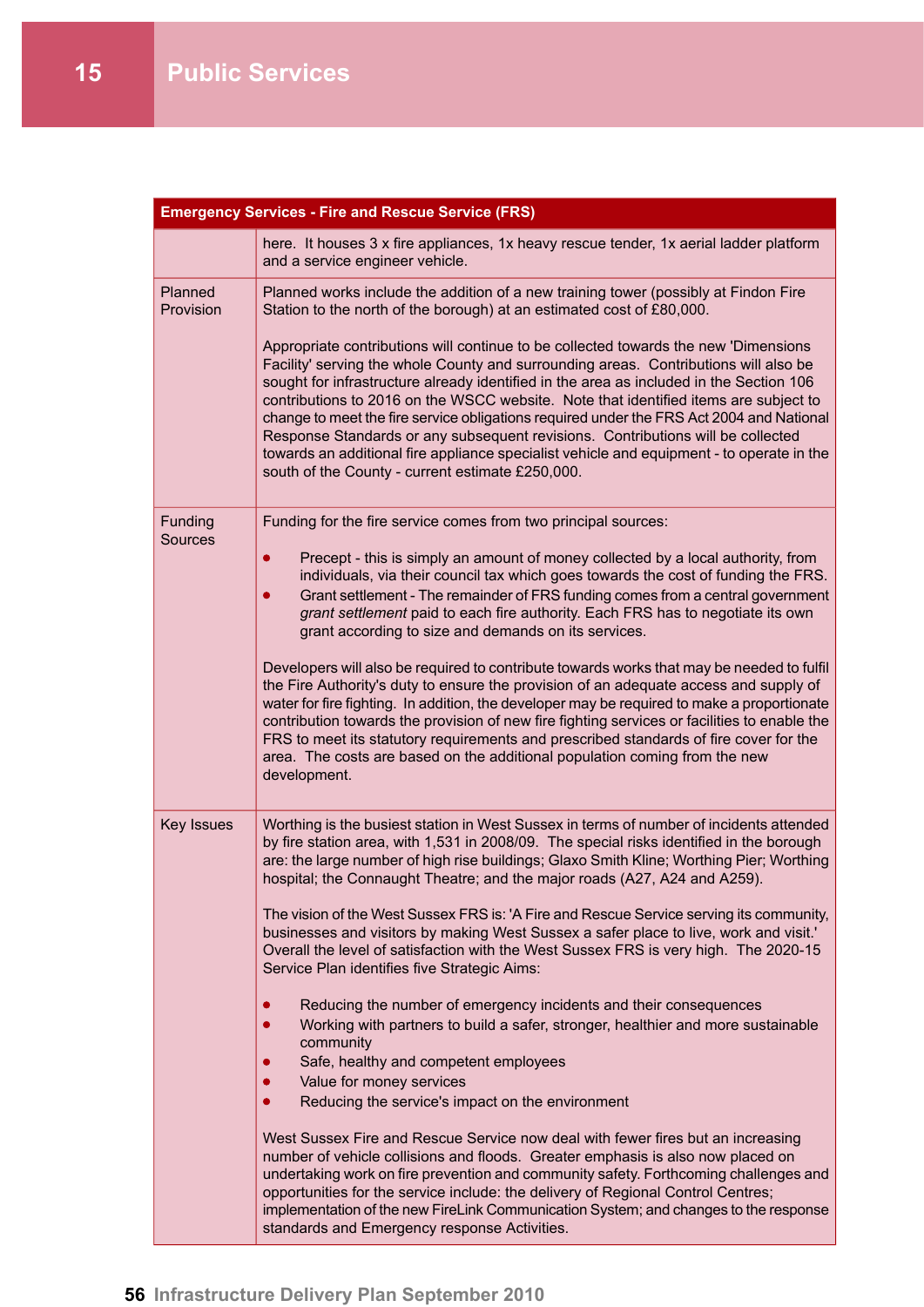| <b>Emergency Services - Fire and Rescue Service (FRS)</b> |                                                                                                                                                                                                                                                                                                                                                                                                                                                                                                                                                                                                                                                                                                                                                  |  |
|-----------------------------------------------------------|--------------------------------------------------------------------------------------------------------------------------------------------------------------------------------------------------------------------------------------------------------------------------------------------------------------------------------------------------------------------------------------------------------------------------------------------------------------------------------------------------------------------------------------------------------------------------------------------------------------------------------------------------------------------------------------------------------------------------------------------------|--|
|                                                           | Significant levels of new housing provision impacts on the fire and rescue service.<br>However, it is considered that the level of development planned for Worthing is unlikely<br>to have a significant impact on the fire and rescue services in the town. Although the<br>increase in population may lead to an increase in incidents it is unlikely the response<br>times will increase significantly given the location of planned developments.                                                                                                                                                                                                                                                                                            |  |
| Summary /<br>Role of LDF<br>and IDP                       | Overall requirements will be drawn from the Fire and Rescue Capital Plan which is<br>currently being updated to take account of changing population forecasts.<br>Developers will need to continue to liaise with the County Council Highways Department<br>to ensure that suitable access to a new development is provided. There may also be<br>the need to carry out work to ensure that sufficient supplies of water in terms of volume<br>and pressure are available. The developer should provide the infrastructure required<br>to serve a new development at no cost to the service. The LDF may have a role to play<br>in terms of infrastructure contributions to new buildings, extensions, equipment and<br>services for the future. |  |

| <b>Emergency Services - Ambulance</b> |                                                                                                                                                                                                                                                                                                                                       |
|---------------------------------------|---------------------------------------------------------------------------------------------------------------------------------------------------------------------------------------------------------------------------------------------------------------------------------------------------------------------------------------|
| Lead<br>Organisation(s)               | South East Coast Ambulance Service NHS Trust (SECAmb) - formed in July 2006, as<br>a result of the merger between the former ambulance trusts in Kent, Surrey and Sussex.                                                                                                                                                             |
| <b>Main Sources</b><br>of information | Annual Health Check for 2008/09 (published October 2009)<br>'Standards for Better Health' - Dept of Health publication 2004<br>Self-assessment for April 2009 - October 09 (submitted to Care Quality Commission<br>Nov 09).<br>The Trust's Declaration of Compliance with the core standards 2009-10<br>SECAmb Business Plan 2008/09 |
| Existing<br>Provision                 | Worthing Ambulance Station, Yeoman Road, Worthing, West Sussex, BN13 3NT                                                                                                                                                                                                                                                              |
| Planned<br>Provision                  | Letter and questionnaire sent November 2009<br>Email sent March 2010<br><b>Awaiting response</b>                                                                                                                                                                                                                                      |
| Funding<br><b>Sources</b>             |                                                                                                                                                                                                                                                                                                                                       |
| <b>Key Issues</b>                     | The Trust responds to 999 calls from the public, urgent calls from health professionals<br>and in Kent and Sussex, provides non-emergency patient transport services (pre-booked<br>patient journeys to and from healthcare facilities). The Service:                                                                                 |
|                                       | covers a geographical area of 3,600 square miles (Brighton & Hove, East Sussex,<br>West Sussex, Kent, Surrey, and North East Hampshire)<br>serves a resident population of 4.5 million                                                                                                                                                |
|                                       | operates from 63 ambulance stations and three Emergency Dispatch Centres<br>responded to more than 500,000 emergency calls in 2008/09<br>employs more than 3,000 staff                                                                                                                                                                |
|                                       | The vision is that SECAmb will be: clinically focussed; responsive to patient need;<br>innovative; team-based; high performing; and matching (and exceeding) international<br>excellence. To help turn the vision into reality action for the short and medium term,                                                                  |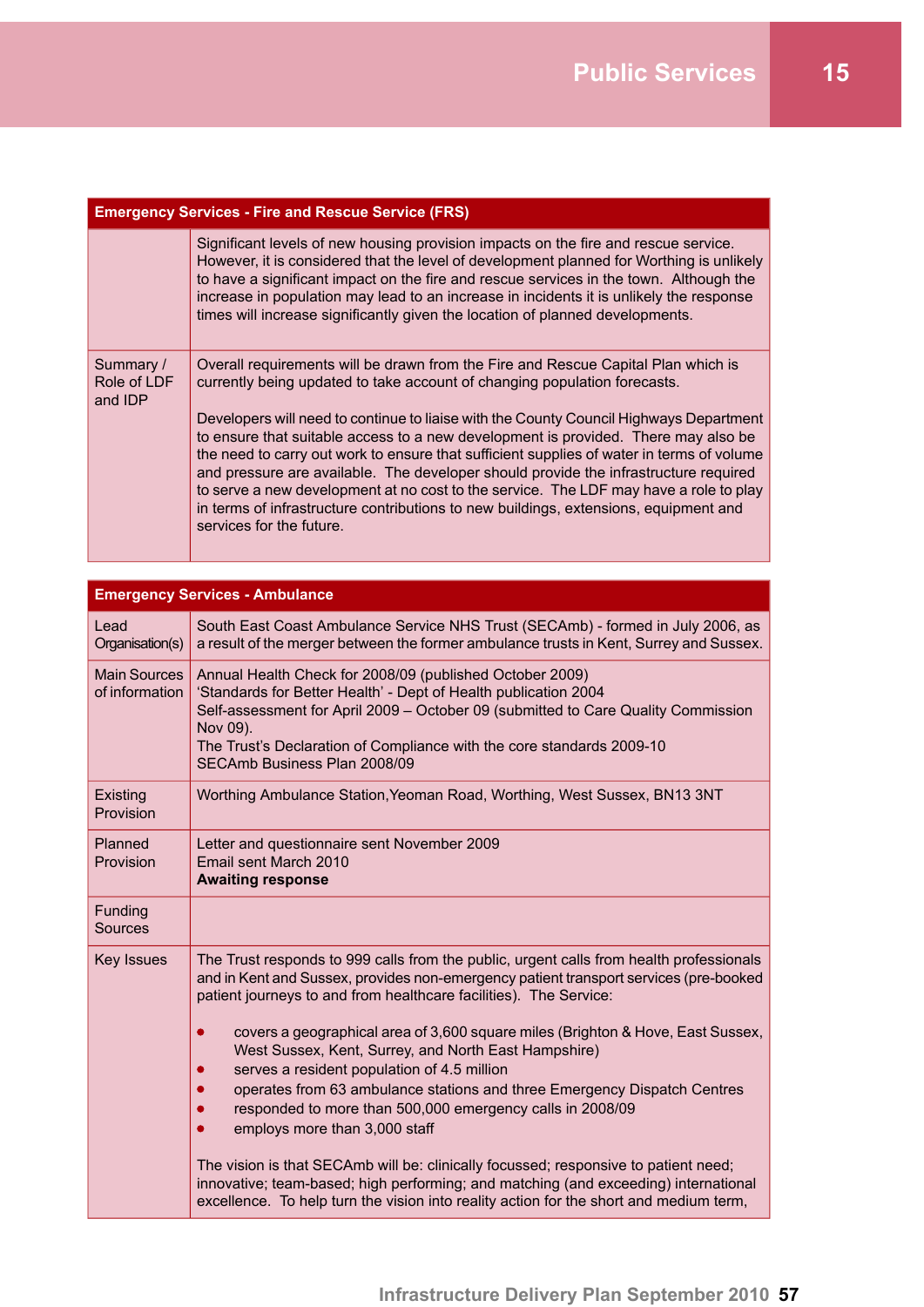#### **Emergency Services - Ambulance**

objectives have been developed in the Business Plan. The objectives also take into account the requirements of the Healthcare Commission around achievements of performance targets and compliance with the Standards for Better Health.

'Taking Healthcare to the Patient' (the Bradley Report, 2005) seeks to transform the service from focusing primarily on resuscitation, trauma and acute care towards becoming the mobile health resource for the whole NHS- taking healthcare to the patient in the community. This includes providing an increasing range of other services alongside improving the speed and quality of the service provided to patients in emergencies.

The future direction of the South East Coast Ambulance Service are unknown until the outcome of the wider NHS Fit for the Future Programme has established strategic plans.

There have been increasing demands on the ambulance service and it is predicted that these will continue to rise.

| Summary /<br>Role of LDF<br>and IDP | This is currently unknown but is likely to be limited. |
|-------------------------------------|--------------------------------------------------------|

| <b>Places of Worship</b>            |                                                                                                                                                                                                                                                                                                                                                                                                                                                                                                                 |
|-------------------------------------|-----------------------------------------------------------------------------------------------------------------------------------------------------------------------------------------------------------------------------------------------------------------------------------------------------------------------------------------------------------------------------------------------------------------------------------------------------------------------------------------------------------------|
| Lead<br>Organisation(s)             | Various                                                                                                                                                                                                                                                                                                                                                                                                                                                                                                         |
| Main Sources<br>of information      | Various                                                                                                                                                                                                                                                                                                                                                                                                                                                                                                         |
| Existing<br>Provision               | There are many places of worship within the borough the vast majority of which are<br>Christian.                                                                                                                                                                                                                                                                                                                                                                                                                |
| Planned<br>Provision                | The Council is aware of demand for some expansion. In most cases this is due to the<br>provision of wider services/activities being provided to the community rather than an<br>increase in worshipper numbers.                                                                                                                                                                                                                                                                                                 |
| Funding<br>Sources                  | Various                                                                                                                                                                                                                                                                                                                                                                                                                                                                                                         |
| Key Issues                          | Faith can help create a sense of community and aid social cohesion. Some faith<br>communities have significant resources (people, networks, organisations, buildings)<br>and an important and distinctive role in the voluntary and community sector.                                                                                                                                                                                                                                                           |
| Summary /<br>Role of LDF<br>and IDP | Places of worship are essentially deemed as private provision and as such the role of<br>the LDF is limited. It can however, it protect such community uses from redevelopment<br>(see section 4 of this report). In addition, the LDF has an important role to play in ensuring<br>that the organisations that represent large numbers of people in the community are<br>engaged in the planning process and have the opportunity to contribute to the wider<br>role of planning for the needs of the borough. |

| <b>Waste Management</b> |                                       |  |
|-------------------------|---------------------------------------|--|
| Lead<br>Organisation(s) | <b>West Sussex County Council</b>     |  |
| of information          | Main Sources   WSCC, Waste Management |  |

#### **58 Infrastructure Delivery Plan September 2010**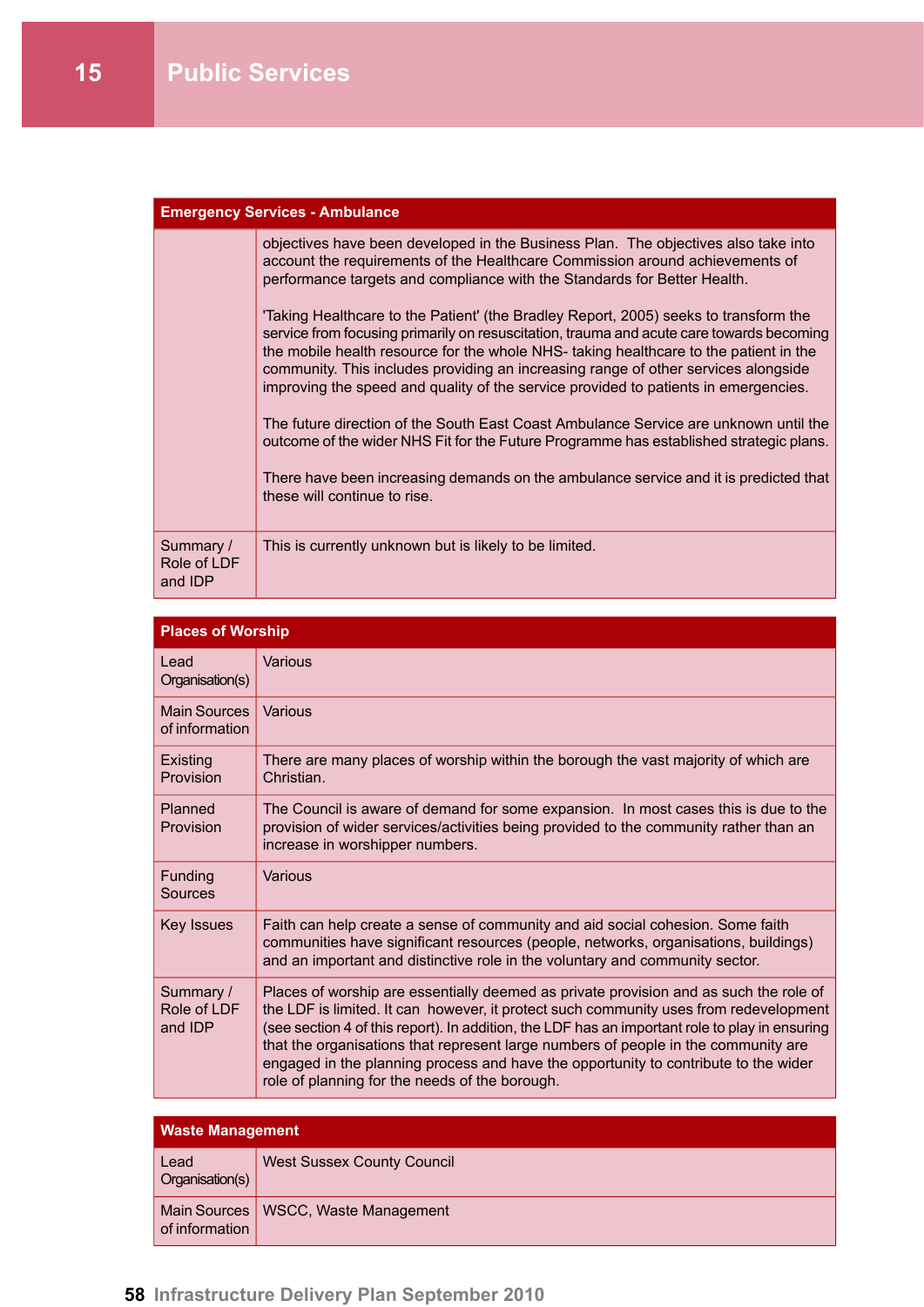| <b>Waste Management</b>             |                                                                                                                                                                                                                                                                                                                                                                                                                                                                                                                                                                                                                                                                                                                                                                                                                                                  |  |  |
|-------------------------------------|--------------------------------------------------------------------------------------------------------------------------------------------------------------------------------------------------------------------------------------------------------------------------------------------------------------------------------------------------------------------------------------------------------------------------------------------------------------------------------------------------------------------------------------------------------------------------------------------------------------------------------------------------------------------------------------------------------------------------------------------------------------------------------------------------------------------------------------------------|--|--|
| Existing<br>Provision               | WSCC as Waste Disposal Authority is responsible for arranging the safe disposal of<br>household and other similar waste collected by Worthing Borough Council (the Waste<br>Collection Authority) and the public. WSCC also provides recycling/re-use and waste<br>transfer sites.<br>WSCC - Household Waste Recycling Site (HWRS), to receive waste and recyclables<br>directly from the public, located in the south east of the borough off Dominion Way<br>operated by Viridor (to be closed in 2010).<br>WSCC - There is no Waste Transfer Station (WTS) in Worthing. The nearest is in Lancing<br>(Adur District Council) and is located off Chartwell Road. This is used by Adur & Worthing<br>Council Services to receive waste and recyclables collected by those councils.<br>Worthing Borough Council - Meadow Road Depot (transfer). |  |  |
| Planned<br>Provision                | West Sussex County Council - Replacement Household Waste Recycling Site in the<br>south east of the Borough off Willowbrook Road operated by Viridor (opening is planned<br>for Autumn 2010)                                                                                                                                                                                                                                                                                                                                                                                                                                                                                                                                                                                                                                                     |  |  |
| Funding<br>Sources                  | West Sussex County Council / Worthing Borough Council                                                                                                                                                                                                                                                                                                                                                                                                                                                                                                                                                                                                                                                                                                                                                                                            |  |  |
| <b>Key Issues</b>                   | The catchment of the Worthing Household Waste Recycling Site extends into<br>neighbouring districts (Adur, Arun and Horsham Districts) so further residential<br>development in those districts, in addition to further development in Worthing Borough,<br>had a cumulative effect on waste infranstructure. New development is expected to place<br>additional strain on the HWRS network.<br>At this time, a need for additional HWRS provision, as outlined above, is anticipated<br>requiring developer contributions. The housing development currently forecast suggests<br>that this additional infrastucture would not be required before 2015. Concerning transfer<br>station infrastructure, that is something that needs to be monitored.                                                                                            |  |  |
| Summary /<br>Role of LDF<br>and IDP | The Waste Disposal Authority (West Sussex County Council) is required to make<br>arrangements for the disposal of waste collected by the Waste Collection Authority<br>(Worthing Borough Council) and provide places where the public can take their own<br>household waste for disposal.<br>A need for additional waste infrastructure at the existing and/or other location(s) to serve<br>future development has been identified with developer contributions being secured<br>through the LDF and IDP.                                                                                                                                                                                                                                                                                                                                       |  |  |

| <b>Minerals and Waste Policy</b> |                                                                                                                                                                                                                                                                             |  |
|----------------------------------|-----------------------------------------------------------------------------------------------------------------------------------------------------------------------------------------------------------------------------------------------------------------------------|--|
| Lead<br>Organisation(s)          | <b>West Sussex County Council</b>                                                                                                                                                                                                                                           |  |
| Main Sources<br>of information   | WSCC, Minerals and Waste Policy                                                                                                                                                                                                                                             |  |
| Existing<br>Provision            | WSCC is responsible for the minerals (and waste) planning of waste, recycling/re-use<br>and waste transfer sites. This is set out in the Minerals and Waste LDF which is currently<br>being progressed. It will review waste management capacity shortfall across the whole |  |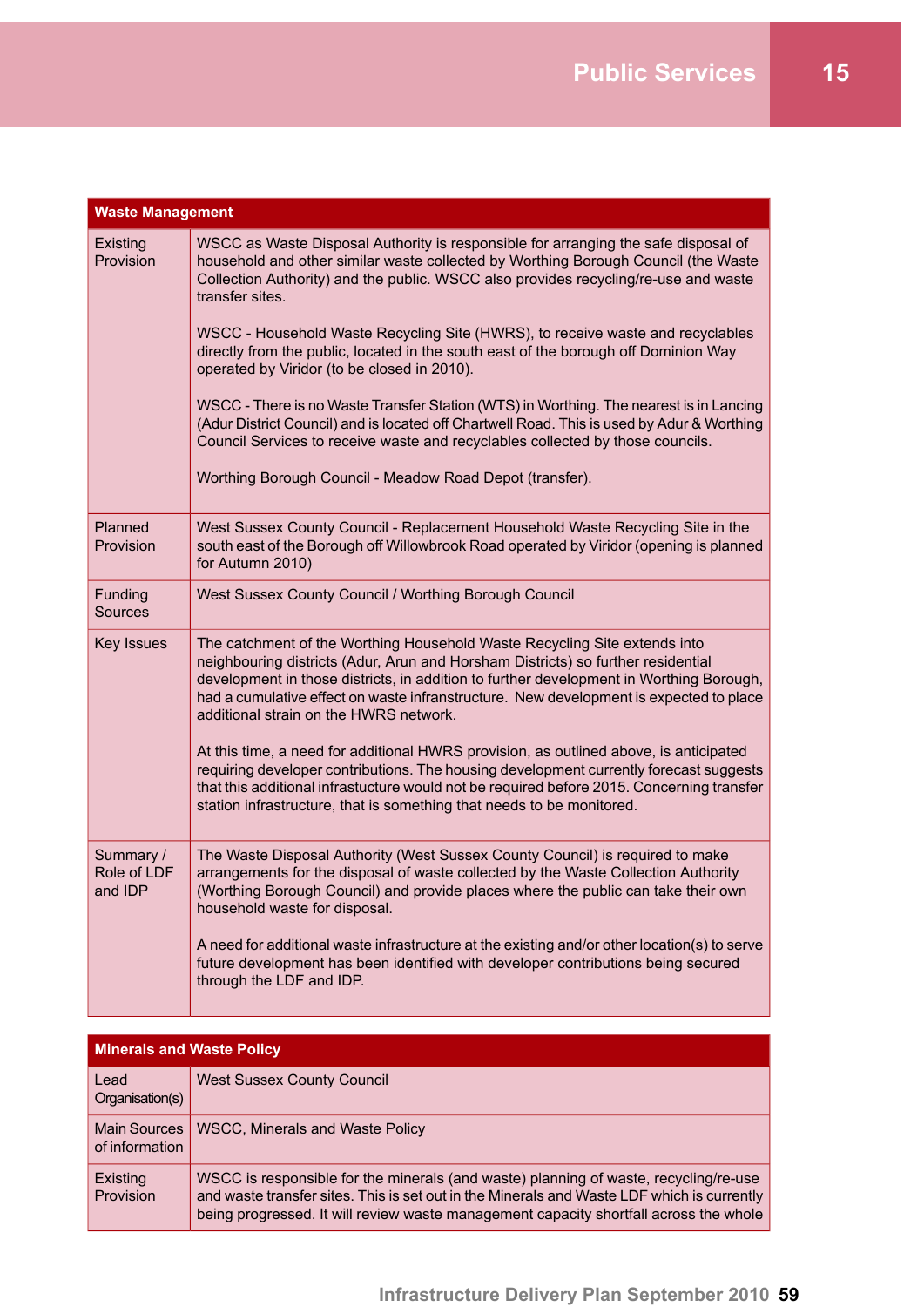| <b>Minerals and Waste Policy</b>    |                                                                                                                                                                                                                                                                                                                                                                 |  |  |
|-------------------------------------|-----------------------------------------------------------------------------------------------------------------------------------------------------------------------------------------------------------------------------------------------------------------------------------------------------------------------------------------------------------------|--|--|
|                                     | of West Sussex until 2026. WSCC Minerals and Waste Policy is responsible for making<br>provision for future extraction and waste management and disposal activities.                                                                                                                                                                                            |  |  |
|                                     | See waste management section.                                                                                                                                                                                                                                                                                                                                   |  |  |
| Planned<br>Provision                | See Waste Management section                                                                                                                                                                                                                                                                                                                                    |  |  |
|                                     | The figures below are for the whole of West Sussex and correct as at December 2009)                                                                                                                                                                                                                                                                             |  |  |
|                                     | Recycling and composting<br>Municipal Solid Waste - Shortfall will be 0.01mtpa. Provided the Mechanical Biological<br>Treatment (MBT) at Brookhurst Wood, Warnham is built there is no requirement for a<br>MSW recycling capacity in West Sussex. It will also provide treatment capacity for the<br>plan period.                                              |  |  |
|                                     | There is shortfall in Commercial and Industrial Waste (0.28mtpa at 2026) and<br>Construction and Demolition Waste (0.17mtpa at 2026) recycling capacity within West<br>Sussex. West Sussex County Council does not have a statutory responsibility for the<br>collection and management of C&I waste.                                                           |  |  |
|                                     | Treatment                                                                                                                                                                                                                                                                                                                                                       |  |  |
|                                     | The amount of C&I waste treatment capacity required will be between 0.8mtpa-0.12<br>mtpa depending on the recycling rates achieved.                                                                                                                                                                                                                             |  |  |
|                                     | The amount of inert waste treatment capacity required will be between 0.2mtpa and<br>0.27mtpa depending on the recycling rates achieved.                                                                                                                                                                                                                        |  |  |
|                                     | Landfill<br>There will be a need to identify non-inert capacity for between 3.1 and 9.8mt and between<br>6 and 8.1mt of inert landfill capacity.                                                                                                                                                                                                                |  |  |
|                                     | The Minerals and Waste Development Framework will identify sites to meet the waste<br>capacity shortfalls as outlined above until 2026.                                                                                                                                                                                                                         |  |  |
| Funding<br>Sources                  | West Sussex County Council. Waste Operators.                                                                                                                                                                                                                                                                                                                    |  |  |
| Key Issues                          | There is close liaison between Planning Policy and Minerals & Waste Policy at WSCC.<br>Decoy Farm has been identified as a potential strategic waste site in the emerging<br>Minerals and Waste Development Framework, subject to further assessment.                                                                                                           |  |  |
| Summary /<br>Role of LDF<br>and IDP | Waste (& Minerals) policy and strategy for the period up to 2026 is set out in the<br>county-wide Minerals and Waste Framework which is a separate planning Local<br>Development Document.<br>Worthing Borough Council is required to include safeguarded waste sites and allocations<br>on the Proposals Map once the Minerals and Waste LDF has been adopted. |  |  |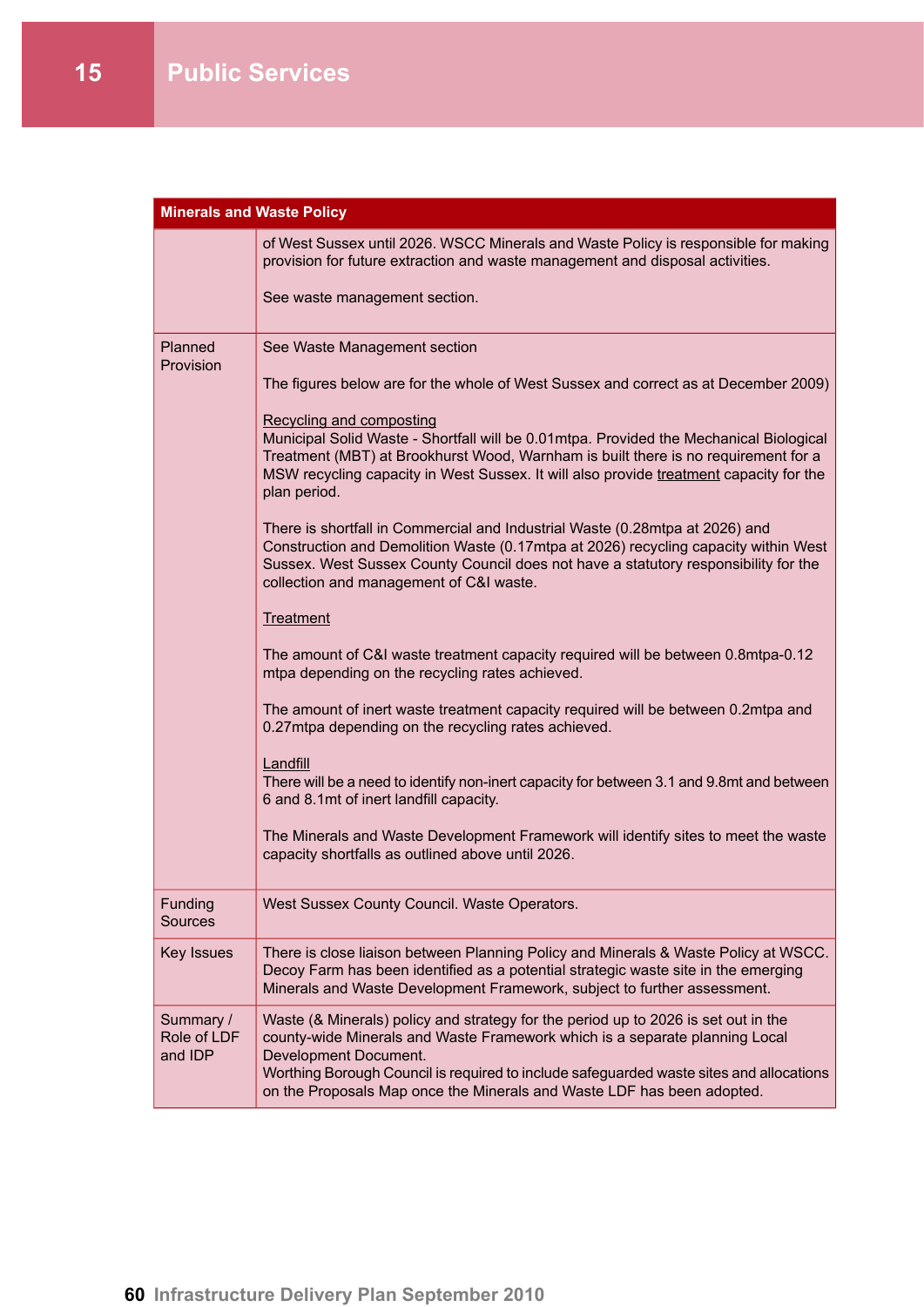# **16 Utility Services**

| <b>Southern Water</b>                 |                                                                                                                                                                                                                                                                                                                                                                                                                                                                                                                                                                                                                                                                    |
|---------------------------------------|--------------------------------------------------------------------------------------------------------------------------------------------------------------------------------------------------------------------------------------------------------------------------------------------------------------------------------------------------------------------------------------------------------------------------------------------------------------------------------------------------------------------------------------------------------------------------------------------------------------------------------------------------------------------|
| Lead<br>Organisation(s)               | Southern Water                                                                                                                                                                                                                                                                                                                                                                                                                                                                                                                                                                                                                                                     |
| <b>Main Sources</b><br>of information | Southern Water, Environment Agency, WSCC (waste water treatment)                                                                                                                                                                                                                                                                                                                                                                                                                                                                                                                                                                                                   |
| Existing<br>Provision                 | Southern Water confirm that the existing infrastructure capacity is adequate to serve<br>existing development.                                                                                                                                                                                                                                                                                                                                                                                                                                                                                                                                                     |
|                                       | Water resources - Southern Water is responsible for the supply of drinking water in<br>the Worthing Area.                                                                                                                                                                                                                                                                                                                                                                                                                                                                                                                                                          |
|                                       | Water distribution system - The existing system works under pressure which allows<br>flexibility in the provision of new mains required to serve new development. There is<br>limited spare capacity.                                                                                                                                                                                                                                                                                                                                                                                                                                                              |
|                                       | Wastewater Treatment - There is a facility at East Worthing Wastewater Treatment<br>Works. This facility serves parts of Adur and Arun as well as all of Worthing Borough.                                                                                                                                                                                                                                                                                                                                                                                                                                                                                         |
|                                       | Wastewater sewerage system - Southern Water is the statutory sewerage undertaker<br>for most of West Sussex. There is a sewerage system, which operated mainly under<br>gravity, throughout Worthing with limited spare capacity.                                                                                                                                                                                                                                                                                                                                                                                                                                  |
| Planned<br>Provision                  | Water resources- Sufficient capacity to accommodate development identified in<br>Worthing's Local Plan. Further investment will be required to meet demand from proposed<br>development as set out in the Core Strategy.                                                                                                                                                                                                                                                                                                                                                                                                                                           |
|                                       | Water distribution system - It is likely that investment will be required to serve the<br>development proposed in the Core Strategy. Where capacity is insufficient, developers<br>will need to requisition a connection to the nearest point of adequate capacity.                                                                                                                                                                                                                                                                                                                                                                                                |
|                                       | Wastewater Treatment - Increase in capacity for existing East Worthing Wastewater<br>Treatment Works. Provided consent from EA is approved there will be sufficient hydraulic<br>and biological process capacity up to 2015. In March of 2010 an increase in the dry<br>weather flow for the consent was approved. Next review is in 2014. Additional treatment<br>capacity will be needed to meet anticipated demand from new development to 2021.<br>The location, scale and timing of new development must be known for WWTWs to be<br>planned. Therefore, funding and investment can only take place when LDFs have been<br>adopted (Adur, Arun and Worthing). |
|                                       | Wastewater sewerage system - Investment will be required to meet demand from the<br>development proposed in the Core Strategy.                                                                                                                                                                                                                                                                                                                                                                                                                                                                                                                                     |
| Funding<br><b>Sources</b>             | Developer contributions / Ofwat / Southern Water                                                                                                                                                                                                                                                                                                                                                                                                                                                                                                                                                                                                                   |
| Key Issues                            | Water distribution system - It is likely that investment will be required to serve the<br>development. Southern Water's final water resources management plan was published<br>in October 2009, and sets out Southern Water's final strategy for meeting demand for<br>water for the next 25 years.                                                                                                                                                                                                                                                                                                                                                                |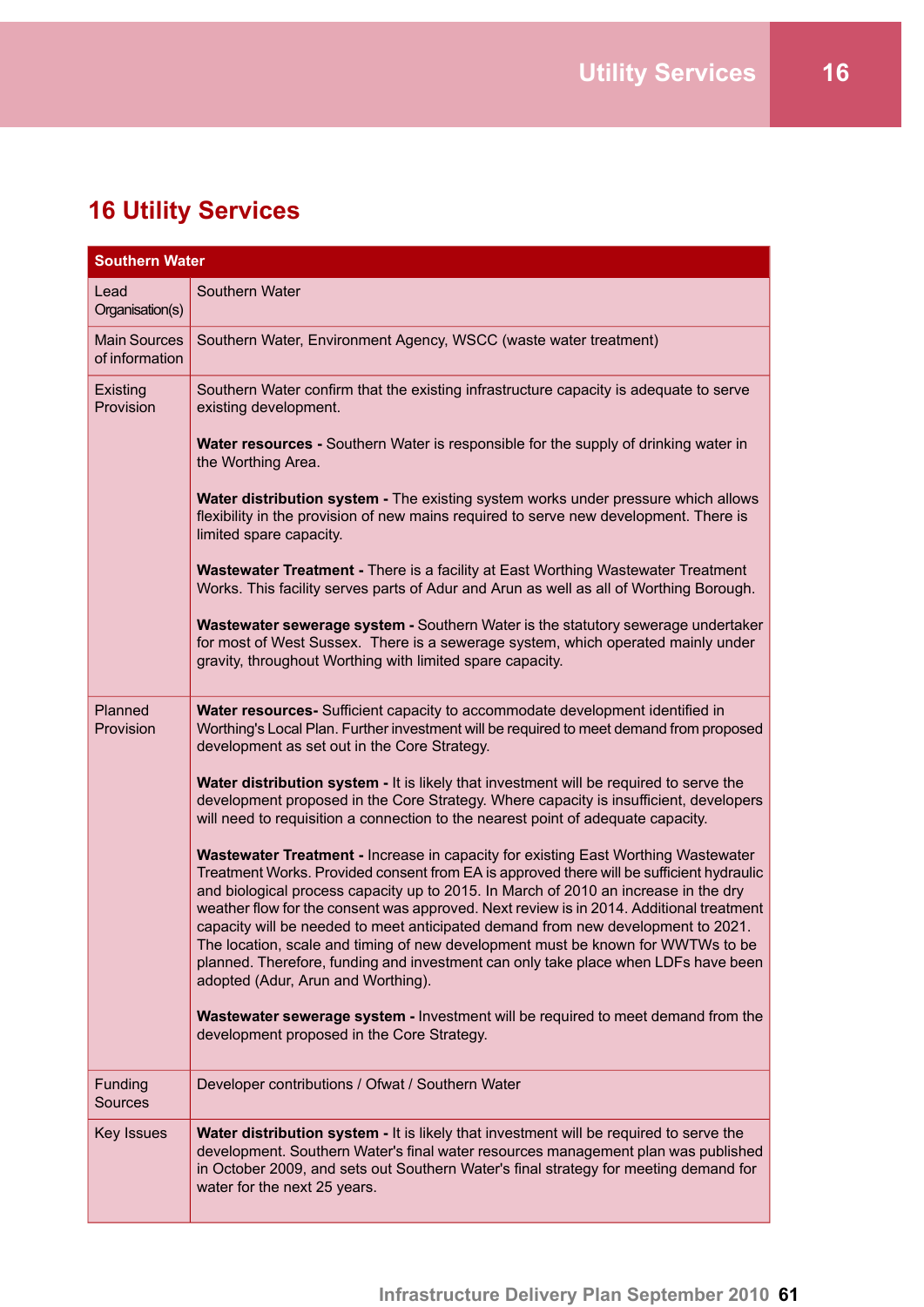| <b>Southern Water</b>               |                                                                                                                                                                                                                                                                                                                                                                                                                                                    |  |  |
|-------------------------------------|----------------------------------------------------------------------------------------------------------------------------------------------------------------------------------------------------------------------------------------------------------------------------------------------------------------------------------------------------------------------------------------------------------------------------------------------------|--|--|
|                                     | Southern Water believe that the provision of necessary infrastructure is achievable<br>provided there is good forward planning and co-operation between the planning authority,<br>Southern Water and other parties.                                                                                                                                                                                                                               |  |  |
|                                     | Southern Water deem it necessary that any constraints in the local sewerage system<br>are recognised, especially when major new development is planned. Prospective<br>developers should be made aware of the funding requirements and the necessary<br>infrastructure needed for major development.                                                                                                                                               |  |  |
|                                     | Waste water treatment - Enough capacity up to 2015 (provided consent for an increase<br>in capacity). Additional treatment capacity will be needed to meet anticipated demand<br>from new development to 2021. Any required improvements to the works to accommodate<br>development beyond the newly consented limits would need to be funded, installed and<br>commissioned prior to connection.                                                  |  |  |
| Summary /<br>Role of LDF<br>and IDP | The local authority will need to identify the location, scale and timing of development in<br>the Local Development Framework to provide evidence for periodic reviews of prices<br>carried out by Ofwat. The next periodic review is in 2014.                                                                                                                                                                                                     |  |  |
|                                     | Ofwat generally agrees to fund strategic investment required to service new development<br>provided there is planning certainty. Adopted local plans and local development<br>frameworks (LDFs) provide this certainty, because they have been through the public<br>examination process. Southern Water will need to seek funding through the periodic<br>review process to provide additional water resources and wastewater treatment capacity. |  |  |
|                                     | The local authority will need to provide site specific policies in the Local Development<br>Framework to ensure that developers requisition a connection to the sewerage system<br>and the water distribution system in line with evidence provided by Southern Water. To<br>this end Southern Water will need the opportunity to carry out site specific assessments<br>when precise locations and scale of development have been refined.        |  |  |
|                                     | The requisition process is in accordance with Ofwat's view that improvements which<br>are required to local infrastructure as a result of new development should be funded by<br>the development. This ensures that the infrastructure is paid for by those who directly<br>benefit from it, and reduces the financing burden on existing customers, who would<br>otherwise have to pay through increases in general charges.                      |  |  |
|                                     | Core Strategy Policy 15 deals with flood risk and sustainable water management.                                                                                                                                                                                                                                                                                                                                                                    |  |  |

| <b>Gas supply</b>              |                                                                                                                                                                                               |
|--------------------------------|-----------------------------------------------------------------------------------------------------------------------------------------------------------------------------------------------|
| Lead<br>Organisation(s)        | Scotia Gas Networks                                                                                                                                                                           |
| Main Sources<br>of information | Scotia Gas Networks (SGN)                                                                                                                                                                     |
| Existing<br>Provision          | Scotia Gas Networks confirm that the existing network is adequate to serve existing<br>development.                                                                                           |
| Planned<br>Provision           | If more capacity is required, reinforcement to the network can be carried out to whatever<br>extent is required. This means that essentially SGN can accommodate any level of<br>development. |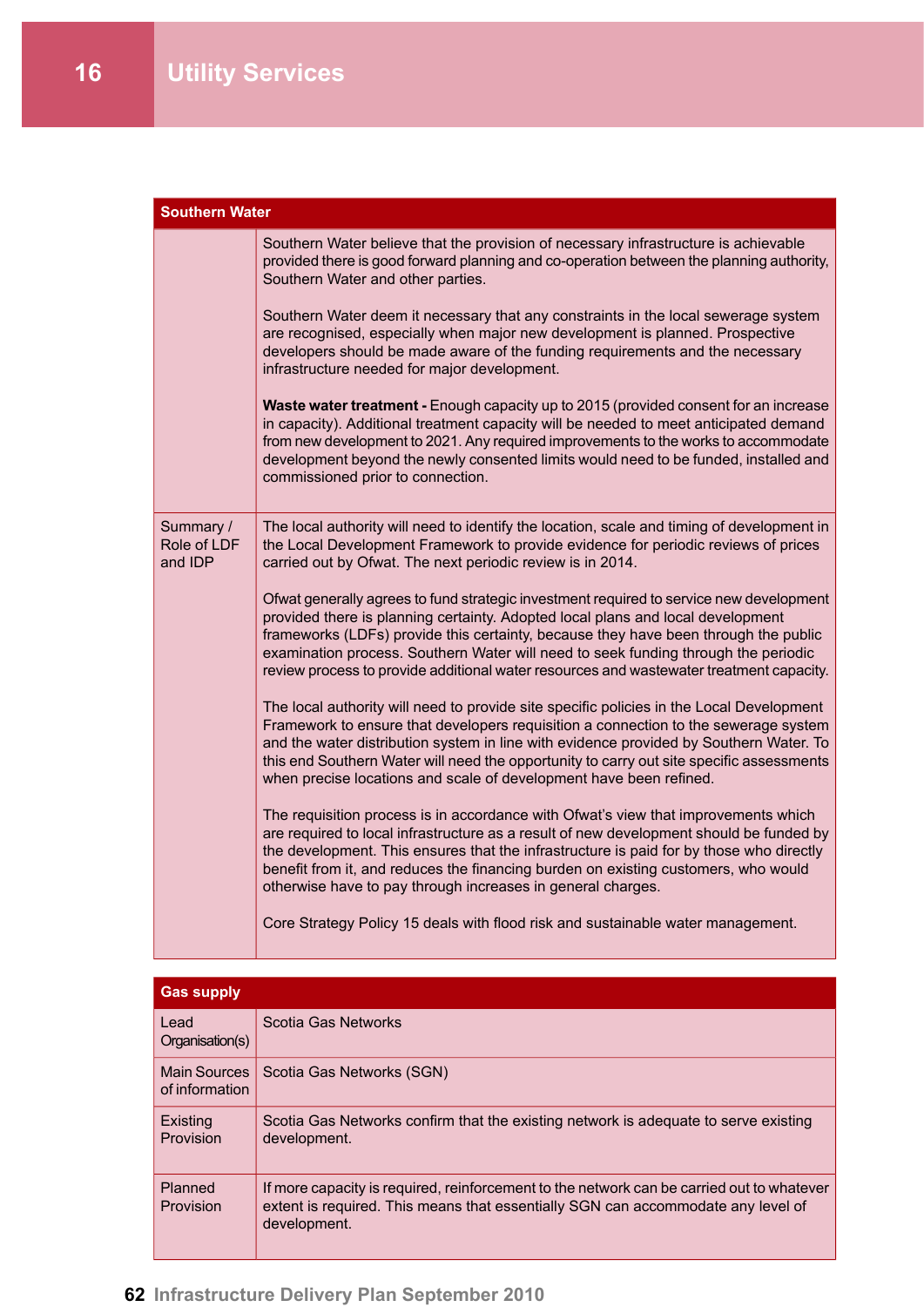| <b>Gas supply</b>                   |                                                                                                                                                                                                                                                                                                                                                                                         |
|-------------------------------------|-----------------------------------------------------------------------------------------------------------------------------------------------------------------------------------------------------------------------------------------------------------------------------------------------------------------------------------------------------------------------------------------|
|                                     | There are replacement/reinforcement works planned in Worthing for the coming next<br>few years. More may need to be raised for the developments outlined.                                                                                                                                                                                                                               |
| Funding<br>Sources                  | Developer contributions, Ofgem, Scotia Gas Networks                                                                                                                                                                                                                                                                                                                                     |
| Key Issues                          | If more capacity is required reinforcements to the network can be made to whatever the<br>extent is required.<br>If extra sources were required then there is the issue of purchasing land to build a source<br>on, this may take time.                                                                                                                                                 |
| Summary /<br>Role of LDF<br>and IDP | The local authority will need to identify the location, scale and timing of development in<br>the Local Development Framework. This can be incorporated in SGN's strategic design.<br>SGN can then plan reinforcements etc that are required so that if the sites do become<br>live through the connections process we have a contingency in place to deal with any<br>capacity issues. |

| <b>Electricity supply</b>             |                                                                                                                                                                                                                                                                                                                                                                                                                                                                                                  |  |
|---------------------------------------|--------------------------------------------------------------------------------------------------------------------------------------------------------------------------------------------------------------------------------------------------------------------------------------------------------------------------------------------------------------------------------------------------------------------------------------------------------------------------------------------------|--|
| Lead<br>Organisation(s)               | <b>EDF Energy Networks</b>                                                                                                                                                                                                                                                                                                                                                                                                                                                                       |  |
| <b>Main Sources</b><br>of information | <b>EDF Energy Networks</b>                                                                                                                                                                                                                                                                                                                                                                                                                                                                       |  |
| Existing<br>Provision                 | EDF confirm that the existing network capacity for the Worthing area is adequate for<br>meeting existing customer's demand.                                                                                                                                                                                                                                                                                                                                                                      |  |
| Planned<br>Provision                  | Whenever presented with new development proposals for Worthing, the EDF Energy<br>Projects Gateway Team will examine the proposal, its impact on the existing network<br>and provide an economic design for connection.                                                                                                                                                                                                                                                                          |  |
| Funding<br>Sources                    | Developer contributions / Ofgem / EDF                                                                                                                                                                                                                                                                                                                                                                                                                                                            |  |
| Key Issues                            | New developments will be assessed when they come forward.<br>Ofgem discourages Electricity Distribution Companies from investing speculatively in<br>their infrastructure ahead of new development especially large developments as identified<br>in the LDF.<br>EDF's asset replacement programmes provide the opportunity to rethink the way in<br>which the infrastructure is developed to meet future customer needs, particularly for<br>connections to green and renewable energy sources. |  |
| Summary /<br>Role of LDF<br>and IDP   | The local authority will need to identify the location, scale and timing of development in<br>the Local Development Framework. This can be incorporated in EDF's economic design.<br>Policy 18 of the Core Strategy aims to deliver energy efficiency measures and promote<br>renewable energy sources.                                                                                                                                                                                          |  |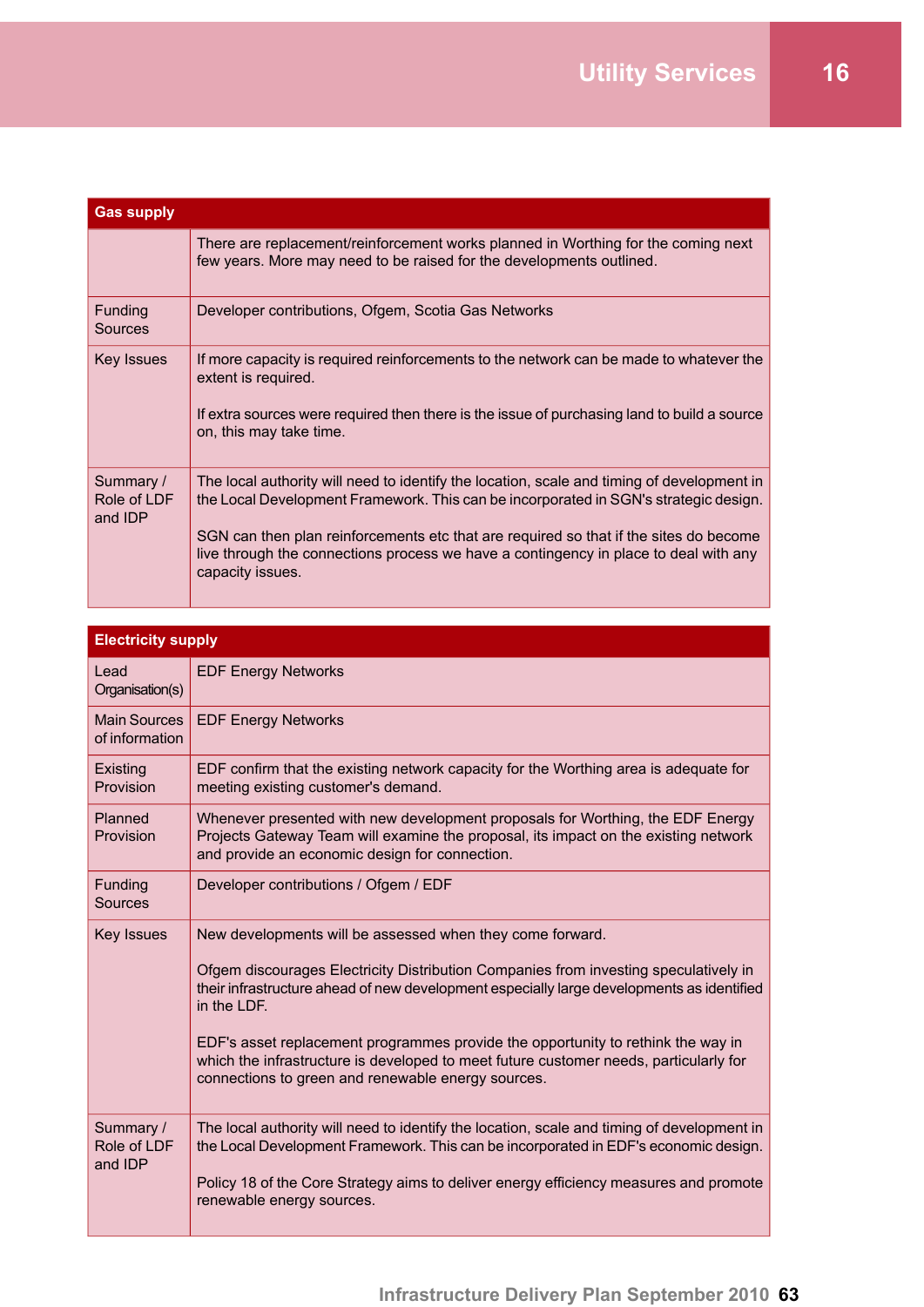| <b>Telecommunications</b>             |                                                                                                                                                                                                                                                                                                                                                                                                                                                                                                                                                                                                                                                                                                                                                                                                                                                                                                                                                                                                                     |  |
|---------------------------------------|---------------------------------------------------------------------------------------------------------------------------------------------------------------------------------------------------------------------------------------------------------------------------------------------------------------------------------------------------------------------------------------------------------------------------------------------------------------------------------------------------------------------------------------------------------------------------------------------------------------------------------------------------------------------------------------------------------------------------------------------------------------------------------------------------------------------------------------------------------------------------------------------------------------------------------------------------------------------------------------------------------------------|--|
| Lead<br>Organisation(s)               | Mobile Operators Association / various broadband providers                                                                                                                                                                                                                                                                                                                                                                                                                                                                                                                                                                                                                                                                                                                                                                                                                                                                                                                                                          |  |
| <b>Main Sources</b><br>of information | Various / Internet                                                                                                                                                                                                                                                                                                                                                                                                                                                                                                                                                                                                                                                                                                                                                                                                                                                                                                                                                                                                  |  |
| Existing<br>Provision                 | Each of the major networks provides standard coverage across the borough.<br>Broadband via BT's copperwire phone network is available in all areas of the borough.                                                                                                                                                                                                                                                                                                                                                                                                                                                                                                                                                                                                                                                                                                                                                                                                                                                  |  |
| Planned<br>Provision                  | Not known                                                                                                                                                                                                                                                                                                                                                                                                                                                                                                                                                                                                                                                                                                                                                                                                                                                                                                                                                                                                           |  |
| Funding<br>Sources                    | These services are provided by the companies as required at their own cost.                                                                                                                                                                                                                                                                                                                                                                                                                                                                                                                                                                                                                                                                                                                                                                                                                                                                                                                                         |  |
| <b>Key Issues</b>                     | The mobile network is under expansion with more base stations required as part of the<br>programme to enhance the infrastructure for the existing mobile generation (2G) and<br>create a new network for 3G. New base stations are required as each cell can only<br>support a finite number of mobile calls at any one time. Mobile phone operators publish<br>rollout plans every year identifying existing and proposed base stations in the area,<br>however these do not give a clear indication of long-term spatial requirements. The<br>companies responsible for telecommunications services will normally be able to provide<br>the requisite infrastructure to serve new development through exercising their statutory<br>powers and by agreement with the relevant parties.<br>The broadband network now covers most households although at varying speeds and<br>the Government is committed to ensuring that everyone can benefit form the new services<br>that technology such as this can provide. |  |
| Summary /<br>Role of LDF<br>and IDP   | Although not a significant issue for the LDF, it is recognised that the availability of high<br>speed broadband reduces the need to travel. Telecommunications may be considered<br>if a Development Management Policies DPD is progressed.                                                                                                                                                                                                                                                                                                                                                                                                                                                                                                                                                                                                                                                                                                                                                                         |  |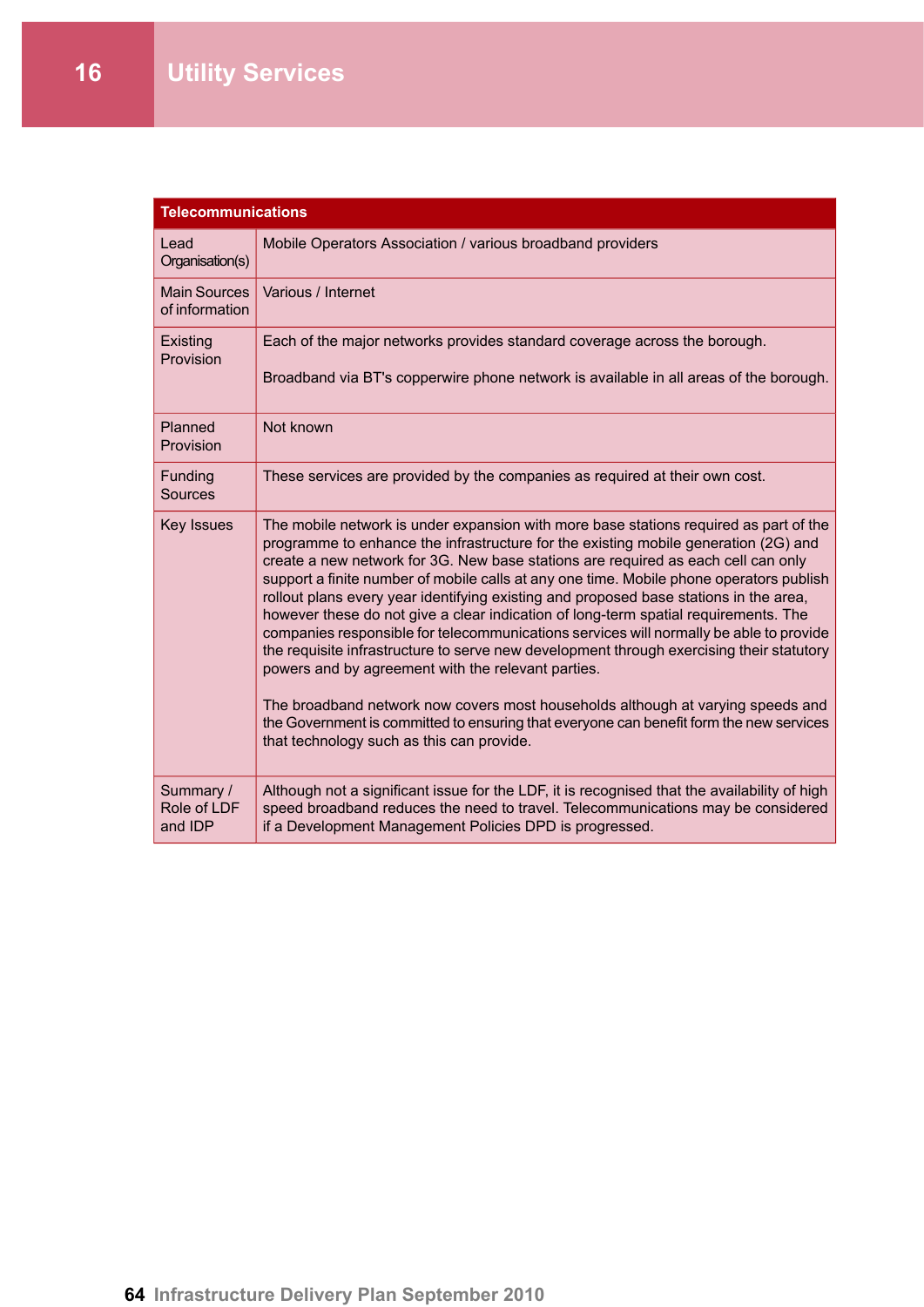# **17 Flood Defences**

| <b>Flood Defences</b>                 |                                                                                                                                                                                                                                                                                                                                                                                               |                  |                  |                                      |               |  |
|---------------------------------------|-----------------------------------------------------------------------------------------------------------------------------------------------------------------------------------------------------------------------------------------------------------------------------------------------------------------------------------------------------------------------------------------------|------------------|------------------|--------------------------------------|---------------|--|
| Lead<br>Organisation(s)               | Worthing BC, Adur DC, Arun DC & The Environment Agency (EA)                                                                                                                                                                                                                                                                                                                                   |                  |                  |                                      |               |  |
| <b>Main Sources</b><br>of information | Beachy Head to Selsey Bill Shoreline Management Plan<br>Arun to Adur Flood Management Strategy<br>Worthing Strategic Flood Risk Assessment                                                                                                                                                                                                                                                    |                  |                  |                                      |               |  |
| Existing<br>Provision                 | Existing flood defence provision includes: protective groynes; sea walls; and shingle<br>banks.                                                                                                                                                                                                                                                                                               |                  |                  |                                      |               |  |
| Planned<br>Provision                  | The flood defence provision that is planned in the future is based on an approach called<br>'holding the line' whereby the aim is not to increase the current risks of flooding than<br>those existing at present. The approach has been set for 100 years but capital works<br>have been planned for the shorter to medium term as set out in the Arun to Adur Flood<br>Management Strategy. |                  |                  |                                      |               |  |
|                                       | <b>Frontage</b>                                                                                                                                                                                                                                                                                                                                                                               |                  | <b>REF</b>       |                                      | <b>Option</b> |  |
|                                       | (Rustington to Goring, excl Ferring Rife)                                                                                                                                                                                                                                                                                                                                                     | OMU <sub>3</sub> |                  |                                      | Sustain       |  |
|                                       | Marine Crescent, Worthing                                                                                                                                                                                                                                                                                                                                                                     | OMU <sub>5</sub> |                  |                                      | Sustain       |  |
|                                       | <b>Worthing Coastal</b>                                                                                                                                                                                                                                                                                                                                                                       |                  | OMU <sub>6</sub> |                                      | Sustain       |  |
| <b>Sources</b>                        | for the first 20 years of the overall Strategy estimated to be £109m. To be provided by<br>the partners in the above strategies (WBC, Adur DC, Arun DC and the EA).<br>Organisation                                                                                                                                                                                                           |                  | <b>Element</b>   | <b>Total Cost Yrs</b><br>$0-19$ (£m) |               |  |
|                                       |                                                                                                                                                                                                                                                                                                                                                                                               |                  |                  | 2009-2029                            |               |  |
|                                       | <b>Environment Agency</b>                                                                                                                                                                                                                                                                                                                                                                     | Capital          |                  | 30,952                               |               |  |
|                                       |                                                                                                                                                                                                                                                                                                                                                                                               | Maintenance      |                  | 4,581                                |               |  |
|                                       | <b>Adur District Council</b>                                                                                                                                                                                                                                                                                                                                                                  | Capital          |                  | 8,696                                |               |  |
|                                       |                                                                                                                                                                                                                                                                                                                                                                                               | Maintenance      |                  | 2,156                                |               |  |
|                                       | <b>Arun District Council</b>                                                                                                                                                                                                                                                                                                                                                                  | Capital          |                  | 4,500                                |               |  |
|                                       |                                                                                                                                                                                                                                                                                                                                                                                               | Maintenance      |                  | 1,165                                |               |  |
|                                       | <b>Worthing Borough Council</b>                                                                                                                                                                                                                                                                                                                                                               | Capital          |                  | 16.535                               |               |  |
|                                       | Total (inc. risk)                                                                                                                                                                                                                                                                                                                                                                             | Maintenance      |                  | 1,796<br>70,381                      |               |  |
|                                       | Total (inc. risk & inflation)                                                                                                                                                                                                                                                                                                                                                                 |                  |                  | 109,372                              |               |  |
|                                       |                                                                                                                                                                                                                                                                                                                                                                                               |                  |                  |                                      |               |  |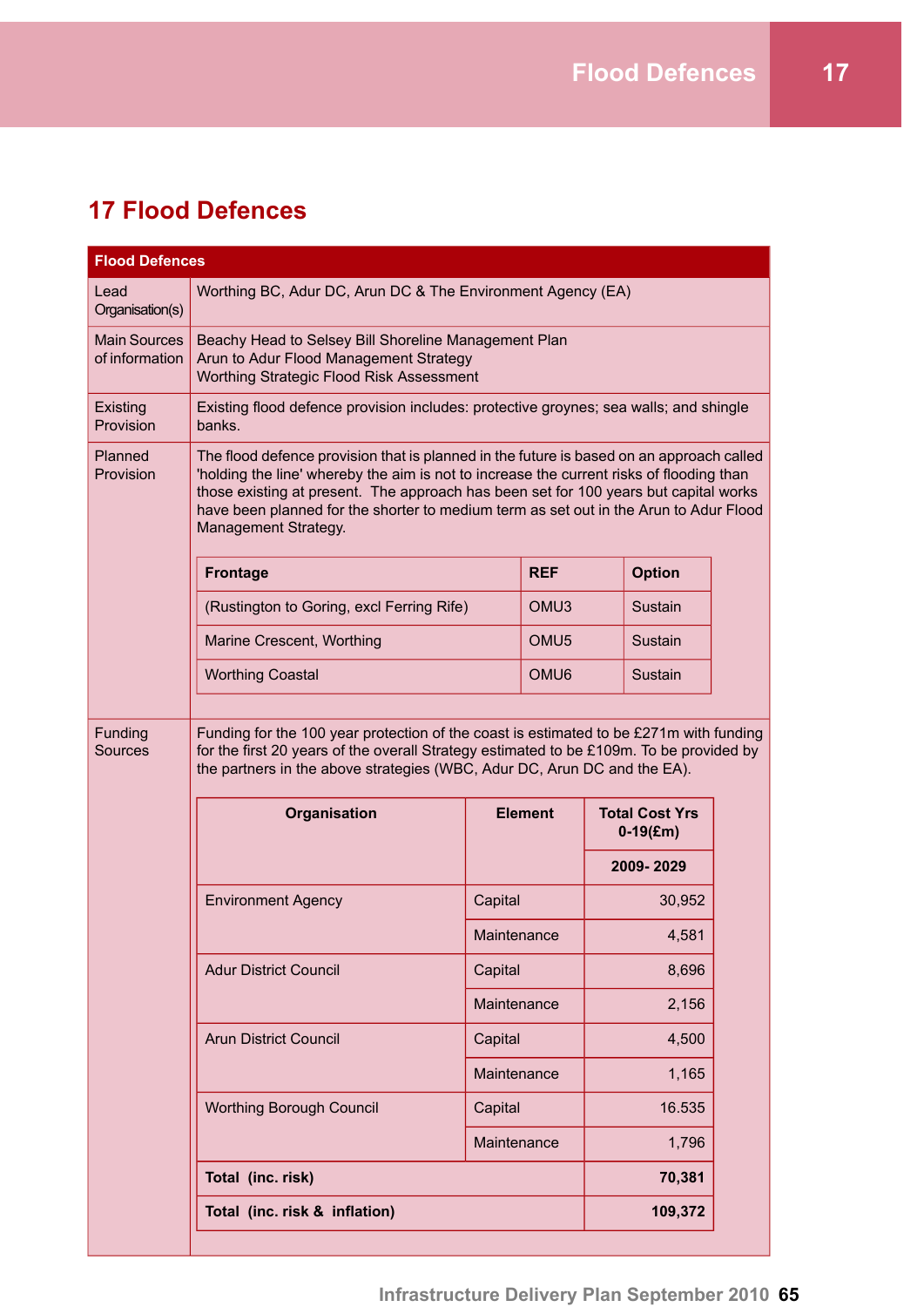| <b>Flood Defences</b>               |                                                                                                                                                                                                                                                                                                                                                                                                                                                  |  |
|-------------------------------------|--------------------------------------------------------------------------------------------------------------------------------------------------------------------------------------------------------------------------------------------------------------------------------------------------------------------------------------------------------------------------------------------------------------------------------------------------|--|
| <b>Key Issues</b>                   | Failure to provide adequate flood defences could lead to extensive property damage<br>and possible land loss within Worthing. The onset of climate change needs to be mitigated<br>for and the implementation of a long term, deliverable strategy will help to achieve this.                                                                                                                                                                    |  |
| Summary /<br>Role of LDF<br>and IDP | The LDF will provide the policy framework to mitigate against the adverse effects of<br>climate change by locating new development in areas of the town that are less prone<br>to flooding. This will include development on the coast where a lack of adequate seas<br>defences could lead to property damage. The IDP will set out what major capital works<br>are needed to ensure that future risks to property and land loss are minimised. |  |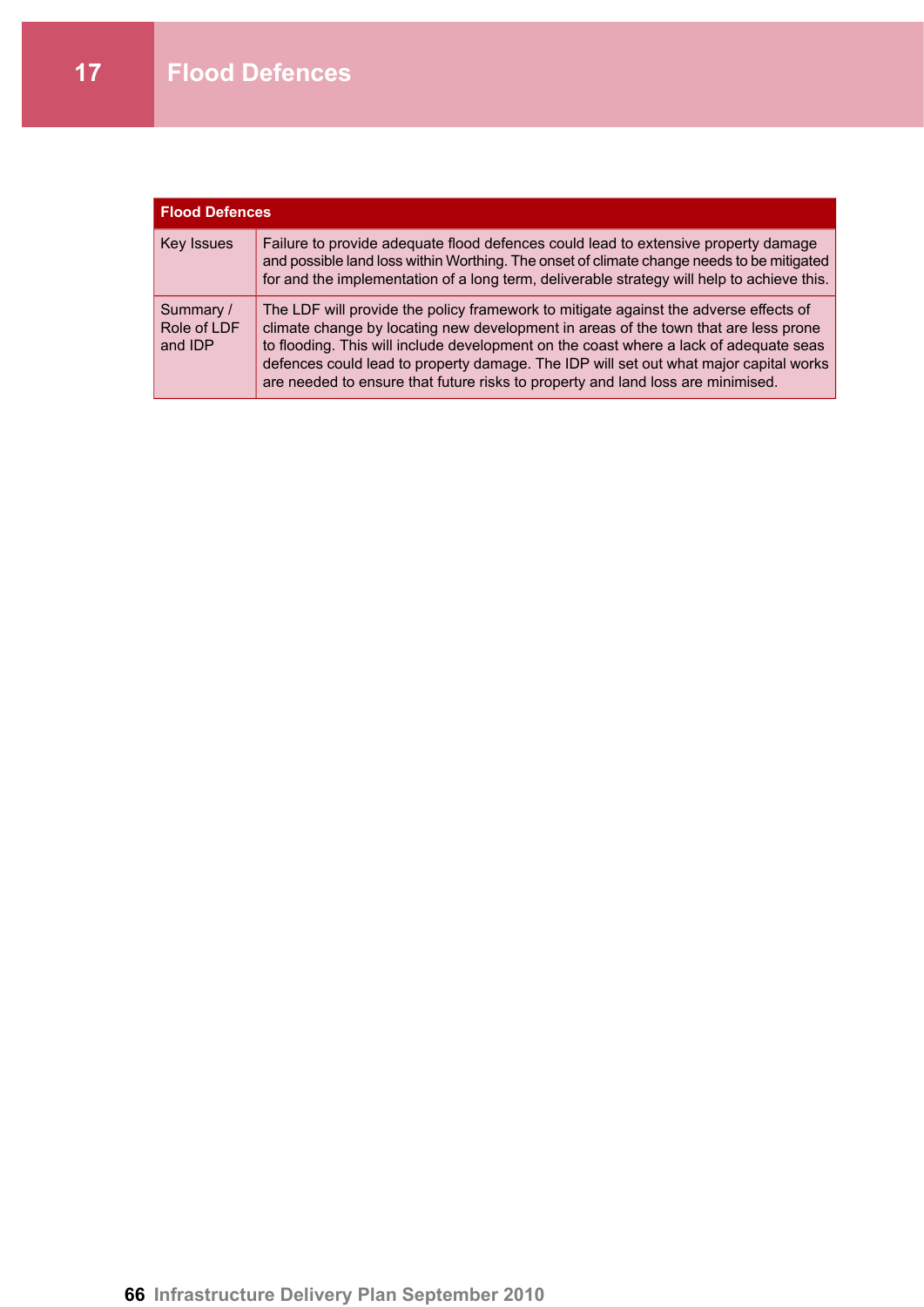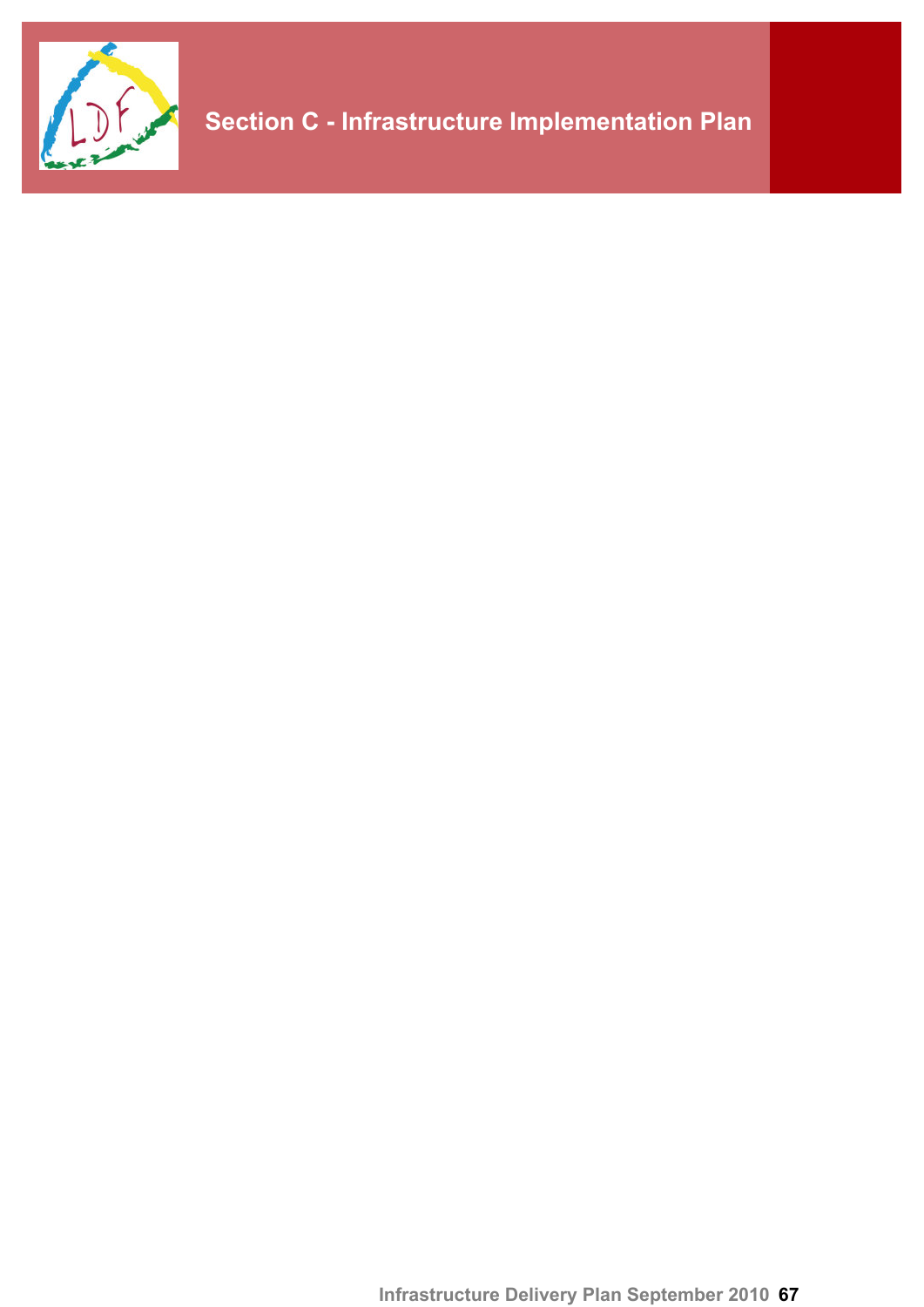# **18 Context**

**18.1** The Implementation Plan that follows is the key component of the IDP. Using the information collated within Section B the framework that follows sets out more detail relating to the delivery of key items of infrastructure that are considered to be vital for the delivery of the Core Strategy. The Implementation Plan is, in effect, a form of business plan for the borough as it helps to identify planned and proposed infrastructure projects. Over time, this framework will also form a monitoring tool against which progress and delivery can be assessed.

**18.2** The framework, that adapts a table produced by the Planning Advisory Service, sets out details of infrastructure projects, planned and proposed, that relate to the Core Strategy plan period (to 2026). In addition, an introductory paragraph for each element has been included to summarise the key issues and add reference to the primary Core Strategy policies and objectives.

**18.3** As with Section B, the information gathered has been tabulated into topic areas which reflect the definitions used within this document. The key difference is that an additional sub-section has been added at the start which relates to the development areas identified within the Core Strategy (West Durrington strategic development and the twelve Areas of Change). Where an issue is addressed within a development area these are identified in this initial section rather than the thematic areas - for example, issues relating to the upgrading of Northbrook College are addressed within the Area of Change 11 table rather than under 'education'.

**18.4** The information contained in the tables is key as it helps to provide clarity as to what each policy / project is aiming to achieve. It also summarises the current status of each project, the potential implementation mechanisms and the lead agencies that would be involved in their delivery. The framework also provides an overview of risks and associated contingency for each project. Where known, information is also supplied relating to the expected delivery timetable and sources of funding / expected costs.

#### Framework Notes

- **'Status'** Provides an overview of the current position e.g. on-going, commenced, under investigation etc.
- **'Costs**' Estimated costs have been taken from the plans and work programmes of service providers. When an estimate can not be made the table states 'unknown'.
- **'Risk'** The risk of the project / programme not proceeding is ranked 'low', 'medium' or 'high'. This is based on a number of factors including, but not limited to, the level of issues involved, whether timescales are known and the scale / significance of the project in relation to the overall strategy.
- **'Delivery timeframe'** This sets out the expected delivery timeframe and any phasing that may be required. This is broken down into: short term (five years to 2015), medium term (2015 - 2020) and long term (2020-2026). The table will state 'on-going' if a project will be delivered throughout the course of plan period.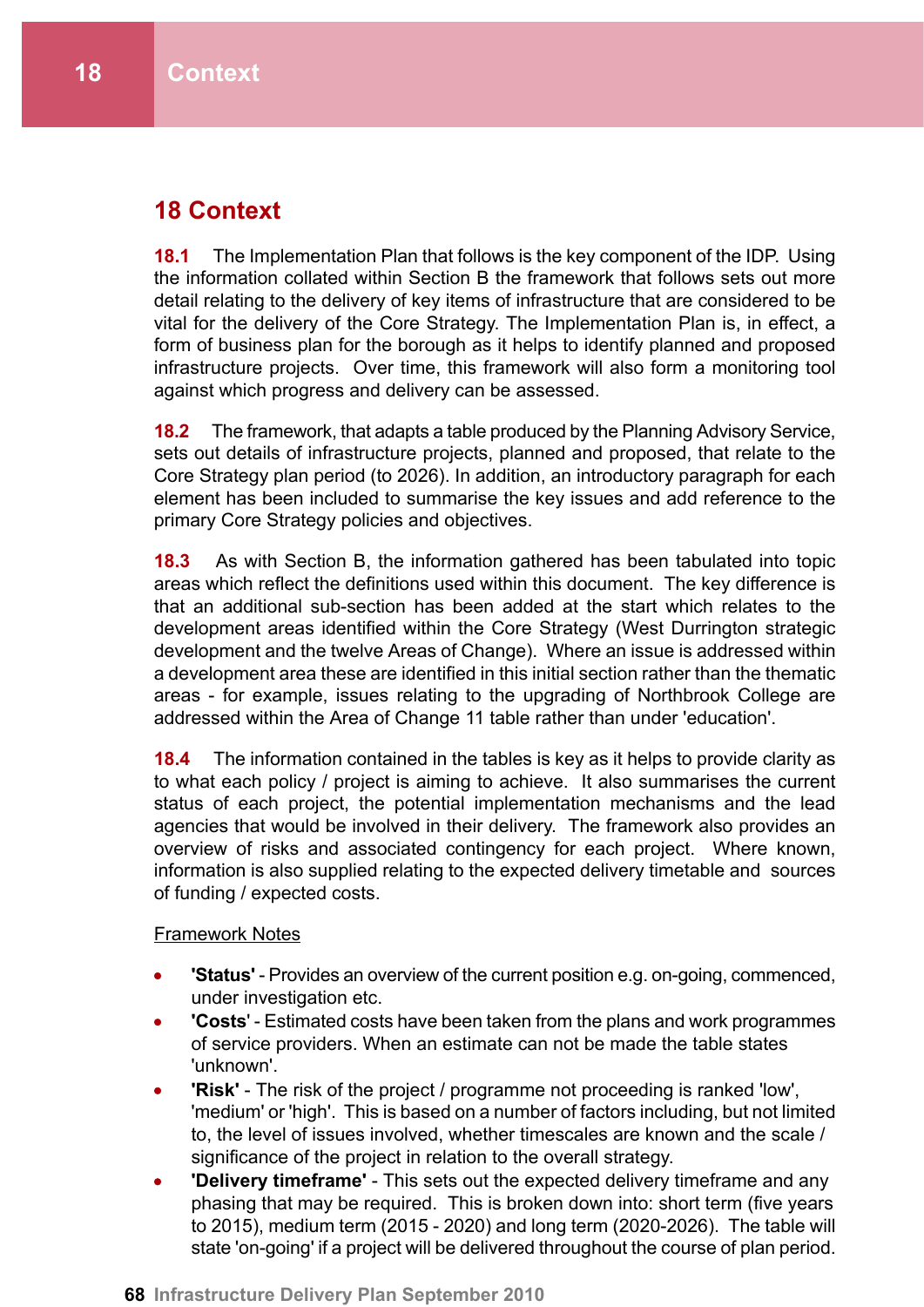# 19 Identified Development Sites **19 Identified Development Sites**

# West Durrington Strategic Allocation - Core Strategy Policy 1 **West Durrington Strategic Allocation - Core Strategy Policy 1**

leisure, social and community facilities. A consistent element of the scheme is that it has never been about simply building houses - it is based on creating an extended, thriving mixed sustainable community that provides new and improved facilities. It has an important role to play in the social regeneration of this relatively deprived area. This site will help with the delivery of the objectives The site is allocated for residential development (now expected to be approximately 700 dwellings) and a range of infrastructure, **19.1** The site is allocated for residential development (now expected to be approximately 700 dwellings) and a range of infrastructure, leisure, social and community facilities. A consistent element of the scheme is that it has never been about simply building houses<br>- it is hased on creating an extended, thriving mixed sustainable community that provides it is based on creating an extended, thriving mixed sustainable community that provides new and improved facilities. It has an important role to play in the social regeneration of this relatively deprived area. This site will help with the delivery of the objectives of the Core Strategy, particularly SO4, SO5, SO6 and SO7 and Policies 1, 7, 8, 10, 12, 16, 17 and 19. of the Core Strategy, particularly SO4, SO5, SO6 and SO7 and Policies 1, 7, 8, 10, 12, 16, 17 and 19.  $19.1$ 

| Delivery<br>ime-frame                     |
|-------------------------------------------|
| <b>Contingenc</b>                         |
| Risks                                     |
| sources of<br><b>Costs and</b><br>tunding |
| stakeholders<br>Key                       |
| Status                                    |
|                                           |
|                                           |

in that it will not include any access to Titnore Lane. The new proposal will exclude development on two sensitive parcels of land adjacent to Titnore Lane, which would have affected a Site of Nature Conservation Interest (SNCI) and Ancient Woodland. The Council has issued a scoping opinion and<br>is in the process of assessing a revised Masterplan for the new development a for a reduced scheme of 700 dwellings following the refusal of an earlier application for 875 dwellings. The contributions referred to in the table largely relate to the contributions negotiated in relation to the previous application, however, where possible these have been updated and the list of requirements altered in light of changing requirements and the need to respond to the needs of the local community. The current proposal is significantly different IMPORTANT NOTE: As indicated in the table the Borough Council is currently reviewing the range of community and leisure facilities to be provided MPORTANT NOTE. As indicated in the table the Borough Council is currently reviewing the range of community and leisure facilities to be provided for a reduced scheme of 700 dwellings following the refusal of an earlier application for 875 dwellings. The contributions referred to in the table largely relate to the contributions negotiated in relation to the previous application, however, where possible these have been updated and the list of requirements altered in light of changing requirements and the need to respond to the needs of the local community. The current proposal is significantly different **in that it will not include any access to Titnore Lane. The new proposal will exclude development on two sensitive parcels of land adjacent to Titnore** Lane, which would have affected a Site of Nature Conservation Interest (SNCI) and Ancient Woodland. The Council has issued a scoping opinion and **is in the process of assessing a revised Masterplan for the new development area.**

| Short-medium                                                                    |                                      |                     |                   |                  |                                                |                       |                                   |                  |                              |                  |                    |
|---------------------------------------------------------------------------------|--------------------------------------|---------------------|-------------------|------------------|------------------------------------------------|-----------------------|-----------------------------------|------------------|------------------------------|------------------|--------------------|
| Medium The   closely with the<br><b>WBC to work</b>                             | Consortium Consortium on             | new Masterplan      | for the West      | Durrington Urban |                                                |                       | Work with the                     | Consortium of    | contributions developers and | key stakeholders | to ensure that any |
| <b>Low</b>                                                                      |                                      |                     | <b>Developers</b> | are<br>a         | committed to extension.                        | bringing the          | site forward                      | and where        |                              | previously       | agreed are         |
| Consortium of<br>developers                                                     |                                      | Housing             | Associations      |                  |                                                |                       |                                   |                  |                              |                  |                    |
| <b>WBC</b>                                                                      |                                      | developers          |                   | Housing          |                                                |                       |                                   |                  |                              |                  |                    |
| Site to deliver up to<br>affordable                                             | housing units and up   Consortium of | to 35 low cost open | market dwellings. | Section 106      | eement will seek to   Associations<br>ក្ខ<br>ឆ | ensure range of house | e and tenure and<br>type<br>for l | low cost element | to remain in                 | perpetuity.      |                    |
| units and 5% low cost open   175<br>Affordable Housing   25% affordable housing | market dwellings                     |                     |                   |                  |                                                |                       |                                   |                  |                              |                  |                    |
|                                                                                 |                                      |                     |                   |                  |                                                |                       |                                   |                  |                              |                  |                    |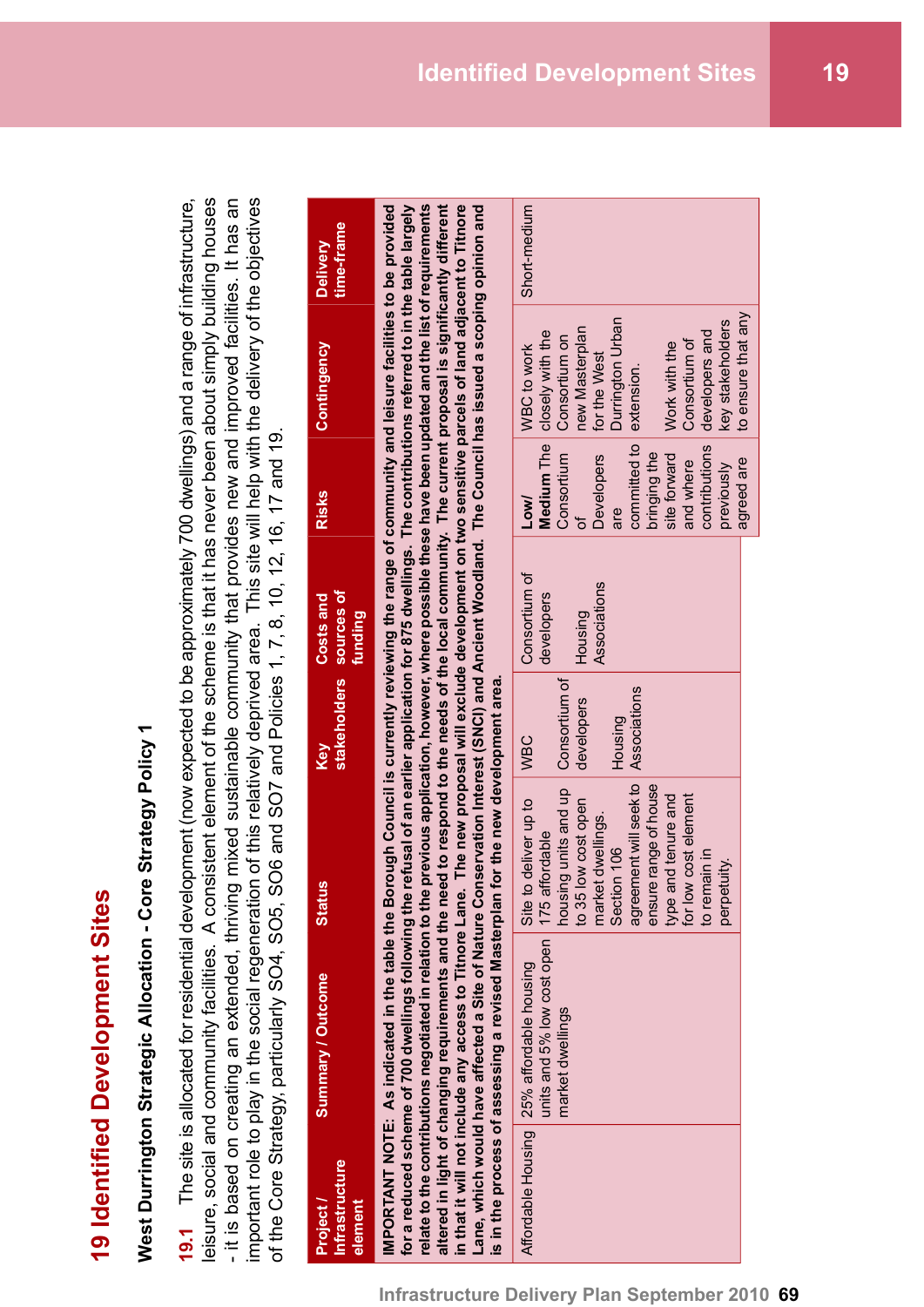| <b>Infrastructure</b><br>element<br>Project | <b>Summary / Outcome</b>                                                                                                                                    | <b>Status</b>                                                                                                                                                                                                                                                                                                                                                                                                                                                                                                                                                                                      | <b>stakeholders</b><br>Key                               | sources of<br>Costs and<br><b>funding</b>                                                                                                                           | Risks                                                                                                                                                                                                                                                                                                                                     | Contingency                                                                                                                                                                                                                                                                                              | time-frame<br>Delivery |
|---------------------------------------------|-------------------------------------------------------------------------------------------------------------------------------------------------------------|----------------------------------------------------------------------------------------------------------------------------------------------------------------------------------------------------------------------------------------------------------------------------------------------------------------------------------------------------------------------------------------------------------------------------------------------------------------------------------------------------------------------------------------------------------------------------------------------------|----------------------------------------------------------|---------------------------------------------------------------------------------------------------------------------------------------------------------------------|-------------------------------------------------------------------------------------------------------------------------------------------------------------------------------------------------------------------------------------------------------------------------------------------------------------------------------------------|----------------------------------------------------------------------------------------------------------------------------------------------------------------------------------------------------------------------------------------------------------------------------------------------------------|------------------------|
| Education                                   | within the development and<br>and reserved for a primary<br>school (approx. 2 hectares)<br>additional financial<br>contribution.                            | public on changing the<br>have therefore sought<br>requirements are for a<br>area of approximately<br>with an additional area<br>1.1 ha. However, the<br>reflect this uncertainty<br>of land being reserved<br>of land. Negotiations<br>wishes to consult the<br>school requiring 2 ha<br>school system would<br>age of transfer when<br>the funding situation<br>School with an<br>County Council still<br>school to be built if<br>ent education<br>allows. A change<br>to enable a larger<br>some flexibility to<br>require a primary<br>a 3 to 2 tier<br>required.<br>First<br>from<br>تا<br>ت | Consortium of<br>developers<br>WSCC                      | product for market<br>opportunities for<br>based on child<br>Consortium of<br>Other funding<br>(Contribution<br>and low cost<br>developers<br>education<br>housing) | However, the<br>development<br>uncertainty of<br>rata to reflect<br>the reduction<br>dwellings. At<br>reduced level<br>still required<br>reduced pro<br>affected the<br>the present<br>and leisure<br>community<br>range the<br>are to be<br>scope to<br>deliver a<br>range of<br>facilities.<br>time the<br>has not<br>current<br>to 700 | community/leisure<br>determine whether<br>they can manage<br>Negotiations with<br>existing and new<br>appropriate mix /<br>local community<br>revised scheme<br>or help manage<br>infrastructure to<br>still delivers the<br>development.<br>support the<br>package of<br>groups to<br>facilities<br>new |                        |
| Community<br>Facilities                     | facility with 0.6ha of land or<br>Provision of a community<br>resource centre/youth<br>financial contribution<br>towards provision of<br>community facility | opportunity to provide<br>development gives an<br>The construction of a<br>Tesco/District Centre<br>centre as part of the<br>a slightly different<br>larger community<br>youth                                                                                                                                                                                                                                                                                                                                                                                                                     | Consortium of<br>developers<br><b>WSCC</b><br><b>VBC</b> | management of the<br>currently proposing<br>regarding future<br>Consortium of<br>Discussions<br>to build new<br>developers<br>facility.                             | scope for the<br>future public<br>Council and<br>partners to<br>impact on<br>spending<br>cuts may<br>Borough<br>other                                                                                                                                                                                                                     |                                                                                                                                                                                                                                                                                                          |                        |

**70 Infrastructure Delivery Plan September 2010**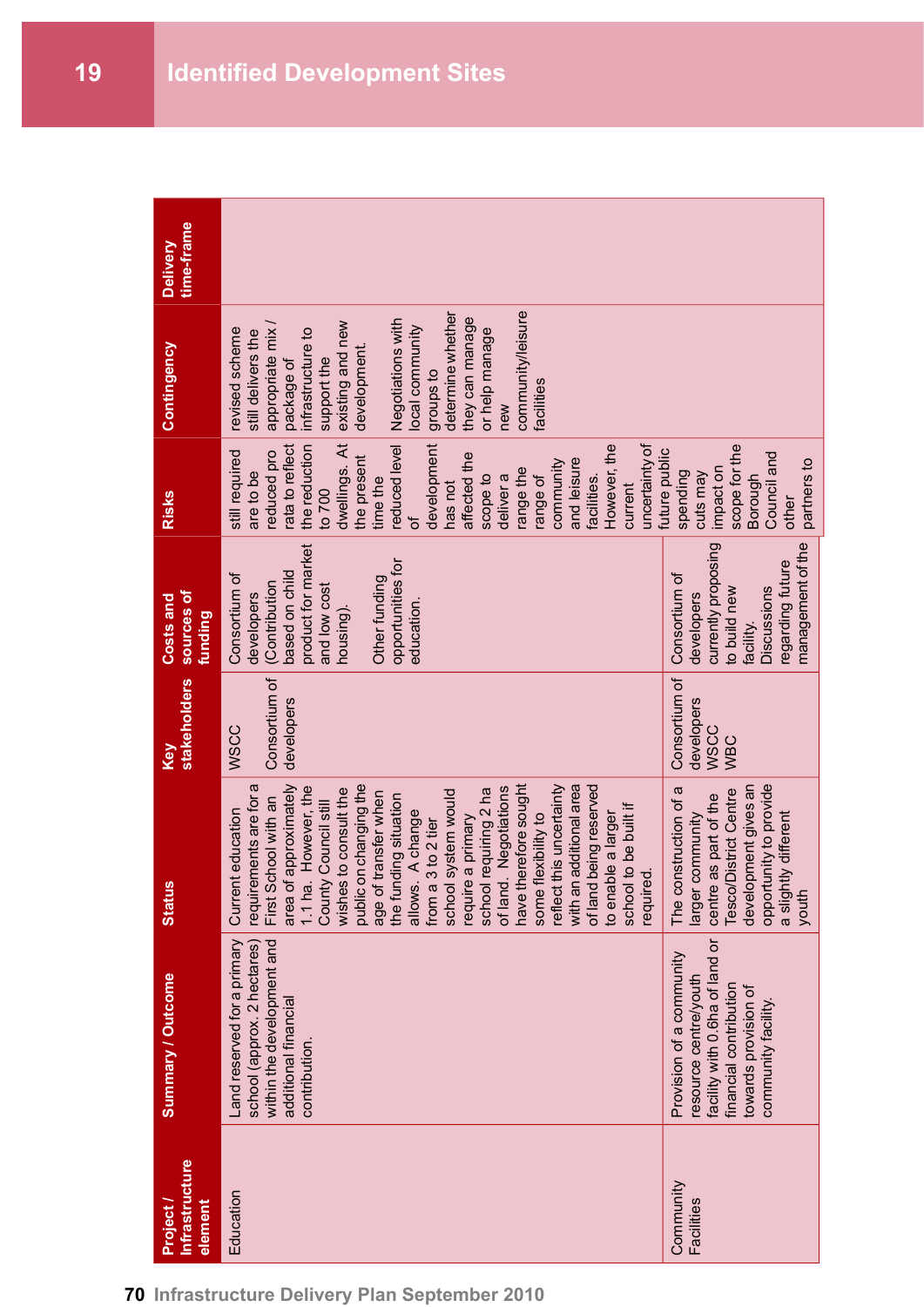| <b>Infrastructure</b><br>Project /<br>element | <b>Summary / Outcome</b> | <b>Status</b>                                                        | stakeholders<br>Key | sources of<br>Costs and<br>funding                     | Risks                                  | Contingency | time-frame<br><b>Delivery</b> |
|-----------------------------------------------|--------------------------|----------------------------------------------------------------------|---------------------|--------------------------------------------------------|----------------------------------------|-------------|-------------------------------|
|                                               |                          | site to meet the needs<br>orientated/community<br>resource centre on |                     | Council and local<br>WSCC, Borough<br>facility between | facilities and<br>or manage<br>deliver |             |                               |
|                                               |                          | of the local community                                               |                     | Community                                              | new                                    |             |                               |
|                                               |                          | activities and facilities<br>and complement the                      |                     | Partnership.                                           | leisure/youth<br>facilities.           |             |                               |
|                                               |                          | provided by<br>to be                                                 |                     | (Previous                                              |                                        |             |                               |
|                                               |                          | expanded Community<br>thesoon to be                                  |                     | £650,000 secured<br>contribution of                    | Failure to<br>secure                   |             |                               |
|                                               |                          | Centre currently being                                               |                     | as part of the                                         | planning                               |             |                               |
|                                               |                          | built.                                                               |                     | previous proposal                                      | permission                             |             |                               |
|                                               |                          |                                                                      |                     | for 875 dwellings)                                     | revised<br>for the                     |             |                               |
|                                               |                          |                                                                      |                     | WSCC libraries are                                     | scheme.                                |             |                               |
|                                               |                          |                                                                      |                     | currently reviewing                                    |                                        |             |                               |
|                                               |                          |                                                                      |                     | requirements for                                       |                                        |             |                               |
|                                               |                          |                                                                      |                     | the area following                                     |                                        |             |                               |
|                                               |                          |                                                                      |                     | a fundamental                                          |                                        |             |                               |
|                                               |                          |                                                                      |                     | Service Review. It                                     |                                        |             |                               |
|                                               |                          |                                                                      |                     | looks unlikely that                                    |                                        |             |                               |
|                                               |                          |                                                                      |                     | WSCC could justify<br>or fund a second                 |                                        |             |                               |
|                                               |                          |                                                                      |                     | library for the area;                                  |                                        |             |                               |
|                                               |                          |                                                                      |                     | however, the                                           |                                        |             |                               |
|                                               |                          |                                                                      |                     | scope to provide a                                     |                                        |             |                               |
|                                               |                          |                                                                      |                     | library facility within                                |                                        |             |                               |
|                                               |                          |                                                                      |                     | one of the                                             |                                        |             |                               |
|                                               |                          |                                                                      |                     | community                                              |                                        |             |                               |
|                                               |                          |                                                                      |                     | facilities may be a                                    |                                        |             |                               |
|                                               |                          |                                                                      |                     | contribution to<br>possibility. A                      |                                        |             |                               |
|                                               |                          |                                                                      |                     | facilitate this would                                  |                                        |             |                               |
|                                               |                          |                                                                      |                     | be required                                            |                                        |             |                               |
|                                               |                          |                                                                      |                     |                                                        |                                        |             |                               |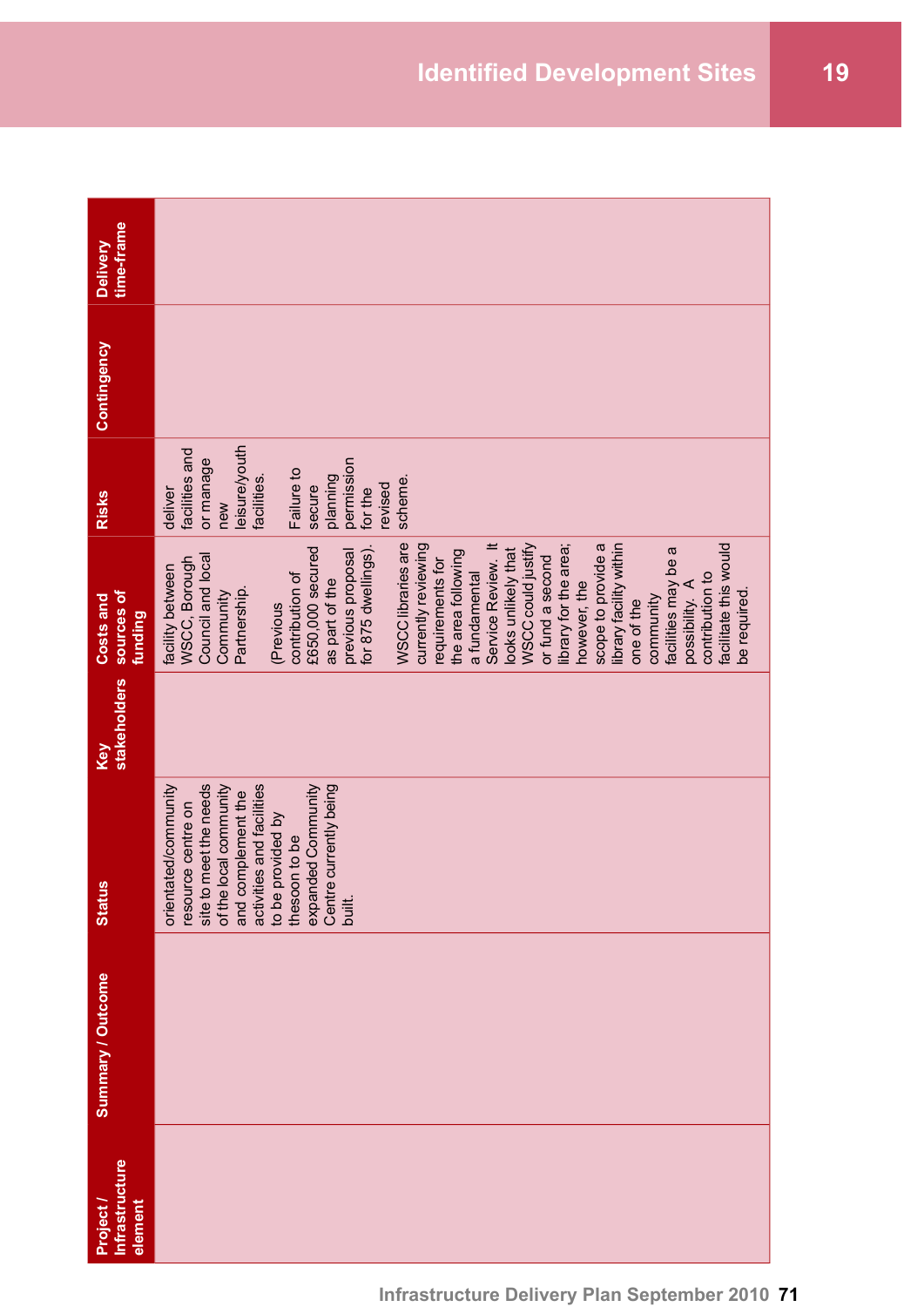| time-frame<br><b>Delivery</b>               |                                                                                                                                   |                                                                                                                                                                                                                                                                                                            |                                                                                                                                                                |
|---------------------------------------------|-----------------------------------------------------------------------------------------------------------------------------------|------------------------------------------------------------------------------------------------------------------------------------------------------------------------------------------------------------------------------------------------------------------------------------------------------------|----------------------------------------------------------------------------------------------------------------------------------------------------------------|
| Contingency                                 |                                                                                                                                   |                                                                                                                                                                                                                                                                                                            |                                                                                                                                                                |
| Risks                                       |                                                                                                                                   |                                                                                                                                                                                                                                                                                                            |                                                                                                                                                                |
| sources of<br>Costs and<br>funding          | £164,032 towards<br>library facility and<br>(A contribution of<br>youth facility was<br>£187,500 for a<br>previously<br>secured). | NHS West Sussex<br>to reserve land for<br>previously agreed<br>Consortium had<br>this purpose.                                                                                                                                                                                                             | Pay bus subsidy to<br>previously agreed<br>Consortium had<br>extend existing<br>Pulse service.<br>$\ddot{\mathbf{e}}$                                          |
| <b>stakeholders</b><br>Key                  |                                                                                                                                   | <b>NHS West</b><br>Sussex                                                                                                                                                                                                                                                                                  | Consortium of<br>developers<br><b>WSCC</b>                                                                                                                     |
| <b>Status</b>                               |                                                                                                                                   | currently reviewing the<br>iting confirmation<br>required. A new LIFT<br>Sussex that need for<br>across the town and<br>Company has been<br>medical centre still<br>requirements and<br>medical centres<br>from NHS West<br>priorities for the<br>delivery of new<br>formed and is<br>West Sussex.<br>Awai | Negotiations currently<br>underway regarding<br>junctions requiring<br>revised Transport<br>Assessment and<br>determine those<br>Environmental<br>Statement to |
| <b>Summary / Outcome</b>                    |                                                                                                                                   | Area of land to be reserved<br>medical centre if required.<br>If not required land to be<br>(0.2ha) for provision of<br>used for alternative<br>community uses                                                                                                                                             | Change Behaviour Scheme<br>(TCBS).<br>Contributions and highway<br>improvements/provision of<br>Travel Plan and Travel<br>cyclepaths.                          |
| <b>Infrastructure</b><br>element<br>Project |                                                                                                                                   | Medical Centre                                                                                                                                                                                                                                                                                             | Transport and<br>Highways                                                                                                                                      |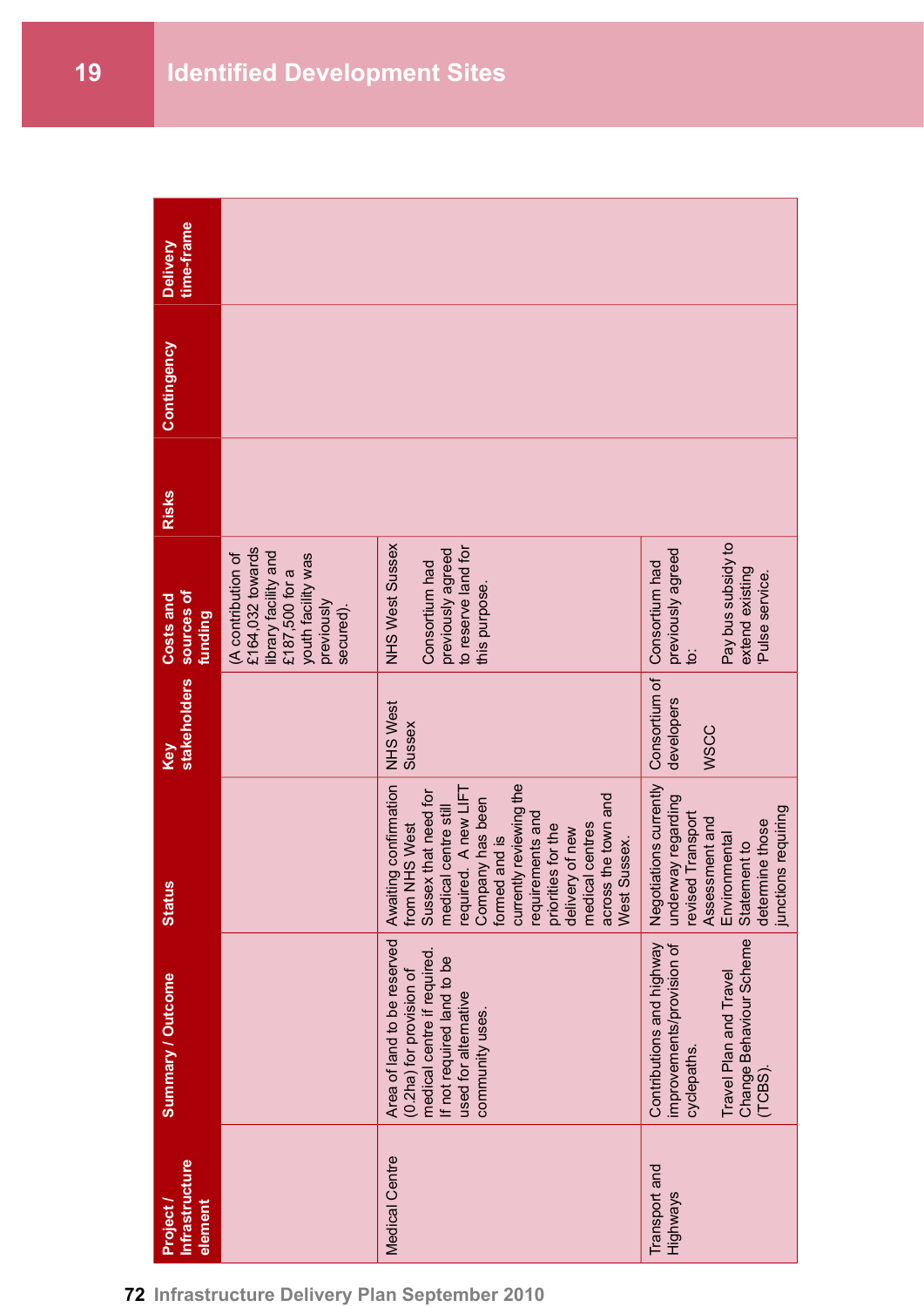| time-frame<br>Delivery               |                                                                                                                                                                                                                                                                                                                                                                                                                                                                                                                                                                    |
|--------------------------------------|--------------------------------------------------------------------------------------------------------------------------------------------------------------------------------------------------------------------------------------------------------------------------------------------------------------------------------------------------------------------------------------------------------------------------------------------------------------------------------------------------------------------------------------------------------------------|
| Contingency                          |                                                                                                                                                                                                                                                                                                                                                                                                                                                                                                                                                                    |
| Risks                                |                                                                                                                                                                                                                                                                                                                                                                                                                                                                                                                                                                    |
| sources of<br>Costs and<br>funding   | implement TCBS<br>implemented on<br>Columbia Drive.<br>£210,000 to be<br>achieved up to<br>contribution of<br>approximately<br>Consortium to<br>Development<br>reduction not<br>£125,000 for<br>cyclepath at<br>If 15% trip<br>measures.<br>£100,000<br>additional<br>cost of                                                                                                                                                                                                                                                                                      |
| stakeholders<br>Key                  |                                                                                                                                                                                                                                                                                                                                                                                                                                                                                                                                                                    |
| <b>Status</b>                        | Traffic calming of New<br>The provision of works<br>which may include the<br>sustainable transport:<br>Provision of right hand<br>in connection with the<br>measures which may<br>provision of works on<br>tum facility at Titnore<br>Roadif required post<br>Strategy within the<br>improvements and<br>Laneroundabouts.<br>Previous proposal<br>Yeoman Roadand<br>included following<br>Improvements to<br>improvements to<br>still be required:<br>Durrington area,<br>Northbrook and<br>Worthing Cycle<br>ColumbiaDrive.<br>development;<br>Durrington<br>Way; |
| <b>Summary / Outcome</b>             | Funding for, and delivery of,<br>identified highways<br>improvements                                                                                                                                                                                                                                                                                                                                                                                                                                                                                               |
| Infrastructure<br>Project<br>element |                                                                                                                                                                                                                                                                                                                                                                                                                                                                                                                                                                    |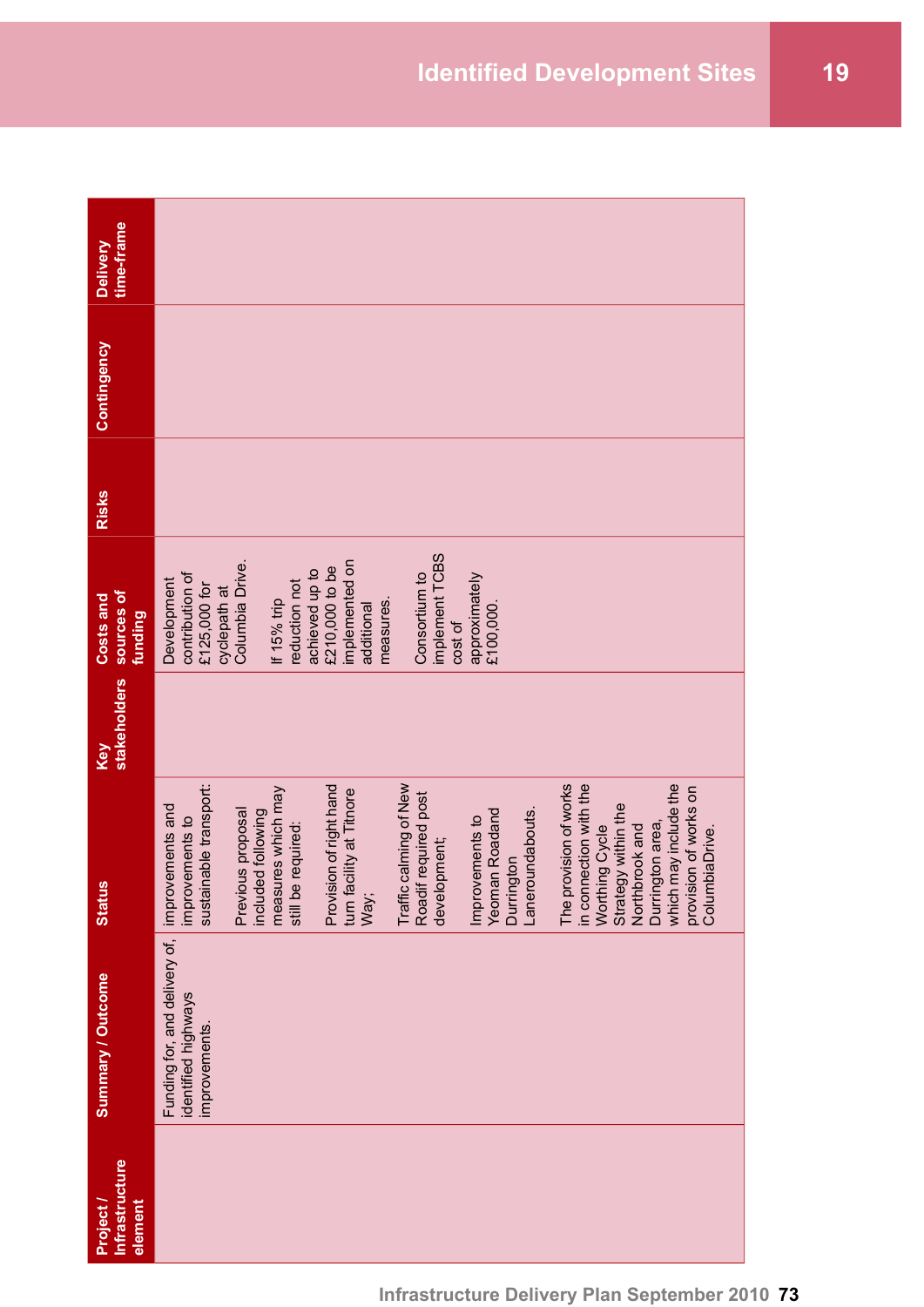| <b>Infrastructure</b><br>element<br>Project | Summary / Outcome                                                                                                                                                                                                                                                                                                                                                                                                                          | <b>Status</b>                                                                                                                                                                                                                                | stakeholders<br>Κeλ                       | sources of<br>Costs and<br>funding                                                                                                                                                                                                                                                                                                                                                      | Risks | <b>Contingency</b> | time-frame<br><b>Delivery</b> |
|---------------------------------------------|--------------------------------------------------------------------------------------------------------------------------------------------------------------------------------------------------------------------------------------------------------------------------------------------------------------------------------------------------------------------------------------------------------------------------------------------|----------------------------------------------------------------------------------------------------------------------------------------------------------------------------------------------------------------------------------------------|-------------------------------------------|-----------------------------------------------------------------------------------------------------------------------------------------------------------------------------------------------------------------------------------------------------------------------------------------------------------------------------------------------------------------------------------------|-------|--------------------|-------------------------------|
|                                             |                                                                                                                                                                                                                                                                                                                                                                                                                                            | contributions to public<br>Improvements and/or<br>footways serving the<br>site.                                                                                                                                                              |                                           |                                                                                                                                                                                                                                                                                                                                                                                         |       |                    |                               |
| Sports facilities                           | adult grass pitch. Changing<br>towards provision of off site<br>Provision of one LEAP and<br>possibly within/attached to<br>contribution towards an off<br>games area (MUGA) and<br>site floodlit Artificial Pitch<br>Consortium to contribute<br>Provision of a multi use<br>rooms to be provided<br>and changing rooms.<br>skateboard facility in<br>Consortium to pay<br>advance of the<br>development.<br>youth facility.<br>one NEAP. | provision of facility on<br>Avenue (owned by the<br>considering scope for<br>Current negotiations<br>land to the north of<br>Borough Council is<br>measures outlined.<br>and agreement in<br>principle to the<br>Council).<br><b>Fulbeck</b> | Consortium of<br>developers<br><b>WBC</b> | provide grass pitch<br>rooms and transfer<br>to Borough Council<br>NEAP and transfer<br>to Borough Council<br>provide LEAP and<br>secured £150,000<br>construct MUGA,<br>with commuted<br>with commuted<br>Consortium to<br>for skateboard<br>Consortium to<br>sum for future<br>sum for future<br>and changing<br>maintenance.<br>maintenance.<br>contribution<br>Previous<br>facility |       |                    |                               |
|                                             |                                                                                                                                                                                                                                                                                                                                                                                                                                            |                                                                                                                                                                                                                                              |                                           |                                                                                                                                                                                                                                                                                                                                                                                         |       |                    |                               |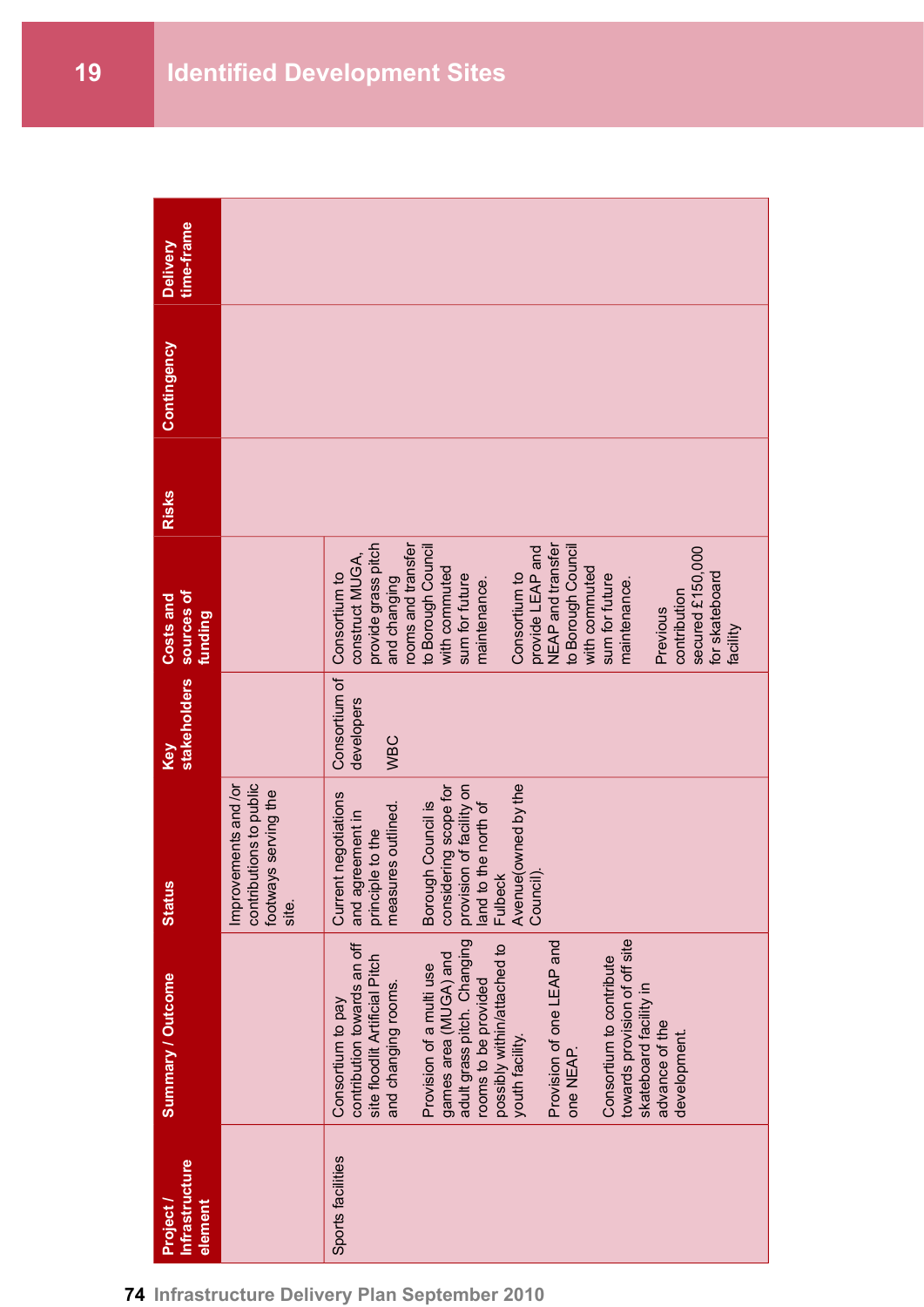| <b>Infrastructure</b><br>element<br>Project | Summary / Outcome                                                                                                                                                                                                                          | <b>Status</b>                                                                                                                                                                               | stakeholders<br>Key                                      | sources of<br>Costs and<br>funding                                                                                                                                                                                                                                  | Risks | Contingency | time-frame<br>Delivery |
|---------------------------------------------|--------------------------------------------------------------------------------------------------------------------------------------------------------------------------------------------------------------------------------------------|---------------------------------------------------------------------------------------------------------------------------------------------------------------------------------------------|----------------------------------------------------------|---------------------------------------------------------------------------------------------------------------------------------------------------------------------------------------------------------------------------------------------------------------------|-------|-------------|------------------------|
| Sustainability<br>initiatives               | 25% improvement in energy<br>construction techniques<br>10% on-site renewable<br>efficiency over current<br>Code for Sustainable<br>building regulations<br>Use of sustainable<br>energy generation<br>Various elements:<br>Homes level 3. | and targets (Planning<br>Statement Nov 2009).<br>delivering the levels<br>Consortium of<br>developers is<br>committed to                                                                    | Consortium of<br>developers                              | And other funding<br>Consortium of<br>opportunities.<br>developers                                                                                                                                                                                                  |       |             |                        |
| Other key elements                          | Swimming pool contribution.<br>Provide land and provide<br>infrastructure to extend<br>Ecology and habitat<br>existing allotments.<br>protection.<br>Public art                                                                            | developers continuing.<br>extension to existing<br>allotments identified<br>Need for additional<br>Negotiations with<br>allotments being<br>Consortium of<br>and scope for<br>investigated. | Consortium of<br>developers<br><b>WSCC</b><br><b>VBC</b> | swimming pool of<br>towards provision<br>towards cost of<br>of replacement<br>Clerk of works.<br>contribution of<br>Environmental<br>Consortium of<br>Development<br>Contribution<br>contribution<br>developers<br>employing<br>£250,000.<br>Public art<br>£50,000. |       |             |                        |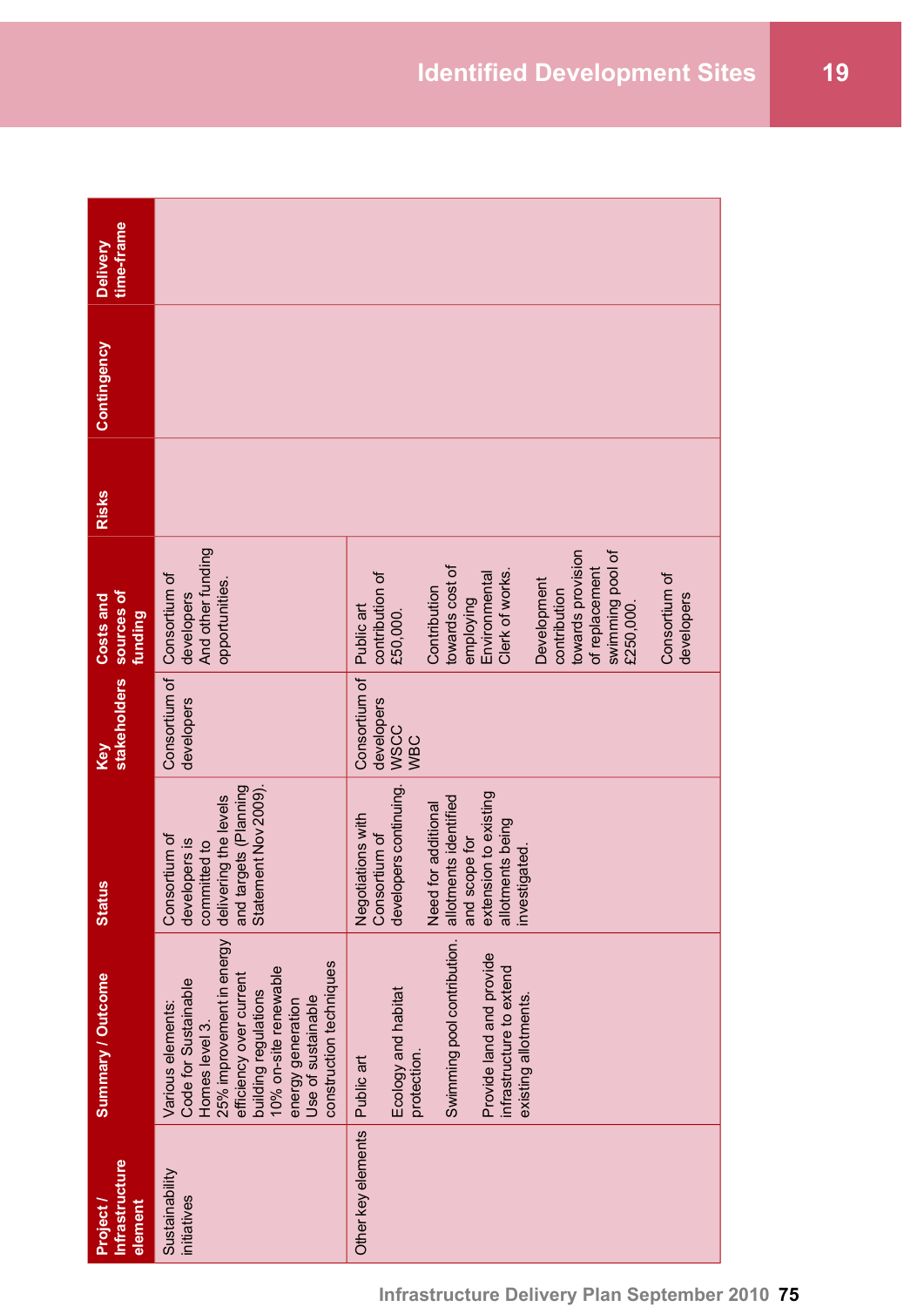Aquarena: (Core Strategy Area of Change 1) **Aquarena: (Core Strategy Area of Change 1)**

commercial uses. This site will help with the delivery of the objectives of the Core Strategy particularly SO2, SO3, SO5 and SO6 construction of the pool complex. Stage 2 will see the demolition of the old pool and the development of the new residential and complementary Council priority. Stage 1 of the development will see the will see the demolition of the old pool and the development of the new residential and commercial uses. This site will help with the delivery of the objectives of the Core Strategy particularly SO2, SO3 ,SO5 and SO6 ത new swimming pool complex and a comprehensive development of mixed uses including ത a new pool is mix of residential and commercial units. The delivery of construction of the pool complex. Stage and Policies 2, 3, 5, 11, 16 and 17. and Policies 2, 3, 5, 11, 16 and 17. ത This site will bring forward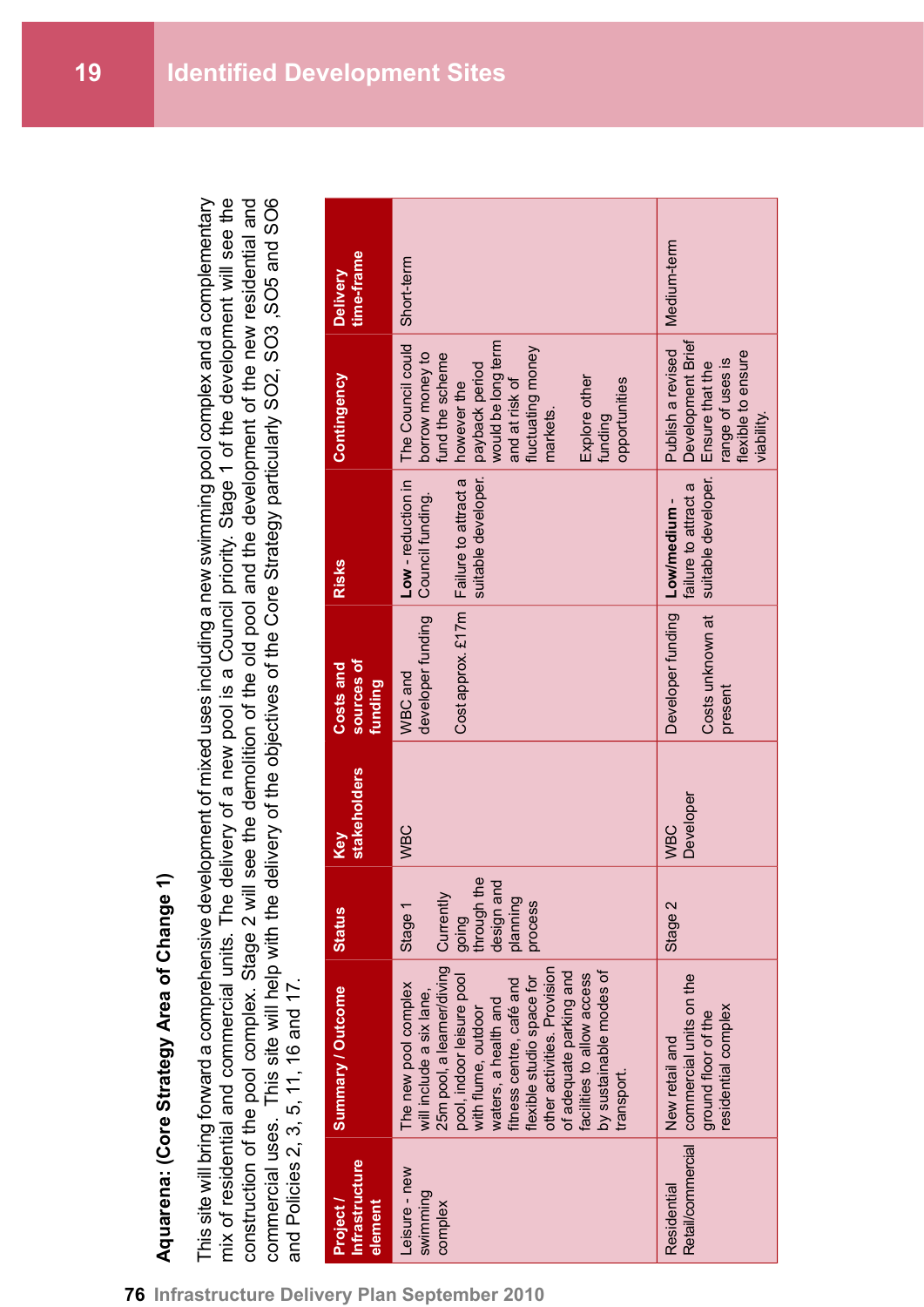# Marine Parade: Stagecoach Site (Core Strategy Area of Change 2) **Marine Parade: Stagecoach Site (Core Strategy Area of Change 2)**

This site provides a significant opportunity to develop a mixed use location for residential, retail and cultural uses. This will help to provide aa pedestrian friendly flow between the seafront and the retail areas around Warwick Street. The site delivery and infrastructure requirements will be influenced by the ability of the site owner to find an alternative location for the bus company's operation. The site will help with the delivery of the objectives of the Core Strategy, particularly SO2, SO3 SO3 SO4 SO6 and SO7 and Policies 2, 3, 5, 6, 7, and 19.

| <b>Infrastructure</b><br>element<br>Project                                               | Summary<br><b>Outcome</b>                                                                                                                                           | <b>Status</b>                                                                                                                                                                                 | <b>stakeholders</b><br>Key        | sources of<br>Costs and<br>funding | Risks                                                                                                                                                                                                                                                              | Contingency                                                                                                                                                                                                                                                                                                             | time-frame<br><b>Delivery</b> |
|-------------------------------------------------------------------------------------------|---------------------------------------------------------------------------------------------------------------------------------------------------------------------|-----------------------------------------------------------------------------------------------------------------------------------------------------------------------------------------------|-----------------------------------|------------------------------------|--------------------------------------------------------------------------------------------------------------------------------------------------------------------------------------------------------------------------------------------------------------------|-------------------------------------------------------------------------------------------------------------------------------------------------------------------------------------------------------------------------------------------------------------------------------------------------------------------------|-------------------------------|
| company and delivery<br>of residential, retail<br>Relocation of bus<br>and cultural units | both the southern<br>mproved access<br>and egress from<br>some affordable<br>New retail and<br>New flats with<br>cultural uses<br>and northern<br>provision<br>ends | owners have<br>possibility of<br>with the site<br>discussions<br>a business<br>another site<br>transfer to<br>owned but<br>alluded to<br>privately<br>informal<br>currently<br>Site is<br>the | Site owners<br>WSCC<br><b>WBC</b> | Developer funding<br>Costs unknown | commercial market   Progress<br>suitable developer<br>Failure to attract a<br>find an alternative<br>High - failure to<br>suitable site for<br>company from<br>may deter the<br>housing and<br>Stagecoach<br>downturn in<br>relocating.<br>Continued<br>relocation | Work in partnership   Long-term<br>ensure the right mix<br><b>Development Brief</b><br>suitable relocation<br>delivered and that<br>area is protected<br>the surrounding<br>stakeholders to<br>and enhanced.<br>consider and<br>for the site to<br>promote any<br>of uses are<br>with all key<br>of the bus<br>company. |                               |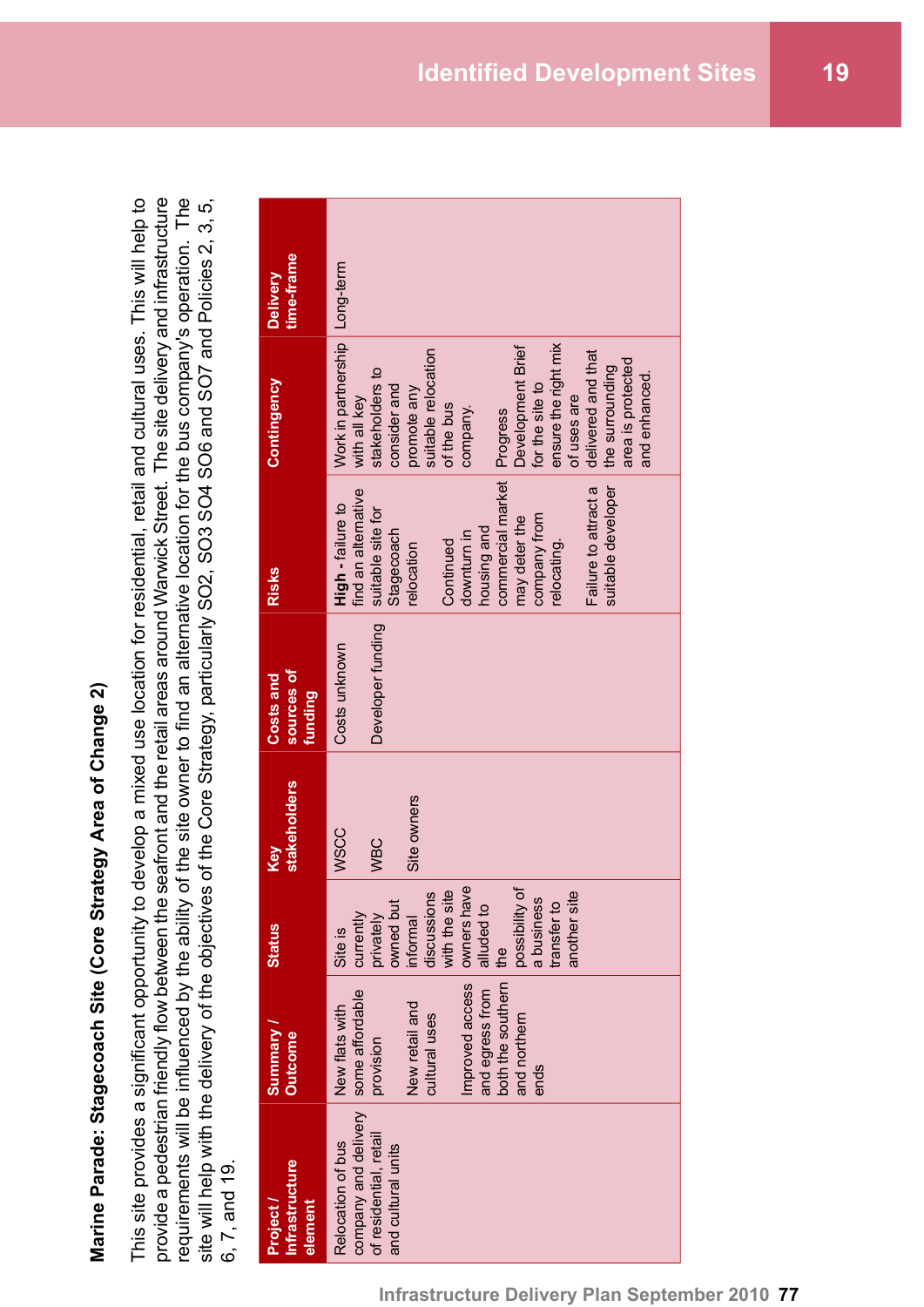Grafton Site (Core Strategy Area of Change 3) **Grafton Site (Core Strategy Area of Change 3)** A strategic town centre development opportunity delivering mixed uses with a focus on entertainment and leisure uses (to create upgrade the Lido, enhance the public realm and promote better pedestrian links between seafront and Montague Street. This site an 'active seafront') together with residential and retail. It presents an opportunity to create a new landmark on the seafront and focus on entertainment and leisure uses (to create new landmark on the seafront and upgrade the Lido, enhance the public realm and promote better pedestrian links between seafront and Montague Street. This site 5 and 7. will help with the delivery of the objectives of the Core Strategy, particularly SO2, SO3, SO3, SO4 and SO6 and Policies 2, 3, an 'active seafront') together with residential and retail. It presents an opportunity to create A strategic town centre development opportunity delivering mixed uses with

| time-frame<br>Delivery                        | Medium-term                                                                                                                                                                                                                                                                                                                                                                                                                                                                                                                                                                                   |
|-----------------------------------------------|-----------------------------------------------------------------------------------------------------------------------------------------------------------------------------------------------------------------------------------------------------------------------------------------------------------------------------------------------------------------------------------------------------------------------------------------------------------------------------------------------------------------------------------------------------------------------------------------------|
| Contingency                                   | brief/masterplan for<br>Produce a more<br><b>Development</b><br>detailed<br>the site                                                                                                                                                                                                                                                                                                                                                                                                                                                                                                          |
| Risks                                         | Failure to attract<br>commercial and<br>Low - Medium<br>downturn in<br>Continued<br>residential<br>a suitable<br>developer<br>market.                                                                                                                                                                                                                                                                                                                                                                                                                                                         |
| sources of<br>Costs and<br>funding            | <b>Funding sources</b><br>Costs - Unknown<br>- developer                                                                                                                                                                                                                                                                                                                                                                                                                                                                                                                                      |
| stakeholders<br>Key                           | Borough Council<br>Southern Water<br>Developer<br>Worthing<br><b>WSCC</b>                                                                                                                                                                                                                                                                                                                                                                                                                                                                                                                     |
| <b>Status</b>                                 | privately to a<br>the site was<br>until a new<br>but is now<br>ownership<br>buyer can<br>be found.<br>Ongoing-<br>back in<br>Council<br>sold                                                                                                                                                                                                                                                                                                                                                                                                                                                  |
| Summary / Outcome                             | potential to accommodate<br>entertainment and leisure<br>local sewerage system to<br>There is an acknowledged<br>developer will be required<br>serve this site. Additional<br>seafront to include new<br>retail units fronting onto<br>to provide for an active<br>development will be on<br>to liaise with Southern<br>lack of capacity in the<br>development and the<br>The site also has the<br>sewerage capacity is<br>therefore required to<br>affordable housing.<br>dwellings including<br>approximately 250<br>Montague Street.<br>The focus of the<br>Water regarding<br>accommodate |
| <b>Infrastructure</b><br>Project /<br>element | residential, leisure,<br>entertainment<br>Delivery of<br>and retail<br>elements                                                                                                                                                                                                                                                                                                                                                                                                                                                                                                               |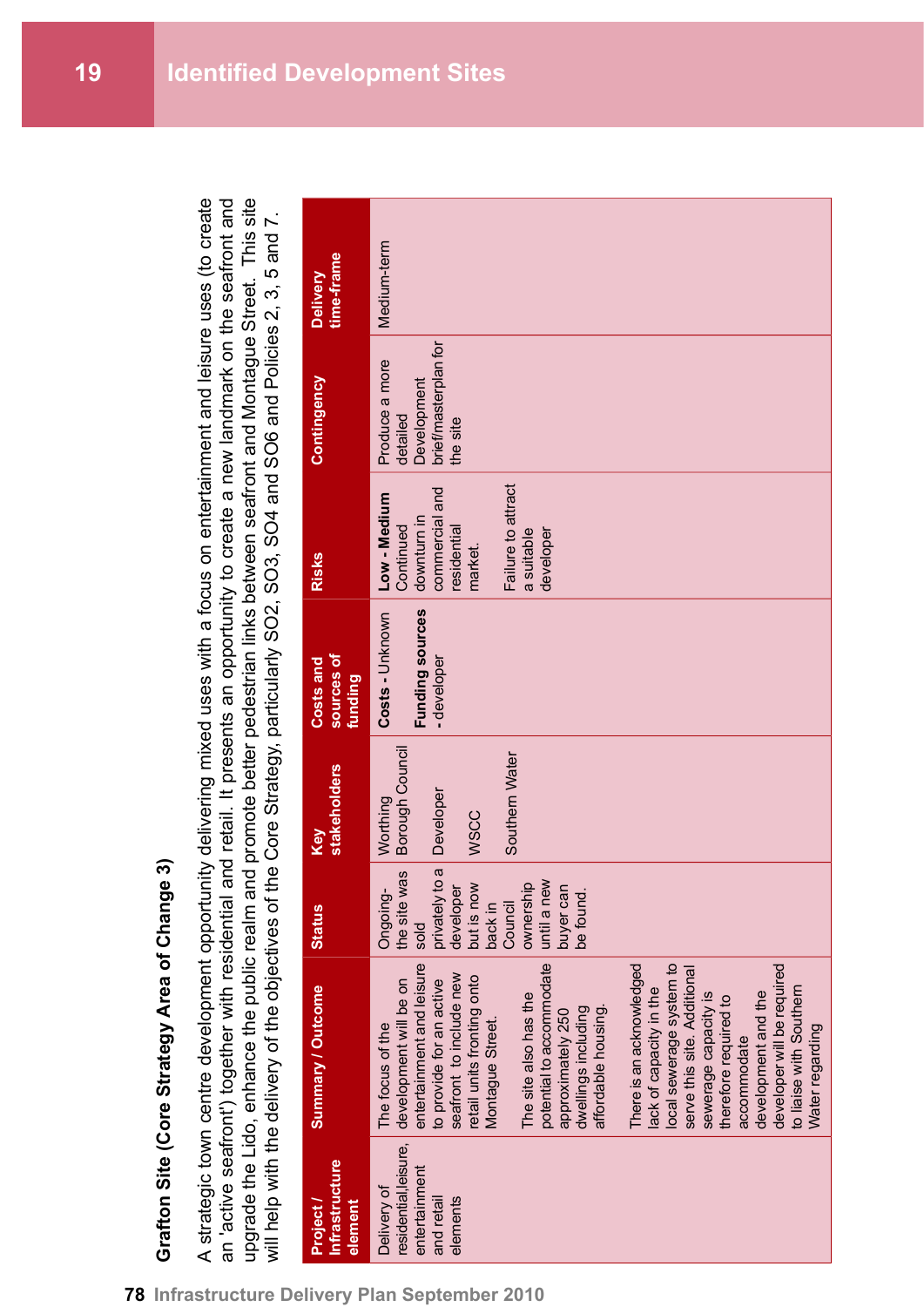| Delivery<br>ime-frame                        |                                                                           |
|----------------------------------------------|---------------------------------------------------------------------------|
| Contingency                                  |                                                                           |
| Risks                                        |                                                                           |
| Costs and<br>sources of<br>funding           |                                                                           |
| stakeholder<br>ම                             |                                                                           |
| <b>Status</b>                                |                                                                           |
| <b>Summary / Outcome</b>                     | connection to the system<br>at the nearest point of<br>adequate capacity. |
| nfrastructure<br>Project /<br><b>slement</b> |                                                                           |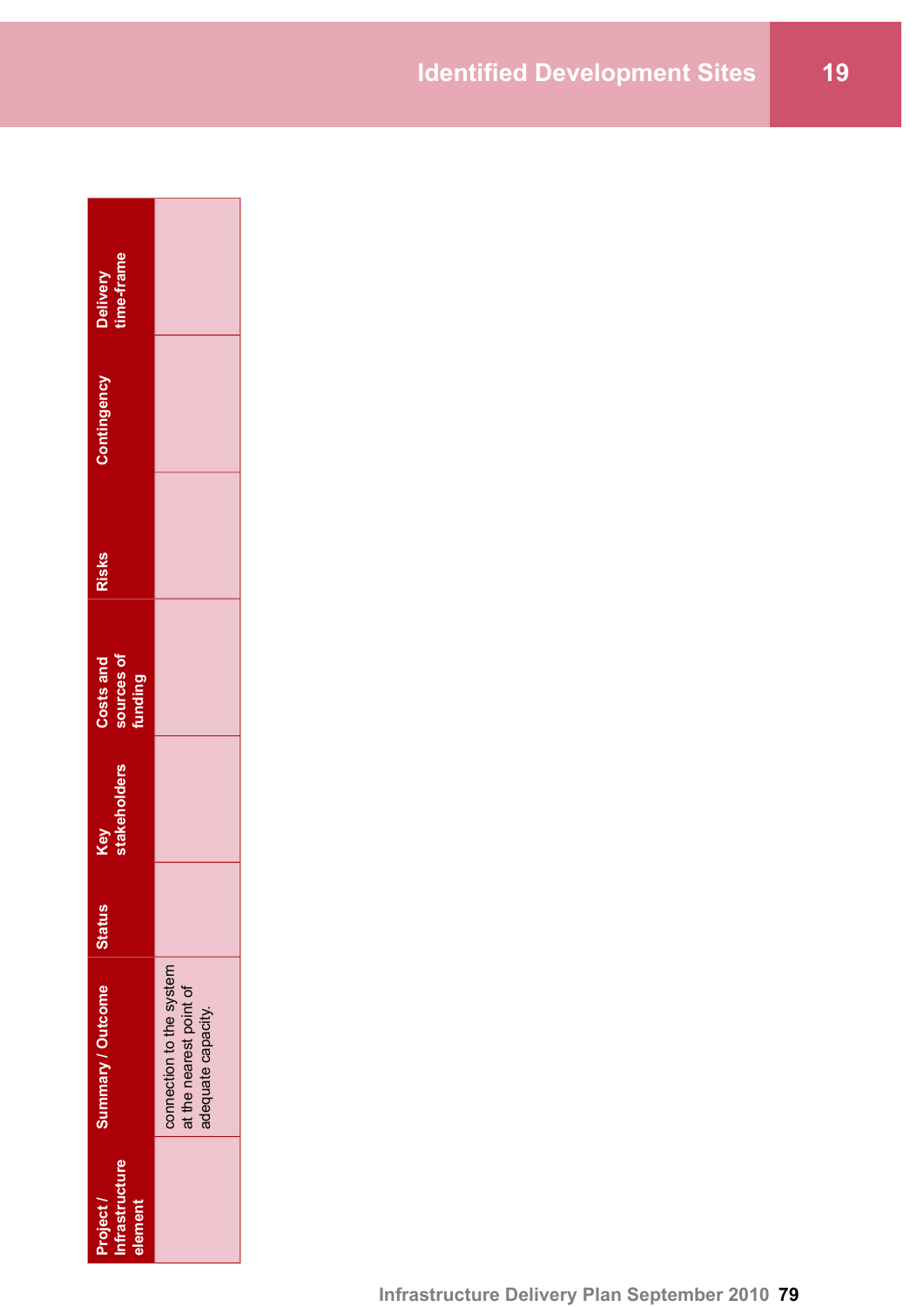also be provided on the site alongside enhanced leisure and entertainment facilities. This site will help in the delivery of the objectives Redevelopment of the Guildbourne Centre and surrounding areas including Union Place South will create a new retail heart. Mixed uses will connect the new retail facilities with the existing shopping area. A total of 250 units including affordable housing could also be provided on the site alongside enhanced leisure and entertainment facilities. This site will help in the delivery of the objectives a new retail heart. Mixed<br><del>Contain to the second</del> A total of 250 units including affordable housing could Redevelopment of the Guildbourne Centre and surrounding areas including Union Place South will create ,10, 16 and 17. ∞ and policies 3, 6, 7, uses will connect the new retail facilities with the existing shopping area.  $\overline{\phantom{0}}$ of the Core Strategy in particular Strategic Objectives 2, 3, 4, 6,

| Summary / Outcome                                                                                                                                                                                                                                                                                 | <b>Status</b>                                                                                     | stakeholders<br>Key | sources of<br>Costs and<br>funding                                                                        | Risks                                                                                                                                                                                                                                    | <b>Contingency</b>                                                                                                                                                                                                                                                                                                                                    | time-frame<br>Delivery |
|---------------------------------------------------------------------------------------------------------------------------------------------------------------------------------------------------------------------------------------------------------------------------------------------------|---------------------------------------------------------------------------------------------------|---------------------|-----------------------------------------------------------------------------------------------------------|------------------------------------------------------------------------------------------------------------------------------------------------------------------------------------------------------------------------------------------|-------------------------------------------------------------------------------------------------------------------------------------------------------------------------------------------------------------------------------------------------------------------------------------------------------------------------------------------------------|------------------------|
| ownership is spread.<br>Uses included residential,<br>before a comprehensive<br>park. The Council owns<br>There are a number of<br>scheme is progressed.<br>need to be addressed<br>Ownership issues will<br>commercial, NCP car<br>Guildbourne centre<br>different uses and<br>the lease for the | Development   WBC / (in<br>has started.<br>published.<br>marketing<br><b>Brief</b><br>$rac{1}{2}$ | Developer           | Most costs will be<br>partnership with) involved with the<br>Funding: private<br>land assembly.<br>sector | High - Biggest risk<br>and difficulty will be<br>the land assembly<br>sale of the existing<br>A buyoant market<br>different uses and<br>is needed for the<br>with an array of<br>residential and<br>commercial<br>properties.<br>owners. | Development Brief<br>flexible enough to<br>Continue to work<br>time-consuming<br>assumptions so<br>with partners to<br>needed but this<br>comprehensive<br>development is<br>ensure scheme<br>resort as it is a<br>should be last<br>ensure that a<br>CPO may be<br>/ contribution<br>that they are<br>delivered.<br>process.<br>Update<br>viability. | Medium / Long-<br>term |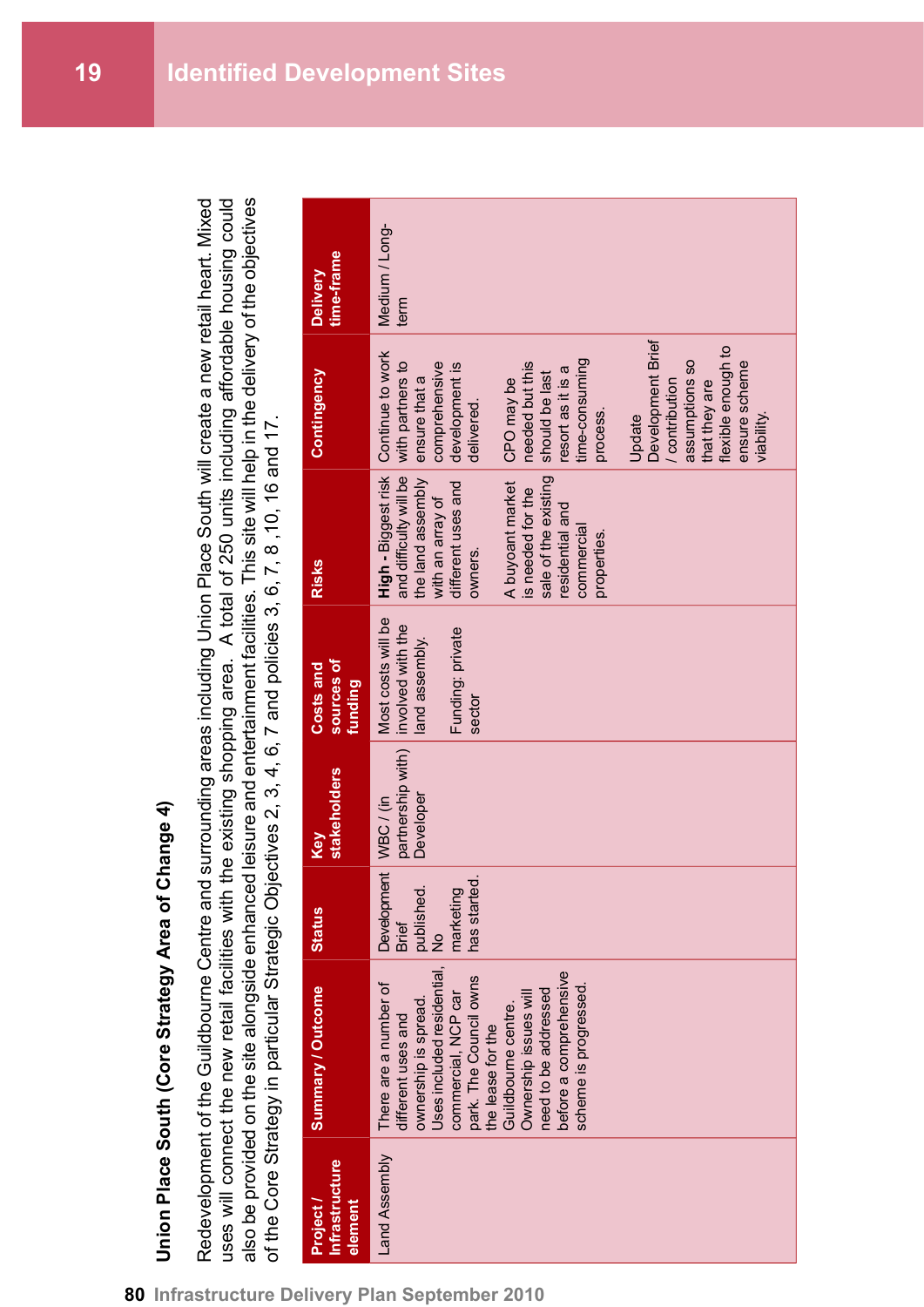| time-frame<br>Delivery                        |                                                                                                                                                                                                                                                                                                                          |
|-----------------------------------------------|--------------------------------------------------------------------------------------------------------------------------------------------------------------------------------------------------------------------------------------------------------------------------------------------------------------------------|
| Contingency                                   | arrangements and<br>delivered and that<br>ad-hoc' basis that<br>Continue to work<br>would jeopardise<br>Ensure schemes<br>with partners to<br>comprehensive<br>development is<br>forward on an<br>ensure that a<br>the long-term<br>do not come<br>enhanced.<br>inks are<br>strategy.<br>access                          |
| Risks                                         | town centre are an<br>with the rest of the<br>integral part of the<br>would just shift and<br>moved to the new<br>Without them the<br>pedestrian links<br>new retail core.<br>focus of the A1<br>vacancies from<br>shopping area<br>shops having<br>certain areas<br>would have<br>Low - The<br>retail core.<br>numerous |
| sources of<br>Costs and<br>funding            | Funding: Section<br>Possible national<br>Projects funding<br>Regeneration<br>106 money $/$                                                                                                                                                                                                                               |
| stakeholders<br>Key                           | WBC/WSCC<br>Developer                                                                                                                                                                                                                                                                                                    |
| <b>Status</b>                                 |                                                                                                                                                                                                                                                                                                                          |
| Summary / Outcome                             | Pedestrian links / The pedestrian links are<br>shopping area. Without<br>these the development<br>would be a stand-alone<br>new retail core with the<br>needed to connect the<br>rest of the Primary<br>development.                                                                                                     |
| <b>Infrastructure</b><br>Project /<br>element | Public Realm                                                                                                                                                                                                                                                                                                             |

## **Identified Development Sites 19**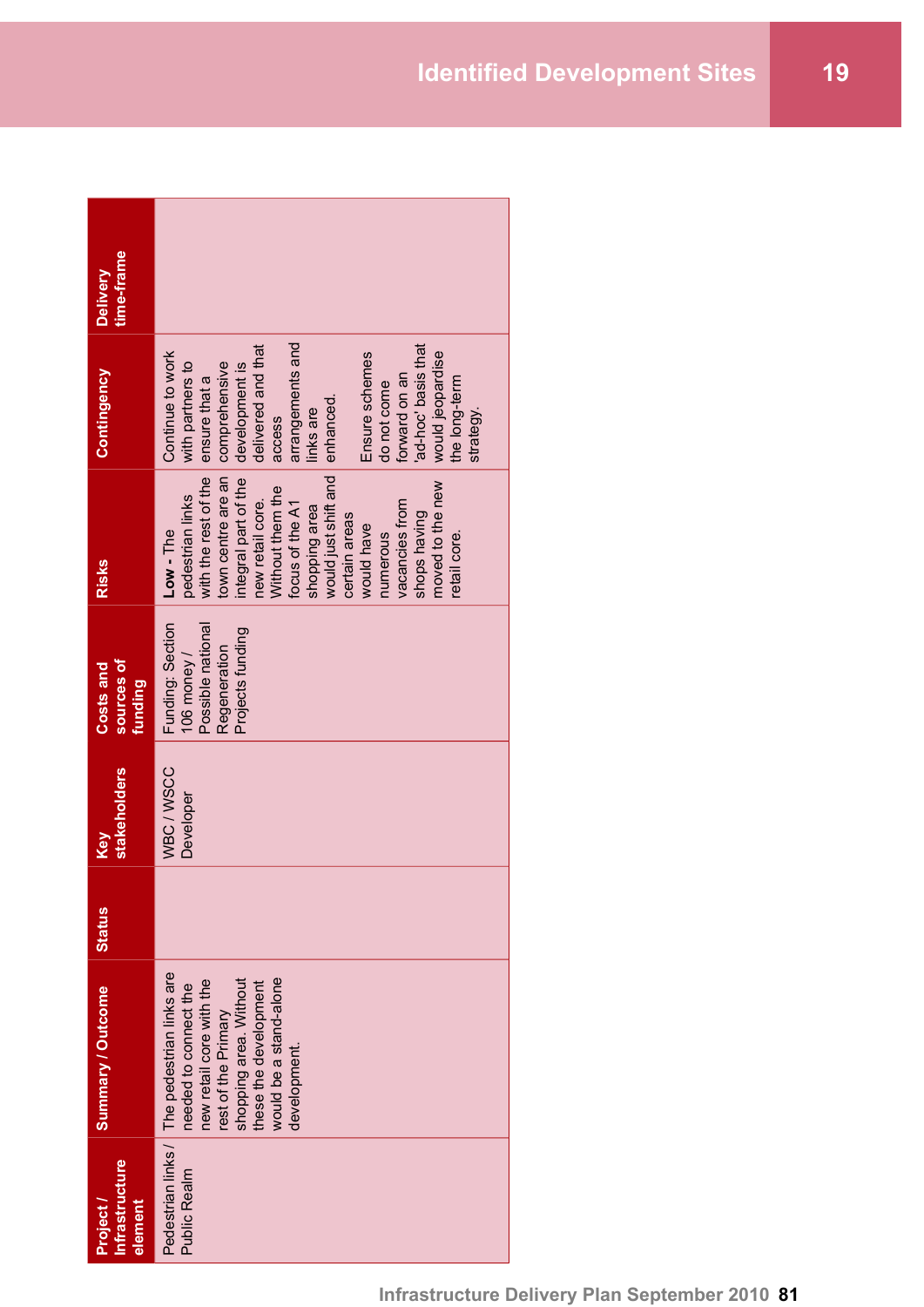Teville Gate: (Core Strategy Area of Change 5) **Teville Gate: (Core Strategy Area of Change 5)** A major mixed use site in a sustainable location. The area is part of the main gateway into the town centre and has been in need a Multiplex Transport sustainable location. The area is part of the main gateway into the town centre and has been in need infrastructure improvements will be essential in order to cater for extra traffic and people movements. This site will help with the bowling alley. The site is edge of town centre but it will provide good linkages into the central areas. of regeneration for many years. The main development will comprise of residential, commercial and leisure uses, including delivery of the objectives of the Core Strategy, particularly SO4, SO5 and SO6 and Policies 3,7,11,16,17 and 19. delivery of the objectives of the Core Strategy, particularly SO4, SO5 and SO6 and Policies 3,7,11,16,17 and 19. A major mixed use site in ത cinema and

| time-frame<br>Delivery             |         | Medium-term                                                                                                                                                                                                                                                                                                                                                                                                                      |
|------------------------------------|---------|----------------------------------------------------------------------------------------------------------------------------------------------------------------------------------------------------------------------------------------------------------------------------------------------------------------------------------------------------------------------------------------------------------------------------------|
|                                    |         |                                                                                                                                                                                                                                                                                                                                                                                                                                  |
| Contingency                        |         | Development Brief<br>viable and that this<br>that the scheme is<br>/ consider the mix<br>of uses to ensure<br>key regeneration<br>site is 'unlocked'.                                                                                                                                                                                                                                                                            |
| Risks                              |         | economically viable<br>Medium - Continual<br>Costs too high to<br>housing market.<br>downturn in the<br>make the site                                                                                                                                                                                                                                                                                                            |
| sources of<br>Costs and            | funding | Developer funding<br>Costs unknown at<br>present and not<br>committed                                                                                                                                                                                                                                                                                                                                                            |
| stakeholders<br>Key                |         | Southern Water<br>Developer<br><b>WSCC</b><br><b>WBC</b>                                                                                                                                                                                                                                                                                                                                                                         |
| <b>Status</b>                      |         | application is<br>imminent to<br>develop the<br>Planning<br>site                                                                                                                                                                                                                                                                                                                                                                 |
| Summary<br><b>Outcome</b>          |         | acknowledged lack<br>system to serve this<br>sewerage capacity<br>esidential units to<br>include affordable<br>landscaped areas<br>the developer will<br>development and<br>of capacity in the<br>cinema, bowling<br>alley, hotel and<br>local sewerage<br>site. Additional<br>accommodate<br>New multiplex<br>Approx 250+<br>with artwork<br>There is an<br>is therefore<br>Paved and<br>etail uses.<br>required to<br>housing. |
| <b>Infrastructure</b><br>Project / | element | Delivery of a mix of<br>uses to regenerate<br>the site - to include<br>public art / realm,<br>housing, leisure,<br>retail.                                                                                                                                                                                                                                                                                                       |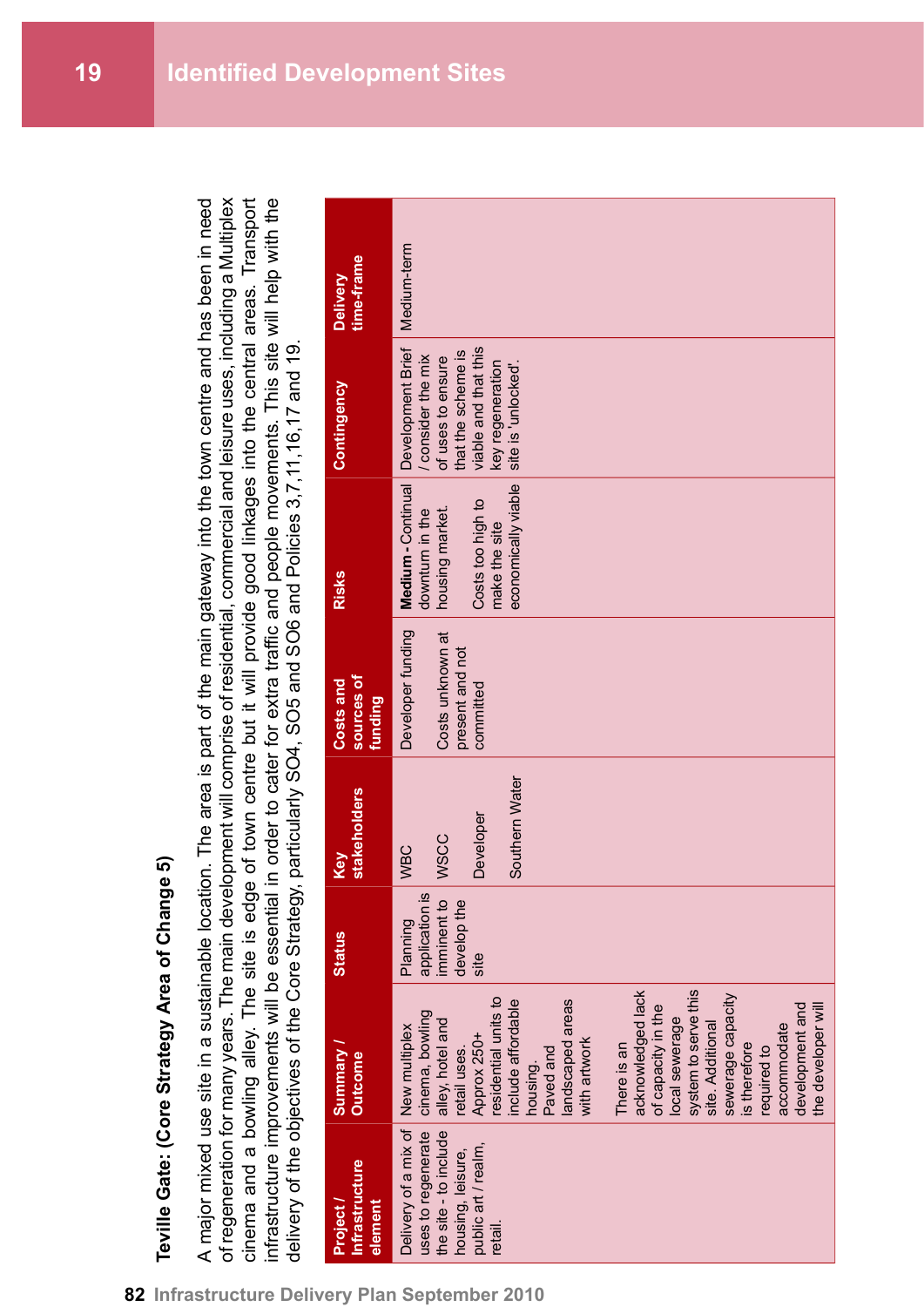| time-frame<br><b>Delivery</b>                 |                                                                                                                                           |                                                                                                                                                                                                                                                                       |
|-----------------------------------------------|-------------------------------------------------------------------------------------------------------------------------------------------|-----------------------------------------------------------------------------------------------------------------------------------------------------------------------------------------------------------------------------------------------------------------------|
| <b>Contingency</b>                            |                                                                                                                                           | schemes to ensure<br>critical elements are<br>Prioritise transport<br>delivered.                                                                                                                                                                                      |
| Risks                                         |                                                                                                                                           | AQMA and need for<br>insufficient funding<br>through monitoring<br>transport package.<br>deterioration of air<br>elements of the<br>identification of<br>Low - Potential<br>quality. May<br>to deliver all<br>mitigation.<br>Medium -<br>additional<br>result in      |
| sources of<br>Costs and<br>funding            |                                                                                                                                           | Developer funding<br>Costs unknown at<br>committed - other<br>present and not<br>opportunities<br>funding                                                                                                                                                             |
| stakeholders<br>Key                           |                                                                                                                                           | Developer<br><b>WSCC</b><br>WBC                                                                                                                                                                                                                                       |
| <b>Status</b>                                 |                                                                                                                                           | application is<br>imminent to<br>develop the<br><b>Planning</b><br>site                                                                                                                                                                                               |
| Summary /<br><b>Outcome</b>                   | be required to liaise<br>adequate capacity.<br>connection to the<br>Water regarding<br>nearest point of<br>with Southern<br>system at the | Improvements to<br>A24 / Newlands Rd,<br>other local junctions<br>and potentially the<br>links. Upgrade the<br>shelters and cycle<br>controlled junction<br>Improvements to:<br>Teville Rd foot<br>crossing. Signal<br>onto Teville Rd<br>bus services/<br>underpass. |
| <b>Infrastructure</b><br>Project /<br>element |                                                                                                                                           | Comprehensive<br>improvements<br>package of<br>transport                                                                                                                                                                                                              |

## **Identified Development Sites 19**

 $\mathcal{L}(\mathcal{A})$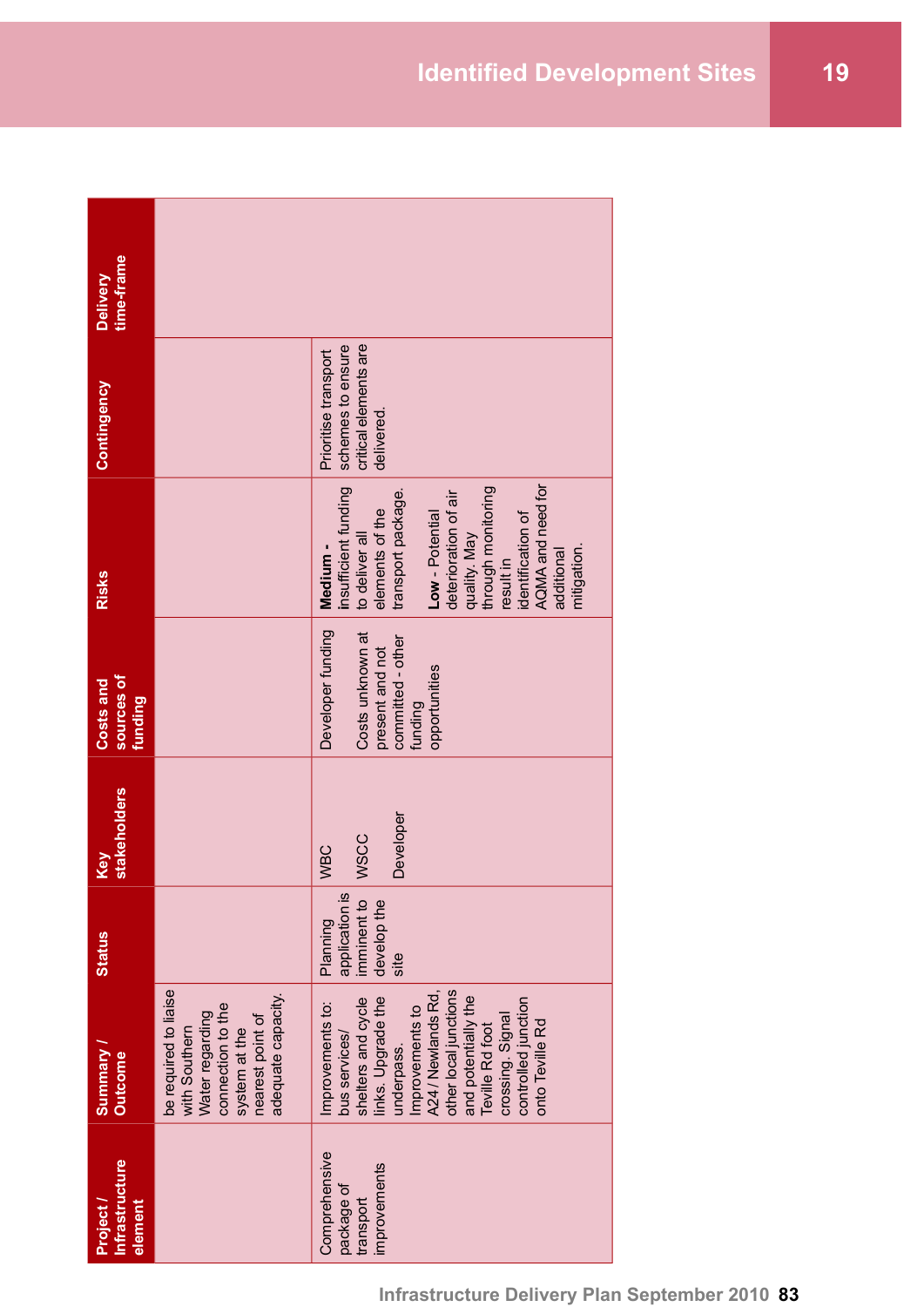Newland Street Superstore Site (Core Strategy Area of Change 6) **Newland Street Superstore Site (Core Strategy Area of Change 6)** This site forms part of the northern gateway into the town. The superstore has a large car park of which the eastern part could be improvements and pedestrian/cycle links with Teville Gate and the wider area. This site will help in the delivery in the objectives of developed. The site has potential for mixed use development incorporating office and residential uses and deliver environmental Teville Gate and the wider area. This site will help in the delivery in the objectives of large car park of which the eastern part could be developed. The site has potential for mixed use development incorporating office and residential uses and deliver environmental 8 and 16. and policies 3, 6, 7, This site forms part of the northern gateway into the town. The superstore has  $\overline{\phantom{0}}$ the Core Strategy in particular Strategic Objectives 3, 4, 6, improvements and pedestrian/cycle links with

| time-frame<br>Delivery                        | Medium-term                                                                                                                                                                                                                                                                                    |
|-----------------------------------------------|------------------------------------------------------------------------------------------------------------------------------------------------------------------------------------------------------------------------------------------------------------------------------------------------|
| <b>Contingency</b>                            | development as<br>part of Gateway<br>Project. Wider<br>working. Future<br>project brief.<br>Partnership                                                                                                                                                                                        |
| Risks                                         | Low - if extension<br>reducing likelihood<br>of part of car park.<br>through monitoring<br>deterioration of air<br>separately, risk of<br>of redevelopment<br>AQMA and need<br>Low - Potential<br>identification of<br>quality. May<br>for additional<br>developed<br>result in<br>mitigation. |
| sources of<br>funding                         | Private                                                                                                                                                                                                                                                                                        |
| Key stakeholders Costs and                    | <b>Developer</b>                                                                                                                                                                                                                                                                               |
| <b>Status</b>                                 | (April 2010).<br>expected in<br>has been<br>application<br>Planning<br>received                                                                                                                                                                                                                |
| Summary / Outcome                             | Retail extension   Extension of superstore                                                                                                                                                                                                                                                     |
| <b>Infrastructure</b><br>Project /<br>element |                                                                                                                                                                                                                                                                                                |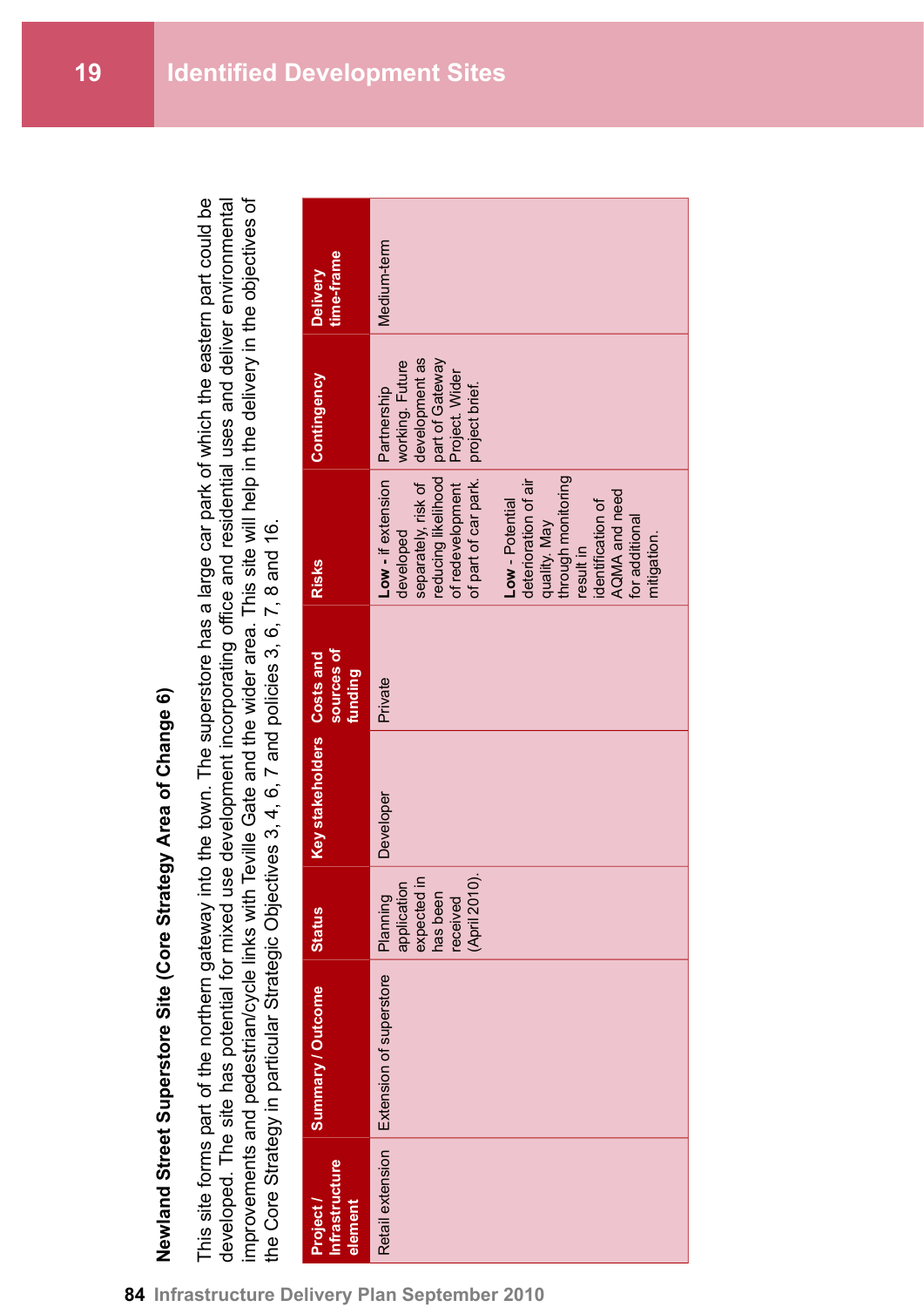British Gas Site: Lyndhurst Road (Core Strategy Area of Change 7) **Lyndhurst Road (Core Strategy Area of Change 7) British Gas Site:**

The site has potential for mixed residential use development including affordable housing. This site will help in the delivery of the objectives of the Core Strategy in particular Strategic Objectives 1, 2, 4, 6, The site has potential for mixed residential use development including affordable housing. This site will help in the delivery of the<br>objectives of the Core Strategy in particular Strategic Objectives 1, 2, 4, 6, 7 and pol and policies 7, 8, 10 and 16.

| <b>Infrastructure</b><br>Project /<br>element | <b>Summary / Outcome</b>                                                                                                        | <b>Status</b>                                                            | stakeholders<br>Key       | sources of<br>Costs and<br><b>funding</b>     | Risks                                                                                                    | <b>Contingency</b>                                                                                                     | time-frame<br><b>Delivery</b> |
|-----------------------------------------------|---------------------------------------------------------------------------------------------------------------------------------|--------------------------------------------------------------------------|---------------------------|-----------------------------------------------|----------------------------------------------------------------------------------------------------------|------------------------------------------------------------------------------------------------------------------------|-------------------------------|
| mitigation works<br>Environmental             | mitigation measures as<br>contaminated and will<br>Site is likely to be<br>investigation and<br>require further<br>appropriate. | yet. Some of<br>application<br>the site stil<br>in use.<br>$\frac{1}{2}$ | WBC/Developer   Developer |                                               | remediation works<br>Low - Cost of<br>is excessive                                                       | ensure flexibility of<br>other elements of<br>exploring options<br>the development<br>The council will<br>and consider | Medium-term                   |
| Transport and<br>Highways                     | access will be required.<br>suitable access to the<br>There currently is no<br>addresses adequate<br>site. A solution that      | yet. Some of<br>application<br>the site stil<br>in use.<br>$\frac{1}{2}$ | WBC/WSCC                  | Developer + other<br>opportunities<br>funding | and land assembly   infrastructure tariff.<br>Medium - Cost<br>issues for new<br>access are<br>excessive | through future<br>yinnumuc                                                                                             |                               |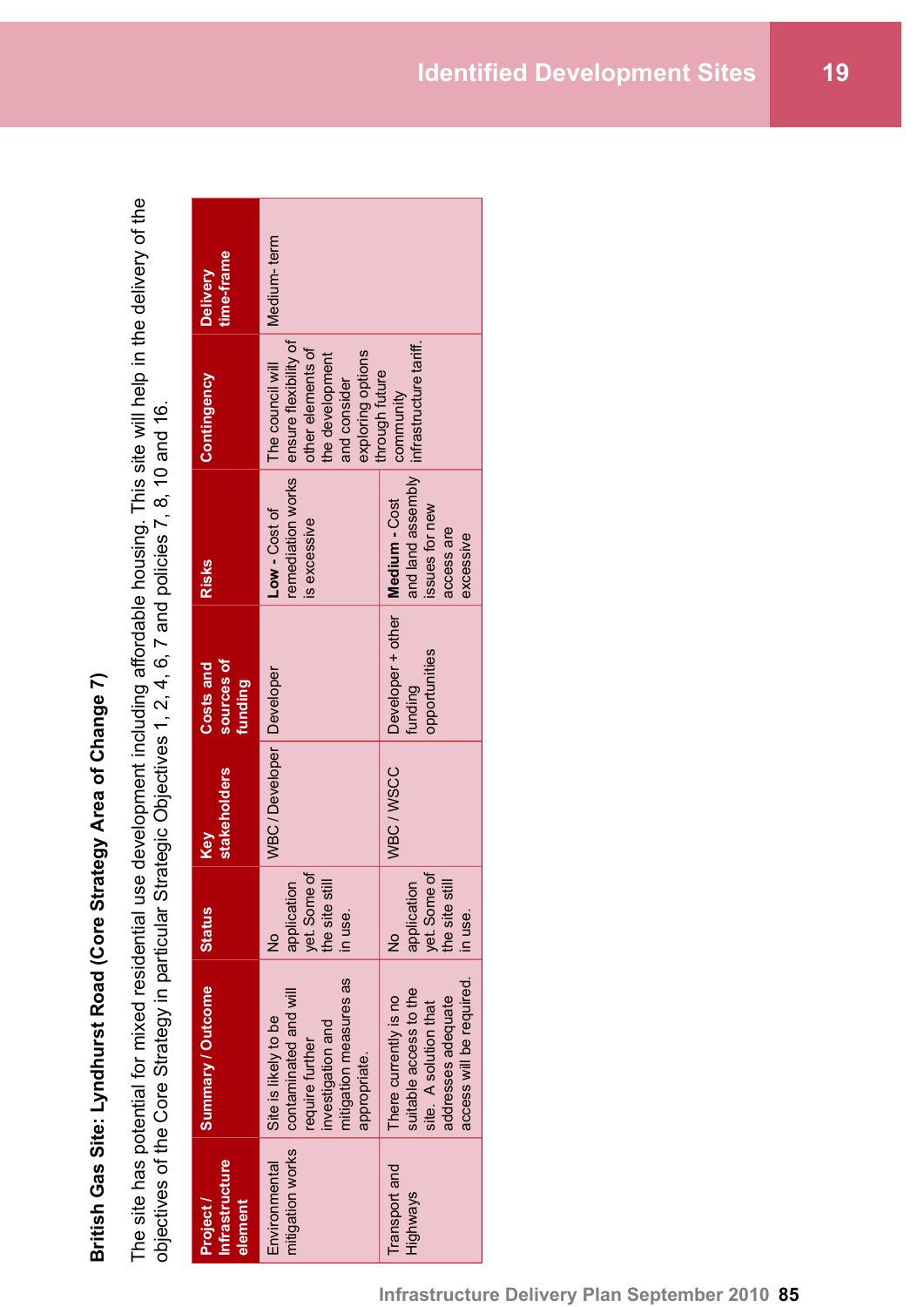Land Adjacent to Martletts Way (Core Strategy Area of Change 8) **Way (Core Strategy Area of Change 8) Land Adjacent to Martletts**

contributing to the mix of homes. The evidence base continues to support this site for employment uses with the potential to deliver the land ownership status it is considered that the way forward is through the production of a master plan that would consider access of all three land areas. This site will help with the delivery of the objectives of the Core Strategy, particularly SO3 and SO4 SO5 and contributing to the mix of homes. The evidence base continues to support this site for employment uses with the potential to deliver in the region of 40-50,000 square feet of new employment floorspace. Given the planning history on this site, the physical constraints, solutions and the position and quantum of land uses. Residential uses will assist in funding highway improvements for the benefit solutions and the position and quantum of land uses. Residential uses will assist in funding highway improvements for the benefit<br>A all throe long crease. This site will halo with the delivery of the schiedition of the Ch sustainable economy and in the region of 40-50,000 square feet of new employment floorspace. Given the planning history on this site, the physical constraints, master plan that would consider access of all three land areas. This site will help with the delivery of the objectives of the Core Strategy, particularly SO3 and SO4 SO5 and ത mixed use employment and residential helping to deliver the land ownership status it is considered that the way forward is through the production of ത The site presents an opportunity to deliver 3 and 7. Policies

| time-frame<br>Delivery                 | Medium-term                                                                                                                                                                                                                                                   |
|----------------------------------------|---------------------------------------------------------------------------------------------------------------------------------------------------------------------------------------------------------------------------------------------------------------|
|                                        |                                                                                                                                                                                                                                                               |
| <b>Contingency</b>                     | brief/masterplan for the<br>Early collaboration with<br>Reconsideration of the<br>appropriate mix of uses<br>address the issues.<br>Early production of<br>Development<br>to ensure viability.<br>lead agencies to<br>Prolong delivery<br>timescale.<br>site. |
| Risks                                  | Medium-failure to<br>Lack of developer<br>working between<br>get collaborative<br>the three land<br>owners.<br>interest.                                                                                                                                      |
| Sources of<br>Costs and<br>funding     | Unknown                                                                                                                                                                                                                                                       |
| Key stakeholders                       | Worthing Borough<br>Council (WBC),<br>County Council<br>Land Owners,<br>West Sussex<br>(WSCC)                                                                                                                                                                 |
| <b>Status</b>                          | <b>Ongoing</b>                                                                                                                                                                                                                                                |
| <b>Summary / Outcome</b>               | area. A comprehensive<br>ownerships which has<br>The site is in multiple<br>deliverability of this<br>solution is required.<br>affected the                                                                                                                   |
| Infrastructure<br>Element<br>Project / | Land assembly                                                                                                                                                                                                                                                 |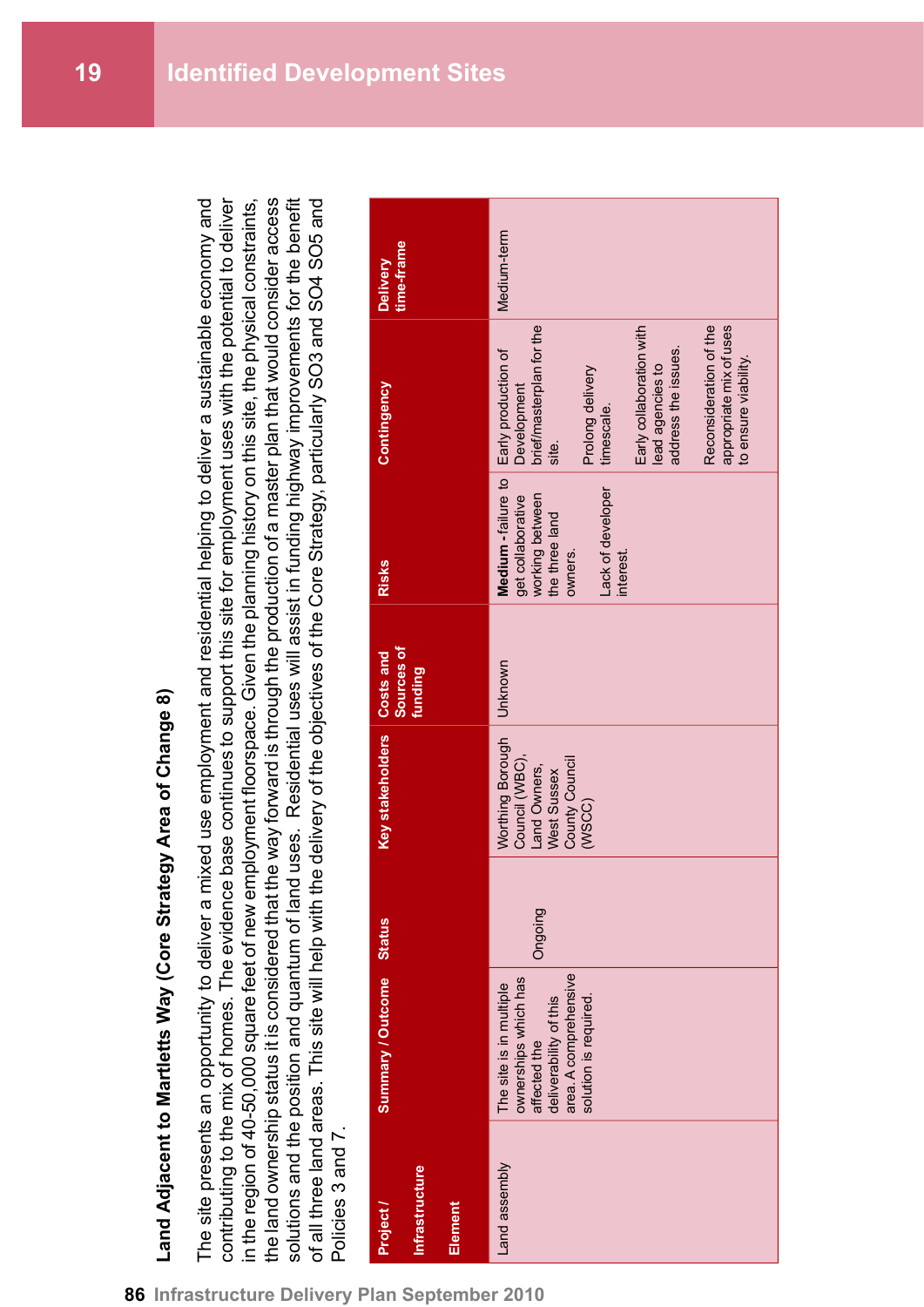| <b>Infrastructure</b><br>Element<br>Project / | Summary / Outcome                                                                                                                                                   | <b>Status</b> | Key stakeholders       | Sources of<br>Costs and<br>funding | Risks                                                              | Contingency                                                                                                                                    | time-frame<br>Delivery |
|-----------------------------------------------|---------------------------------------------------------------------------------------------------------------------------------------------------------------------|---------------|------------------------|------------------------------------|--------------------------------------------------------------------|------------------------------------------------------------------------------------------------------------------------------------------------|------------------------|
| Highways and<br>transport                     | arrangements are not<br>ideal and options are<br>issues requires land<br>limited. The access<br>The current access<br>ownership to be<br>uses and land<br>resolved. | Ongoing       | <b>WSCC, Developer</b> | <b>Unknown</b>                     | adequately address<br>Medium-failure to<br>access issues.          | brief/masterplan for the<br>Early collaboration with<br>to address the issues.<br>Early production of<br>lead agencies<br>Development<br>site. |                        |
| mitigation works<br>Environmental             | mitigation measures as<br>contaminated. This will<br>Site is likely to be<br>investigation and<br>require further<br>appropriate.                                   | Ongoing       | Developers,            | Unknown                            | issues are worse<br>-Contamination<br>than expected.<br><b>NOT</b> | development in spite of<br>reconsideration of land<br>uses to enable a viable<br>any 'abnormal' costs.<br>As above and                         |                        |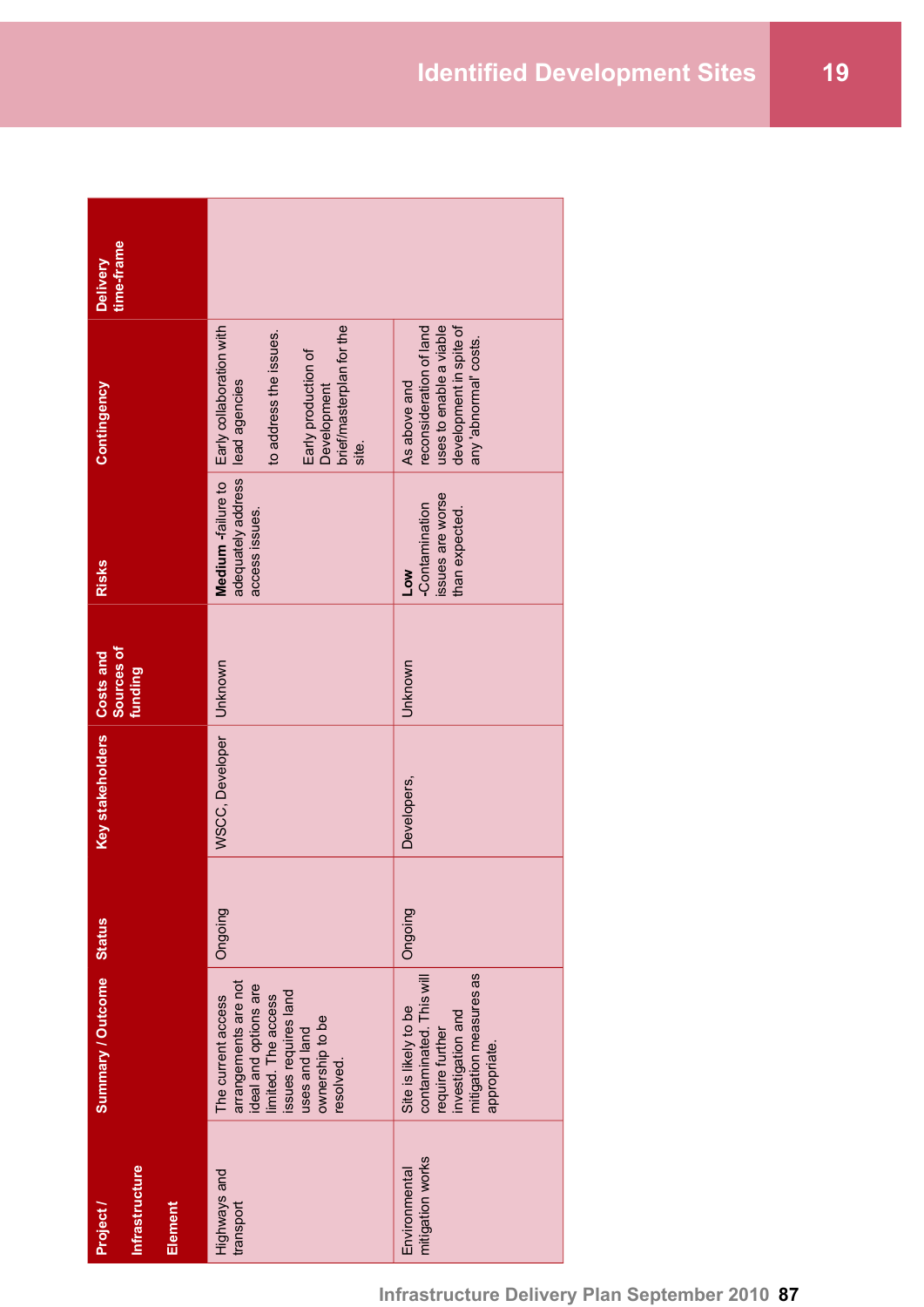The Warren: Hill Barn Lane (Core Strategy Area of Change 9) **Warren: Hill Barn Lane (Core Strategy Area of Change 9)**

This is an existing employment site in This is an existing employment site in a prominent location which offers an opportunity to improve the employment offer for the prominent location which offers an opportunity to improve the employment offer for the town. This is ത large site covering 8.7 hectares and contains 121,500 sq ft of floorspace. The property is on the market on both afreehold and leasehold basis. The evidence base suggests that the site is likely to be more suitable for multiple occupation rather freehold and leasehold basis. The evidence base suggests that the site is likely to be more suitable for multiple occupation rather than by ത single occupier or complete redevelopment. Where a comprehensive refurbishment of the existing B1 buildings is not financially viable financially viable a mixed use office led solution would be considered with other employment generation uses. This site will help mixed use office led solution would be considered with other employment generation uses. This site will help with the delivery of the objectives of the Core Strategy, particularly SO3, SO5 and SO7 and Policy with the delivery of the objectives of the Core Strategy, particularly SO3, SO5 and SO7 and Policy 3 and Policy 19. and Policy 19.

| Infrastructure<br>Project /<br>element | Summary / Outcome                                                                                                                                                                                                                                                                                 | <b>Status</b>                                              | Key stakeholders                                                                                                | Costs and sources<br>of funding | Risks                                                                                                                                                                                                          | Contingency                                                                                                                                                                  | time-frame<br>Delivery |
|----------------------------------------|---------------------------------------------------------------------------------------------------------------------------------------------------------------------------------------------------------------------------------------------------------------------------------------------------|------------------------------------------------------------|-----------------------------------------------------------------------------------------------------------------|---------------------------------|----------------------------------------------------------------------------------------------------------------------------------------------------------------------------------------------------------------|------------------------------------------------------------------------------------------------------------------------------------------------------------------------------|------------------------|
| highway issues<br>Transport and        | require a 'greener' transport<br>Lodge that may be affected<br>issues on the A24/A27 will<br>potential of the site. There<br>solution to maximise the<br>Current road congestion<br>and there may also be<br>is an AQMA at Grove<br>impact upon another<br>Downlands Parade.<br>potential AQMA at | Ongoing                                                    | Highways Agency,   Unknown<br>County<br>Council,Worthing<br>Borough Council<br>West Sussex<br><b>Developers</b> |                                 | major infrastructure<br>level of traffic is not<br>acceptable without<br>improvements that<br>Even with a 'green<br>transport plan' the<br>reuse of this site<br>Low / Medium -<br>could make the<br>unviable. | of uses and provide<br>to reassess the mix<br>a more sustainable<br>Development Brief<br>Production of a<br>alternative.                                                     | Short / Medium-term    |
| Employment                             | smaller units/business park.   currently<br>Single occupier or mix of                                                                                                                                                                                                                             | vacant and<br>The site is<br>marketed.<br>Ongoing<br>being | Developers, WBC                                                                                                 | Unknown                         | ack of developer<br>generating uses.<br>Low / Medium -<br>employment<br>interest in                                                                                                                            | this could potentially<br>Development Brief.<br>include educational<br>mixed use solution<br>o ensure viability,<br>and leisure uses.<br>Consideration of<br>Production of a |                        |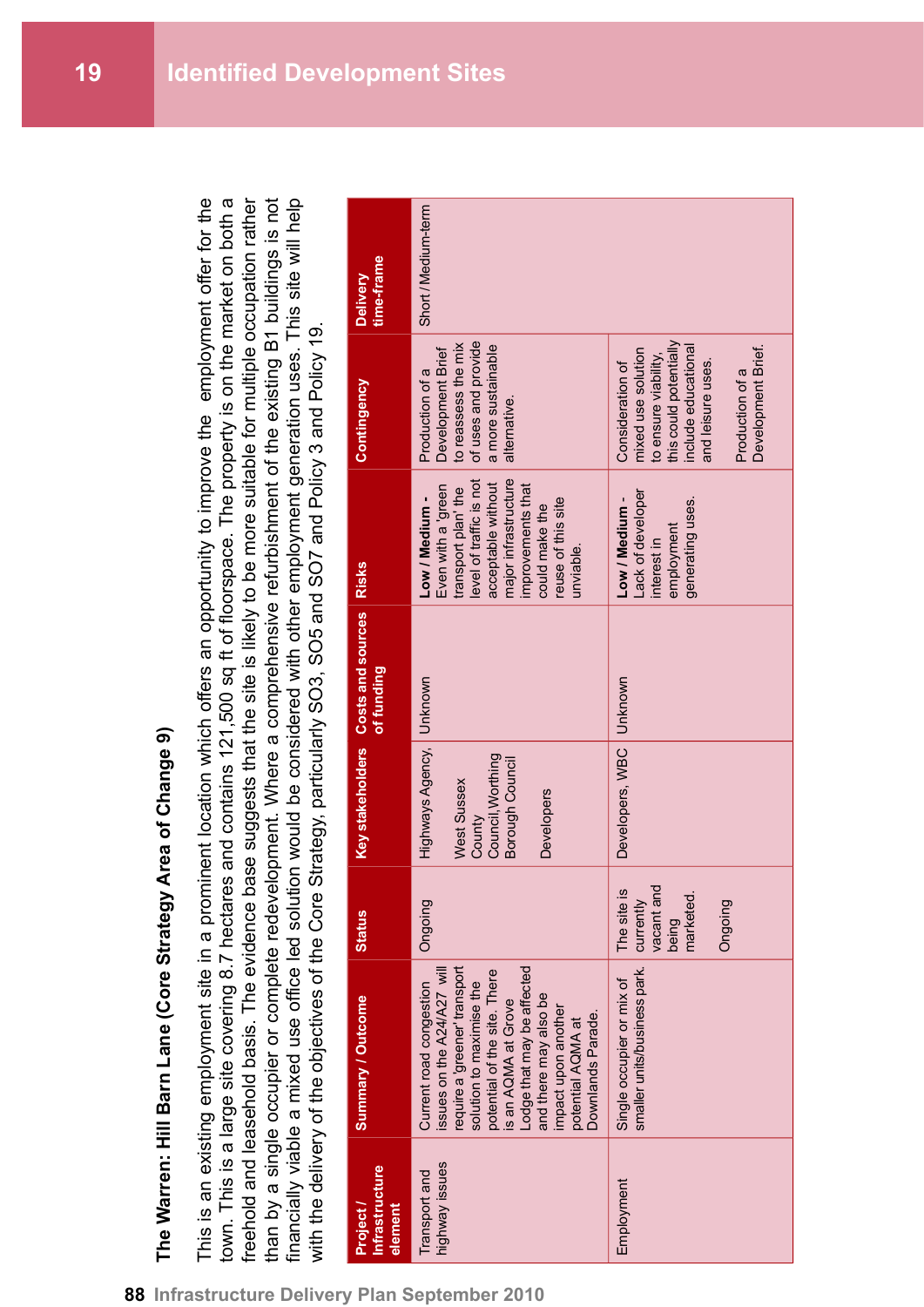The Strand (Core Strategy Area of Change 10) **The Strand (Core Strategy Area of Change 10)**

encompasses Worthing college and the former Lloyd's TSB building at the Causeway. The main opportunities for change focus on these two sites which have the ability to deliver significant urban regeneration and renewal in this part of the town. This site will mix of housing, commercial and supporting community uses in area that Worthing college and the former Lloyd's TSB building at the Causeway. The main opportunities for change focus on these two sites which have the ability to deliver significant urban regeneration and renewal in this part of the town. This site will 8 and 10. help with the delivery of the objectives of the Core Strategy, particularly SO3, SO4, SO5 and SO6 and Policies 2, 3, 7,  $\mathbf \sigma$  regeneration opportunity with aThis site presents encompasses

| <b>Infrastructure</b><br>Project<br>element | Summary / Outcome                                                                                                                                                                                                                                                                                                                                                                                                                                                                                          | <b>Status</b>                                                                                                                                                                                                                                                                                                                                                                             | stakeholders<br>Key                                                                                                                                                                                                       | sources of<br>Costs and<br>funding                                                                                                                                                                                                                                                | Risks                                                                                                                                                                                            | <b>Contingency</b>                 | time-frame<br>Delivery |
|---------------------------------------------|------------------------------------------------------------------------------------------------------------------------------------------------------------------------------------------------------------------------------------------------------------------------------------------------------------------------------------------------------------------------------------------------------------------------------------------------------------------------------------------------------------|-------------------------------------------------------------------------------------------------------------------------------------------------------------------------------------------------------------------------------------------------------------------------------------------------------------------------------------------------------------------------------------------|---------------------------------------------------------------------------------------------------------------------------------------------------------------------------------------------------------------------------|-----------------------------------------------------------------------------------------------------------------------------------------------------------------------------------------------------------------------------------------------------------------------------------|--------------------------------------------------------------------------------------------------------------------------------------------------------------------------------------------------|------------------------------------|------------------------|
| <b>Worthing College</b><br>/ Education      | allow for the reinvestment<br>the educational facilities<br>facilities required for the<br>current site or relocated<br>in and enhancement of<br>The key objective is to<br>provided either on the<br>development that will<br>Consideration will be<br>given to the need for<br>offered. This will be<br>secure an enabling<br>opportunity to bring<br>forward a choice of<br>housing including<br>affordable housing.<br>community/health<br>The site has the<br>development<br>elsewhere.<br>additional | the<br>Le<br>To meet the<br>objective of<br><u>ღ</u><br>has already<br>$\overline{5}$<br>educational<br>educational<br>facilities for<br>permission<br>necessary<br>investment<br>need to be<br>enable the<br>alternative<br>improved<br>Worthing<br>reviewed<br>provision.<br><b>Planning</b><br>College th<br>future of t<br>including<br>in future<br>capacity<br>uses to<br>site will | <b>Borough Council</b><br>College, funding<br>replace 'Building<br>County Council<br>Schools for the<br>Learning Skills<br>mechanism to<br>West Sussex<br>(WSCC),<br>Worthing<br>Worthing<br>Council<br>future',<br>(WBC) | Developers, other<br>College is currently<br>awarded £225,000<br>In September 2010<br>education, Registered<br>finalising plans for<br>Social Landlords<br>opportunities for<br>the College was<br>in Government<br>funding - the<br>how it will be<br>funding<br>(RSL)<br>spent. | Continual downturn<br>additional external<br>edevelopment of<br>funding to secure<br>Failure to secure<br>Failure to secure<br>in the housing<br>development.<br>enabling<br>market.<br>college. | development brief<br>Production of | Medium-Long            |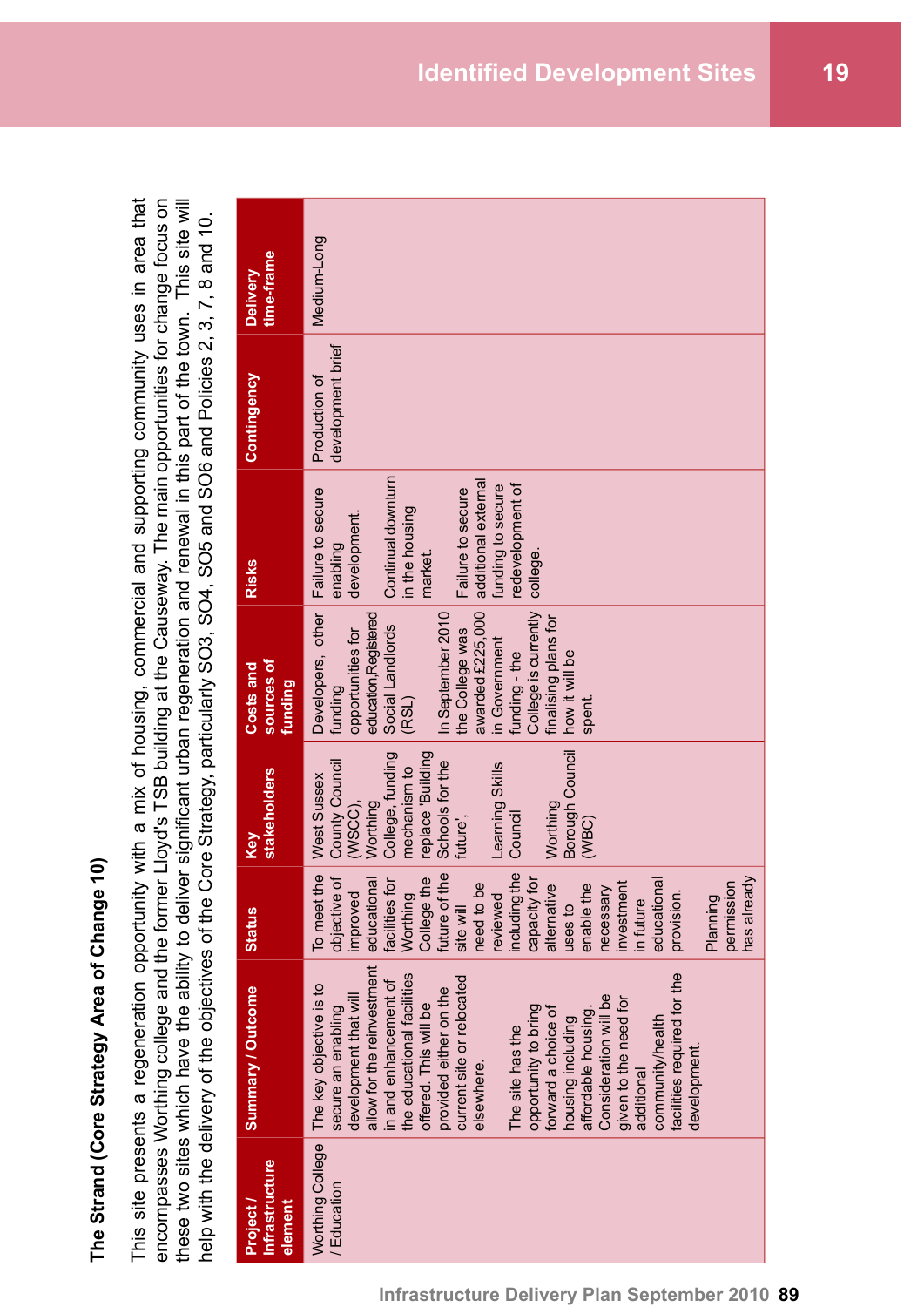| time-frame<br><b>Delivery</b>        |                                                                                                                                                                          |                                                                                                                                                                                                                                                         |
|--------------------------------------|--------------------------------------------------------------------------------------------------------------------------------------------------------------------------|---------------------------------------------------------------------------------------------------------------------------------------------------------------------------------------------------------------------------------------------------------|
| Contingency                          |                                                                                                                                                                          | regeneration of this<br>review appropriate<br>Reconsideration of<br>uses necessary to<br>uses and enabling<br>development brief<br>bring about the<br>to promote and<br>Production of<br>development.<br>site.                                          |
| Risks                                |                                                                                                                                                                          | required to come<br>Failure for the<br>investment<br>necessary<br>forward                                                                                                                                                                               |
| sources of<br>Costs and<br>funding   |                                                                                                                                                                          | Developers                                                                                                                                                                                                                                              |
| stakeholders<br>Key                  |                                                                                                                                                                          | Developers<br>WBC,                                                                                                                                                                                                                                      |
| <b>Status</b>                        | granted for<br>a significant<br>development<br>site.<br>amount of<br>residential<br>dwellings)<br>on part of<br>Worthing<br>College s<br>on part<br>been<br>(124)<br>the | assessed as<br>The existing<br>comprehensive<br>refurbishment<br>TSB<br>required to<br>attract new<br>occupiers.<br>within this<br>confirmed<br>site was<br>review of<br>Lloyds<br>T<br>building<br>part of a<br>former<br>recent<br>that<br>was<br>and |
| Summary / Outcome                    |                                                                                                                                                                          | necessary investment to<br>employment use on this<br>site will be securing the<br>A key element to the<br>refurbish the existing<br>delivery of continued<br>building                                                                                   |
| Infrastructure<br>element<br>Project |                                                                                                                                                                          | <b>TSB Building at</b><br>the Causeway<br>Former Lloyds<br>Employment                                                                                                                                                                                   |

## **19 Identified Development Sites**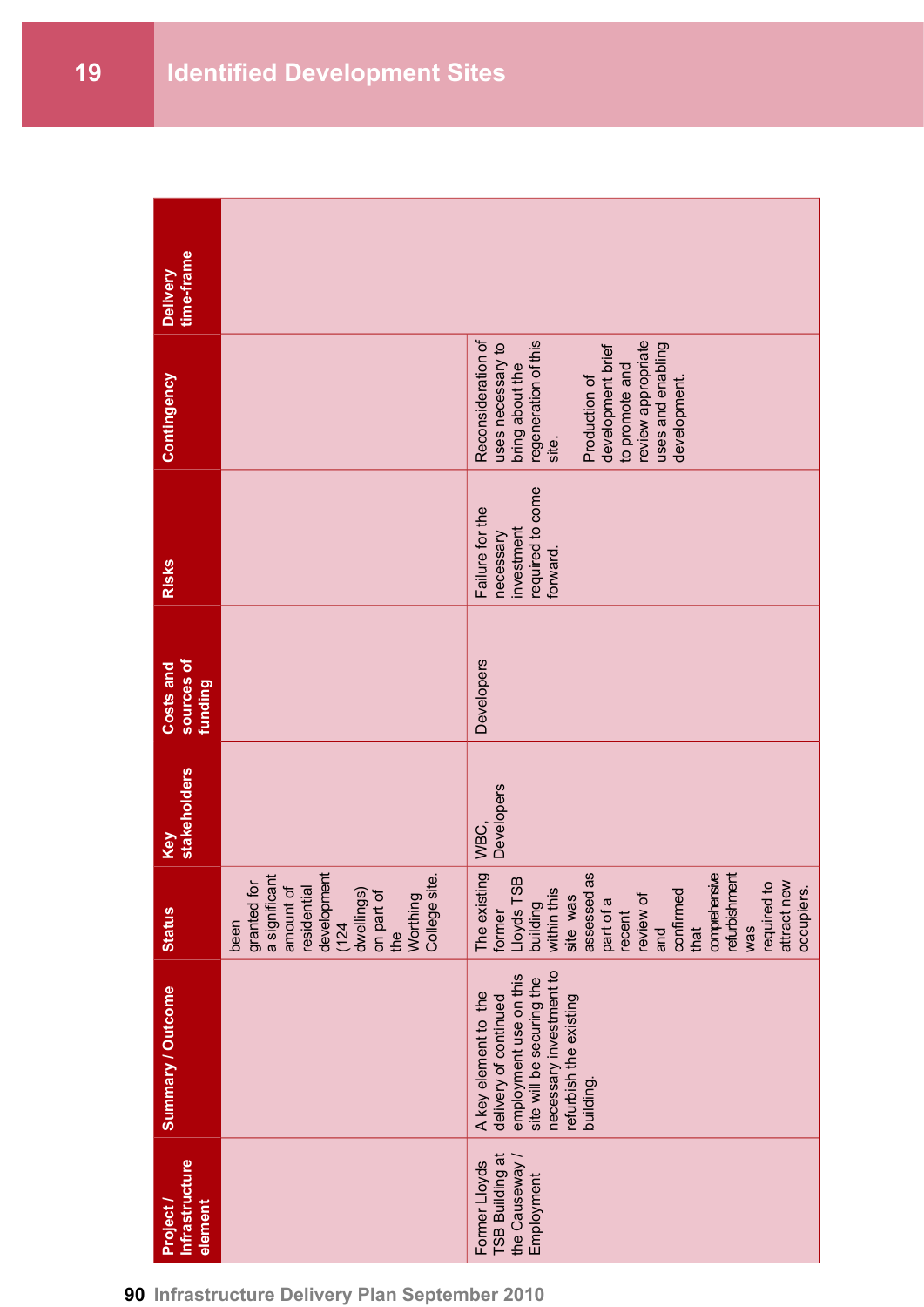Northbrook College, Durrington and Broadwater Sites (Core Strategy Area of Change 11) **Northbrook College, Durrington and Broadwater Sites (Core Strategy Area of Change 11)**

and both can accommodate a significant amount of development (including approximately 100 dwellings). This opportunity will help Broadwater. The intention was to release the Durrington site for development, to provide funding for the new campus. This was A flexible approach is now needed as there are two main options for the College to pursue. One is to continue with the original plan or to focus on the Durrington site and release the Broadwater site for development. Both sites are in prominent sustainable locations with the delivery of the objectives of the Core Strategy, particularly SO3, SO4, SO5 and SO6 and Policies 2, 3, 7, 8, 10, 11, and The key challenge for Northbrook College is to secure the longer term future of the College and deliver investment in improved educational facilities. In 2008 the College reviewed their property portfolio and planning consent was given for a new campus at new campus at or to focus on the Durrington site and release the Broadwater site for development. Both sites are in prominent sustainable locations The key challenge for Northbrook College is to secure the longer term future of the College and deliver investment in improved Broadwater. The intention was to release the Durrington site for development, to provide funding for the new campus. This was A flexible approach is now needed as there are two main options for the College to pursue. One is to continue with the original plan significant amount of development (including approximately 100 dwellings). This opportunity will help with the delivery of the objectives of the Core Strategy, particularly SO3, SO4, SO5 and SO6 and Policies 2, 3, 7, 8, 10, 11, and also dependent on external funding which has not come forward as expected and therefore the College is reassessing its plans. also dependent on external funding which has not come forward as expected and therefore the College is reassessing its plans. educational facilities. In 2008 the College reviewed their property portfolio and planning consent was given for and both can accommodate <u>ب</u>

| <b>Infrastructure</b><br>Project /<br>element                                                                                                   | Summary / Outcome                                                                                                                                                                                                                                        | <b>Status</b>                                                                                                                                                                                                                                                                                                                                         | stakeholders of funding<br>Key                                                                                | Costs and sources Risks                                                                                                                                                                                                                                                                                                                                      |                                                                                                                                                                     | <b>Contingency</b>                                                                                                                                                                                                                                                                                               | time-frame<br>Delivery |
|-------------------------------------------------------------------------------------------------------------------------------------------------|----------------------------------------------------------------------------------------------------------------------------------------------------------------------------------------------------------------------------------------------------------|-------------------------------------------------------------------------------------------------------------------------------------------------------------------------------------------------------------------------------------------------------------------------------------------------------------------------------------------------------|---------------------------------------------------------------------------------------------------------------|--------------------------------------------------------------------------------------------------------------------------------------------------------------------------------------------------------------------------------------------------------------------------------------------------------------------------------------------------------------|---------------------------------------------------------------------------------------------------------------------------------------------------------------------|------------------------------------------------------------------------------------------------------------------------------------------------------------------------------------------------------------------------------------------------------------------------------------------------------------------|------------------------|
| Development at<br>that delivers the<br>Broadwater site<br>nvestment in<br>Durrington or<br>educational<br>either the<br>required<br>facilities. | employment generating<br>development supported<br>uses supported by any<br>necessary community<br>Durrington - a mix of<br>by any necessary<br>residential and<br>Broadwater - a<br>residential led<br>nfrastructure<br>infrastructure<br>community<br>ŏ | granted but have not<br><b>Broadwater Campus</b><br>replacement of 'huts'<br>Sep 2010: plans for<br>with a new 3-storey<br>were submitted. To<br>been implemented<br>a £5m up-grade of<br>Planning consent<br>teaching block to<br>opportunities are<br>Redevelopment<br>due to funding<br>reassessed.<br>result in the<br>now being<br>difficulties. | Northbrook<br>Learning<br>College,<br>Funding<br>WSCC,<br>Agency<br>Council<br><b>Skills</b><br><b>Skills</b> | Northbrook College,   Medium - Funding   Assess<br>redevelopment. The<br>the college secured<br>In September 2010<br>Agency for the long<br>the Skills Funding<br>a £1m grant from<br>financed by long<br>remainder of the<br>opportunities for<br>term borrowing.<br>costs would be<br>Learning Skills<br>Council, other<br>education<br>funding<br>awaited | not come forward<br>previous consent<br>opportunities do<br>Low - Failure to<br>secure planning<br>(risk low - given<br>permission that<br>as expected.<br>granted) | funding options but<br>education facilities<br>development brief<br>options that could<br>aid in the delivery<br>further detail and<br>deliver improved<br>without external<br>sites to provide<br>for one of both<br>that would still<br>of appropriate<br>development<br>be achieved<br>permissions<br>Produce | Medium-term            |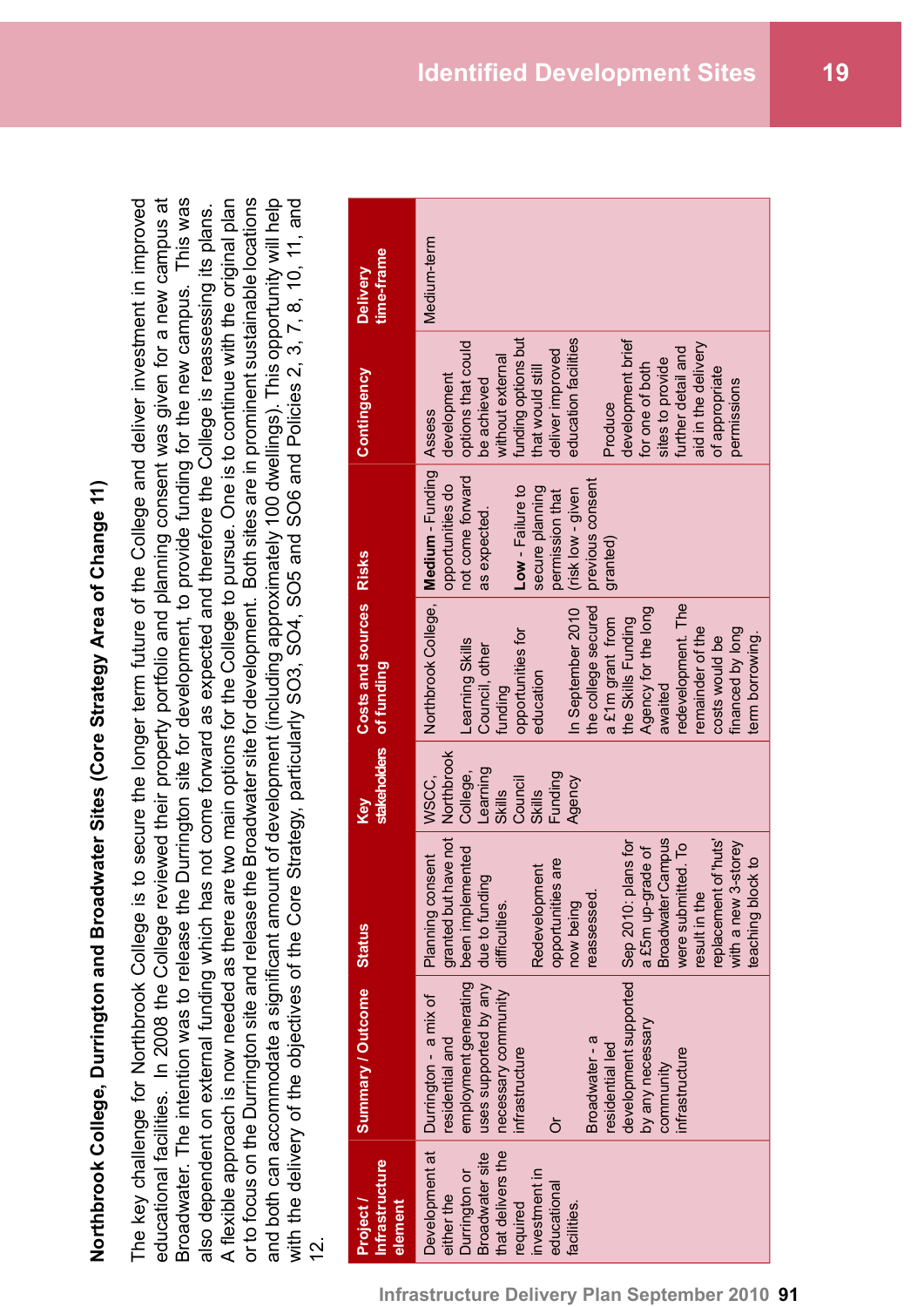| Delivery<br>time-frame                        |                                                                            |
|-----------------------------------------------|----------------------------------------------------------------------------|
| Contingency                                   |                                                                            |
| Risks                                         |                                                                            |
| Costs and sources                             |                                                                            |
| stakeholders of funding<br>Key                |                                                                            |
| <b>Status</b>                                 | capacity from 3,100<br>Builpe<br>dents.<br>increase tea<br>to $3,200$ stuo |
| Summary / Outcome                             |                                                                            |
| <b>Infrastructure</b><br>Project /<br>element |                                                                            |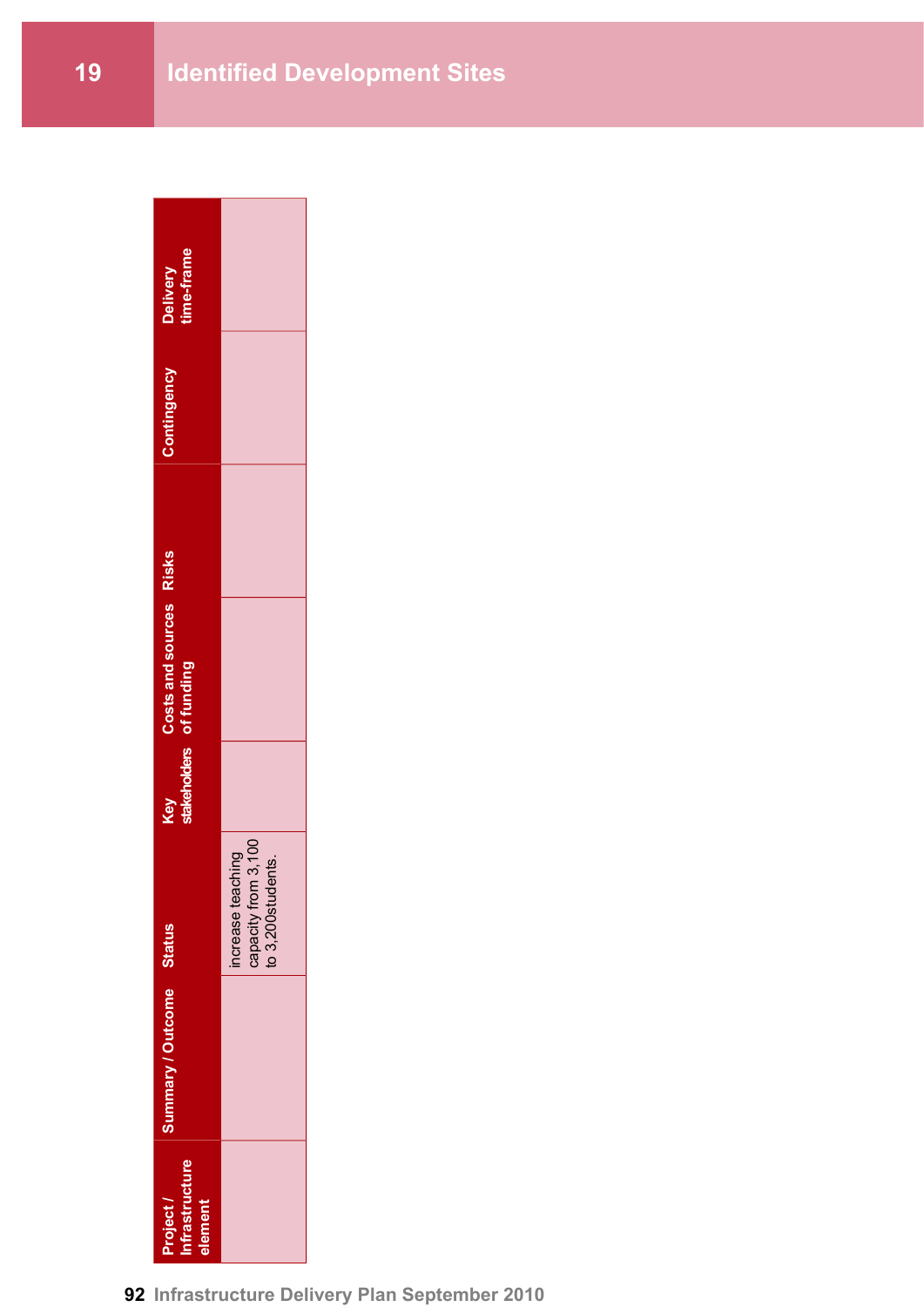# Decoy Farm (Core Strategy Area of Change 12) **Decoy Farm (Core Strategy Area of Change 12)**

warehousing. However, in terms of infrastructure needs the area is poorly served by its lack of suitable access and egress into and out of the area and this needs to be addressed if development is to take place. Also the previous uses a landfill area will undoubtedly range of commercial activities, most likely in the areas of light industrial or landfill area will undoubtedly Decoy Farm provides an opportunity to develop a range of commercial activities, most likely in the areas of light industrial or warehousing. However, in terms of infrastructure needs the area is poorly served by its lack of suitable access and egress into and lead to the need to mitigate against contamination issues. This site will help with the delivery of the objectives of the Core Strategy, lead to the need to mitigate against contamination issues. This site will help with the delivery of the objectives of the Core Strategy, out of the area and this needs to be addressed if development is to take place. Also the previous uses Decoy Farm provides an opportunity to develop 3 and 19. particularly SO4 and SO7 and Policies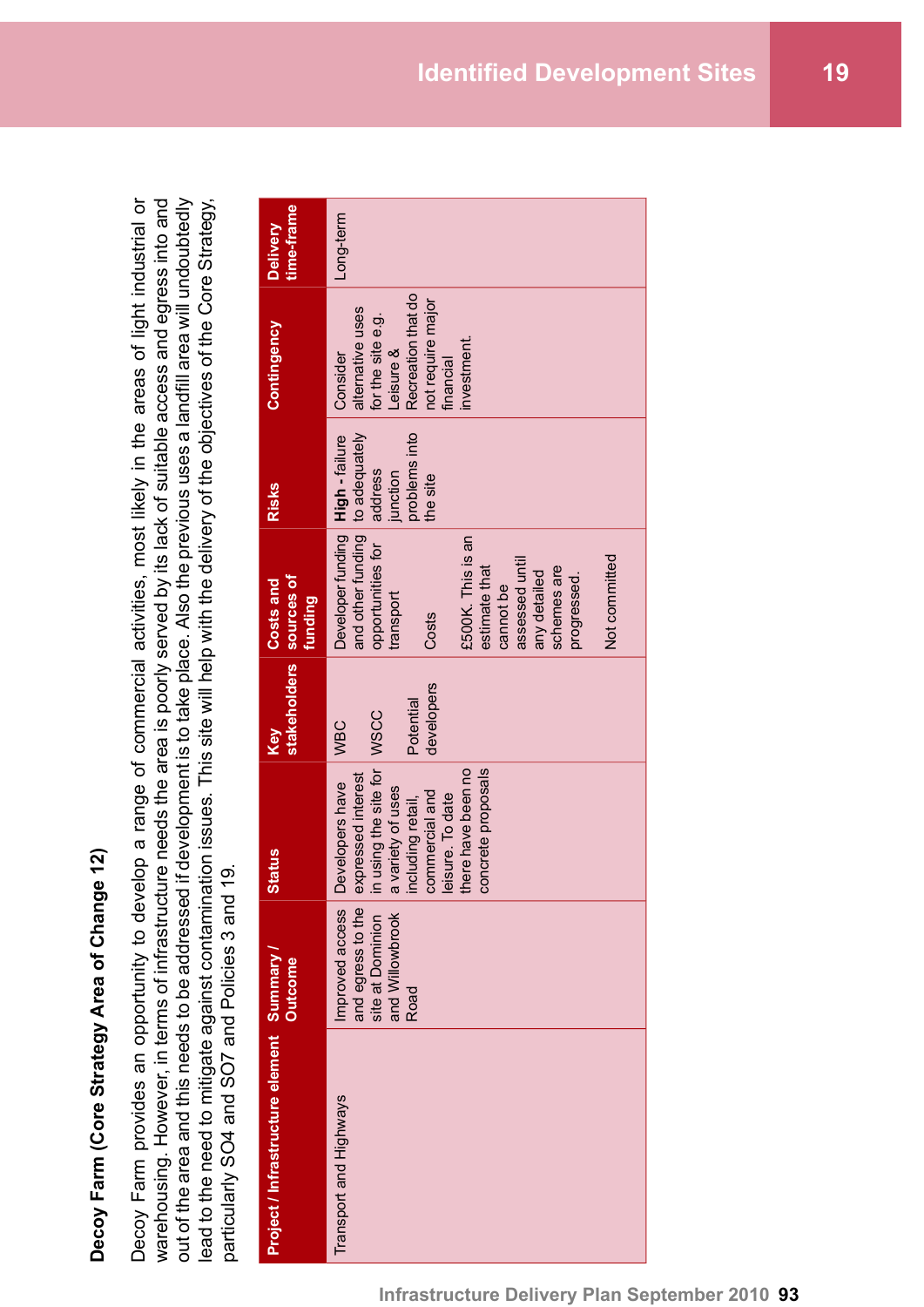| Project / Infrastructure element Summary | <b>Outcome</b>                                                          | <b>Status</b>                                                                                                                                                              | stakeholders sources of<br>Key        | Costs and<br>funding                                                                    | Risks                           | Contingency                                                                                                                                                                                                      | time-frame<br><b>Delivery</b> |
|------------------------------------------|-------------------------------------------------------------------------|----------------------------------------------------------------------------------------------------------------------------------------------------------------------------|---------------------------------------|-----------------------------------------------------------------------------------------|---------------------------------|------------------------------------------------------------------------------------------------------------------------------------------------------------------------------------------------------------------|-------------------------------|
| Environmental mitigation works           | contamination<br>and flood risk<br>measures.<br>orotection<br>Drainage, | the future as part of<br>Risk management<br>Management Plan<br>Teville Stream will<br>Catchment Flood<br>be considered in<br>the River Adur<br>options for the<br>As above | developers<br>Potential<br><b>VBC</b> | Developer funding Issues are<br>£1-2m estimate.<br>Not committed<br><b>VBC</b><br>Cost: | worse than<br>expected.<br>High | need to undertake<br>Recreation that do<br>investment or the<br>not require major<br>contamination   alternative uses<br>for the site e.g.<br>contamination<br>Leisure &<br>mitigation.<br>financial<br>Consider |                               |

| nfrastructure element Summary | <b>Outcome</b>               | <b>Status</b>                           | stakeholders sources of<br>Key | Costs and<br>funding             | Risks      | <b>Contingency</b>                                | <b>Delivery</b><br>time-fram |
|-------------------------------|------------------------------|-----------------------------------------|--------------------------------|----------------------------------|------------|---------------------------------------------------|------------------------------|
| ental mitigation works        | contamination<br>Drainage,   | As above                                | Potential<br><b>VBC</b>        | WBC                              | High       | -contamination alternative uses<br>Consider       |                              |
|                               | and flood risk<br>protection | Risk management<br>options for the      | developers                     | Developer funding issues are     | worse than | for the site e.g.<br>Leisure &                    |                              |
|                               | neasures.                    | Teville Stream will<br>be considered in |                                | Cost:                            | expected.  | Recreation that do<br>not require major           |                              |
|                               |                              | the future as part of<br>the River Adur |                                | £1-2m estimate.<br>Not committed |            | investment or the<br>financial                    |                              |
|                               |                              | Management Plan<br>Catchment Flood      |                                |                                  |            | need to undertake<br>contamination<br>mitigation. |                              |
|                               |                              |                                         |                                |                                  |            |                                                   |                              |

**94 Infrastructure Delivery Plan September 2010**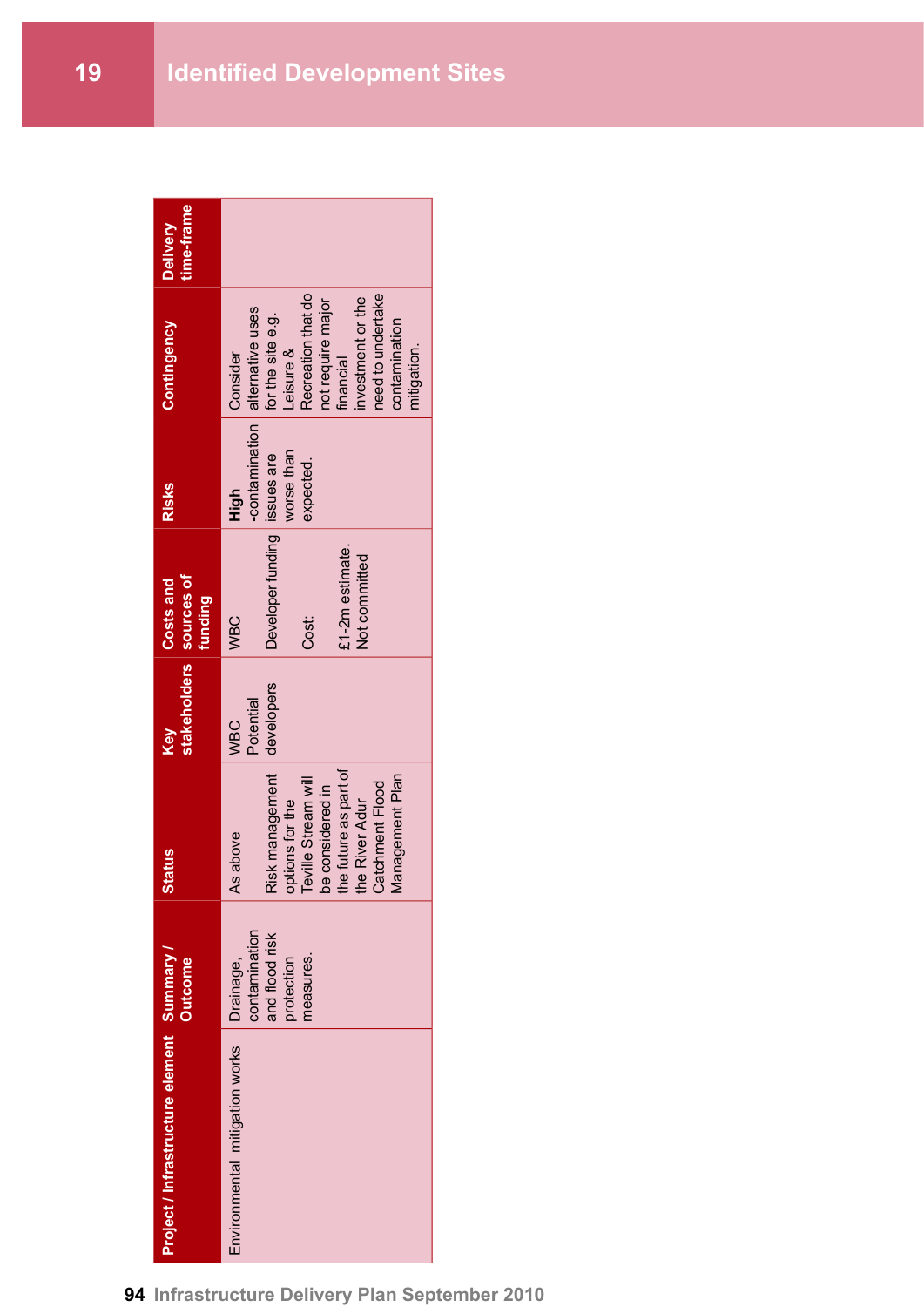## **20 Transport**

Transport will play a key role in contributing to the future economic and social well being of Worthing. Some of the infrastructure elements within an integrated approach to solving the town's existing and future transport problems. The problems of road congestion measures, such as providing better public transport services. This will complement any major schemes and hence alleviate problems on the local road network, which the majority of residents use in their everyday business. These elements will help with the delivery of the Transport Statement of Common ground and the spatial objectives of the Core Strategy, particularly SO3, SO5 and SO7 and elements below may not appear to be 'critical' in terms of the town's overall regeneration when viewed in isolation but they are key elements below may not appear to be 'critical' in terms of the town's overall regeneration when viewed in isolation but they are key measures, such as providing better public transport services. This will complement any major schemes and hence alleviate problems on the local road network, which the majority of residents use in their everyday business. These elements will help with the delivery Worthing. Some of the infrastructure elements within an integrated approach to solving the town's existing and future transport problems. The problems of road congestion and poor accessibility to transport services cannot be wholly solved by delivering major road construction and other high cost capital and poor accessibility to transport services cannot be wholly solved by delivering major road construction and other high cost capital projects, even if the financial resources were available. There is a need to deliver major schemes in tandem with smaller, 'softer' need to deliver major schemes in tandem with smaller, 'softer' Transport Statement of Common ground and the spatial objectives of the Core Strategy, particularly SO3, SO5 and SO7 and key role in contributing to the future economic and social well being of projects, even if the financial resources were available. There is Transport will play 3 and 19. Policies

|                         | <b>Summary / Outcome Status</b> |              | stakeholders<br>Key | sources of<br>Costs and<br>funding | Risks                         | Contingency             | <b>Delivery</b><br>time-frame |
|-------------------------|---------------------------------|--------------|---------------------|------------------------------------|-------------------------------|-------------------------|-------------------------------|
| Minor junction          |                                 | Assessed     | WSCC                | £211k-estimated                    |                               | Ensure schemes remain a | Medium-                       |
| alignments at Grove     |                                 | as part of   | Highways            | costs from                         |                               | priority.               | term                          |
| Lodge and Offington     |                                 | <b>MASTM</b> | Agency              | <b>WASTM Report</b>                | Medium -Reduction in HA       |                         |                               |
| corner                  |                                 | and          | <b>VBC</b>          | - not committed                    | funding from Central          | Defer transport schemes |                               |
|                         |                                 | <b>DaSTS</b> |                     | expenditure                        | Government                    | until funding can be    |                               |
| Air Quality Action Plan |                                 | work         |                     |                                    |                               | obtained.               |                               |
| elements                |                                 |              |                     | WSCC                               | Schemes removed from on       |                         |                               |
|                         |                                 |              |                     | Highways                           | WSCC transport priority list. |                         |                               |
|                         |                                 |              |                     | Agency                             |                               |                         |                               |
|                         |                                 |              |                     | <b>Developer</b>                   |                               |                         |                               |
|                         |                                 |              |                     | funding                            |                               |                         |                               |

# Strategic Road Network: Low Cost Package options **Strategic Road Network: Low Cost Package options**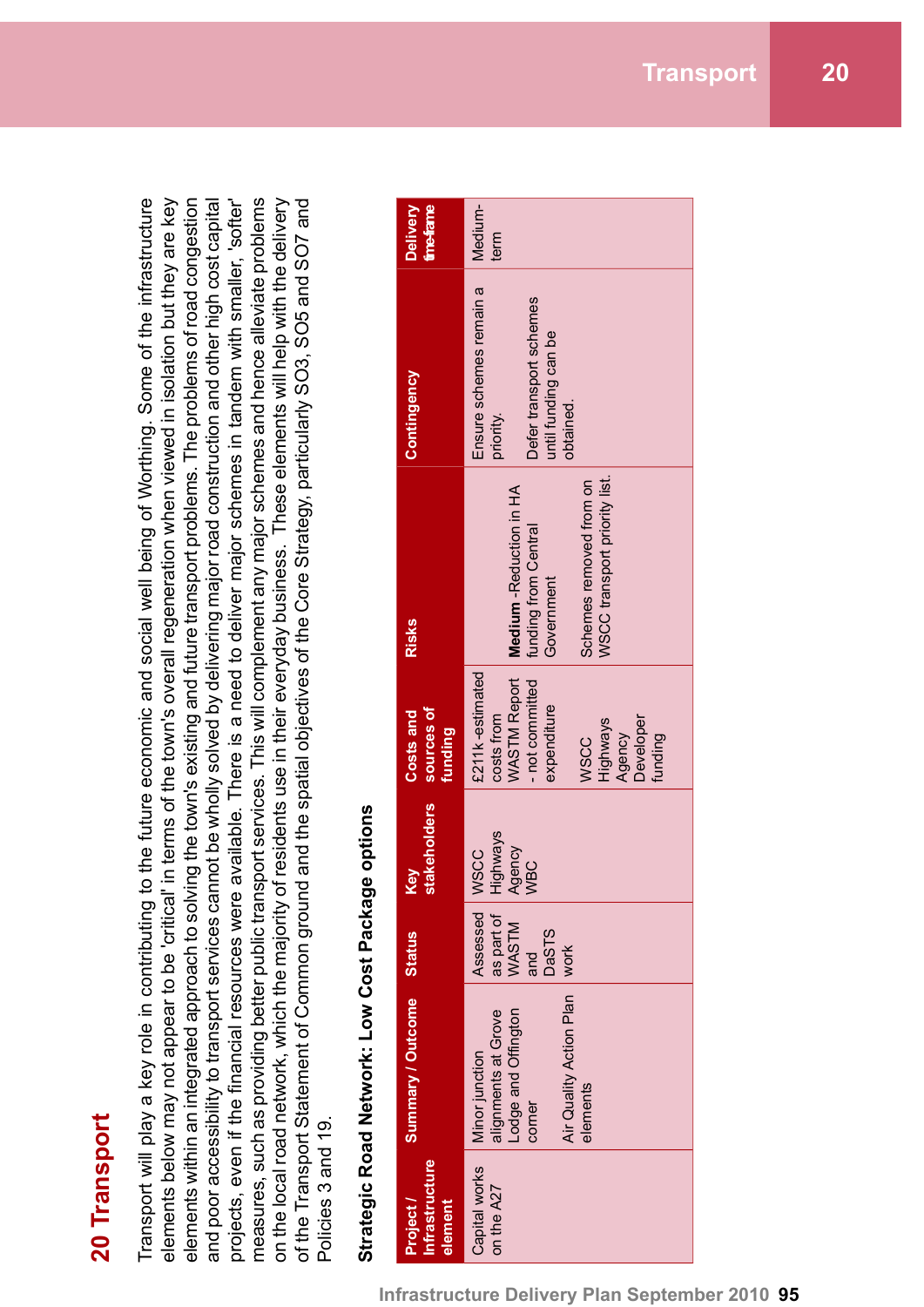| <b>Infrastructure</b><br>element<br>Project | Summary / Outcome                                                                                                      | <b>Status</b>                                        | <b>stakeholders</b><br>Key                       | sources of<br>Costs and<br>funding                                                                                                                                  | Risks                                                                   | Contingency                                                                                                                                                                                                                                                             | <b>frrekarre</b><br><b>Delivery</b> |
|---------------------------------------------|------------------------------------------------------------------------------------------------------------------------|------------------------------------------------------|--------------------------------------------------|---------------------------------------------------------------------------------------------------------------------------------------------------------------------|-------------------------------------------------------------------------|-------------------------------------------------------------------------------------------------------------------------------------------------------------------------------------------------------------------------------------------------------------------------|-------------------------------------|
| A27 capital<br>works                        | A27 dualling with central<br>barrier                                                                                   | and DaSTS<br>Assessec<br>as part of<br>WASTM<br>work | Highways<br>Agency<br>WBC<br>WSCC<br><b>WSCC</b> | -estimated costs<br>from WASTM<br>Report - not<br>expenditure<br>committed<br><b>HA</b> funded<br>£29.88m                                                           | from Central Government<br>Highways Agency funding<br>High-Reduction in | east to west A27 corridor.<br>sources would need to be<br>sought. This could entail<br>neighbouring authorities<br>lobbying Government in<br>attracting EU funds and<br>process to upgrade the<br>as part of the ongoing<br>partnership with the<br>Alternative funding | Langtern                            |
| A27 capital<br>works                        | improvements Offington<br>Air Quality Action Plan<br>Corner, Grove Lodge<br>Major junction<br>roundabout.<br>elements. |                                                      |                                                  | Dualling scheme -<br><b>Estimated costs</b><br>WASTM report -<br>not committed<br>A27 barrier -<br>expenditure<br><b>HA</b> funded<br>costs from<br>£4.67m<br>£462k |                                                                         |                                                                                                                                                                                                                                                                         |                                     |

Strategic Road Network: Medium Cost Package options **Strategic Road Network: Medium Cost Package options**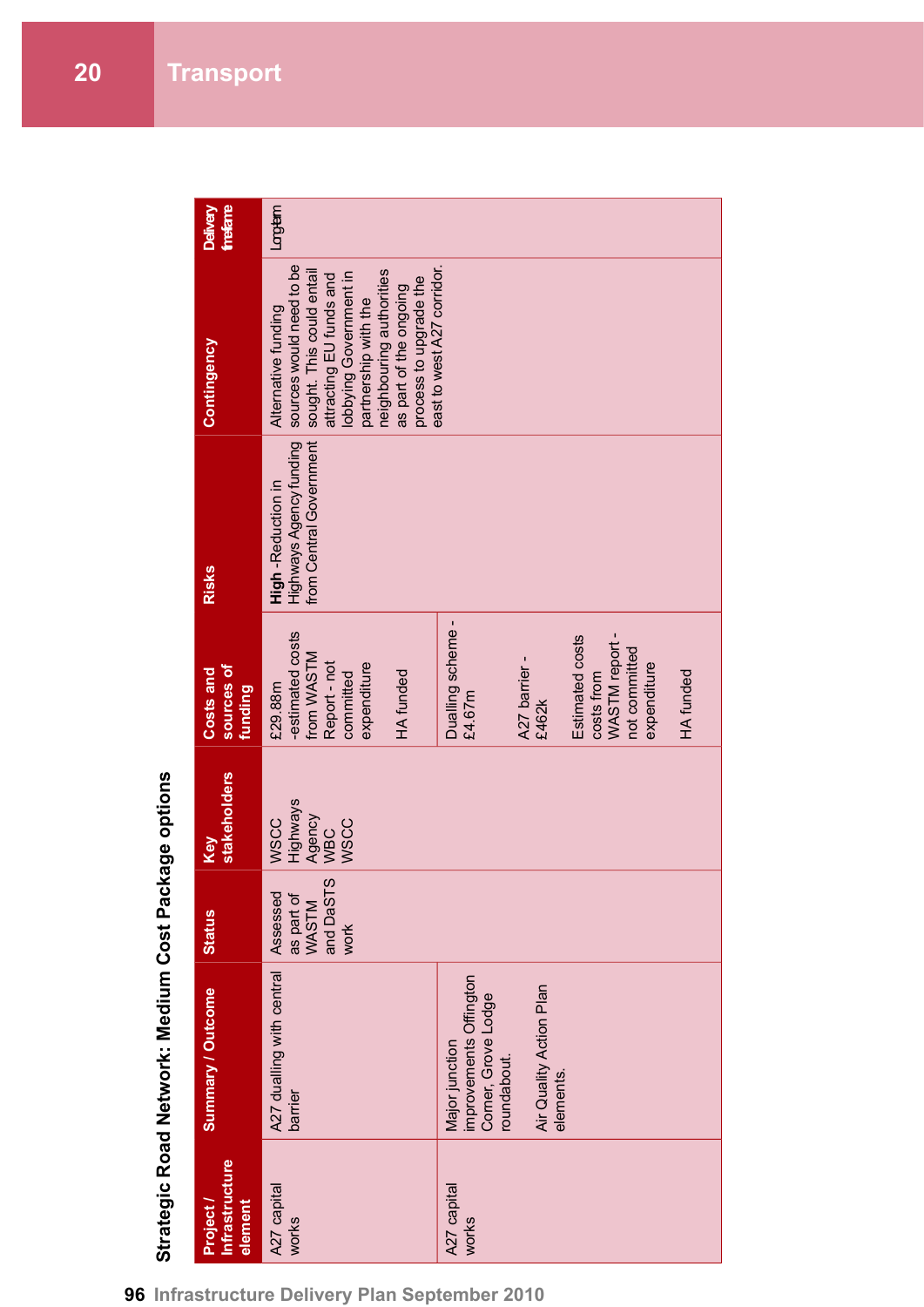| <b>SP 2022</b><br>1<br>$\overline{a}$ |
|---------------------------------------|
| I                                     |
| j<br>Ó                                |
| ۱                                     |
| I<br>۱                                |

| Project /<br>Infrastructure<br>element | Summary / Outcome | <b>Status</b>                                     | <b>stakeholders</b><br>Key               | sources of<br>Costs and<br>funding                                                                         | Risks                                                                                  | <b>Contingency</b>                                                                                                                                                                                                                                                               | time-frame<br><b>Delivery</b> |
|----------------------------------------|-------------------|---------------------------------------------------|------------------------------------------|------------------------------------------------------------------------------------------------------------|----------------------------------------------------------------------------------------|----------------------------------------------------------------------------------------------------------------------------------------------------------------------------------------------------------------------------------------------------------------------------------|-------------------------------|
| A27 Capital works                      | A27 link Road     | Assessed as<br>DaSTS work<br>part of<br>WASTM and | Highways<br>Agency<br>WSCC<br><b>WBC</b> | estimated costs<br>from WASTM<br>Report - not<br>expenditure<br>committed<br><b>HA</b> funded<br>£19.83m - | <b>High - Reduction</b><br>Agency funding<br>from Central<br>Government<br>in Highways | Alternative funding<br>authorities as part of<br>the ongoing process<br>to west A27 corridor.<br>sources would need<br>partnership with the<br>to upgrade the east<br>attracting EU funds<br>to be sought. This<br>Government in<br>neighbouring<br>and lobbying<br>could entail | Long-term                     |

| <b>Infrastructure</b><br>Project /<br>element    | <b>Summary / Outcome</b>                                                                                   | <b>Status</b>                               | stakeholders<br>Key       | sources of<br>Costs and<br>dunding                                    | Risks                                                                                              | Contingency                                                                                              | ime-frame<br><b>Delivery</b> |
|--------------------------------------------------|------------------------------------------------------------------------------------------------------------|---------------------------------------------|---------------------------|-----------------------------------------------------------------------|----------------------------------------------------------------------------------------------------|----------------------------------------------------------------------------------------------------------|------------------------------|
| Capital works on   Local junction<br>local roads | ignalisation at a number   WASTM<br>Air Quality Action Plan<br>improvements -<br>of junctions.<br>elements | and DaSTS<br>Assessed<br>as part of<br>work | <b>VSCC</b><br><b>VBC</b> | committed monies<br>but assessed by<br>WSCC as part of<br>£754k - not | schemes removed in order to achieve<br>from WSCC works   the highest cost<br>programme<br>Medium - | Prioritise schemes   Medium-term<br>benefits or delay<br>funding streams<br>schemes until<br>can be met. |                              |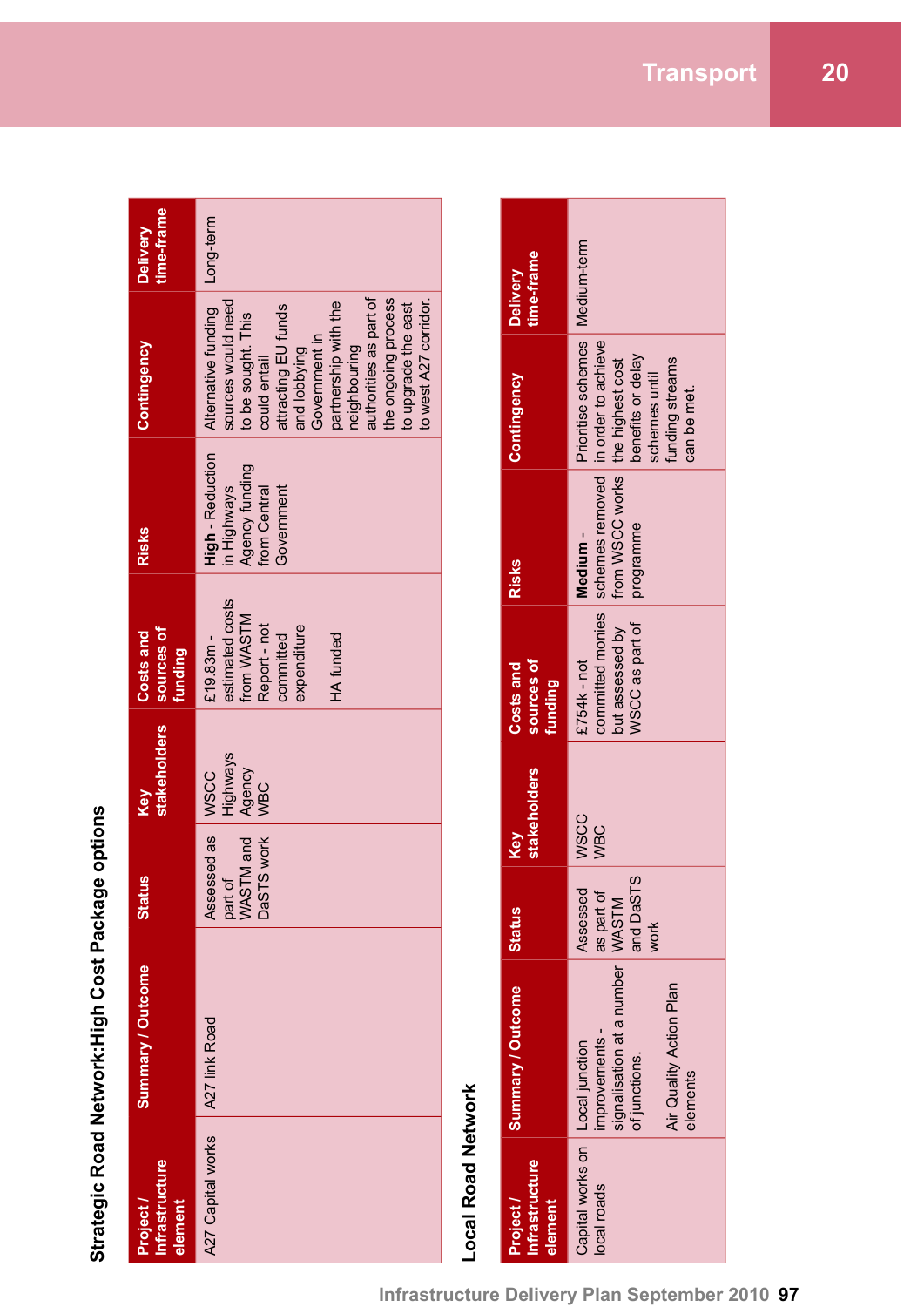| time-frame<br>Delivery                      |                                                                                                                                                                                                 | Medium-term<br>Short /                                                                                                                                                                                                                                                                                                                   |
|---------------------------------------------|-------------------------------------------------------------------------------------------------------------------------------------------------------------------------------------------------|------------------------------------------------------------------------------------------------------------------------------------------------------------------------------------------------------------------------------------------------------------------------------------------------------------------------------------------|
| Contingency                                 | requirements at the<br>essential transport<br>spending streams.<br>WSCC in order to<br>Continue to foster<br>forefront of future<br>keep Worthing's<br>working with<br>partnership<br>effective | in order to achieve<br>requirements at the<br>Prioritise schemes<br>essential transport<br>spending streams.<br>Continue to foster<br>WSCC in order to<br>forefront of future<br>benefits or delay<br>keep Worthing's<br>funding streams<br>the highest cost<br>schemes until<br>working with<br>can be met.<br>partnership<br>effective |
| Risks                                       | WSCC funding<br>Reduction of<br>streams                                                                                                                                                         | works programme<br>WSCC transport<br>Low-Schemes<br>WSCC funding<br>removed from<br>Reduction of<br>streams                                                                                                                                                                                                                              |
| sources of<br>Costs and<br>funding          | capital programme<br>Developer funding<br>the Blue Book                                                                                                                                         | Developer funding<br>£500k -estimated<br>costs as part of<br>WSCC ongoing<br>maintenance<br>programme.                                                                                                                                                                                                                                   |
| stakeholders<br>Key                         |                                                                                                                                                                                                 | WSCC<br><b>WBC</b>                                                                                                                                                                                                                                                                                                                       |
| <b>Status</b>                               |                                                                                                                                                                                                 | programme<br>Ongoing<br><b>WSCC</b><br>works                                                                                                                                                                                                                                                                                             |
| Summary / Outcome                           |                                                                                                                                                                                                 | and maintenance to local<br>carriageway re-surfacing,<br>infrastructure. To include<br>construction, cycle paths,<br>and traffic management<br>Columbia Drive, Mill Rd<br>Safer Routes to School<br>bridge repairs, footway<br>schemes at Heene Rd,<br>Programme for repairs<br>Allocated future works<br>roads and new                  |
| <b>Infrastructure</b><br>element<br>Project |                                                                                                                                                                                                 | Capital works on<br>ocal roads                                                                                                                                                                                                                                                                                                           |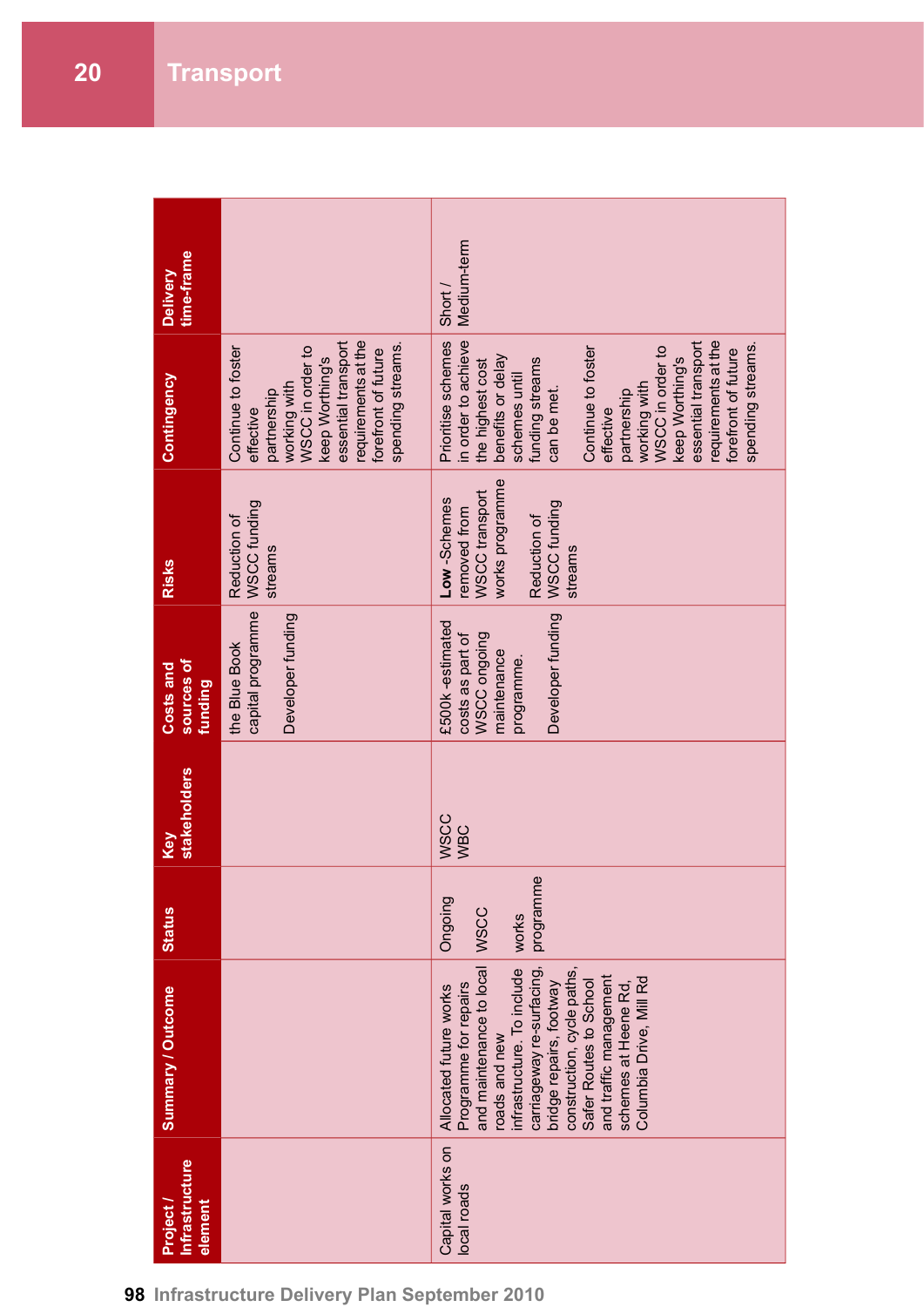| <b>Infrastructure</b><br>Project /<br>element | Summary / Outcome                                                                                                                                                                                                            | <b>Status</b>                                                                                                                                                | stakeholders<br>Key     | sources of<br>Costs and<br><b>funding</b>                                                                                      | Risks                                                                                       | <b>Contingency</b>                                                                                                                                                                                 | time-frame<br>Delivery |
|-----------------------------------------------|------------------------------------------------------------------------------------------------------------------------------------------------------------------------------------------------------------------------------|--------------------------------------------------------------------------------------------------------------------------------------------------------------|-------------------------|--------------------------------------------------------------------------------------------------------------------------------|---------------------------------------------------------------------------------------------|----------------------------------------------------------------------------------------------------------------------------------------------------------------------------------------------------|------------------------|
| Air Quality<br>Issues                         | Mitigation measures and   An AQMA<br>educe levels of pollution   Grove<br>at 'hot spots' including the<br>Grove Lodge Air Quality<br>transport are helping to<br>sustainable modes of<br>Managment Area.<br>the promotion of | Lodge (A27)   Agency<br>has recently<br>that, through<br>identified at<br>monitoring,<br>others may<br>dentified.<br>an it is<br>possible<br>also be<br>been | Highways<br>VSCC<br>WBC | other funding other<br>WSCC, HA and<br>contributions<br>opportunities<br>appropriate)<br><b>Developer</b><br>funding<br>(where | shift insufficient to<br>resolve problem /<br>reduce pollutions<br>Medium - modal<br>evels. | help address issue<br>sustainable modes<br>Ensure air quality<br>sufficient priority.<br>issues are given<br>opportunities to<br>Ensure funding<br>are maximised.<br>Promote more<br>of transport. | Short - Long term      |
|                                               |                                                                                                                                                                                                                              |                                                                                                                                                              |                         |                                                                                                                                |                                                                                             |                                                                                                                                                                                                    |                        |

## **Rail Services**

| <b>Infrastructure</b><br>Project A<br>element | <b>Summary / Outcome</b>                                                                                                 | <b>Status</b>                                   | stakeholders<br>Key                       | sources of<br>Costs and<br>funding                                                                                            | Risks                                                                                                            | Contingency                                                   | time-frame<br>Delivery |
|-----------------------------------------------|--------------------------------------------------------------------------------------------------------------------------|-------------------------------------------------|-------------------------------------------|-------------------------------------------------------------------------------------------------------------------------------|------------------------------------------------------------------------------------------------------------------|---------------------------------------------------------------|------------------------|
|                                               | Capital works at   Closure of West Worthing   Assessed<br>railway crossings   crossing and South Farm  <br>Road crossing | and DaSTS<br>as part of<br><b>MASTM</b><br>work | <b>Network Rail</b><br>VSCC<br><b>WBC</b> | Developer funding<br>estimated costs<br>£32k for each<br>from WASTM<br>Report - not<br>expenditure<br>committed<br>crossing - | oad congestion on   partnership with<br>High - Increased<br>the surrounding<br>Funding not<br>available<br>coads | provide partnership<br>Network Rail to<br>Work in<br>funding, | Long-term              |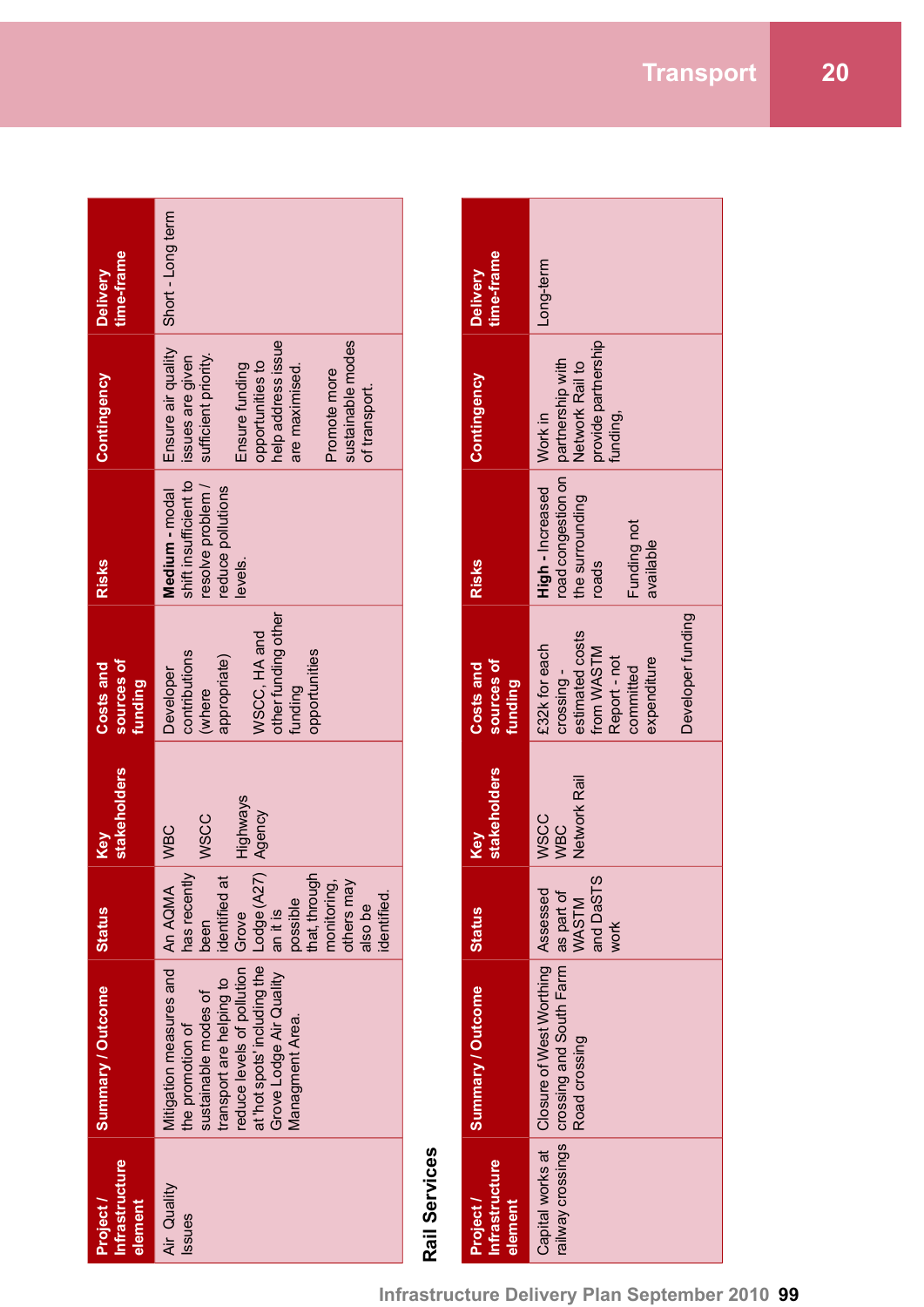| <b>Infrastructure</b><br>Project /<br>element | Summary / Outcome                                 | <b>Status</b>                                                            | stakeholders<br>Key | sources of<br>Costs and<br>funding | Risks                                           | <b>Contingency</b>                                                                                                                                                                             | time-frame<br><b>Delivery</b> |
|-----------------------------------------------|---------------------------------------------------|--------------------------------------------------------------------------|---------------------|------------------------------------|-------------------------------------------------|------------------------------------------------------------------------------------------------------------------------------------------------------------------------------------------------|-------------------------------|
| Capital works at<br>stations                  | Station refurbishment at<br>East Worthing station | Assessed in   Network Rail<br><b>Utilisation</b><br>Strategy<br>the Rail |                     | Network Rail<br><b>£unknown</b>    | Medium -Lack of<br>funding from<br>Network Rail | provide partnership<br>been allocated for<br>funding, perhaps<br>funding that has<br>partnership with<br>Network Rail to<br>from developer<br>sustainable<br>promoting<br>transport<br>Work in | Medium-term                   |

**Bus Services**

| <b>Infrastructure</b><br>Project /<br>element | <b>Summary / Outcome</b>                                     | <b>Status</b>                                                                                                                              | stakeholders<br>Key                                                 | sources of<br>Costs and<br>funding                                                                             | Risks                                   | <b>Contingency</b>                                                                                                                                                                                                                                | time-frame<br><b>Delivery</b> |
|-----------------------------------------------|--------------------------------------------------------------|--------------------------------------------------------------------------------------------------------------------------------------------|---------------------------------------------------------------------|----------------------------------------------------------------------------------------------------------------|-----------------------------------------|---------------------------------------------------------------------------------------------------------------------------------------------------------------------------------------------------------------------------------------------------|-------------------------------|
| <b>Extensions to</b><br>ocal bus<br>services  | Pulse service to West<br>Extension of existing<br>Durrington | and DaSTS<br>to providing<br>Consortium<br>Assessed<br>Durrington<br>Developer<br>committed<br>as part of<br><b>MASTM</b><br>West<br>work. | Stagecoach<br><b>Developers</b><br>Consortium<br>WSCC<br><b>VBC</b> | costs from WASTM   WSCC funding<br>Developer funding   Development<br>Report - not<br>expenditure<br>committed | Delay in West<br>Durrington<br>streams. | £200k+-estimated Low-Reduction of Alternative funding   Medium-term<br>need to be sought.<br>developer funding<br>This could entail<br>working with the<br>sources would<br>allocated to<br>sustainable<br>partnership<br>Pro-active<br>transport |                               |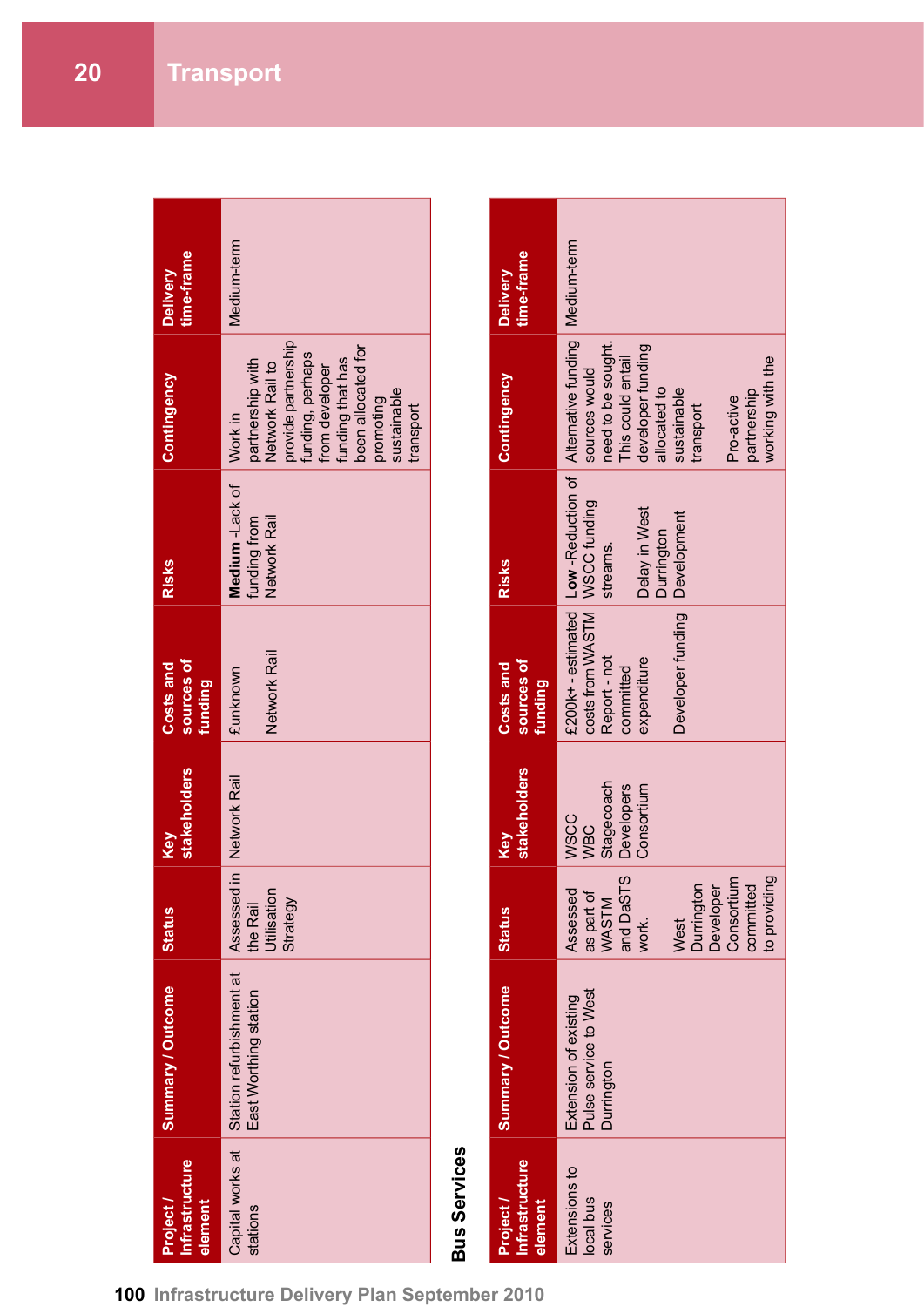| time-frame<br><b>Delivery</b>                 |                                                | Medium-term                                                                                                                                                                                                                                                        | Medium-term                                                                     |
|-----------------------------------------------|------------------------------------------------|--------------------------------------------------------------------------------------------------------------------------------------------------------------------------------------------------------------------------------------------------------------------|---------------------------------------------------------------------------------|
| Contingency                                   | could secure more<br>bus operators<br>funding  | 106 monies to the<br>scheme that have<br>Allocate Section<br>been targeted<br>sustainable<br>transport<br>towards                                                                                                                                                  | Alternative funding<br>to be sought which<br>sources will need                  |
| Risks                                         |                                                | Low - Reduction of<br>WSCC funding<br>streams                                                                                                                                                                                                                      | DC/WBC funding<br>Reduction of<br><b>WSCC/Adur</b><br>Medium -<br>streams       |
| sources of<br>Costs and<br>funding            |                                                | costs from WASTM<br>Developer funding<br>£250k - estimated<br><b>Bus operators</b><br>Report - not<br>expenditure<br>committed                                                                                                                                     | costs from WASTM<br>£1m - estimated<br>Report - not<br>expenditure<br>committed |
| stakeholders<br>Key                           |                                                | <b>WSCC</b><br><b>BHCC</b><br><b>WBC</b>                                                                                                                                                                                                                           | Stagecoach<br>Adur DC<br><b>WSCC</b><br><b>VBC</b>                              |
| <b>Status</b>                                 | $\overline{O}$<br>£200k+<br>service.<br>extend | Government<br>contribution<br>and DaSTS<br>to bid for a<br>developed<br>significant<br>Assessed<br>as part of<br>Transport<br><b>Business</b><br><b>WASTM</b><br>Scheme<br>from the<br>Regional<br>A Major<br>funding<br>case is<br>being<br>Fund.<br>work<br>from | and DaSTS<br>Assessed<br>as part of<br><b>WASTM</b><br>work.                    |
| <b>Summary / Outcome</b>                      |                                                | Bus priority along the<br>A259.                                                                                                                                                                                                                                    | Integration of the Coastal<br>Transport System.                                 |
| <b>Infrastructure</b><br>Project /<br>element |                                                | Capital works to<br>speed up bus<br>services                                                                                                                                                                                                                       | boundary bus<br>New cross<br>service                                            |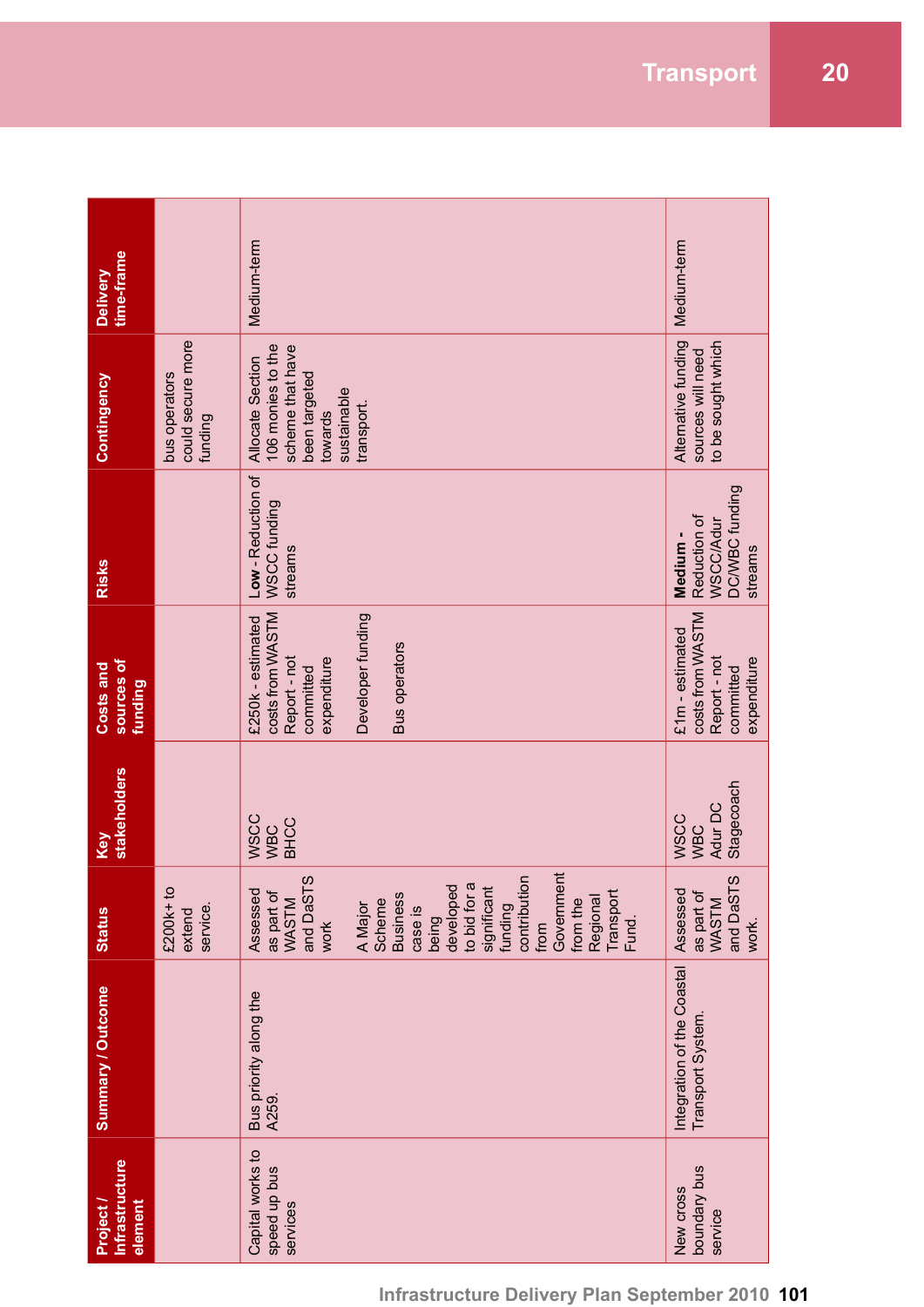| time-frame<br><b>Delivery</b>               |                                                                                                                                                      | Short-term                                                                                                                                                                                                                                                                                     |
|---------------------------------------------|------------------------------------------------------------------------------------------------------------------------------------------------------|------------------------------------------------------------------------------------------------------------------------------------------------------------------------------------------------------------------------------------------------------------------------------------------------|
| <b>Contingency</b>                          | adequate funds are<br>The scheme could<br>be implemented in<br>expanded when<br>could involve<br>acquiring EU<br>stages and<br>obtained.<br>funding. | bus stops with the<br>obtain the highest<br>greatest usage to<br>technology at the<br>funding from the<br>cost benefits.<br>Secure extra<br>Quality Bus<br>Partnership<br>Install the                                                                                                          |
| Risks                                       | funding allocation<br>Government<br>Insufficient                                                                                                     | Low-Reduction in<br>county funding<br>borough and<br>streams                                                                                                                                                                                                                                   |
| sources of<br>Costs and<br>funding          | Developer funding<br><b>Bus operators</b><br>Government<br>funding                                                                                   | Developer funding<br>£50k-estimated<br>WSCC ongoing<br>costs as part of<br>maintenance<br>programme.                                                                                                                                                                                           |
| stakeholders<br>Key                         |                                                                                                                                                      | Stagecoach<br><b>WSCC</b><br><b>WBC</b>                                                                                                                                                                                                                                                        |
| <b>Status</b>                               |                                                                                                                                                      | Partnership<br>Quality Bus<br>Part of the                                                                                                                                                                                                                                                      |
| Summary / Outcome                           |                                                                                                                                                      | transport service, build on<br>Information at bus stops,<br>including SMS traffic<br>information systems will<br>the success of existing<br>services and promote<br>Real Time Passenger<br>deliver a high quality<br>bus-based public<br>integration with rail<br>development.<br>services and |
| <b>Infrastructure</b><br>Project<br>element |                                                                                                                                                      | capital equipment<br>Provision of                                                                                                                                                                                                                                                              |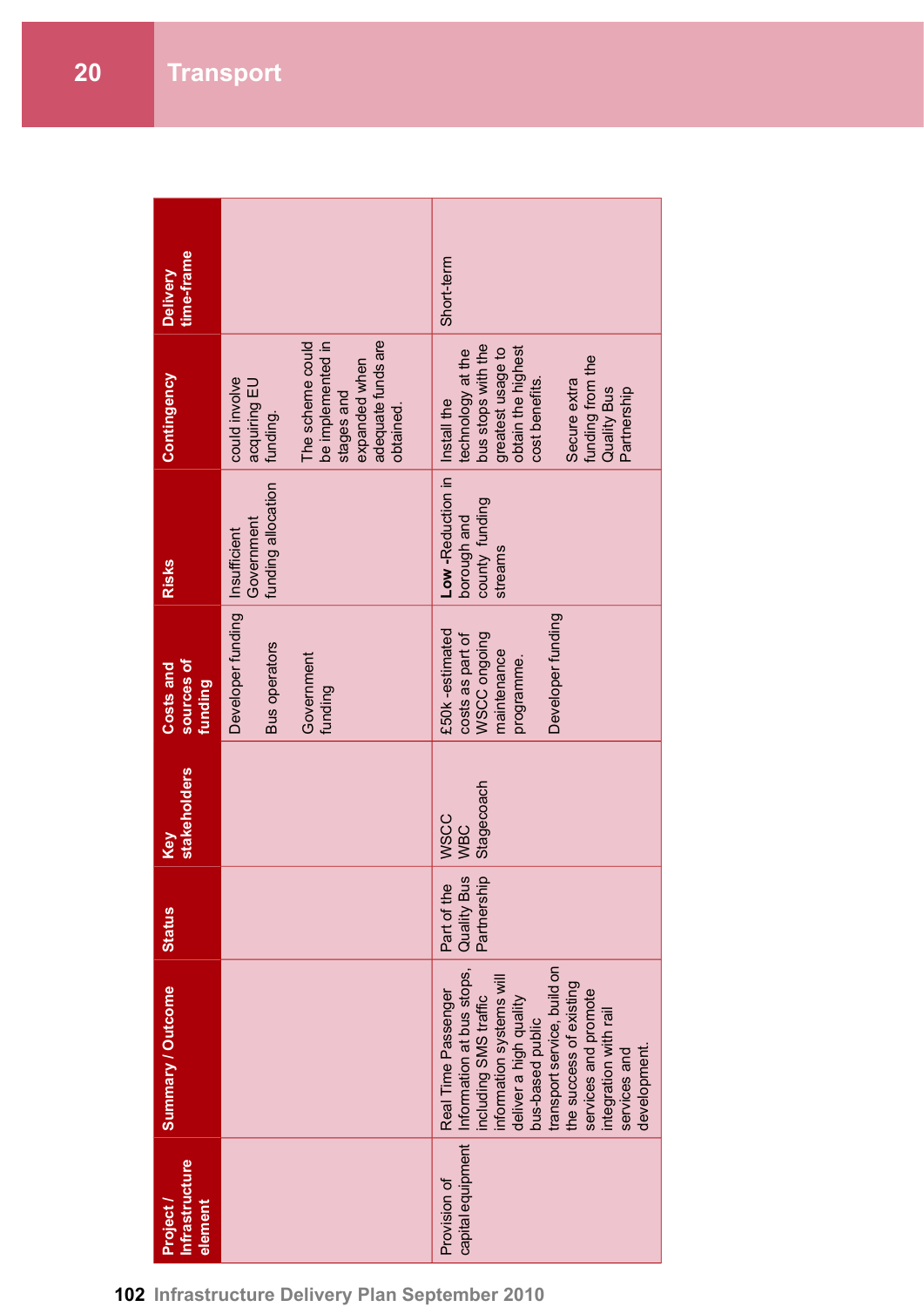**Community Transport Community Transport**

| time-frame<br><b>Delivery</b>              | Short term                                                                                             |
|--------------------------------------------|--------------------------------------------------------------------------------------------------------|
| <b>Contingency</b>                         | customer charges<br>perhaps through<br>ncreases in<br>from WCVS                                        |
| Risks                                      | Low - Reduction in   Consider funding<br>funding streams<br>county council<br>borough and              |
| sources of<br>Costs and<br><b>Admoling</b> | Developer funding<br>£50k -committed<br>Worthing Council S106 agreement<br>as part of Tesco<br>Adur DC |
| stakeholders<br>Key                        | for Voluntary<br>Adur DC<br>Services<br><b>WBC</b>                                                     |
| <b>Status</b>                              | as part of a<br>Assessed<br>Community<br>Transport<br>and Adur<br>Northing<br>review i<br>wider        |
| <b>Summary / Outcome</b>                   | New buses for the Dial a                                                                               |
| Infrastructure<br>Project /<br>element     | capital equipment   Ride service<br>Provision of                                                       |

# **Walking and Cycling**

|                            |                                               |                                                                                                                                                                             | <u>Tran</u><br>ort<br>0<br>$ \mathbf{S} $                                                                                  | 20  |
|----------------------------|-----------------------------------------------|-----------------------------------------------------------------------------------------------------------------------------------------------------------------------------|----------------------------------------------------------------------------------------------------------------------------|-----|
|                            |                                               |                                                                                                                                                                             |                                                                                                                            |     |
|                            | time-frame<br>Delivery                        | Short-Medium term                                                                                                                                                           |                                                                                                                            |     |
|                            | <b>Contingency</b>                            | period or if funding<br>over a longer time<br>is not forthcoming<br>schemes that are<br>Phase the works<br>needed most.<br>prioritise the                                   | funding from sites<br>that have been<br>Use developer<br>allocated for<br>sustainable<br>transport.                        |     |
|                            | <b>Risks</b>                                  | borough and county<br>£120k committed as Low - Reduction in<br>council funding<br>streams                                                                                   |                                                                                                                            |     |
|                            | Costs and sources<br>of funding               | part of WSCC<br>ongoing road safety<br>Developer funding<br>programme                                                                                                       | £139k committed as<br>part of WSCC prog.<br>to promote<br>Developer funding<br>sustainable<br>transport.                   |     |
|                            | stakeholders<br>Key                           | <b>WSCC</b><br><b>WBC</b>                                                                                                                                                   |                                                                                                                            |     |
|                            | <b>Status</b>                                 | Programme<br><b>WSCC</b><br>Works                                                                                                                                           |                                                                                                                            |     |
|                            | Summary / Outcome                             | Boulevard / Field Place<br>/ Durrington First<br>Zones: Littlehampton Rd<br>St. Andrews / Lyndhurst<br>Davisons / Springfield /<br>Schools: Chesswood /<br>- Marlborough Rd | Goring to Durrington and<br>Littlehampton Rd - East<br>The Boulevard +<br>Shaftesbury Ave<br><b>Broadwater</b><br>Worthing |     |
| <b>DIIIいく DIII DIIIINX</b> | <b>Infrastructure</b><br>Project /<br>element | Routes to School<br>School Safety<br>through Safer<br>Schemes and<br>School safety<br>Zones                                                                                 | Cycling Routes                                                                                                             |     |
|                            |                                               |                                                                                                                                                                             | <b>Infrastructure Delivery Plan September 2010</b>                                                                         | 103 |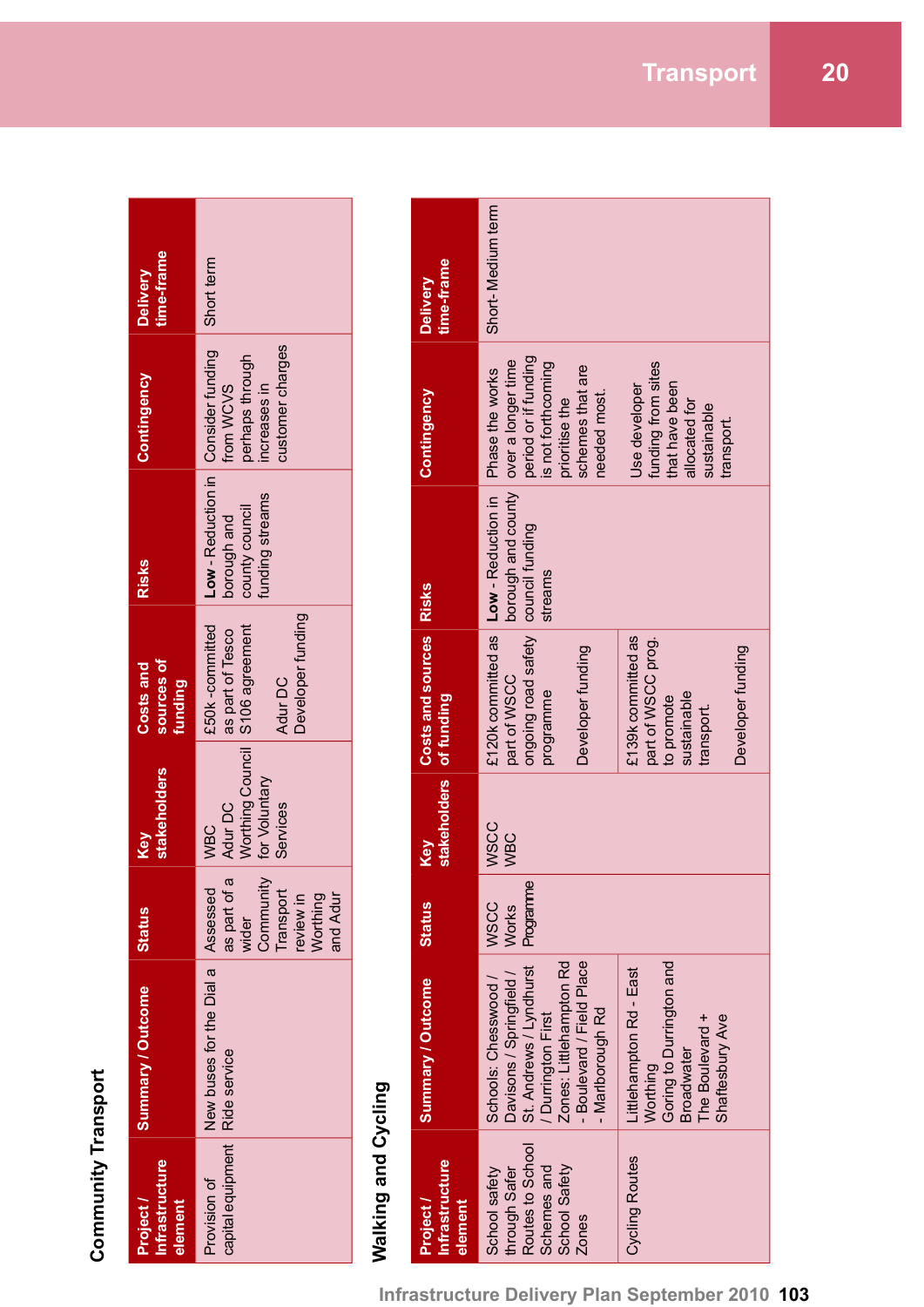| time-frame<br><b>Delivery</b>         |                                                                                                                                        |
|---------------------------------------|----------------------------------------------------------------------------------------------------------------------------------------|
| <b>Contingency</b>                    | High - Reduction in   Construct the sites   Long term<br>borough and county in stages to stagger<br>the costs over a<br>longer period. |
|                                       | becomes available.<br>No funds available<br>No suitable land<br>council funding<br>from the HA<br>streams                              |
| Costs and sources Risks<br>of funding | WBC, WSCC, HA,<br>£10m - est costs<br>from WASTM<br>Report - not<br><b>Developers</b><br>committed                                     |
| stakeholders<br>Key                   | WSCC<br><b>WBC</b><br>∡<br>±                                                                                                           |
| <b>Status</b>                         | Assessed as                                                                                                                            |
| Summary /<br><b>Outcome</b>           | western outskirts of   DaSTS work.<br>New Park & Ride<br>Worthing                                                                      |
| Infrastructure<br>roject /<br>element | Park & Ride<br>facilities                                                                                                              |

## **Car Parking**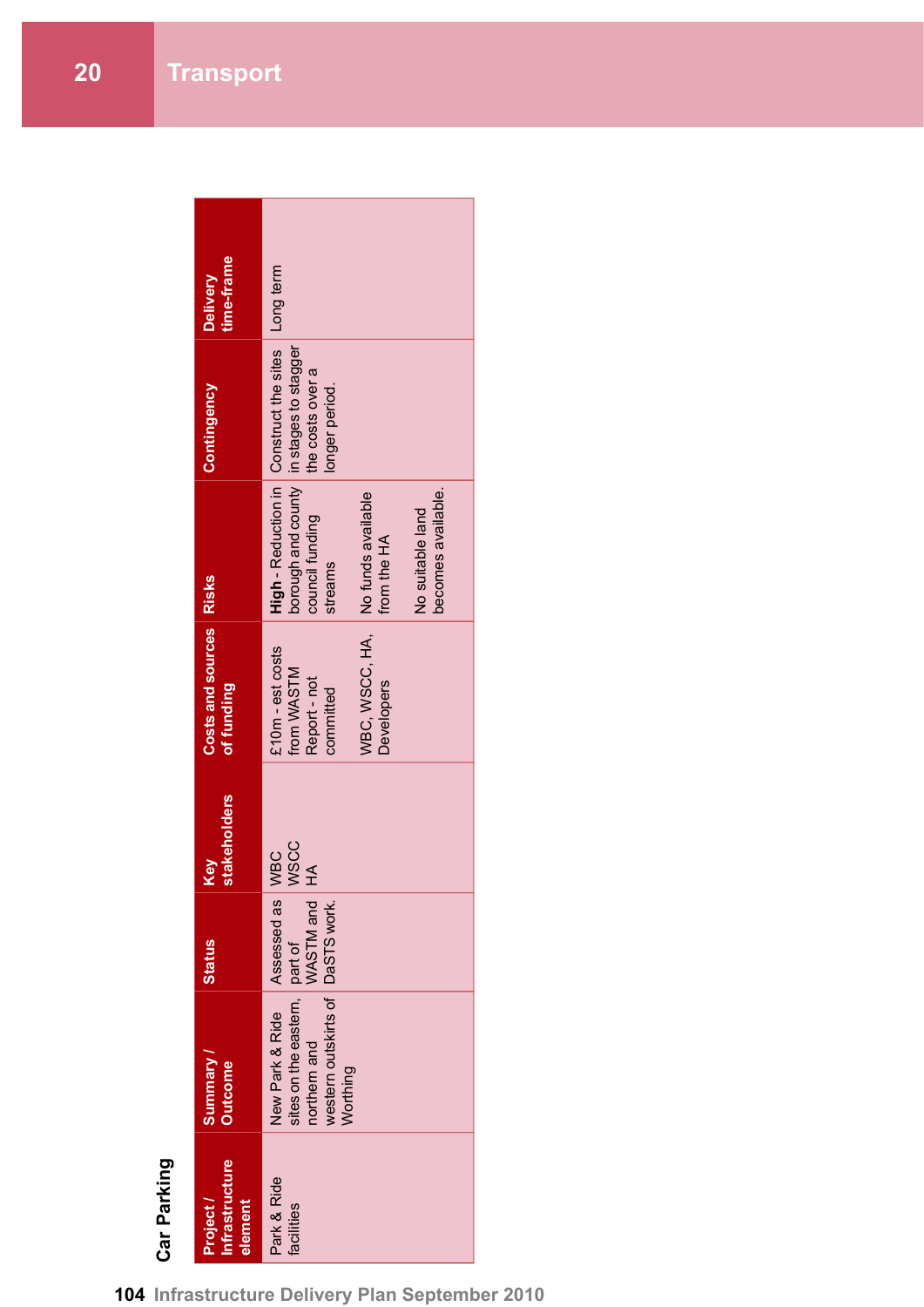## **21 Housing**

housing, adapted housing (such as lifetime homes), family housing, specialist and supported housing and housing to meet the needs of other specific groups e.g. gypsies and travellers. These elements will help with the delivery of the objectives of the Core residents. The South East Plan requires Worthing to deliver at least 4,000 additional dwellings between 2006 -2026 (remaining The evidence base has informed the mix of housing required and has identified a range of housing needs including: affordable requirement 2009-2026 is 3,094). A key aim is to ensure that the new housing delivered meets the identified needs of the community. The policies of the Core Strategy seek to deliver the Vision of ensuring an adequate supply of housing that meets the needs of all Vision of ensuring an adequate supply of housing that meets the needs of all Worthing to deliver at least 4,000 additional dwellings between 2006 -2026 (remaining A key aim is to ensure that the new housing delivered meets the identified needs of the community.<br>the mive of bouncies required and best iffeed as reason of bouncies acode including . <del>Af</del>erdable range of housing needs including: affordable housing, adapted housing (such as lifetime homes), family housing, specialist and supported housing and housing to meet the needs of other specific groups e.g. gypsies and travellers. These elements will help with the delivery of the objectives of the Core The evidence base has informed the mix of housing required and has identified 8 and 10. The policies of the Core Strategy seek to deliver the Strategy, particularly SOS and SOS and Policies 7, particular and Policies 7,  $\sim$ residents. The South East Plan requires requirement 2009-2026 is 3,094).

| time-frame<br>Delivery                        | Dn-going                                                                                                                                                                                                                                                                                                                         |
|-----------------------------------------------|----------------------------------------------------------------------------------------------------------------------------------------------------------------------------------------------------------------------------------------------------------------------------------------------------------------------------------|
| Contingency                                   | evidence is used to<br>SHLAA and SHMA<br>corporate agendas<br>housing remains<br>Ensure the need<br>Monitoring of all<br>forecast needs.<br>given its role in<br>to ensure that<br>Review of the<br>high on both<br>political and<br>delivering a<br>for a variety<br>sites being<br>up-to-date<br>delivered.                    |
| Risks                                         | the type and variety<br>economic priorities<br>development sites)<br>of housing to meet<br>of the sites coming<br>See also specific<br>forward to deliver<br>community needs<br>Medium - Failure<br>Low - Failure of<br>possible due to<br>sites to come<br>political and<br>objectives.<br>identified<br>identified<br>forward. |
| sources of<br>Costs and<br>funding            | <b>Various</b>                                                                                                                                                                                                                                                                                                                   |
| stakeholders<br>Key                           | Developers, RSLS,<br>WBC, HCA                                                                                                                                                                                                                                                                                                    |
| <b>Status</b>                                 | Ongoing                                                                                                                                                                                                                                                                                                                          |
| <b>Summary / Outcome</b>                      | homes per annum in the<br>support and promote the<br>No specific targets set<br>requirement is for 200<br>The annual housing<br>4,000 net additional<br>but the Council will<br>Delivery of at least<br>dwellings between<br>Lifetime Homes.<br>2006-2026.<br>SEP.                                                               |
| <b>Infrastructure</b><br>Project /<br>element | homes; specialist<br>Meeting housing<br>include:Lifetime<br>housing; family<br>housing and<br>supported<br>$need - to$<br>housing.                                                                                                                                                                                               |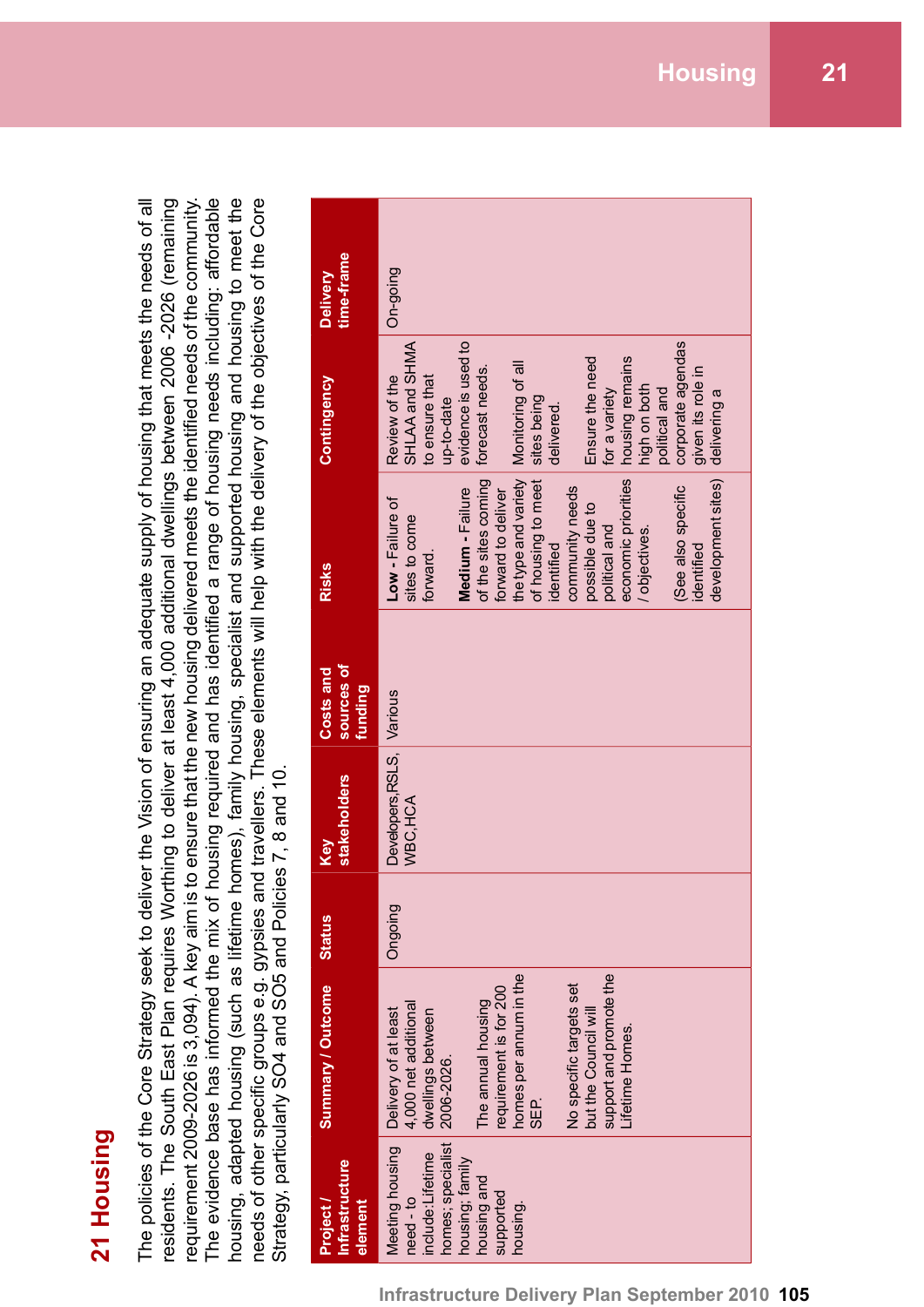| <b>Infrastructure</b><br>Project /<br>element | Summary / Outcome                                                                                                                                                                                           | <b>Status</b>                    | stakeholders<br>Key                                                   | sources of<br>Costs and<br><b>funding</b> | Risks                                                                                                                                                                                                                                                                                                                                                    | Contingency                                                                                                                                                                                                                                                          | time-frame<br>Delivery |
|-----------------------------------------------|-------------------------------------------------------------------------------------------------------------------------------------------------------------------------------------------------------------|----------------------------------|-----------------------------------------------------------------------|-------------------------------------------|----------------------------------------------------------------------------------------------------------------------------------------------------------------------------------------------------------------------------------------------------------------------------------------------------------------------------------------------------------|----------------------------------------------------------------------------------------------------------------------------------------------------------------------------------------------------------------------------------------------------------------------|------------------------|
|                                               |                                                                                                                                                                                                             |                                  |                                                                       |                                           |                                                                                                                                                                                                                                                                                                                                                          | community and<br>sustainable<br>economy.                                                                                                                                                                                                                             |                        |
| Affordable<br>Housing                         | acute affordable housing<br>estimated the net annual<br>161-261 households.<br>The SHMA identified<br>needs assessment<br>need. The housing<br>housing need is<br>between                                   | policy seeks<br>strategy<br>Core | RSLS, WBC, HCA   Unknown                                              |                                           | necessary levels of<br>priorities at the time<br>applied will depend<br>upon the economic<br>affordable housing<br>political / strategic<br>will be dependant<br>Medium - Failure<br>on the application<br>of policy and how<br>stringently it is<br>provision on all<br>to achieve the<br>eligible sites.<br>viability and<br>of decision.<br>Achieving | ω<br>Explore all funding<br>promote the need<br>corporate agenda<br>communities and<br>given its role in<br>housing on the<br>for affordable<br>opportunities.<br>political and<br>Continue to<br>sustainable<br>sustainable<br>delivering<br>economy.<br>/ delivery | Ongoing                |
| Gypsy and<br>Travellers                       | pitches in the south east<br>Worthing between 2006<br>and travellers sites and<br>consultation on gypsy<br>between two and four<br>additional pitches in<br>identified a need for<br>The SEERA<br>and 2016. | On-going                         | Traveller Groups<br>LPAs in West<br>Gypsy and<br>Sussex<br><b>WBC</b> | Unknown                                   | sub-regional basis)<br>and managed site.<br>However, despite<br>must ensure that<br>identified need is<br>this, the Council<br>support a viable<br>addressed on a<br>need would not<br>Low - Level of<br>met (to be                                                                                                                                      | and promoted at a<br>address this issue<br>Ensure continued<br>collaboration with<br>lead agencies to<br>issue is retained<br>opportunities to<br>ensure that this<br>sub-regional<br>Take all                                                                       | Ongoing                |

**21 Housing**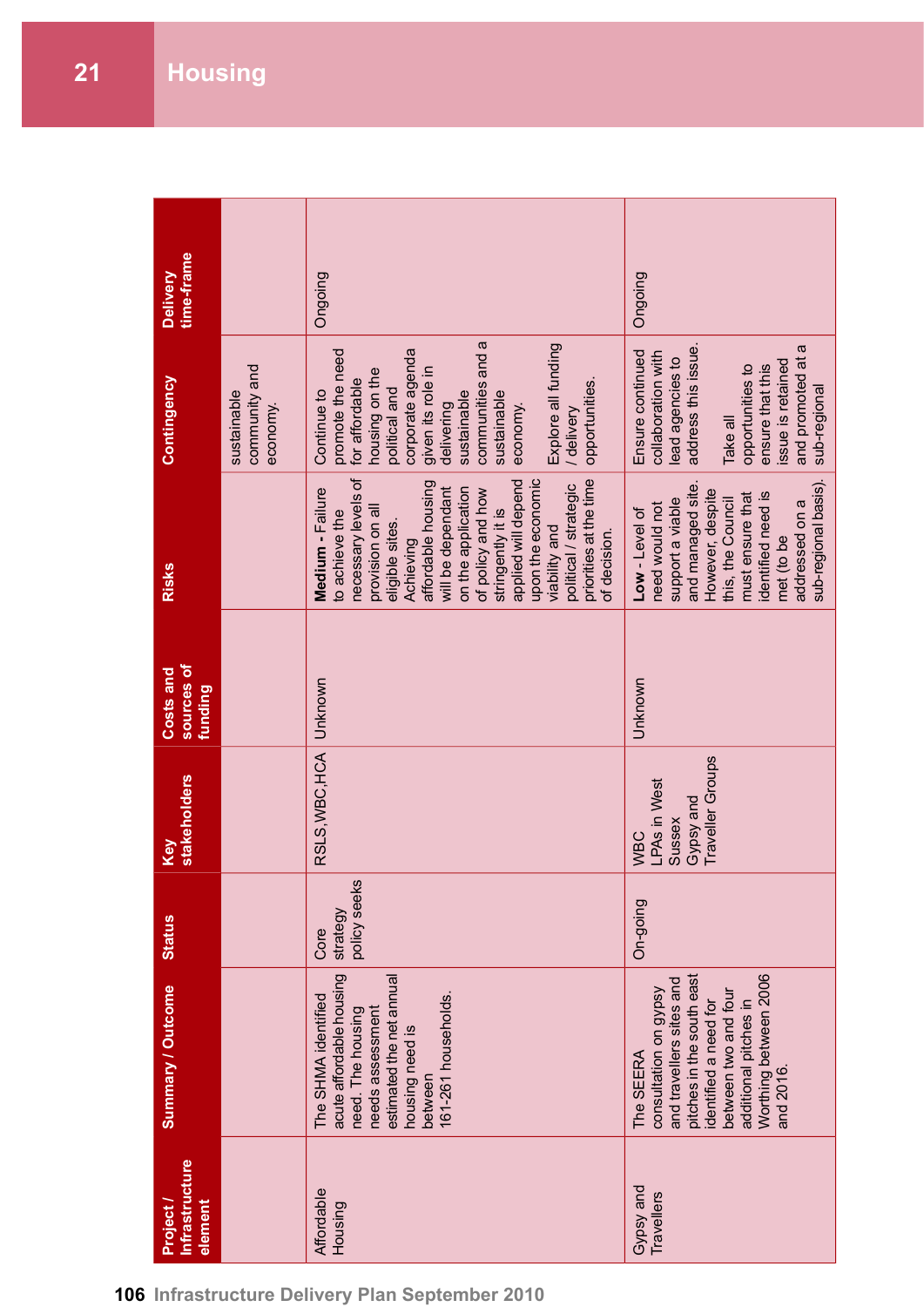## **22 Education**

changes that have happened in other parts of the County. These elements will help with the delivery of the objectives of the Core Organisation Plan (SOP) and the Education Infrastructure Spatial Strategy (EISS). When published these will form the key elements Two documents are currently being prepared by the County Council to help inform planned provision for schools - the School Organisation Plan (SOP) and the Education Infrastructure Spatial Strategy (EISS). When published these will form the key elements for assessing the infrastructure needs for education in the town. However, as explained in Section B, it is already known that for assessing the infrastructure needs for education in the town. However, as explained in Section B, it is already known that infrastructure improvements in education are required and three of the identified development sites above incorporate the delivery infrastructure improvements in education are required and three of the identified development sites above incorporate the delivery Transfer' (AOT) Two documents are currently being prepared by the County Council to help inform planned provision for schools - the School of new and improved facilities (West Durrington Strategic Development, The Strand and Northbrook College). In addition to these, of new and improved facilities (West Durrington Strategic Development, The Strand and Northbrook College). In addition to these, and other requirements to be identified through the SOP there is a key aspiration in Worthing to deliver the 'Age of Transfer' (AOT) changes that have happened in other parts of the County. These elements will help with the delivery of the objectives of the Core Worthing to deliver the 'Age of key aspiration in and other requirements to be identified through the SOP there is Strategy, particularly SO5 and SO6 and Policies 11 and 12. Strategy, particularly SO5 and SO6 and Policies 11 and 12.

| time-frame<br><b>Delivery</b>                 | Medium / long -<br>term                                                                                                                                                                                                                                                                                                                |
|-----------------------------------------------|----------------------------------------------------------------------------------------------------------------------------------------------------------------------------------------------------------------------------------------------------------------------------------------------------------------------------------------|
| Risks Contingency                             | could be sought - and if secured,<br>determine the long term strategy<br>Use the SOP and EISS to help<br>Medium   Alternative sources of funding<br>for education in Worthing that<br>the programme for delivery<br>help facilitates AOT<br>could be earlier.                                                                          |
|                                               | haufiert<br>sites of<br>school<br>pattern<br>preferred<br>size to<br>sufficient<br>together<br><b>reulicient</b><br>ogradn,<br>deliver<br>school<br>meet<br>funds<br>with<br>the                                                                                                                                                       |
| sources of<br>Costs and<br>funding            | AOT would require<br>significant funding<br>for new primary<br>and secondary<br>school.                                                                                                                                                                                                                                                |
| <b>stakeholders</b><br>Key                    | Schools (Funding<br>replace Building<br>Partnerships for<br>Department for<br>Schools for the<br>mechanism to<br>Education<br>Future).<br>WSCC                                                                                                                                                                                         |
| <b>Status</b>                                 | this plan but<br>aspiration of<br>is uncertain<br>programme<br>Schools for<br>successful.<br>the subject<br><u>စ</u><br><u>.</u><br>ප<br>The future<br>previously<br>A bid was<br>WSCC.<br>made to<br><b>Building</b><br>the Futu<br>to deliver<br>was not<br>funding<br>and will<br>Key                                               |
| Summary / Outcome                             | less land hungry then the<br>middle and high) currently<br>secondary schools) is far<br>reduction in the number<br>education (primary and<br>used in Worthing. The<br>of school transfers that<br>three tier system (first,<br>The two tier system of<br>improve educational<br>pupils will have to<br>undergo can help<br>attainment. |
| <b>Infrastructure</b><br>Project /<br>element | Age of Transfer<br>(AOT) changes                                                                                                                                                                                                                                                                                                       |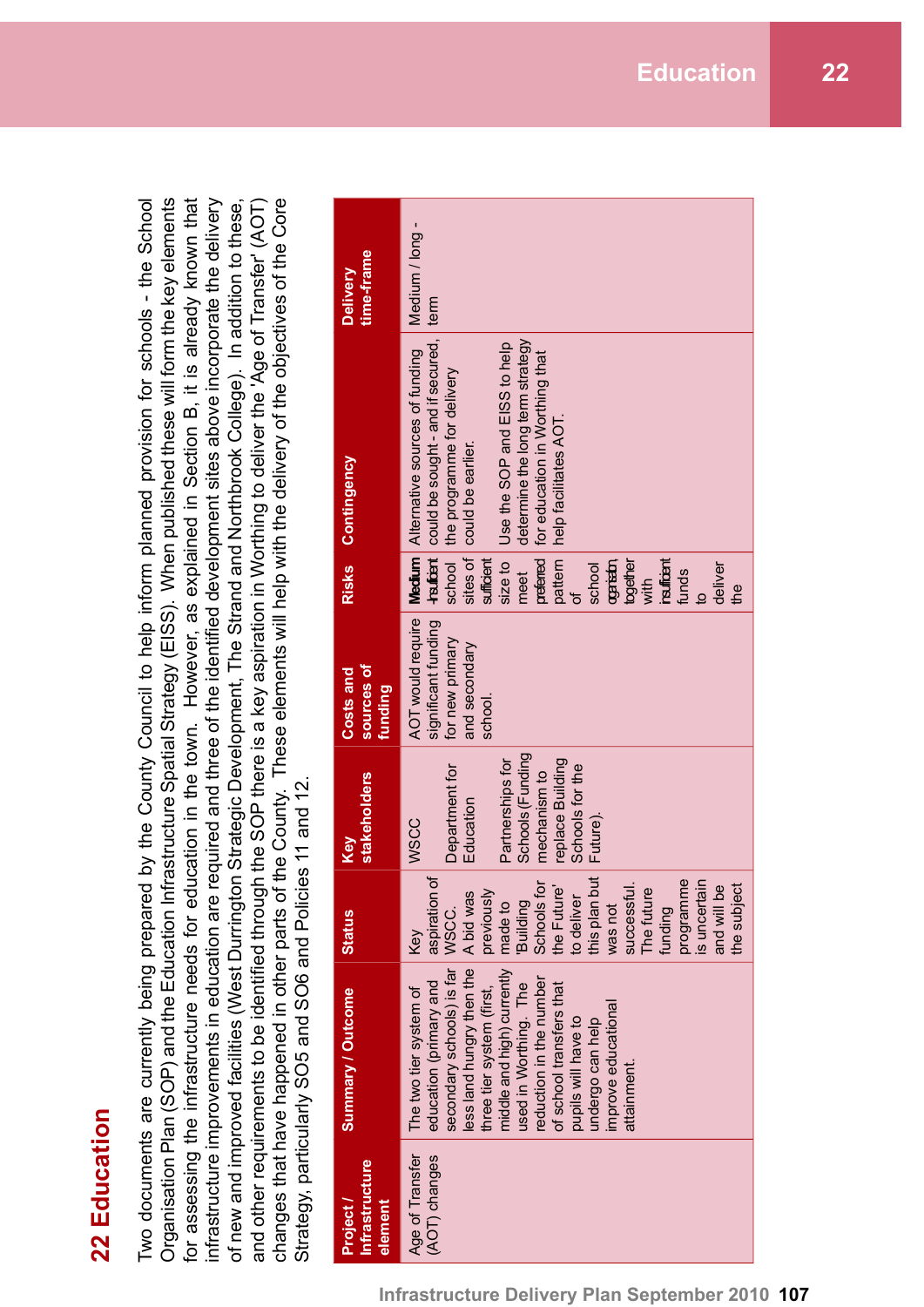| <b>hfrastructure</b><br>Project /<br>element | Summary / Outcome | <b>Status</b>                                         | <b>stakeholders</b><br>Key | Costs and<br>sources of<br>funding |                       | Risks Contingency | Delivery<br>time-frame |
|----------------------------------------------|-------------------|-------------------------------------------------------|----------------------------|------------------------------------|-----------------------|-------------------|------------------------|
|                                              |                   | j<br>of a review<br>governmen.<br>coalition<br>by the |                            |                                    | asociatol<br>denrands |                   |                        |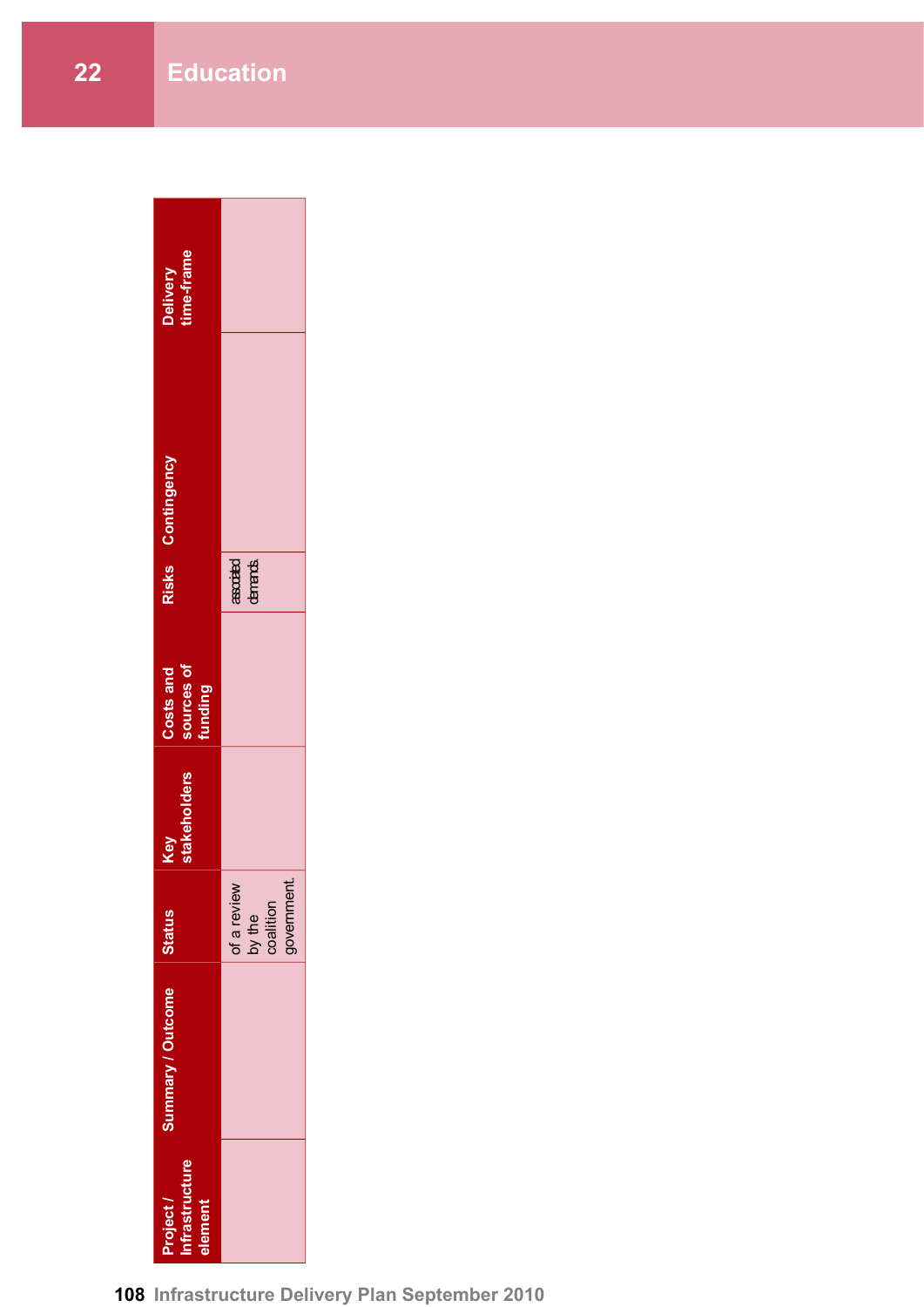## **23 Health**

to make services more accessible and personalised to become a world class model of primary care. Four key projects will help to densely populated (m<sup>2</sup> per registered patient) within West Sussex. There has been comparatively little investment in the the South Community clinics and health centres are amongst the least developed within the PCT and GP practices are amongst the most Community clinics and health centres are amongst the least developed within the PCT and GP practices are amongst the most world class model of primary care. Four key projects will help to West Sussex. There has been comparatively little investment in the the South a need 7 and Policies West Sussex PCT has therefore identified contribute towards this aim and will help with the delivery of the objectives of the Core Strategy, particularly SO5, 6, West Sussex. East locality (Arun, Adur, Worthing) compared with other parts of to make services more accessible and personalised to become per registered patient) within densely populated (m 11 and 12.

| time-frame<br><b>Delivery</b>                 | medium-term<br>Short to                                                                                                                                                                                                                                                                                                                                                                                              | Short-term                                                       |
|-----------------------------------------------|----------------------------------------------------------------------------------------------------------------------------------------------------------------------------------------------------------------------------------------------------------------------------------------------------------------------------------------------------------------------------------------------------------------------|------------------------------------------------------------------|
| Contingency                                   | PCT/health-related<br>funding should not<br>infrastructure tariff.<br>consider exploring<br>future community<br>options through<br>come through<br>partnership<br>working. If<br>Continue                                                                                                                                                                                                                            |                                                                  |
| Risks                                         | cramped into small<br>buildings, not fit for<br>hampered by being<br>purpose. Running<br>Delay in providing<br>world class model<br>Medium-Service<br>service delivery<br>to be continued<br>of primary care<br>provides wider<br>which is more<br>out of space,<br>accessible,<br>from poor<br>space.                                                                                                               | Failure to secure<br>land/sites and<br>quality care.<br>funding. |
| sources of<br>Costs and<br>funding            | scheme for PCTs)<br>(Public private<br>Express LIFT<br>or third party<br>partnership<br>developer                                                                                                                                                                                                                                                                                                                    | Supported through<br>Deanery funding                             |
| <b>stakeholders</b><br>Key                    | West Sussex<br>12<br>2                                                                                                                                                                                                                                                                                                                                                                                               | Approved by   West Sussex<br>PCT                                 |
| <b>Status</b>                                 | proposal                                                                                                                                                                                                                                                                                                                                                                                                             | <b>OU</b><br>PCT, but<br>Sussex<br>West                          |
| Summary / Outcome                             | New Health Centre to be<br>practices and community<br>neighbourhoods. It will<br>also build capacity for<br>growth which is likely to<br>Durrington, Goring and<br>health services located<br>surgery.<br>This will form the main<br>hub for the west of the<br>be in the west of the<br>built on existing site<br>incorporating three<br>borough, including<br>within the existing<br>other residential<br>borough. | <b>Extension project</b>                                         |
| <b>Infrastructure</b><br>Project /<br>element | Durrington Health<br>Centre                                                                                                                                                                                                                                                                                                                                                                                          | St Lawrence<br>Surgery                                           |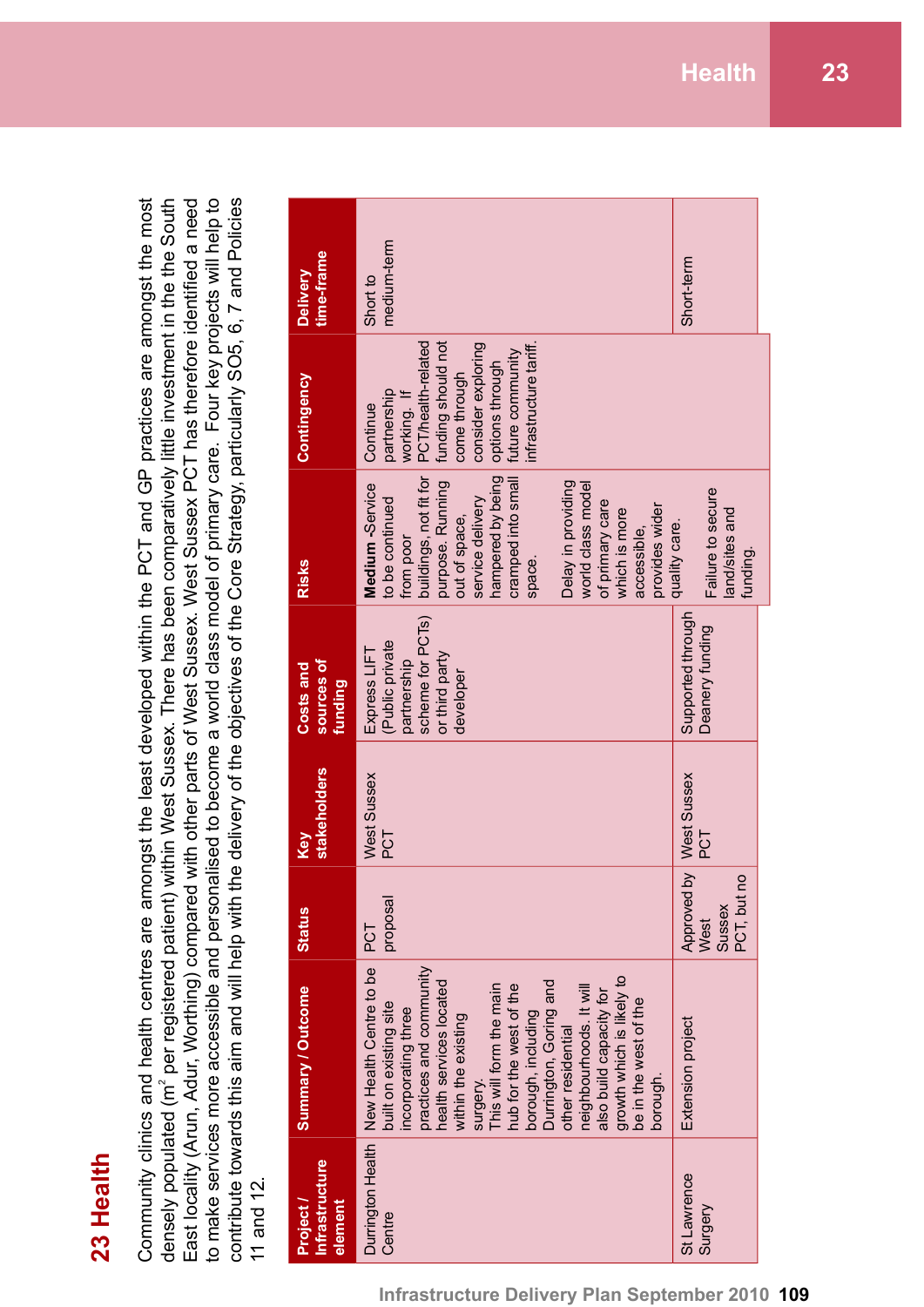| <b>Infrastructure</b><br>Project /<br>element | Summary / Outcome                                                                                                                                                                                         | <b>Status</b>                                                                                                                                                      | stakeholders<br>Key | sources of<br>Costs and<br>funding       | <b>Risks</b> | Contingency | time-frame<br>Delivery |
|-----------------------------------------------|-----------------------------------------------------------------------------------------------------------------------------------------------------------------------------------------------------------|--------------------------------------------------------------------------------------------------------------------------------------------------------------------|---------------------|------------------------------------------|--------------|-------------|------------------------|
|                                               |                                                                                                                                                                                                           | planning<br>application<br>yet (Sept<br>approved<br>2009)                                                                                                          |                     |                                          |              |             |                        |
| Sea Lane                                      | Phoenix Surgery   Part of Sea Lane housing   Approved by   West Sussex<br>development                                                                                                                     | Planning<br>application<br>approved.<br>PCT.                                                                                                                       | PCT                 | developer MCD<br>Third party             |              |             | Short-term             |
| Worthing hub<br>New central                   | with the services currently<br>could/should be combined<br>Medical Group including<br>provided in the Central<br>Selden and Worthing<br>accommodation for<br>wider care. This<br>Providing new<br>Clinic. | Site search.<br>GPI, an<br>infrastructure<br>provider in<br>the primary<br>care sector<br>are actively<br>looking for<br>looking for<br>sites with<br>the Council. | West Sussex<br>PCT  | LIFT/Opt-out of<br>LIFT. GPI.<br>Express |              |             | Short-term             |

<u> Tanzania de la contrada de la contrada de la contrada de la contrada de la contrada de la contrada de la con</u>

## **110 Infrastructure Delivery Plan September 2010**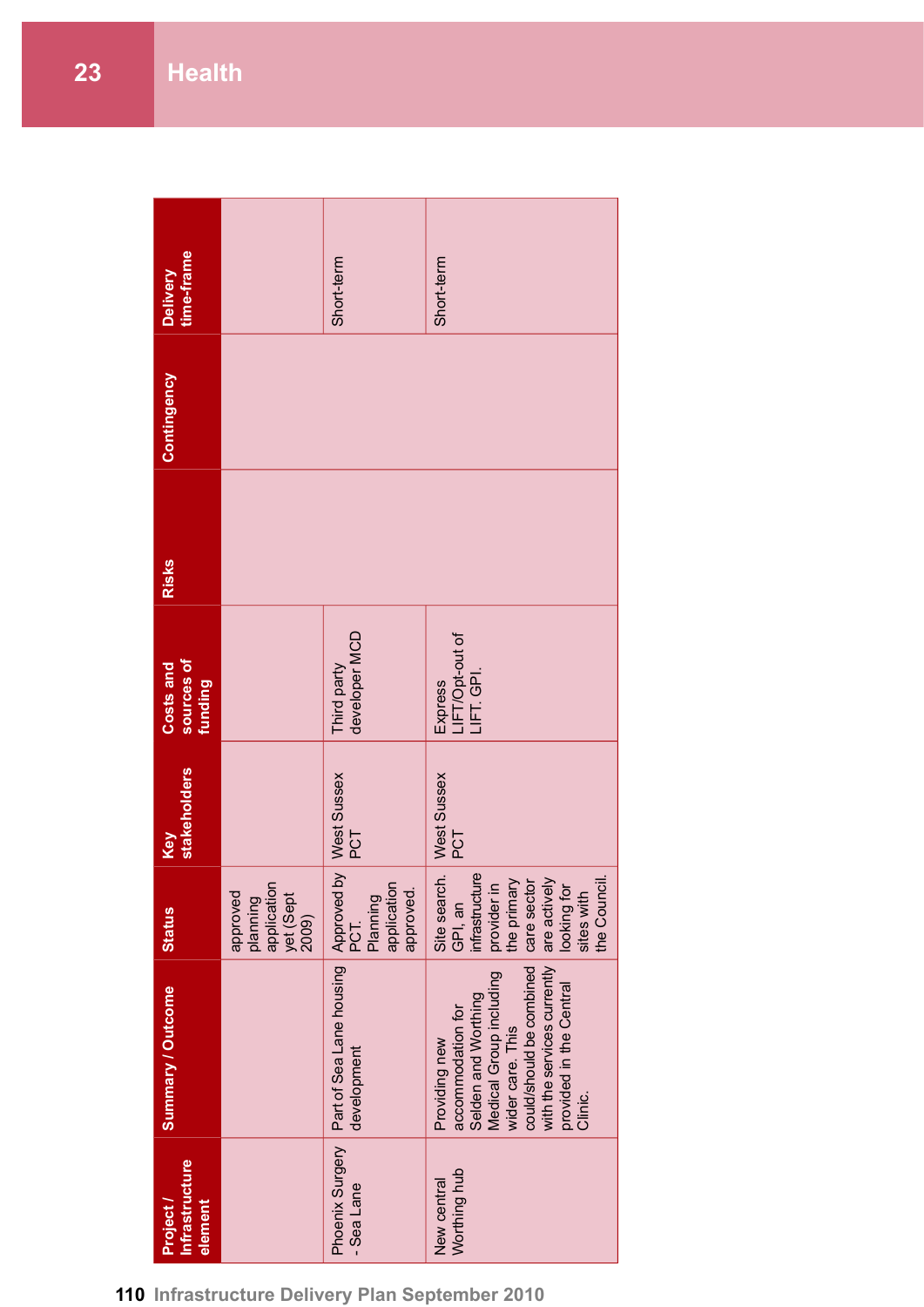## 24 Green Infrastructure / Leisure **24 Green Infrastructure / Leisure**

to an area's character and community value it also promotes health living. A network of green infrastructure also helps to promote integration between neighbouring areas and hence provide community linkages and partnership. These elements will help with the a network of green infrastructure and leisure facilities are retained and improved. Providing high quality outdoor leisure facilities not only adds A network of green infrastructure also helps to promote integration between neighbouring areas and hence provide community linkages and partnership. These elements will help with the Worthing and the significant constraints to further development around the town it is crucial the delivery of the objectives of the Core Strategy, particularly SO2. SO5 and SO6 and Policies 11 and 14. delivery of the objectives of the Core Strategy, particularly SO2. SO5 and SO6 and Policies 11 and14. to an area's character and community value it also promotes health living. Given the character of

| <b>Infrastructure</b><br>Project /<br>element | Summary / Outcome                                                                                                                                                                                                               | <b>Status</b>                                                                                                   | <b>stakeholders</b><br>Key                                             | sources of<br>Costs and<br>funding                                                                                                                         | Risks                                                                                                                                                                                                                   | <b>Contingency</b>                                                                                                                                   | time-frame<br><b>Delivery</b> |
|-----------------------------------------------|---------------------------------------------------------------------------------------------------------------------------------------------------------------------------------------------------------------------------------|-----------------------------------------------------------------------------------------------------------------|------------------------------------------------------------------------|------------------------------------------------------------------------------------------------------------------------------------------------------------|-------------------------------------------------------------------------------------------------------------------------------------------------------------------------------------------------------------------------|------------------------------------------------------------------------------------------------------------------------------------------------------|-------------------------------|
| playground<br>Children's                      | 3)Maybridge Community<br>at Beach House Grounds<br>for play area / splash pad<br>(Big Lottery) and proposal<br>Also: Beach Play area<br>4) Queen Street<br>5) West Parade<br>1) Victoria Park<br>Play areas at:<br>2) West Park | for children's<br>programme<br>play areas.<br>ongoing<br>Part of<br>capital                                     | Developers<br><b>BIG Lottery</b><br><b>WBC</b>                         | <b>BIG Lottery funding</b><br>*Worthing Homes<br>contributions<br>5) £140,000<br>4) £45,000*<br>2) £45,000<br>3) £45,000<br>1) £50,000<br>Developer<br>WBC | could also change.<br>monies from WBC<br>result of changing<br>place. The capital<br>Low / Medium -<br>elsewhere as a<br>The developer<br>ottery funding<br>priorities. BIG<br>funding is in<br>transferred<br>could be | contingency would<br>funding has been<br>happen then the<br>schemes until<br>be to defer or<br>If the above<br>only viable<br>educe the<br>obtained. | Short-term                    |
| Football facilities<br>at Palatine Park       | New pavilion, pitches and<br>drainage installation                                                                                                                                                                              | Foundation<br>partnership<br>progressed<br><b>WBC</b> and<br>between<br>currently<br>Football<br>being<br>Joint | Worthing Town<br>Football Club<br>Foundation<br>Football<br><b>WBC</b> | Developer funding<br>£1.6 million<br>Foundation<br>Football<br><b>VBC</b>                                                                                  | Foundation funding<br>as the scheme is a<br>Low - Withdrawal<br>match funding<br>of Football<br>project                                                                                                                 | Implement smaller<br>external funding is<br>evised scheme if<br>withdrawn.<br>reduced /                                                              | Short-term                    |